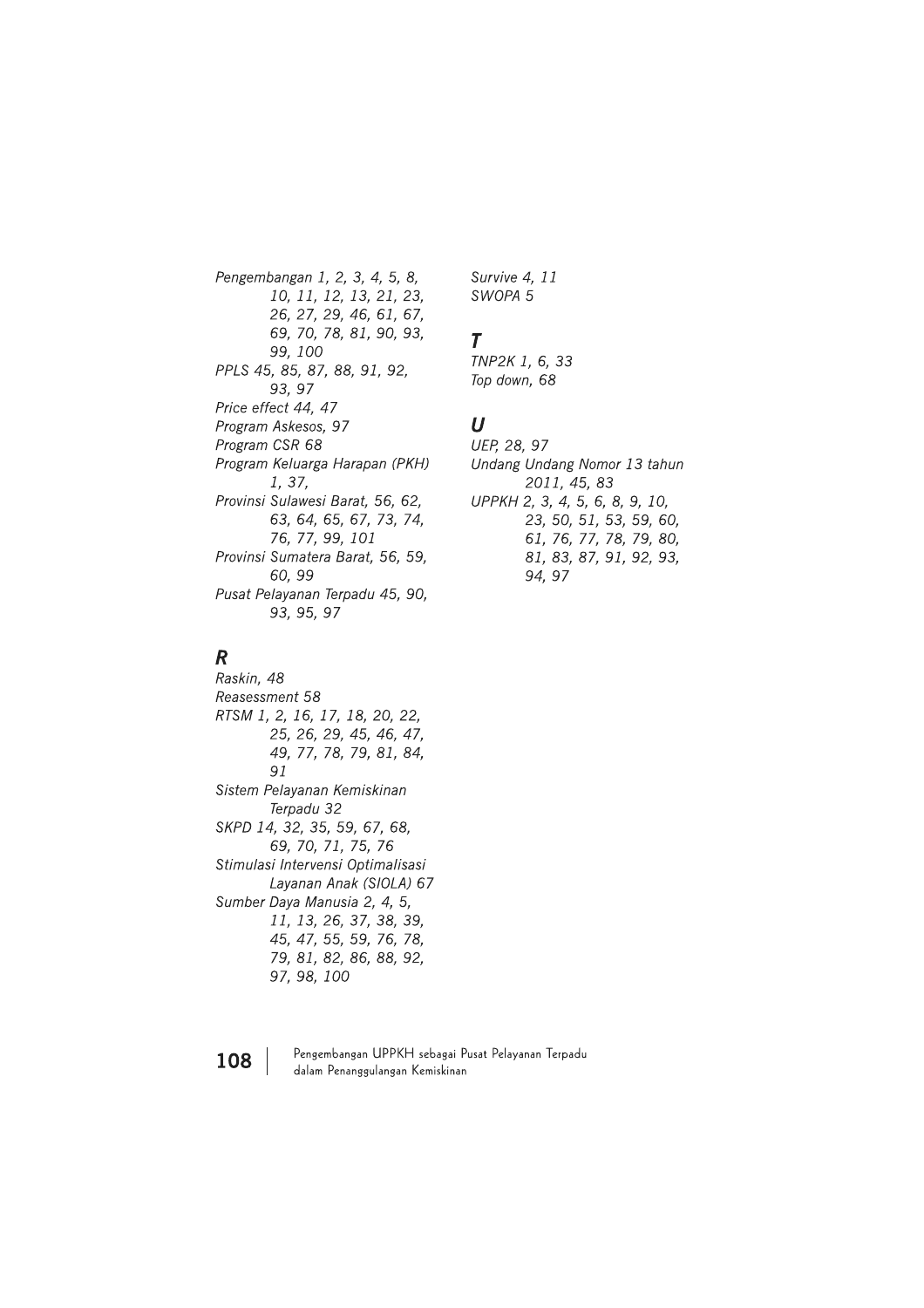## $\boldsymbol{K}$

Kabupaten Bantaeng, 31, 32 Kabupaten Berau, 6, 31, Kabupaten Bogor 19, 20, 21, 22 Kabupaten Sragen 6, 32, 33 Kabupaten/kota 1, 2, 4, 6, 10, 12, 23, 30, 51, 52, 53, 54, 55, 59, 78, 79, 80, 82, 84, 85, 87, 88, 90, 91, 93, 94, 100 Keluarga miskin, 1, 3, 33, 37, 45, 46, 83, 94, 95 Kementerian Sosial RI, 1, 4, 5, 9, 29, 37, 43, 44, 81, 82, 88, 94, 100 Kemiskinan, 1, 2, 4, 5, 6, 9, 12, 113, 26, 29, 32, 33, 34, 35, 37, 38, 44, 45, 46, 47, 50, 58, 59, 61, 66, 78, 84, 85, 86, 88, 89, 90, 91, 92, 93, 95, ,97, 99, 101 Kesejahteraan social, 3, 12, 13, 21, 29, 30, 31, 35, 43, 44, 45, 46, 57, 58, 59, 78, 81, 82, 83, 84, 85, 86, 87, 88, 90, 91, 92, 94, 95, 96, 97, 98 Konsep 4, 5, 12, 14, 95 Kota Payakumbuh 34, 35, 57, 58, 60, 61 Kualifikasi 4, 44, 79 KUBE, 28, 48, 61, 82, 86, 97

### $\mathbf{L}$

Lembaga Keuangan Mikro (LKM) 69.73

### $\boldsymbol{M}$

Masyarakat miskin, 3, 29, 46, 47 Model jaring laba-laba, 15 Monitoring, 10, 51, 52, 71

### O

One desk multi functions, 31, 32, 34, 35 Otonomi Daerah 14, 101, 104

# $\boldsymbol{P}$

Padang Paniang 56 Pandu Gempita 12, 29, 30, 31, 32, 90, 92, 100 Pelaksanaan 2, 3, 4, 5, 6, 7, 8, 9, 10, 12, 13, 17, 19, 20, 23, 24, 27, 28, 30, 35, 39, 40, 51, 52, 53, 54, 56, 57, 59, 60, 61, 74, 76, 77, 78, 79, 80, 81, 84, 87, 88, 90, 93, 94, 95, 96 Pelavanan terpadu 3, 4, 5, 12, 13, 15, 30, 31, 32, 34, 35, 36, 57, 58, 67, 69, 73, 74, 84, 85, 90, 93, 95, 96, 97, 100 Pelayanan Terpadu Satu Atap  $(PTSA)$  14 Pelayanan Terpadu Satu Pintu (PTSP) 14, 74 Pendamping PKH 2, 21, 22, 23, 24, 25, 26, 27, 28, 29, 59.61.92. Penerima manfaat 4, 18, 19, 20, 24, 25, 26, 27, 28, 45, 50, 60, 78, 80, 82, 87, 88, 92

Pengembangan UPPKH sebagai Pusat Pelayanan Terpadu 107 dalam Penanggulangan Kemiskinan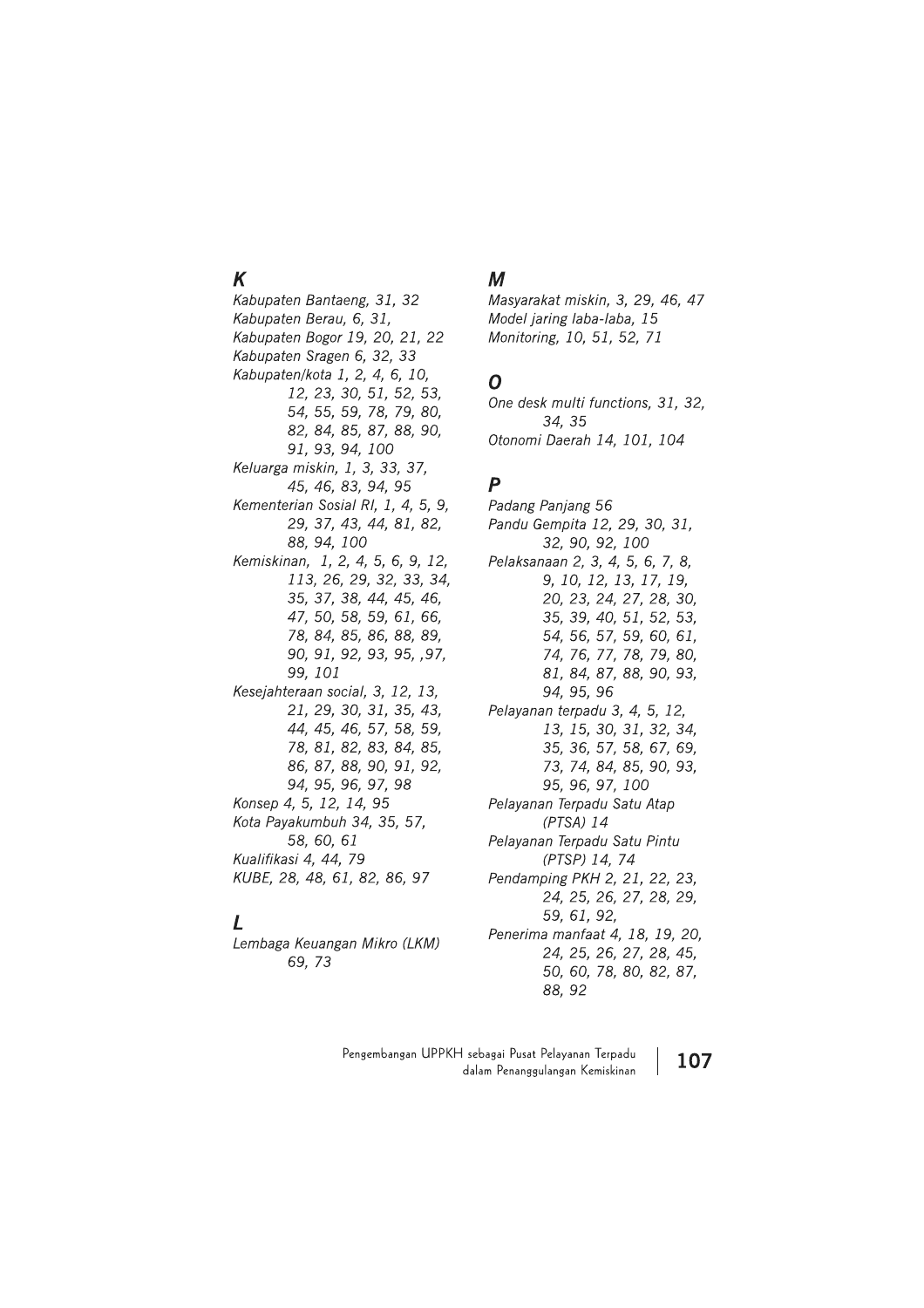### **INDEK**

### $\boldsymbol{A}$

Asesmen, 36, 57, 58 Askesos, 28, 97 Asuransi Sosial Lanjut Usia Terlantar (Aslut), 82 Asuransi Sosial Orang Dengan Kecacatan (ASODK), 82 Bantuan, 1, 2, 3, 8, 10, 18, 20, 24, 25, 26, 27, 28, 33, 37, 38, 40, 41, 42, 43, 44, 45, 46, 47, 48, 49, 50, 51, 52, 61, 69, 73, 80, 84, 91, 92, 94, 95, 96, 97, 98,

### $\boldsymbol{B}$

Bantuan sosial, 1, 3, 18, 37, 44, 48, 51, 52, 95 Bantuan Tunai, 1, 20, 27, 37, 42, 44, 45, 46, 48 Behavior effect, 45 Bina Keluarga Balita (BKB), 72 BLSM, 48 BPS, 1, 65, 99

### $\mathcal{C}$

Community services, 27 Community worker, 27 Conditional Cash Transfer, 37, 38, 44, 100, 101

### D

Direktorat Jaminan Sosial, 1, 2, 6, 9, 10, 44, 45, 48, 55, 80, 84, 99

### E

Evaluasi, 5, 10, 11, 17, 23, 38, 39, 50, 51, 52, 71, 99, 101

### G

Gugus SIOLA, 68, 70, 71, 72

### $H$

Hukum, 5, 21, 58, 62, 78, 80, 83, 84, 90

### $\prime$

Implementasi, 11, 12, 15, 31, 51, 52, 70 Income effect, 44, 47 Indeks Pembangunan Manusia  $(IPM)$ , 20 Insurance effect, 45, 47 Integrated model, 16, 31, 32, 34

### $\overline{\mathbf{J}}$

Jamkesmas, 21, 33, 48



Pengembangan UPPKH sebagai Pusat Pelayanan Terpadu dalam Penanggulangan Kemiskinan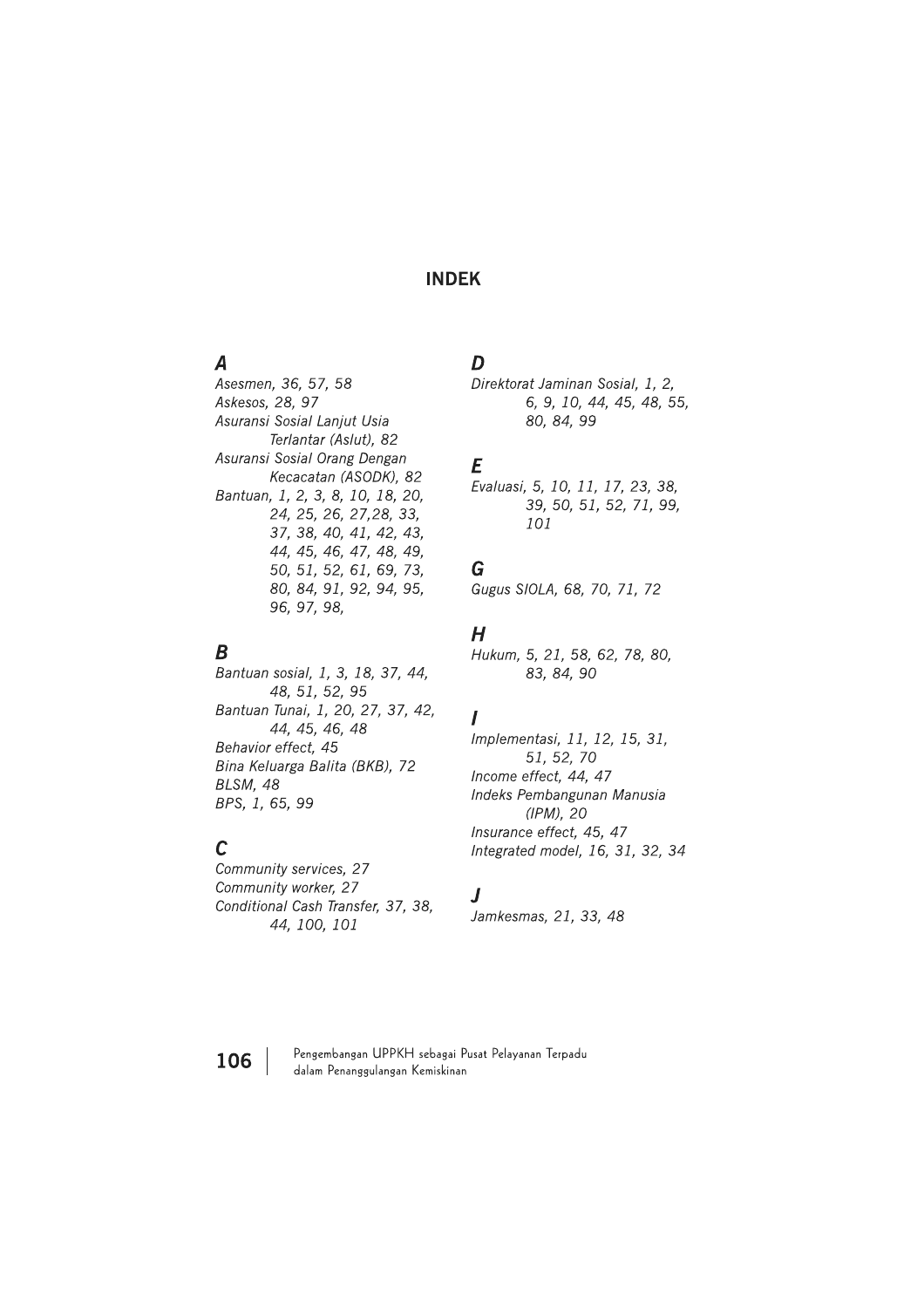**Muslim sabarisman, sleem\_ndar@yahoo.co.id**<br>Lahir di Bandung tanggal 24 Juni 1970. Lulusan Sekolah Tinggi<br>Kesejahteraan Sosial (STKS) Bandung (2003). Tahun 2005 sebagai<br>Calon Pegawai Negeri Sipil di Pusat Penelitian dan Pe Berkonflik dengan Hukum, Sikap masyarakat Terhadap Trafficking Anak di Daerah Pengirim, Pemberdayaan Masyarakat Miskin Kawasan Pantai di Kalimantan Barat.

> Pengembangan UPPKH sebagai Pusat Pelayanan Terpadu  $\vert$  105 dalam Penanggulangan Kemiskinan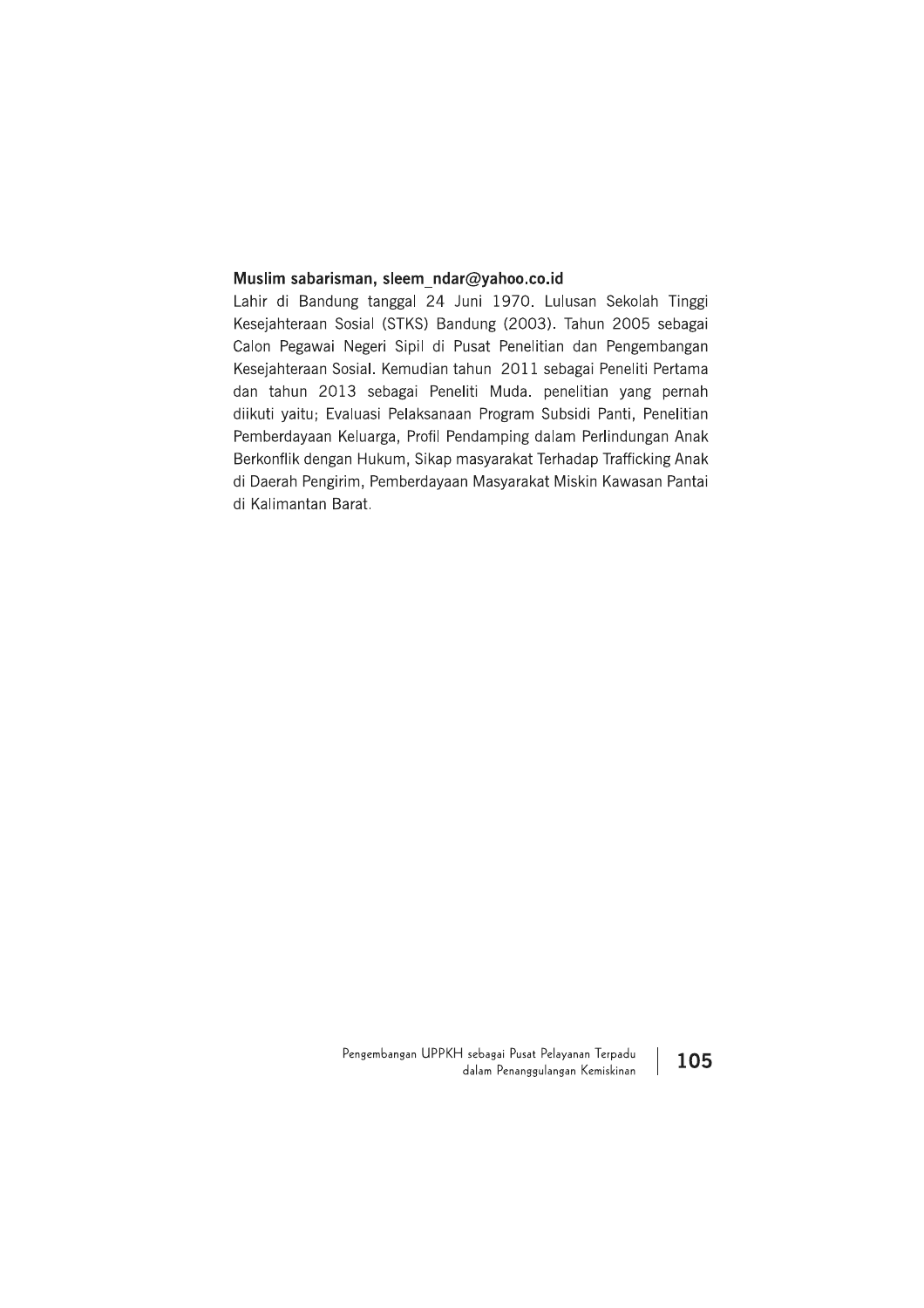(2002), Pemberdayaan Pranata Sosial dalam Menangani Masalah Narkoba di Mataram dan Manado (2003), Peranan Organisasi Sosial dalam Penanganan Sosial di Kupang (2006), Tipologi Desa Berketahanan Sosial (2009).

6. Kebudayaan; Studi Kebudayaan Aceh, Jawa dan Irian Jaya (1978) -1980), Perubahan Hukum Adat di Gayo (1984), Persentuhan Antar Sistem di Halmahera tengah (1984), Peningkatan Mutu Petugas Sosial Kecamatan DKI Jakarta (1994), Nilai Budaya Kerja Generasi Muda di Jakarta (1998), Desa Adat Gayo (2007), Keragaman Suku Bangsa dan Pranata Sosial Masyarakat Indonesia (2013).

### Habibullah, habibullah@kemsos.go.id

Lahir di Ogan Komering Ilir, Sumatera Selatan tanggal 16 Juni 1979. Lulusan Jurusan Pembangunan Sosial dan Kesejahteraan dahulu dikenal dengan Ilmu Sosiatri FISIPOL, Universitas Gajah Mada (2003). Tahun 2006 menjadi Calon Pegawai negeri Sipil di Pusat Penelitian dan Pengembangan Sosial, Kementerian Sosial RI. Kemudian mendapat kesempatan Program Magister Ilmu Kesejahteraan Sosial dengan Peminatan Perencanaan dan Evaluasi Pembangunan, FISIP Universitas Indonesia (2009 - 2011). Sejak itu sering mengikuti pendidikan dan pelatihan bidang penelitian, penulisan ilmiah, dan komputer. Sejak tahun 2008 sebagai Peneliti Pertama dan tahun 2010 sebagai Peneliti Muda, Penelitian yang pernah dilakukan antara lain; Pendampingan Sosial bagi Clon Pekerja Migran dan keluarganya di Daerah Asal (2008); Evaluasi Program Jaminan Kesejahteraan Sosial (2009); Lembaga pelayanan Kesejahteraan Sosial Pemerintah daerah di Era Otonomi Daerah (2012); Bantuan Stimulan Pemulihan Sosial (2012). Selain itu sering menulis artikel di Jurnal Konsepsia dan majalah Informasi.

104

Pengembangan UPPKH sebagai Pusat Pelayanan Terpadu dalam Penanggulangan Kemiskinan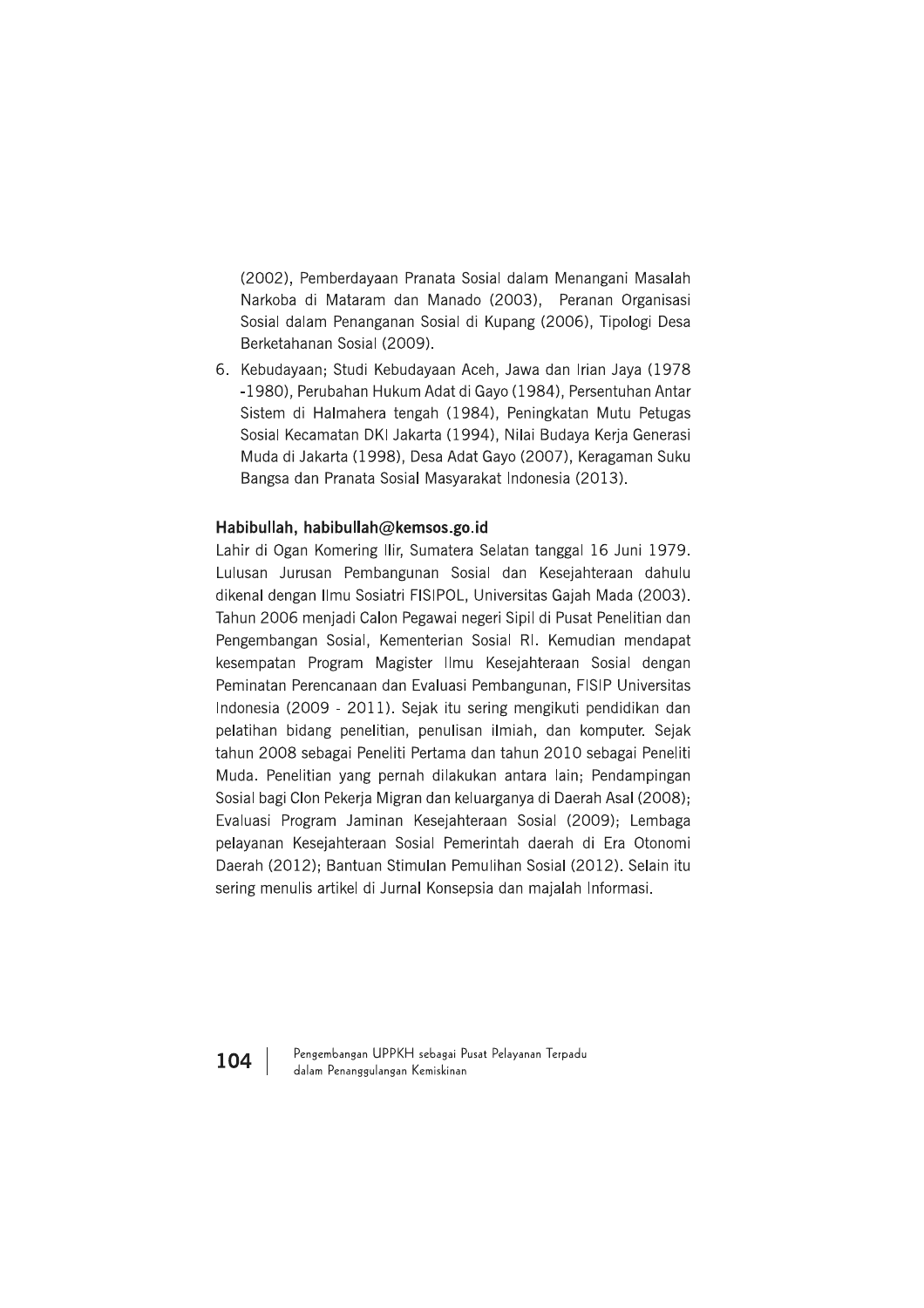Kesejahteraan Sosial di Kediri dan Indramayu (1993 -1994), Masyarakat Terasing di Kalimantan Timur (1993), Studi Kehidupan Masyarakat Alue Wakie (1995), Pengembangan Model Asuransi Sosial (1996), Masyarakat Terasing di Gunung Alawahu (1998), Bantuan Pinjaman Modal di Sawahlunto (1999), Struktur Mediasi dalam Menunjang Ketahanan Sosial di Jayapura (2002), Kesejahteraan Sosial di Kepulauan Riau (2009), Kecamatan Linge Terpencil (2009), Partisipasi Masyarakat dalm Rehabilitasi Rumah dan Lingkungan di Kabupaten Landak (2012), Pengembangan Desa Berketahanan Sosial (2012), Arah Pelayanan Kesejahteraan Sosial di Kabupaten Pulau Morotai (2012), Evaluasi Program Bedah Kampung (2013).

- 2. Keterlantaran; Survai dan Pemetaan Anak Jalanan di Jakarta dan Surabaya (1998), Model-model Pelayanan Lanjut Usia Berbasis Masyarakat di Jakarta dan Palembang (1999), Pelayanan Lanjut Usia di Indonesia (2005), Asistensi Lanjut Usia (2010)
- 3. Kecacatan; Evaluasi Penyandang Cacat di Sulawesi Tenggara (1995), Kebutuhan Pelayanan Sosial Ccacat Tubuh dan Mental di Jawa Tengah (1999), Potensi Penyandang Cacat Tubuh di Kabupaten Lebak (2000), Asistensi Orang dengan Kecacatan (2011)
- 4. Korban Bencana: Pengkajian Konflik Sosial Aceh, Jawa Timur, Nusa Tenggara Timur, Kalimantan, Sulawesi, Ambon dan Papua (1999 – 2004), Penyuluhan dan Bimbingan Sosial Daerah Rawan Bencana Alam di Jambi (2002), Pelayanan Sosial Bencana Alam Aceh (2004 – 2005), Pelayanan sosial TKI di KBRI Kuala Lumpur Malaysia (2007), Konflik di Permukiman KAT (2009), Konflik Sosial di Sumatera Barat (2011).
- 5. Sumber Daya Manusia; Studi Transmigrasi (1979 1980), Pengembangan Karang Taruna di Jawa Timur (1985), Peranan Pekerja Sosial Masyarakat di Lampung Tengah (1996), Efektivitas Bantuan GNOTA di Jambi (1998), Indikator Kesejahteraan Sosial di Sumatera Utara (1999), Kesetiakawanan Sosial di Bali dan Jawa Barat (2002), Pengembangan Ketahanan Sosial Masyarakat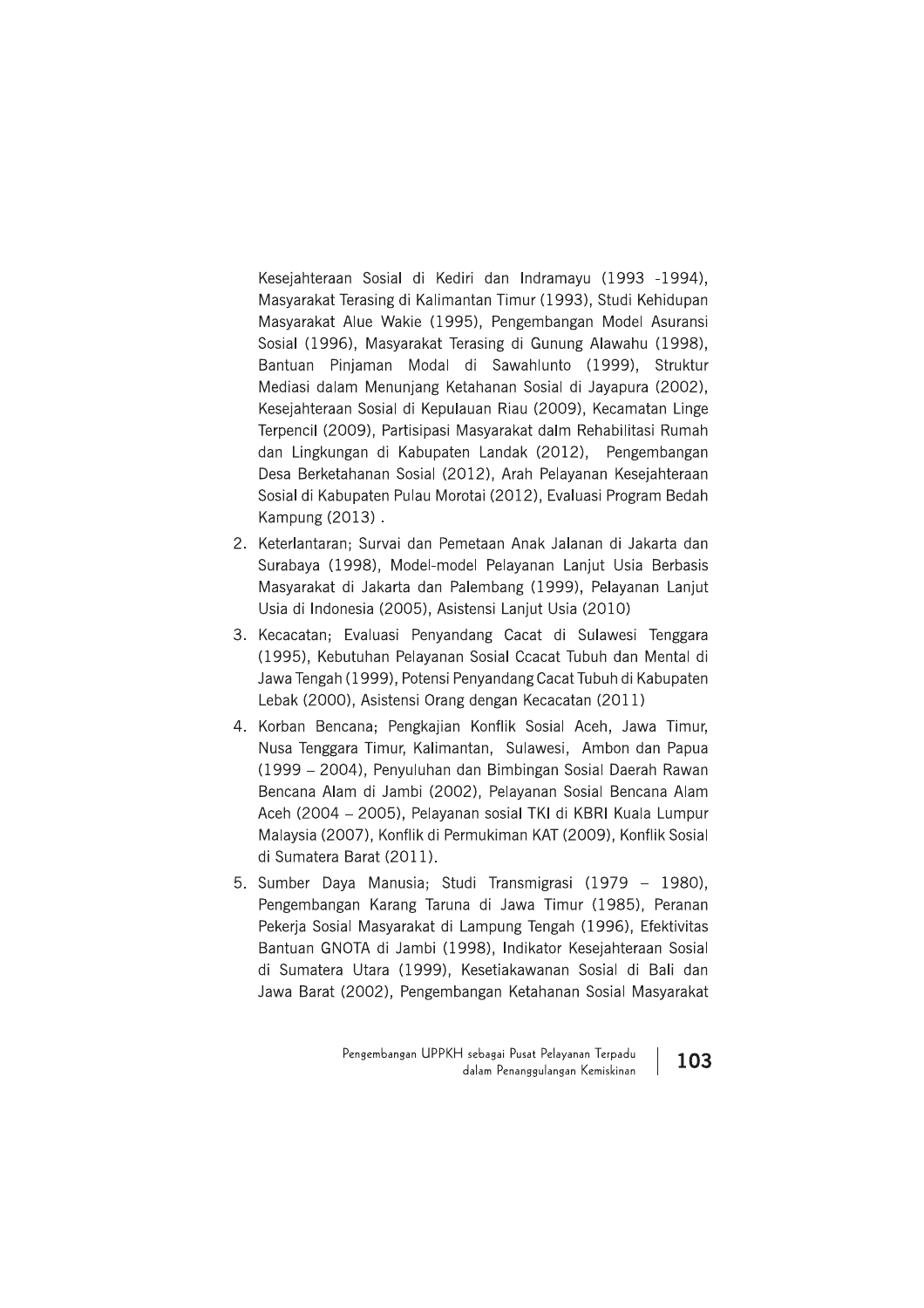### **BIODATA PENULIS**

### Achmadi Jayaputra, jachmadi@yahoo.co.id

Lahir di Takengon (Kabupaten Aeh Tengah) tanggal 2 November 1957. Pendidikan tinggi: alumni Jurusan Antropologi FSUI (1984): Diploma Ilmu Tauhid Universitas Islam Syekh Yusuf (1986); Magister Ilmu Administrasi Program Kekhususan Pengembangan Masyarakat Universitas Muhammadivah Jakarta (2002).

Pekerjaan. Jabatan Fungsional; Asisten Mata Kuliah Manusia dan Kebudayaan, dan Kebudayaan Gayo FSUI (1982 - 1984); 1983 - 1985 Asisten Peneliti di LRKN dan Leknas LIPI (1983 - 1985). Tahun 1985 diterima sebagai pegawai pada Badan Penelitian dan Pengembangan Kesejahteraan Sosial, Departemen Sosial RI. Mulai sebagai Asisten Peneliti Madya (1986 - 1990); sebagai Ajun Peneliti Muda (1990 - 1994); Ajun Peneliti Madya (1994 - 1998); Peneliti Muda (1998 - 2000); Peneliti Madya (2000 - 2002); Ahli Peneliti Muda (2002 -2004); Peneliti Utama di Pusbangtansosmas (2009 - 2010); Peneliti Utama Puslitbangkesos (2010 sampai sekarang). Sejak 1986 - 2004 sebagai pengajar Mata Kuliah Antropologi Sosial Budaya dan Sistem Budava Indonesia di Universitas Muhammadivah Jakarta.

Jabatan Struktural; Kepala Sub Bidang Statistik dan Dokumentasi, Puslitbang RBS (1994 - 1998); Kepala Sub Bidang Perumusan Rencana dan Program, Puslitbang PKS (1998 - 1999); Kepala Bidang Analisis dan Bimbingan Sosial, Pusbangtansosmas (2001 - 2004); Kepala Bidang Kerjasama dan Publikasi, Puslitbang UKS (2004 -2005); Kepala Bidang Program, Puslitbangkesos (2006 - 2007); Kepala Bidang Program dan Evaluasi, BBPPKS Padang (2007 - 2009).

### Topik dan Pengalaman Penelitian;

1. Kemiskinan; Kehidupan Petani Lada di Toboali, Bangka (1982), Pembinaan Masyarakat Pedalaman Irian Jaya (1986 - 1992), Aspek Sosial Budaya Suku Laut (1991), Pola Konsentrasi Proyek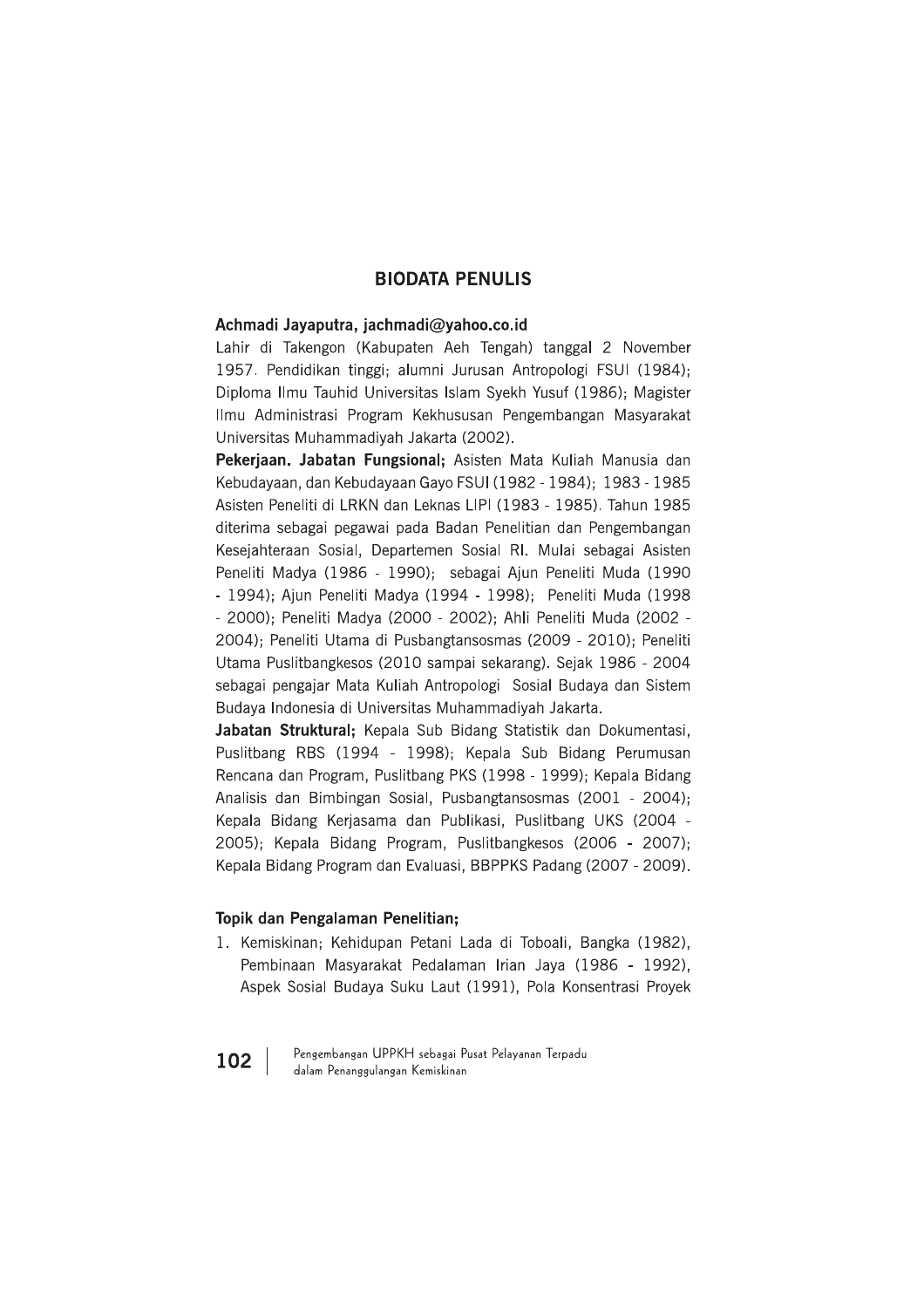- Komite Pemantau Otonomi Daerah, (2012). Laporan Penelitian Badan Pelavanan Satu Pintu di Provinsi DKI Jakarta. Jakarta: Komite Pemantau Otonomi Daerah.
- Nainggolan, Togiaratua, dkk, (2012). Program Keluarga Harapan di Indonesia: Dampak pada Rumah Tangga Sangat Miskin di Tujuh Provinsi. Jakarta; P3KS Press.
- Nevizond Chatab, (2009). Mengawali Pilihan Rancangan Organisasi. Bandung. Alfabeta.
- Nuryana, Mu'man, (2014). "Bolsa Familia; Program Transfer Tunai Bersyarat untuk Pengurangan Kemiskinan di Brazil", Informasi, vol 19, nomor 01, Januari - April 2014, hal 79 - 90.
- Rangkuti, Freddy, (2013). Analisis SWOT. Jakarta; Gramedia Pustaka.
- Rawlings, Laura B, (2004). A New Approach to Social Assistance: Latin America's Experience with Conditional Cash Transfer Programs. Washington DC: The World Bank.
- Robbins, Stephen R, (1994). Organization Theory; Structure, Design and Application (Terjemahan: Jusuf Udaya). Jakarta; Arcan.
- Samsul Hadi, dkk, (2011). Metode Riset Evaluasi. Jogjakarta; Lakbang Grafika.
- Soeriono Soekanto, (1983). Kamus Sosiologi. Jakarta; Rajawali.

### Internet

- http://ahmadmartono.blogspot.com/2013/11/profil-siola.html24 september 2014
- http://gp.mca-indonesia.go.id/ **KABUPATEN MAMUJU** Provinsi Sulawesi barat 22 september 2014

Pengembangan UPPKH sebagai Pusat Pelayanan Terpadu 101 dalam Penanggulangan Kemiskinan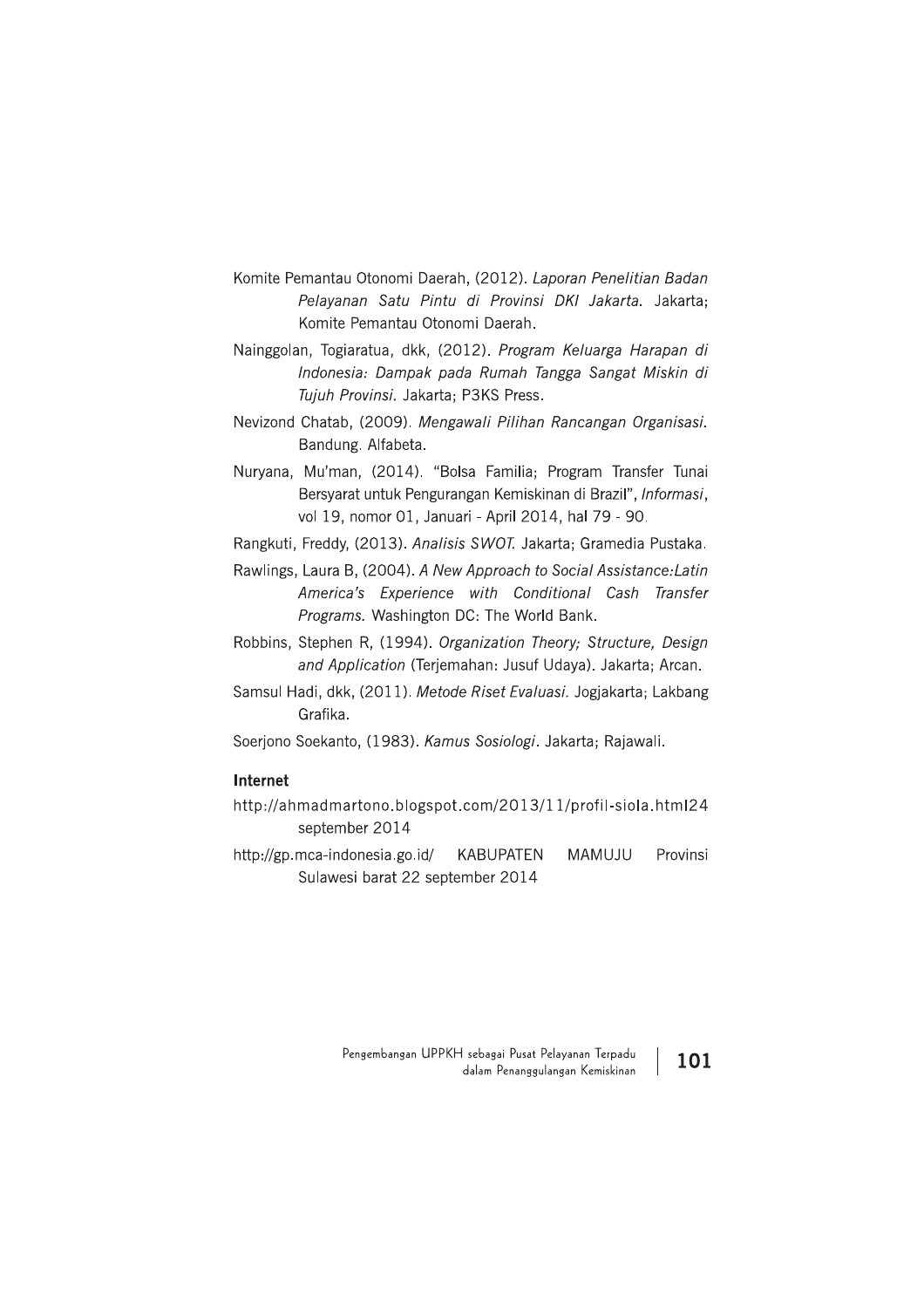- Burhan Bungin, (2003). Analisis Data Penelitian Kualitatif. Jakarta; Raja Grafindo.
- Dunn, William, (2000). Pengantar Analisis Kebijakan Publik (Edisi Kedua, terjemahan). Jogjakarta; Gadjah Mada University Press.
- Edi Suharto, (2005). Analisis Kebijakan Publik. Bandung; Alfabeta.
- ............., (2007). Kebijakan Sosial sebagai Kebijakan Publik. Bandung; Alfbeta.
- Edy Sutrisno, (2009). Manajemen Sumber Daya Manusia. Jakarta; Kencana Prenada Media Group.
- Fiszbein, Ariel dan Schady, Norbert (2009). Conditional Cash Transfers Reducting Present and Future Poverty. Washington DC: The World Bank.
- Harry Hikmat, dkk, (2006). Pedoman Analisis Kebijakan Sosial. Jakarta; UI dan Departemen Sosial.
- Habibullah, dan Ivo Noviana, (2013). Kebijakan Pendamping Program Keluarga Harapan. Jakarta; P3KS Press.
- Huruswati, Indah, dkk, (2013). Pengembangan Kebijakan, Strategi dan Model Pelayanan Terpadu dan Gerakan Masyarakat Peduli Kabupaten/Kota Sejahtera (Pandu Gempita). Jakarta; P3KS Press.
- Isbandi Rukminto Adi, (2001). Pemberdayaan, Pengembangan Masyarakat, dan Intervensi Komunitas. Jakarta; FEUI.
- Kementerian Perencanaan dan Pembangunan Nasional/Bappenas, (2013). Program Keluarga Harapan: Transformasi Kepesertaan (Makalah Menteri PPN/Kepala Bappenas, 17 Januari 2013).
- Kementerian Sosial RI, (2010). Rencana Strategis Kementerian Sosial RI 2010 - 2014. Jakarta; Kementerian Sosial RI.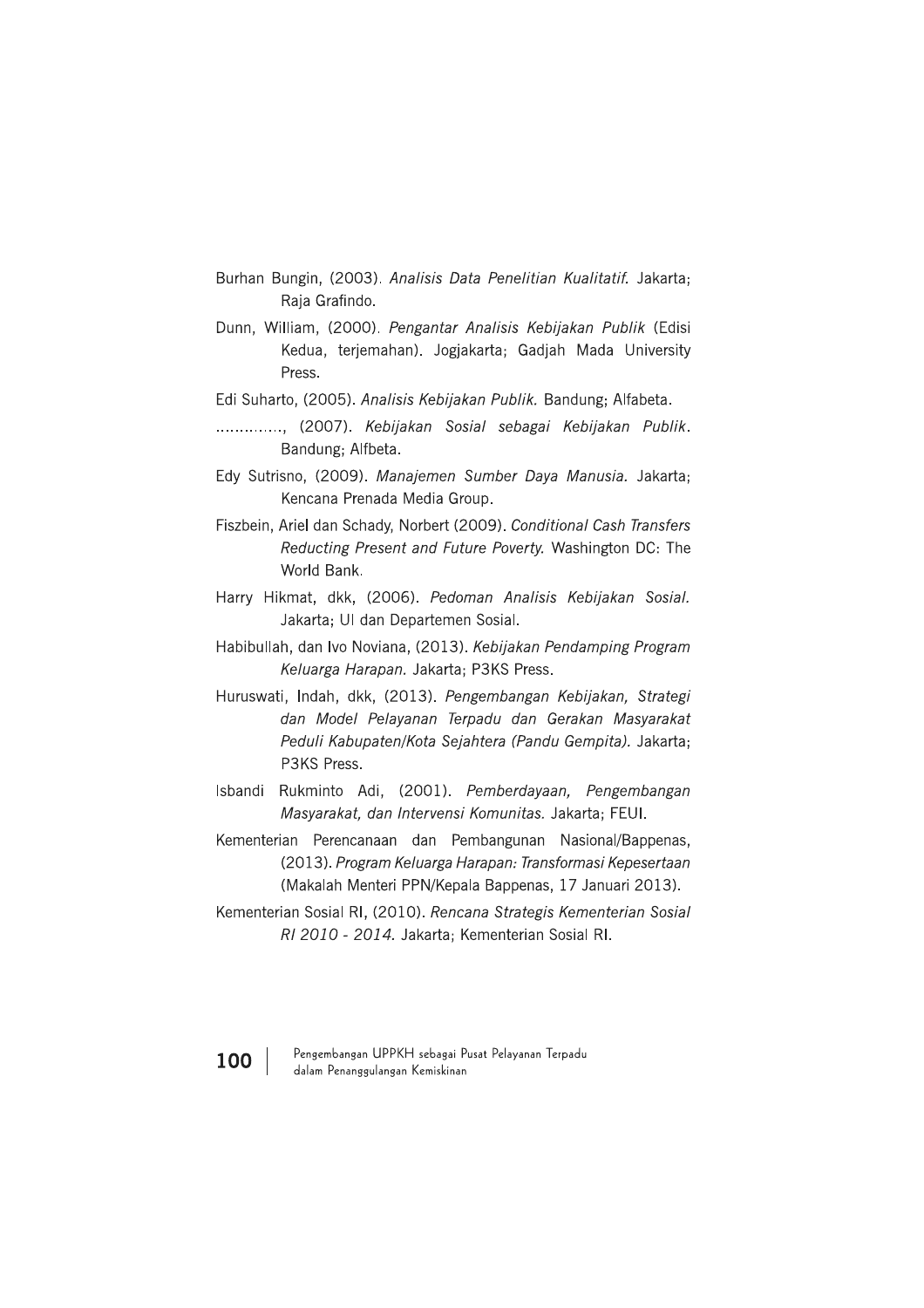### **DAFTAR PUSTAKA**

- Ajat S Kurnia, (2012). "Pengembangan Kapasitas Kelembagaan Masyarakat" dalam Pemberdayaan Partisipasi dan Penguatan Kapasitas Masyarakat (Adi Fahrudin, editor), hal 124 - 149.
- Andi Prastowo, (2010). Menguasai Teknik-teknik Koleksi Data Penelitian Kualitatif. Jogjakarta; Diva Press.
- Anonim, (2012). Analisis Data Kemiskinan Berdasarkan Data Pendataan Program Perlindungan Sosial 2011. Jakarta: Kementerian Sosial dan Badan Pusat Statistik.
- Direktorat Jaminan Sosial, (2013a). Pedoman Umum Program Keluarga Harapan. Jakarta; Direktorat Jaminan Sosial.
- .............. (2013b, juli). Pedoman Operasional Kelembagaan PKH Tahun 2013, Jakarta: Direktorat Jaminan Sosial.
- Anton M Mulyono, (1999). Kamus Besar Bahasa Indonesia. Jakarta; Balai Pustaka.
- Azhar, Kasim, (1993). Pengukuran Efektivas dalam Organisasi. Jakarta; FEUI.
- Badan Koordinasi Penanaman Modal Daerah Provinsi Sulawesi Barat, (2013). Pelayanan Terpadu Satu Pintu. Mamuju; BKPMD Provinsi Sulawesi Barat.
- Badan Perencanaan Pembangunan Daerah Provinsi Sulawesi Barat, (2013). Buku Saku Pemerintah Provinsi Sulawesi Barat. Mamuju; Bappeda Sulawesi Barat.
- Badan Perencanaan dan Pembangunan Nasional, (2009). Laporan Akhir Evaluasi Program Perlindungan Sosial Program Keluarga Harapan: Deteksi Dini Dampak PKH terhadap Kesehatan dan Pendidikan (Kertas Kerja).
- Badan Pusat Statistik Provinsi Sumatera Barat, (2014). Sumatera Barat dalam Angka 2014. Padang; BPS Provinsi Sumatera Barat.

Pengembangan UPPKH sebagai Pusat Pelayanan Terpadu dalam Penanggulangan Kemiskinan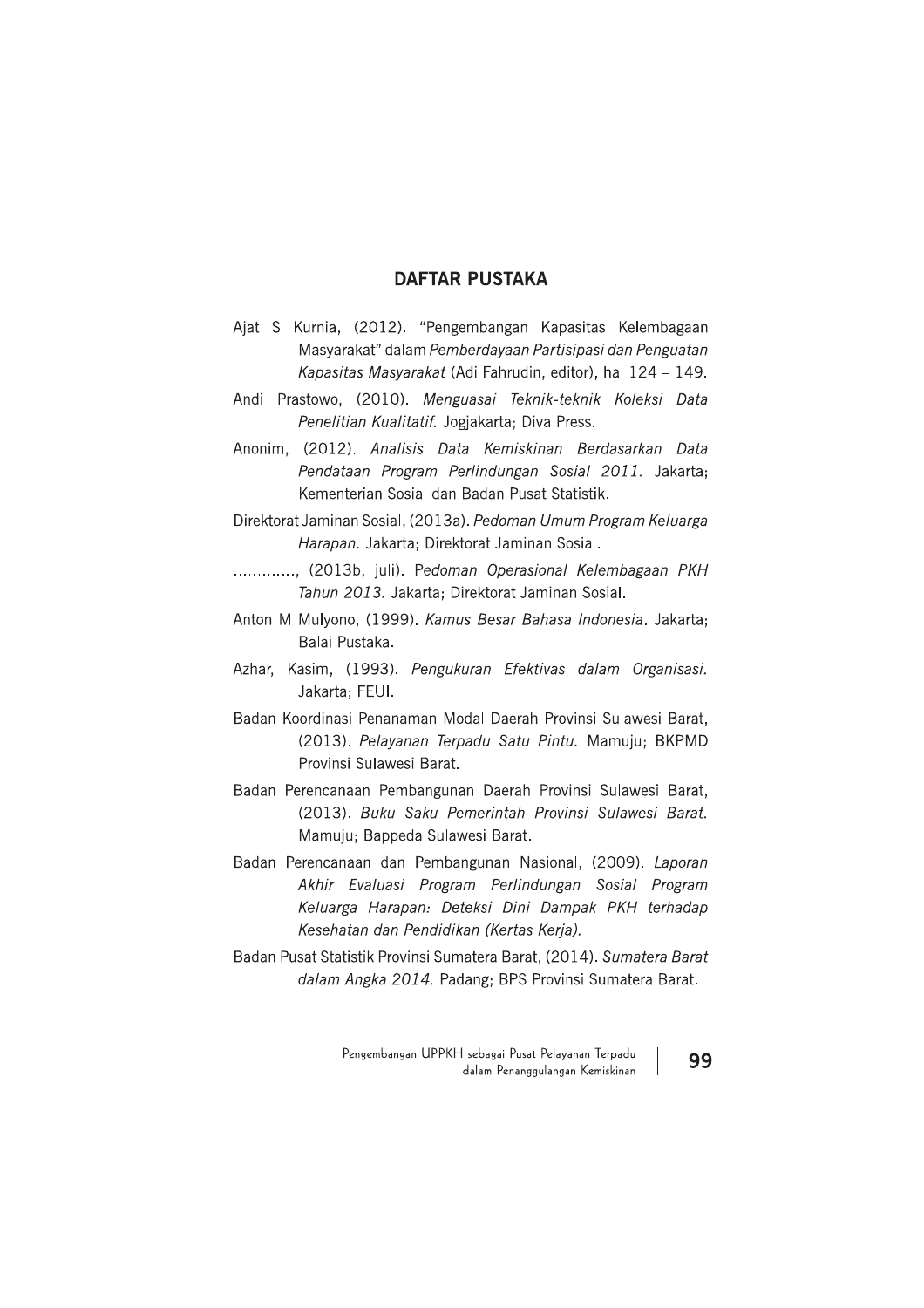7. Sarana

Sarana yang diperlukan;

- a. Sarana kerja; peralatan kantor dan alat tulis kantor
- b. Sarana pelayanan; ruang kerja, ruang konseling, ruang khusus.
- 8. Sumber Daya Manusia

Sumber daya manusia terdiri atas: yaitu; Pekerja Sosial, Karang Taruna, Taruna Siaga Bencana, Tenaga Kesejahteraan Sosial Kecamatan, Pekerja Sosial Masyarakat, Pendamping Sosial, Tim Reaksi Cepat, dan Relawan Sosial.

9. Struktur

Struktur terdiri atas;

- a. Koordinator
- b. Unit Sekretariat
- c. Unit Bantuan dan Pelayanan Sosial
- d. Unit Advokasi dan Pengaduan
- e. Pendamping

Pengembangan UPPKH sebagai Pusat Pelayanan Terpadu dalam Penanggulangan Kemiskinan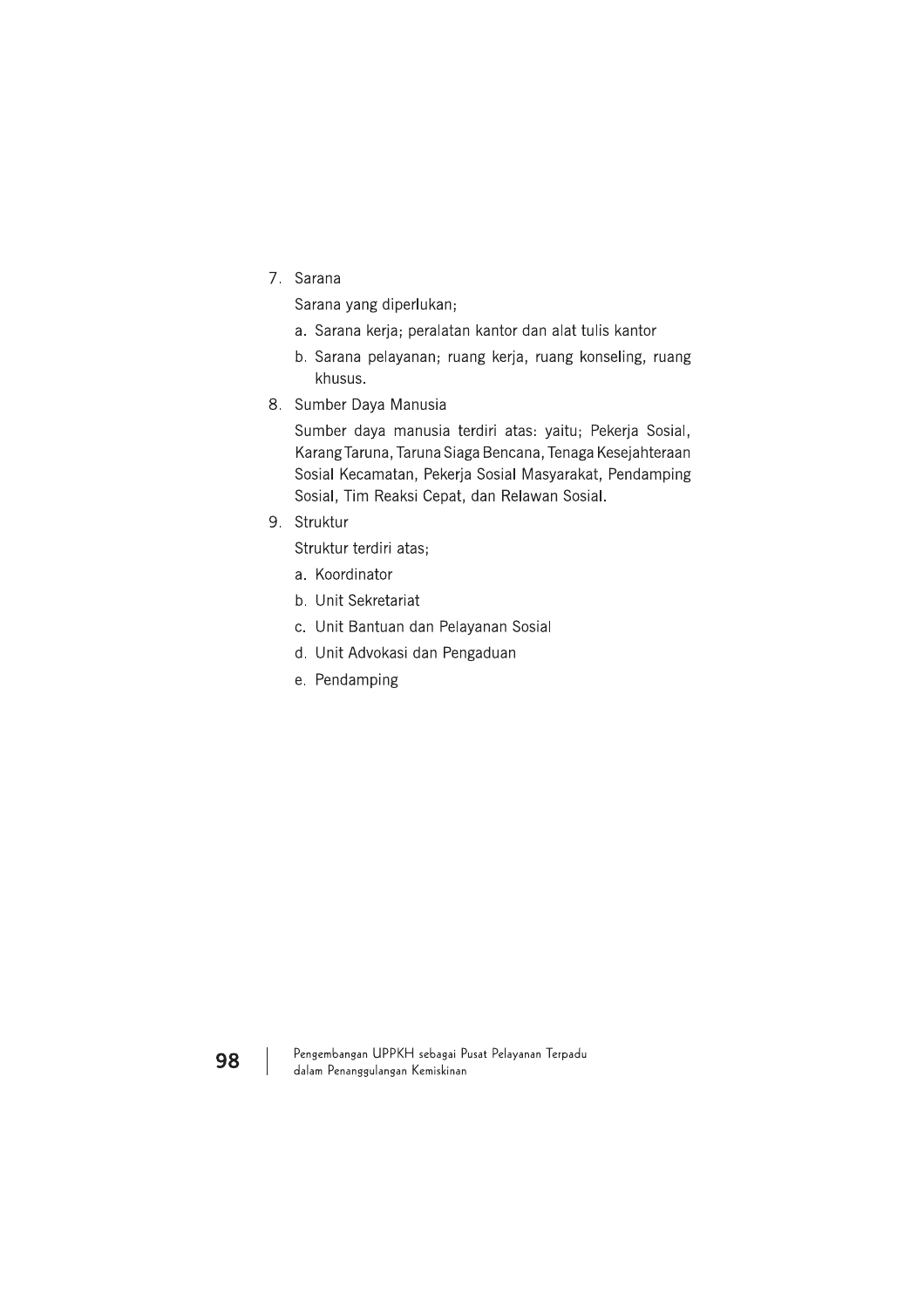- c. Membantu dan melayani sepenuh hati kegiatan pusat pelayanan terpadu
- 6. Kegiatan

Peningkatan pelayanan terhadap peserta PKH tersebut ditempuh dengan cara:

- a. Advokasi UPPKH terhadap pelayanan yang memang seharusnya diterima peserta PKH yaitu pelayanan kesehatan gratis melalui BPJS atau Kartu Indonesia Sehat; pelayanan pendidikan melalui Beasiswa Siswa Miskin atau Kartu Indonesia Pintar, beras untuk rakyat miskin dan Bantuan Langsung Sementara Masyarakat,
- b. Pemberian pelayanan bagi peserta PKH untuk kemandirian peserta PKH berupa Program Askesos, KUBE, dan UEP.
- c. Pemberian Pelayanan

Pemberian pelayanan kesejahteraan sosial non peserta PKH oleh UPPKH untuk memperluas pelayanan kesejahteraan sosial, sehingga UPPKH kabupaten yang relatif mudah dijangkau oleh masyarakat dan didukung oleh sarana dan prasarana yang relatif memadai. Pemberian pelayanan kesejahteraan sosial bagi non peserta PKH. Pemberian pelayanan diberikan secara langsung oleh UPPKH tentunya dengan penambahan alokasi anggaran, program dan sumber daya manusia yang menangani program kesejahteraan sosial tersebut. Atau menjadikan UPPKH sebagai pemberi rujukan bagi program lain.

d. Pemanfaatan Data Base

Pemanfaataan database yang dimiliki UPPKH oleh program penanggulangan kemiskinan lainnya. Data peserta PKH bersumber dari data PPLS 2011. Oleh karena itu pemanfaatan data base PPLS yang tersedia di UPPKH kabupaten oleh program penanggulangan kemiskinan lainnya merupakan bentuk pelayanan UPPKH Plus.

Pengembangan UPPKH sebagai Pusat Pelayanan Terpadu dalam Penanggulangan Kemiskinan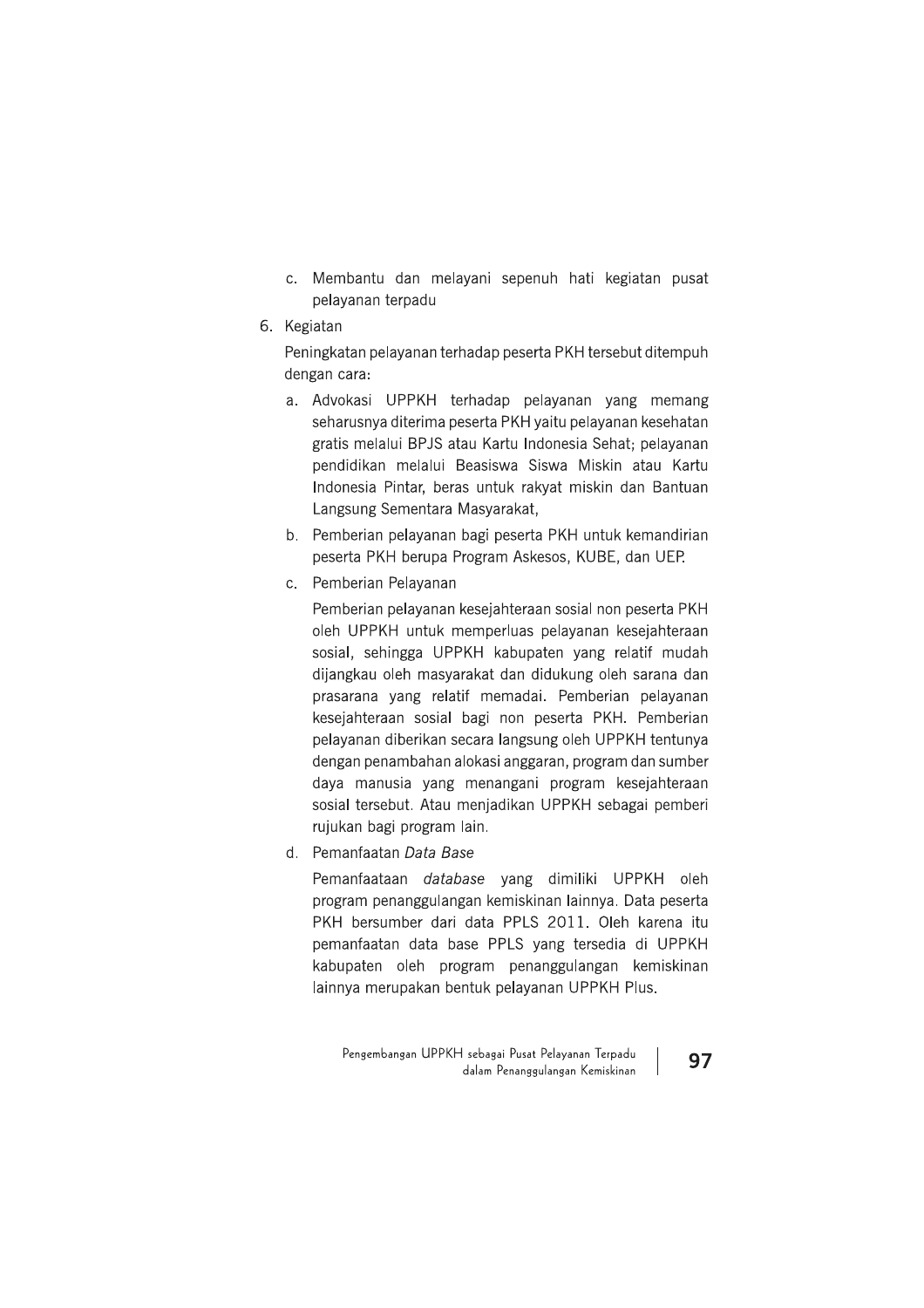lain. Pelaksanaannya disesuaikan dengan program dan kegiatan masing-masing.

3. Sasaran

Sasaran ditujukan;

- a. Pelaksana pelayanan terpadu
- b. Sumber daya sosial di kabupaten, kecamatan dan desa/ kelurahan
- c. Keluarga
- d. Masyarakat
- 4. Fungsi

Fungsinya;

a. Pusat Informasi

Berfungsi sebagai pusat informasi terkait dengan kebijakan dan kegiatan kesejahteraan sosial.

b. Pusat Rujukan

Berfungsi sebagai rujukan dari keluarga, masyarakat, dan lembaga sosial atau organisasi sosial lainnya.

c. Pusat Bantuan

Berfungsi sebagai wahana pemberi bantuan terhadap keluarga.

d. Mitra Kerja

Berfungsi sebagai mitra kerja dengan lembaga sosial atau organisasi sosial pelayanan terhadap anak, keluarga, dan lanjut usia.

5. Prinsip

Prinsipnya;

- a. Memperhatikan kepentingan anak, keluarga, dan lanjut usia
- b. Meningkatkan tanggung jawab keluarga dalam pelaksanaan kegiatan
- Pengembangan UPPKH sebagai Pusat Pelayanan Terpadu dalam Penanggulangan Kemiskinan
- 96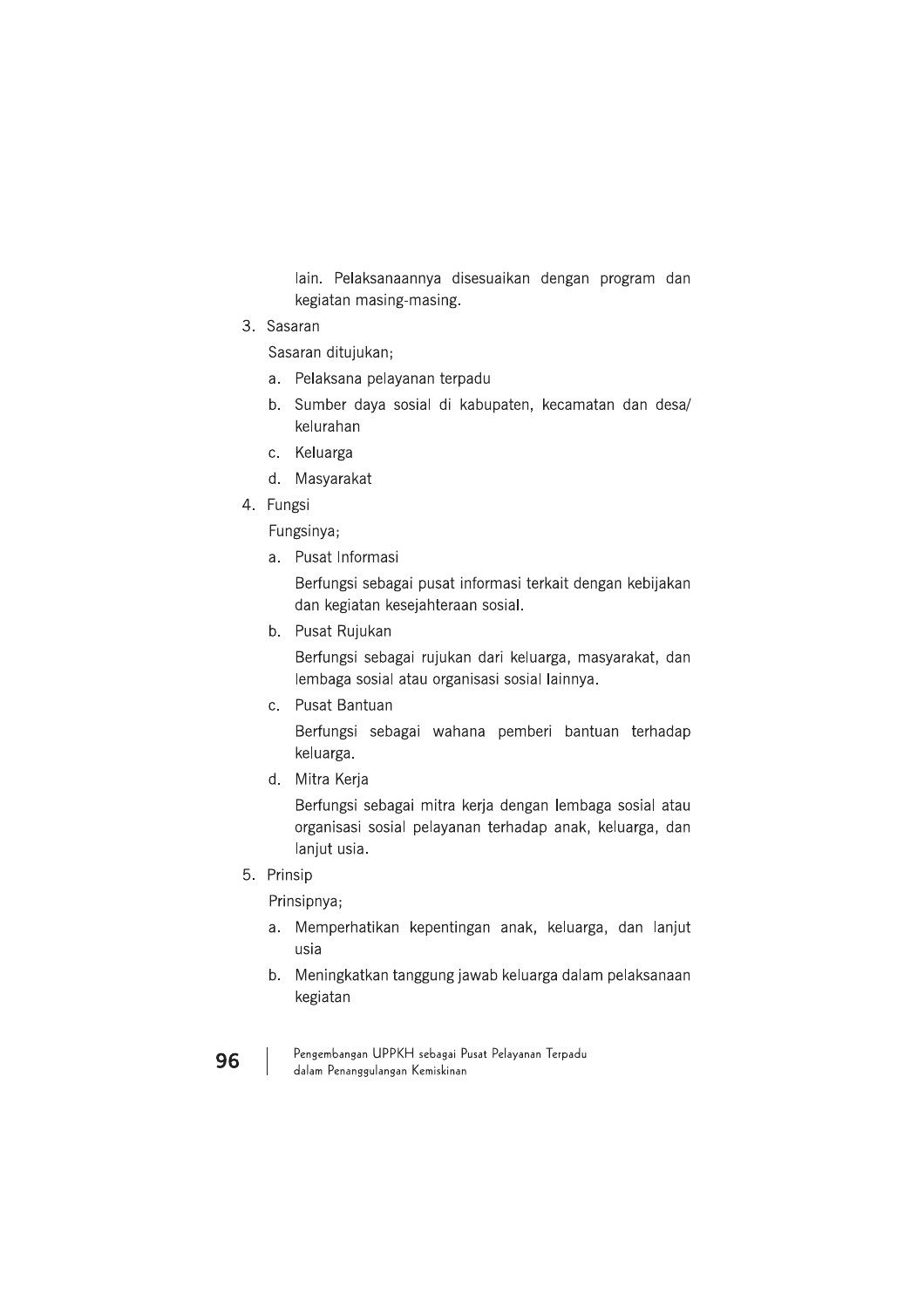Nomor 11 Tahun 2009 Pasal 35, dan Undang Undang Nomor 13 Tahun 2013 Pasal 35.

### KONSEP KEBIJAKAN PUSAT PELAYANAN TERPADU **KESEJAHTERAAN SOSIAL**

Pusat Pelayanan Terpadu Kesejahteraan Sosial (Pusyandukesos) adalah suatu lembaga pelayanan sosial yang melakukan pelayanan profesional vang terarah dan terpadu terhadap anak, keluarga, dan lanjut usia. Pelayanan terpadu adalah kegiatan pelayanan sosial yang terdiri dari; perlindungan sosial, bantuan sosial, dan rehabilitasi sosial.

### Aspek Kebijakan meliputi;

1. Tujuan

Tujuan yaitu:

- a. Meningkatkan akselerasi penanggulangan kemiskinan dengan memberikan pelayanan terpadu bagi keluarga sangat miskin.
- b. Memperluas jangkauan pelayanan kesejahteraan sosial
- c. Mengoptimalkan sumber daya (sarana prasarana, manusia, anggaran) dengan kolaborasi dan hubungan sinergis antara pemerintah dan pemerintah daerah.
- 2. Manfaat

Manfaatnya;

- a. Kementerian Sosial untuk meningkatkan keterpaduan database dan pemutakhirannya, serta efektifitas pelaksanaan kegiatan. Diharapkan akan tercapai optimalisasi pelayanan kesejahteraan sosial, khususnya bagi keluarga miskin.
- b. Pemerintah daerah atau pemangku kepentingan (stake holder) lainnya dapat memperluas jangkauan pelayanan kesejahteraan sosial bagi keluarga miskin dan masyarakat

Pengembangan UPPKH sebagai Pusat Pelayanan Terpadu dalam Penanggulangan Kemiskinan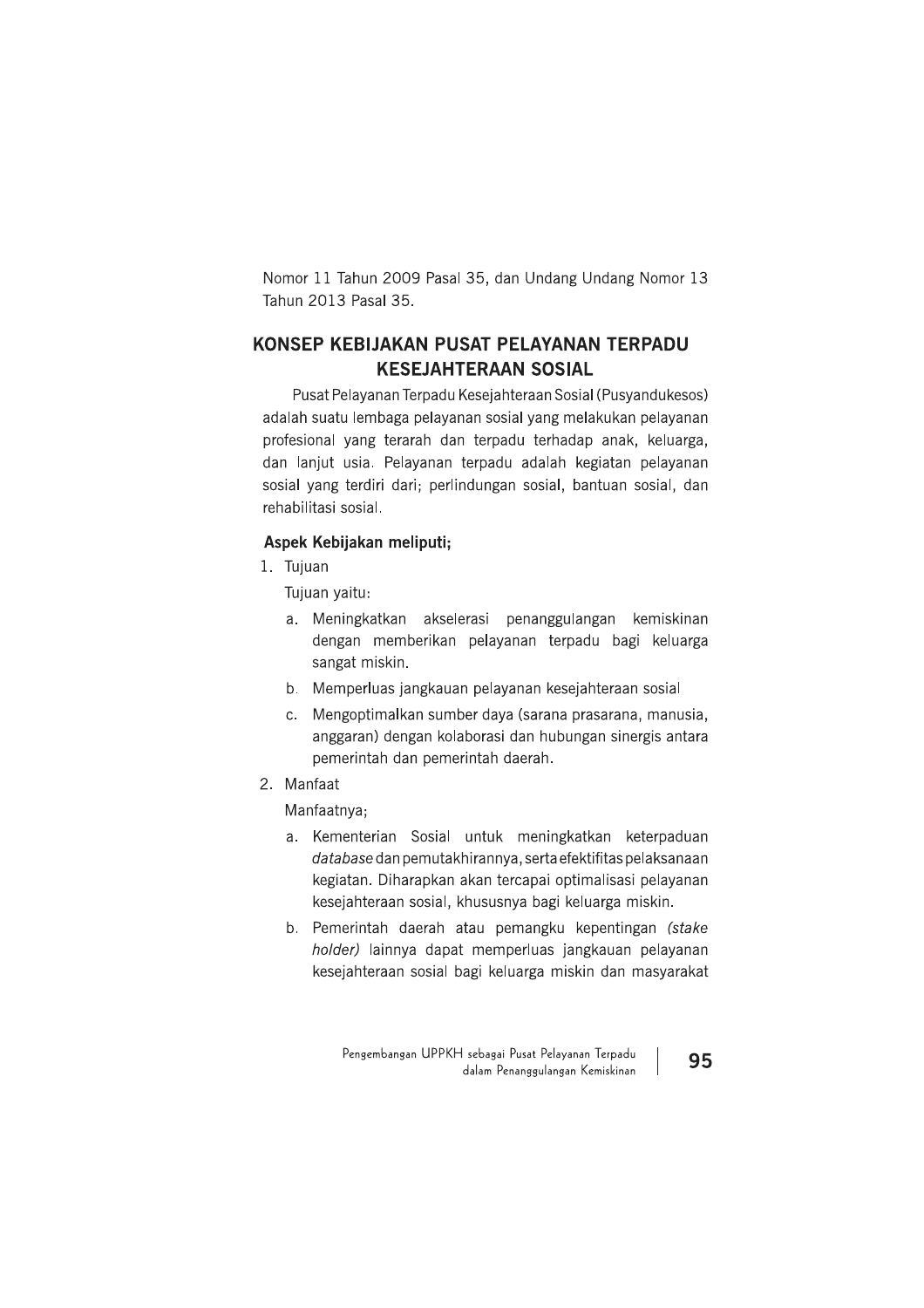operator, dilengkapi pendingin ruangan atau pengatur suhu, meja dan kursi, serta jaringan internet. Namun UPPKH di kecamatan banyak yang belum memadai, sehingga kegiatan dikendalikan dari UPPKH kabupaten/kota. Alasan pemerintah provinsi atau pemerintah kabupaten/kota hanya menyediakan sarana yang dimiliki sesuai dengan keperluan atau seadanya. Sebab sarana dan prasarana utama peralatan kerja memerlukan ruangan pendingin seperti server, computer dan printer atau mecin cetak. Sementara di kecamatan masih terbatas sarana dan prasarana untuk bekerja seperti listrik yang sering mati, tidak disediakan mesin pendingin ruangan, dan belum terpasangnya jaringan internet. Hal tersebut dipastikan tidak memenuhi syarat dalam mendukung kegiatan, sehingga akan merusak peralatan pelaksanaan program bantuan bagi keluarga miskin tersebut.

Oleh karena itu Pusat Kesejahteraan Sosial berada di kabupaten/kota. Sarana dan prasarana atau perlengkapan sudah disediakan secara bertahap. Terutama peralatan yang disediakan pemerintah pusat berupa server, computer dan printer. Sementara beberapa pemerintah provinsi dan pemerintah kabupaten/kota sudah siap menambah sarana dan prasarana yang dianggap kurang. Keberadaan lembaga tersebut lebih memudahkan koordinasi dengan pelaksana di lapangan yaitu pendamping. Terpusatnya tempat berkumpul pendamping di kabupaten/kota memungkinkan mereka melakukan tukar pikiran atau tukar pengalaman dan berperan serta dalam membahas permasalahan di lapangan.

### **B.** Rekomendasi

Penelitian mengusulkan UPPKH Plus, artinya UPPKH tergabung dalam Pusat Kesejahteraan Sosial berdampingan dengan pelaksana kegiatan lainnya yang berasal dari Kementerian Sosial RI.Pusat Kesejahteraan Sosial merupakan satu diantara enam sarana dan prasarana yang tercantum dalam Undang Undang

Pengembangan UPPKH sebagai Pusat Pelayanan Terpadu dalam Penanggulangan Kemiskinan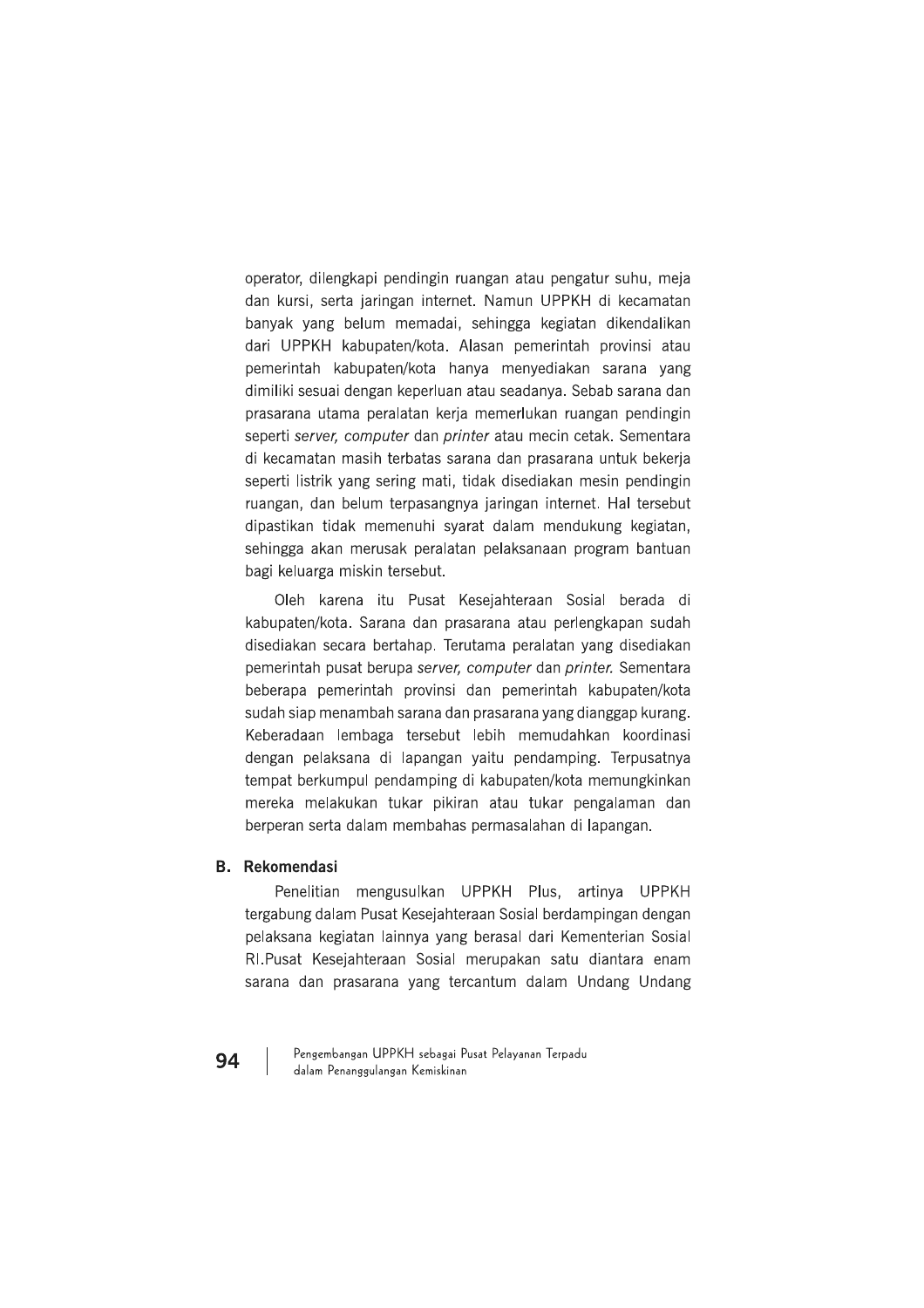# **BAB VI**

**BAB VI**<br>**PENUTUP**<br>**A. Kesimpulan**<br>Pelaksanaan PKH sampai dengan tahun 2014 sudah ada di<br>seluruh provinsi dan telah mencapai hampir tiga juta penerima<br>manfaat. Pelaksanaan kegiatan ditunjang dengan unit pelaksana<br>yang dibe terpadu dalam penanggulangan kemiskinan dua pilihan yaitu UPPKH tetap melaksanakan tugas-tugasnya secara mandiri, dan UPPKH didampingi dengan beberapa kegiatan yang sudah ada di lokasi yang sama. Pilihan model yang mendekati Pelayanan Terpadu Satu Pintu (one stop services). Dua alasannya. Pertama UPPKH sudah ada di kecamatan yang merupakan tingkat terbawah. Kedua, berbagai kegiatan Kementerian Sosial sudah ada di wilayah kecamatan dan desa setempat. Kegiatan kementerian Sosial terbagi dalam tiga besaran yaitu; rehabilitasi sosial, perlindungan dan jaminan sosial, dan pemberdayaan sosial. Integrasi ketiga program dan kegiatan dapat dilakukan secara bertahap yang memungkinkan keterpaduan dalam pelaksanaan kegiatan. Hanya saja, jika PKH tetap mengacu pada data PPLS 2011, maka kegiatan lainnya harus mengikuti acuan data yang sama. Akibatnya PMKS yang tidak masuk data tersebut, tidak menerima pelayanan dan perlindungan sosial.

> Selama ini berdasarkan pengamatan UPPKH yang sudah efektif bekerja berada di pusat, provinsi, dan kabupaten/kota. Ditandai dengan tersedianya sarana dan prasarana yang memadai seperti gedung atau ruangan khusus untuk koordinator dan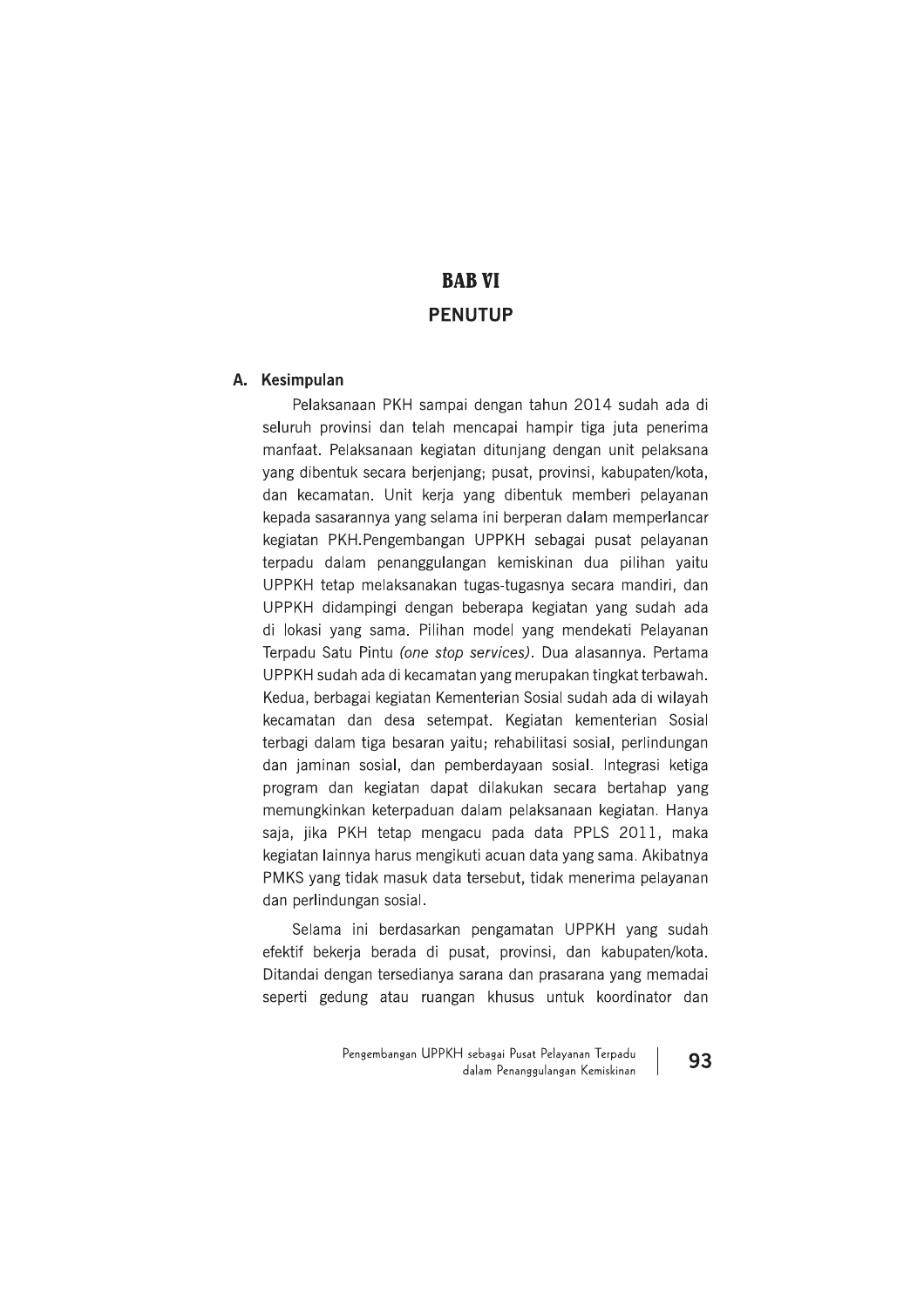| Gempita terikat kontrak<br>pendamping PKH, dan<br>Mutasi Pegawai Negeri<br>pendamping, terutama<br>Beratnya beban tugas<br>memiliki pengalaman<br>bidang kesejahteraan<br>jarak lokasi kegiatan.<br>Sakti Peksos Pandu<br>Sipil daerah terlalu<br>cepat dan belum<br>Operator dan<br>sosial.<br>kerja.                     | Perbedaan sarana dan<br>prasarana di daerah                                                                                                                                                | • Kapasitas IT tiap daerah<br>Perbedaan data dengan<br>kondisi yang ada<br>berbeda-beda.                                                                                        |
|----------------------------------------------------------------------------------------------------------------------------------------------------------------------------------------------------------------------------------------------------------------------------------------------------------------------------|--------------------------------------------------------------------------------------------------------------------------------------------------------------------------------------------|---------------------------------------------------------------------------------------------------------------------------------------------------------------------------------|
| <b>TKSK, Tagana, Karang</b><br>sumber daya manusia<br>kesejahteraan sosial;<br>Taruna, Pendamping,<br>pelopor perdamaian<br>Adanya potensi &                                                                                                                                                                               | prasarana tidak merata<br>Adanya kesediaan<br>dukungan sarana<br>Bantuan daerah<br>tiap daerah                                                                                             | • Verifikasi data PPLS 2011<br>dalam karena banyak<br>tidak sesuai.                                                                                                             |
| Operator dan pendamping<br>Pemahaman antar masing<br>dari berbagai satuan kerja<br>masih terfokus pada PKH<br>dengan tugas pokok dan<br>fungsi di satuan kerjanya<br>Gempita masih terbatas<br>Sumber daya manusia<br>terkait masih terfokus<br>Sakti Peksos Pandu<br>pelaku tidak sama<br>jumlahnya<br>saja               | sarana transportasi untuk<br>khususnya di kecamatan<br>idak adanya dukungan<br>· Terbatasnya sarana dan<br>menjangkau penerima<br>kesejahteraan sosial,<br>prasarana pelayanan<br>nanfaat. | Data PPLS 2011 tersebut<br>bisa d akses oleh publik<br>Data PPLS 2011 belum<br>masih tertutup & tidak<br>terintegrasi dengan<br>program-program<br>penanggulangan<br>kemiskinan |
| cacat, Pekerja Sosial, Penyuluh<br>Keikutsertaan lembaga sosial<br>proporsional dan profesional.<br>Sosial, Satuan Bakti Pekerja<br>pendamping lanjut usia dan<br>kesejahteraan sosial; TKSK,<br>Tersedianya operator dan<br>pendamping PKH secara<br>Sumber daya manusia<br>PSM, Karang Taruna,<br>dan individu<br>Sosial | ruangan khusus dan batuan alat<br>UPPKH; komputer, server, dan<br>peminjaman gedung atau<br>Provinsi dan kabupaten;<br>jaringan internet<br>tulis kantor.                                  | Pusat dengan UPPKH provinsi<br>Langsung terintegrasi UPPKH<br>· Informasi dan teknologi PKH<br>relatif baik dan memadai<br>Data PPLS 201<br>dan kabupaten                       |
| Manusia<br>Sumber<br>Daya                                                                                                                                                                                                                                                                                                  | Sarana dan<br>Prasarana                                                                                                                                                                    | Informasi<br>Teknologi<br>dan                                                                                                                                                   |
| ന                                                                                                                                                                                                                                                                                                                          | 4                                                                                                                                                                                          | 5                                                                                                                                                                               |

92

 $\overline{\phantom{a}}$ 

Pengembangan UPPKH sebagai Pusat Pelayanan Terpadu<br>dalam Penanggulangan Kemiskinan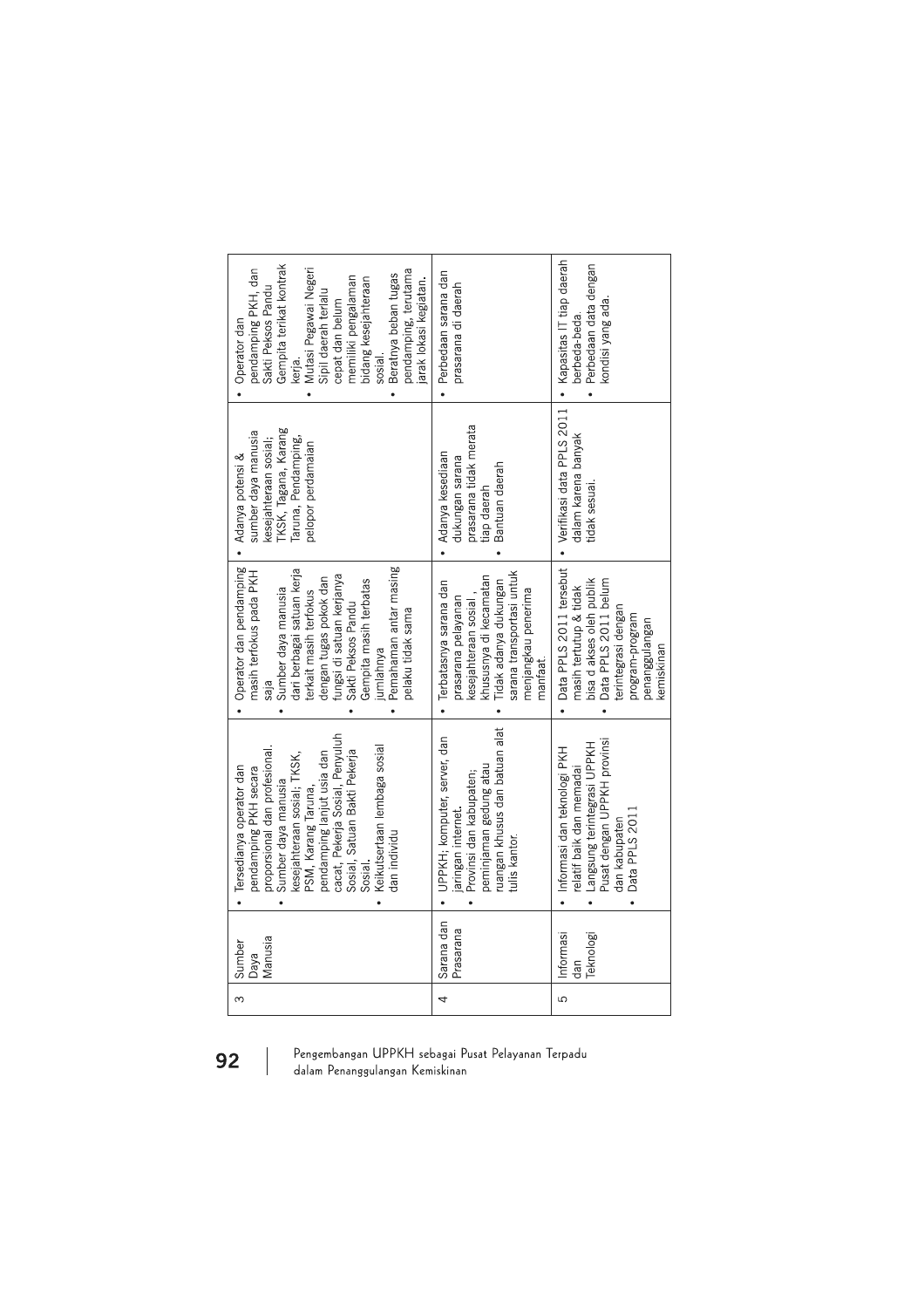|                                                                                                                                                                                                                                                                                                                                                                                                                                                                                                                             | kementerian dan daerah<br>Masih ada ego sektoral<br>berdasarkan kebijakan<br>masing-masing.                                                                                                      |
|-----------------------------------------------------------------------------------------------------------------------------------------------------------------------------------------------------------------------------------------------------------------------------------------------------------------------------------------------------------------------------------------------------------------------------------------------------------------------------------------------------------------------------|--------------------------------------------------------------------------------------------------------------------------------------------------------------------------------------------------|
|                                                                                                                                                                                                                                                                                                                                                                                                                                                                                                                             | kementerian, satuan kerja<br>embaga pemerintah dan<br>Kerjasama dengan<br>Berbagai program<br>perangkat daerah<br>penanggulangan<br>kemiskinan di<br>non pemerintah                              |
|                                                                                                                                                                                                                                                                                                                                                                                                                                                                                                                             | kemiskinan masih sektoral<br>kota mengambil kebijakan<br>Data RTSM berdasarkan<br>PPLS 2011<br>provinsi dan kabupaten/<br>Masih ada pemerintah<br>Program-program<br>negrianggulangan<br>sendiri |
| Pencegahan dan Pemberantasan<br>Surat keputusan gubernur dan<br>Bersyarat Bagi RTSM sebagai<br>Provinsi dan Kabupaten/Kota.<br>bupati tentang pembentukan<br>Penanggulangan Kemiskinan<br>Tim UPPKH kabupaten dan<br>kemiskinan dalam RPJMD.<br>Inpres No 1/2013 tentang<br>Permendagri No 42/2010<br>Korupsi (Poin lampiran ke<br>Program penanggulangan<br>46 tentang Pelaksanaan<br>Transparansi Penyaluran<br>Bantuan langsung Tunai<br>Tentang Tim Koordinasi<br>peserta PKH).<br>kecamatan.<br>Provinsi:<br>$\bullet$ | penanganan kesejahteraan sosial<br>Sinergitas Program PKH dengan<br>secara terpadu dan lintas sektor.<br>Adanya keinginan keterpaduan<br>pendidikan dan kesehatan.<br>$\bullet$                  |
|                                                                                                                                                                                                                                                                                                                                                                                                                                                                                                                             | Dilakukan<br>Program<br>Perlu<br>$\overline{\mathcal{C}}$                                                                                                                                        |

Pengembangan UPPKH sebagai Pusat Pelayanan Terpadu dalam Penanggulangan Kemiskinan

91

 $\begin{array}{c} \hline \end{array}$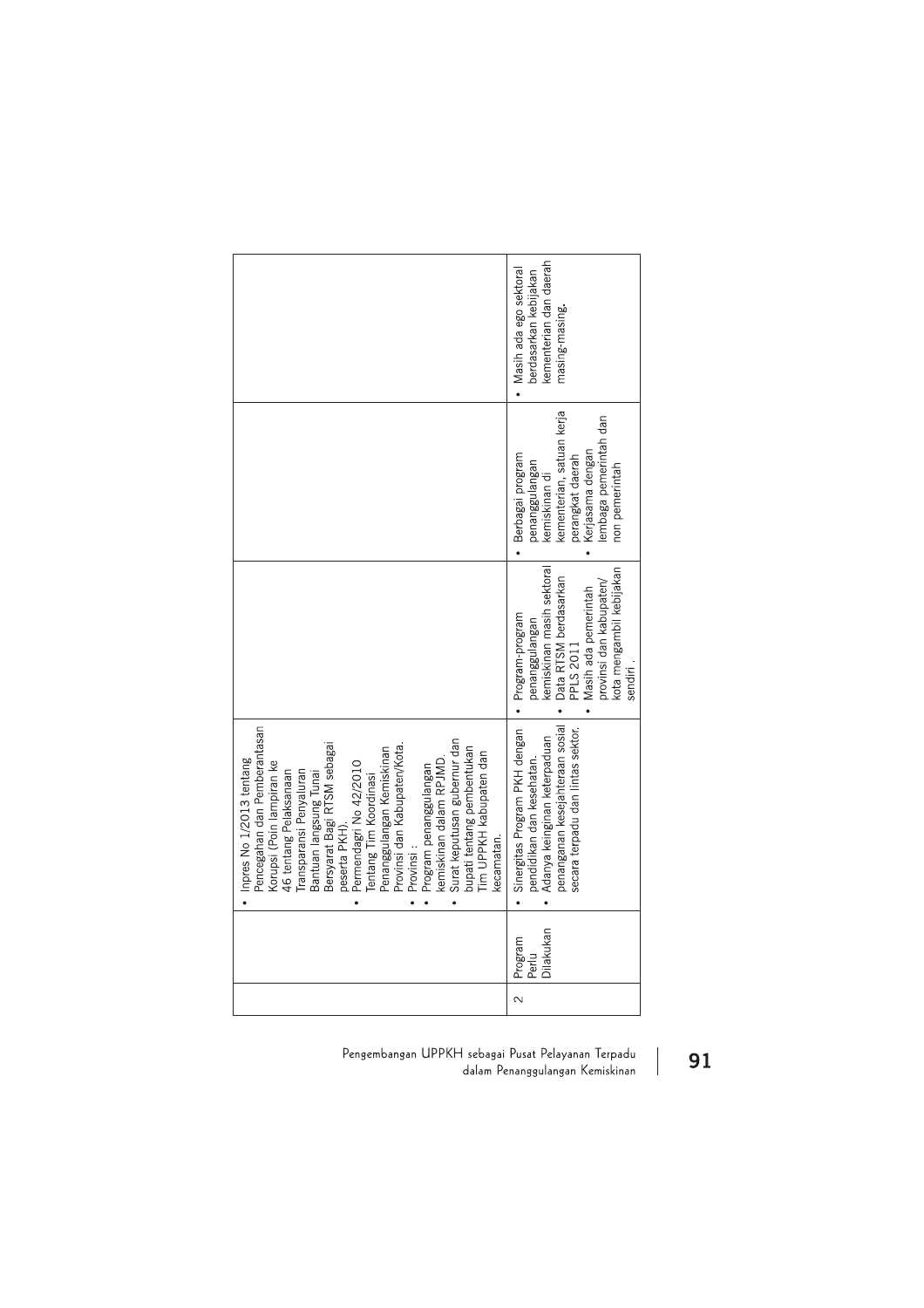TABEL 5. PENGEMBANGAN UNIT PELAKSANA PROGRAM KELUARGA HARAPAN SEBAGAI PUSAT PELAYANAN<br>TERPADU DALAM PENANGGULANGAN KEMISKINAN

# Temuan lapangan (Sumatera Barat dan Sulawesi Barat)

| $\frac{1}{2}$ | Aspek | Kekuatan                                                                                                                                                                                                                                                                                                                                                                                                                                                        | Kelemahan                                                                                                                                                      | Peluang                                                                                                                                                                                                                                                                                                                                                                                                                                                                          | Tantangan                                                                                                                                                                                                                                |
|---------------|-------|-----------------------------------------------------------------------------------------------------------------------------------------------------------------------------------------------------------------------------------------------------------------------------------------------------------------------------------------------------------------------------------------------------------------------------------------------------------------|----------------------------------------------------------------------------------------------------------------------------------------------------------------|----------------------------------------------------------------------------------------------------------------------------------------------------------------------------------------------------------------------------------------------------------------------------------------------------------------------------------------------------------------------------------------------------------------------------------------------------------------------------------|------------------------------------------------------------------------------------------------------------------------------------------------------------------------------------------------------------------------------------------|
|               | Hukum | Berkeadilan (poin 1 ke 1 tentang<br>UU No 40/2004 Tentang Sistem<br>Perperes No 13/2009 Tentang<br>Perpres No 15/2010 Tentang<br>Penyempurnaan Pelaksanaan<br>Program Pembangunan yang<br>Koordinasi Penanggulamgan<br>Percepatan Penanggulangan<br>Inpres No 3/2010 tentang<br>Penanganan Fakir Miskin.<br>UU No 13/2011 Tentang<br>UU No 11/2009 Tentang<br>Jaminan Sosial Nasional.<br>Kesejahteraan Sosial.<br>Kemiskinan.<br>Kamiskinan.<br>Pusat:<br>ĶН). | Beberapa daerah belum<br>Belum ada pelaksanaan<br>PKH sebagai Pelayanan<br>ada payung hukum<br>pelaksanaan PKH<br>enanggulangan<br>rerpadu dalam<br>cemiskinan | susia dini dalam lembaga<br>pelayanan terpadu dalam<br>Pelayanan terpadu dalam<br>Pelayanan Terpadu Satu<br>penanganan kemiskinan<br>Pelayanan Terpadu dan<br>Optimalisasi Pelayanan<br>Kota Sejahtera (Pandu<br>yang sudah dilakukan<br>sudah melaksanakan<br>pengembangan anak<br>Gerakan Masyarakat<br>Pintu (P2T-BKPMD)<br>Stimulasi Intervensi<br>dan masalah sosial<br>Pelayanan terpadu<br>Peduli Kabupaten/<br>Beberapa daerah<br>Anak (SIOLA).<br>Gempita).<br>lainnya. | belayanan kesejahteraan<br>dan kabupaten tentang<br>Kurangnya dukungan<br>Belum ada kebijakan<br>kebijakan pelayanan<br>bemerintah provinsi<br>kesejateraan sosial.<br>wacana pelayanan<br>daerah mengenai<br>erpadu dalam<br>$s$ osial. |

### Pengembangan UPPKH sebagai Pusat Pelayanan Terpadu dalam Penanggulangan Kemiskinan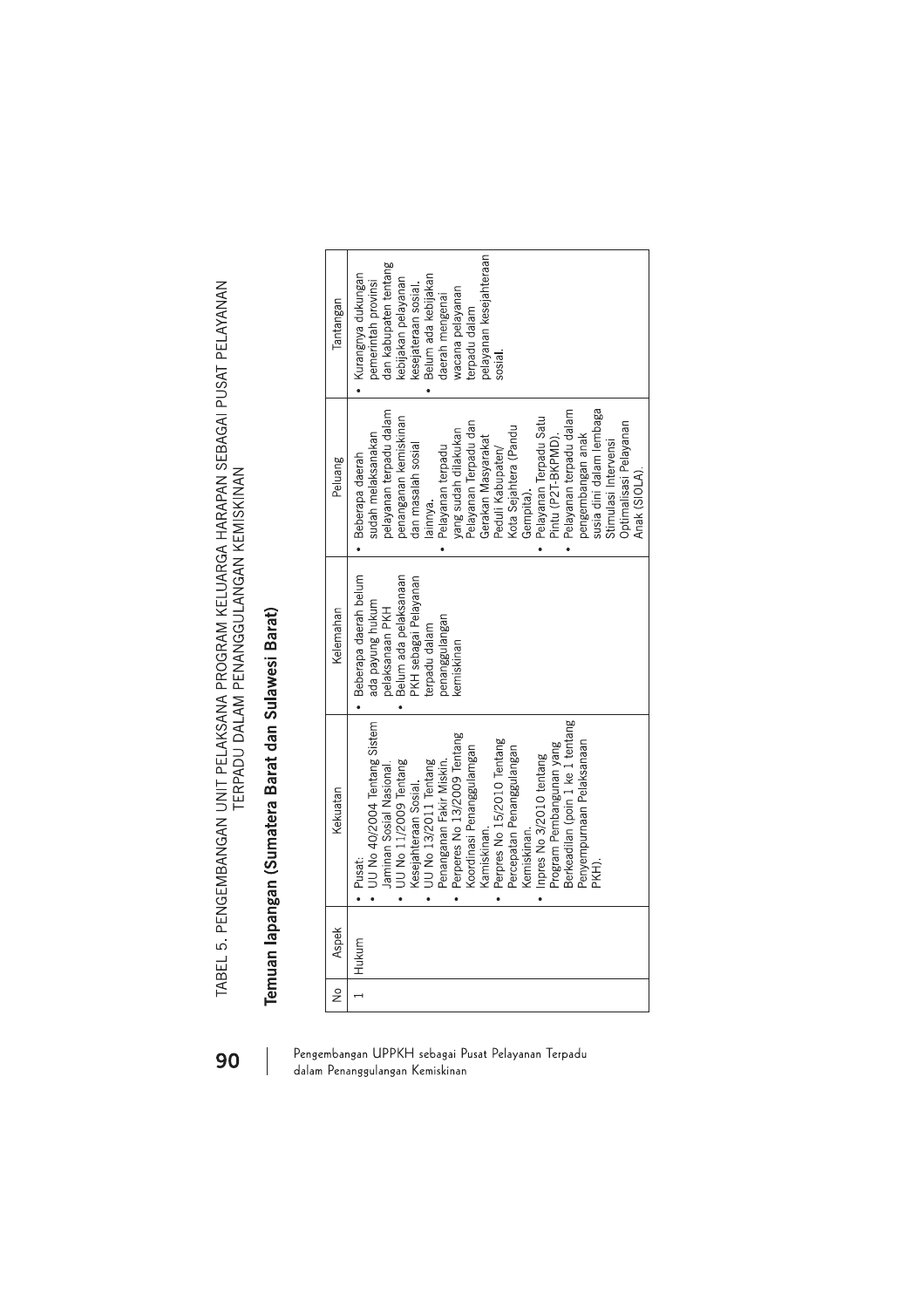sosial. Pengabdian dan kerja ikhlas yang mendorong mereka bersedia dan siap melaksanakan kegiatan yang terkait dengan penanggulangan kemiskinan.

> Pengembangan UPPKH sebagai Pusat Pelayanan Terpadu dalam Penanggulangan Kemiskinan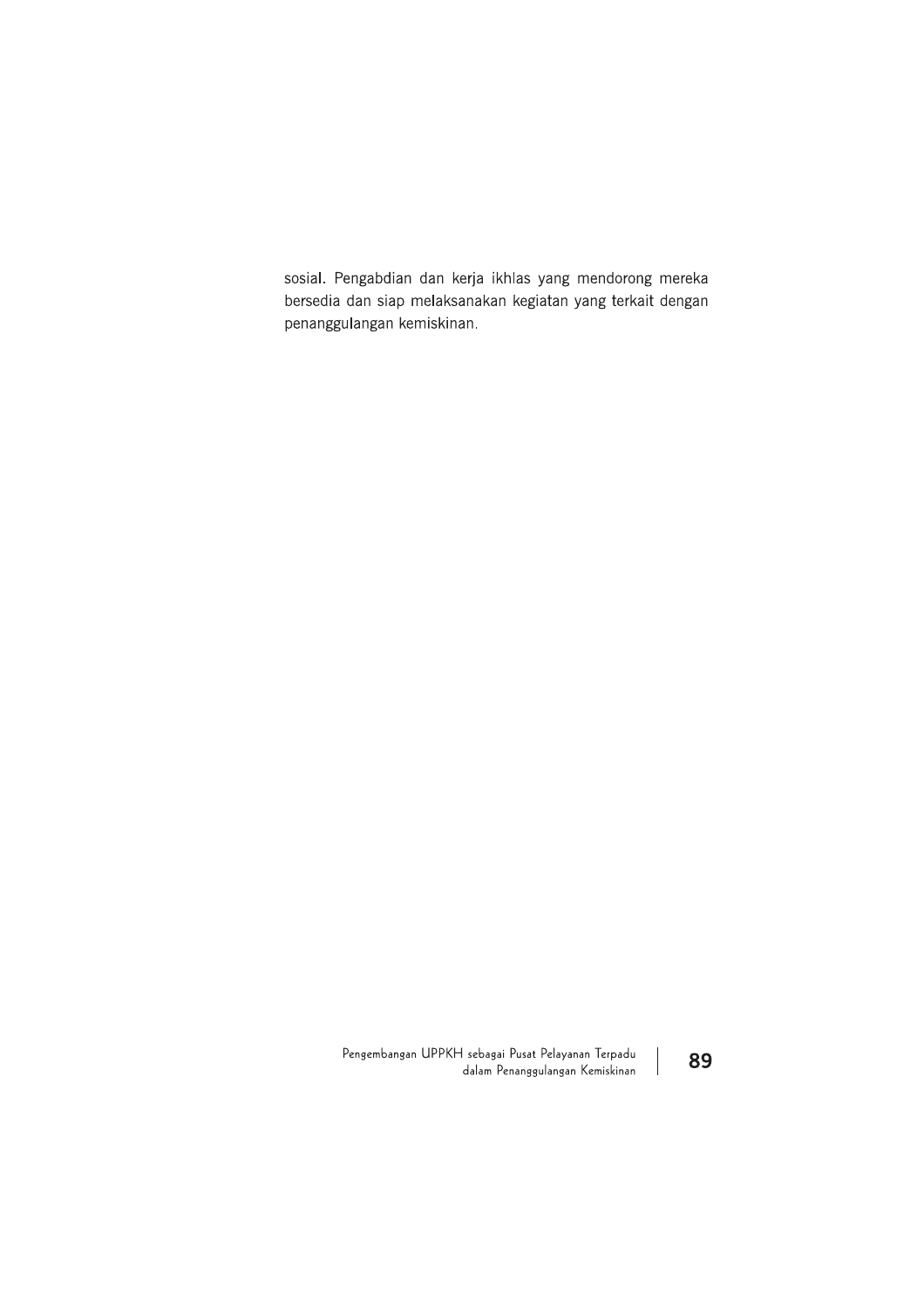- b. Kelemahan
	- 1) Data PPLS 2011 belum digunakan sebagai data dasar dalam penanggulangan kemiskinan,
	- 2) Banyak muncul anggapan terkesan data tersebut tertutup, sehingga tidak bisa dilihat umum,
- c. Peluang

Penggunaan data PPLS 2011 dapat dijadikan data utama dalam menyusun program dan kegiatan penanggulangan kemiskinan.

d. Tantangan

Informasi dan teknologi semakin terbuka di tiap daerah. sehingga dapat difahami dan digunakan untuk kepentingan khusus

Faktor yang mempengaruhi pelaksanaan penanggulangan kemiskinan harus dimulai lingkungan Kementerian Sosial RI. Menata ulang program dan kegiatan yang diberikan kepada pemerintah provinsi dan pemerintah kabupaten/kota. Kegiatan yang dilakukan pada suatu lokasi yang sama harus disesuaikan dengan situasi dan kondisi masyarakat setempat, sehingga sasaran penerima manfaat mendapakan perlindungan dan jaminan sosial. Atau kegiatan yang dilakukan saling mendukung. Sumber daya manusia kesejahteraan sosial sudah banyak yang bekerja atau melakukan kegiatan. Hanya saja perlu perhatian khusus terkait dengan penambahan insentif dan peningkatan kualitas. Terutama perhatian terhadap TKSK, PSM, dan tokoh masyarakat.

Jika perhatian tersebut mendapatkan penilaian lebih, maka diharapkan pelaksanaan kegiatan di lapangan akan lebih baik. Mengingat sumber daya manusia Kementerian Sosial di lapangan tidak ada, mereka hanya sebagai tenaga yang diperlukan dalam pelaksanaan kegiatan dan lebih banyak sebagai relawan

Pengembangan UPPKH sebagai Pusat Pelayanan Terpadu dalam Penanggulangan Kemiskinan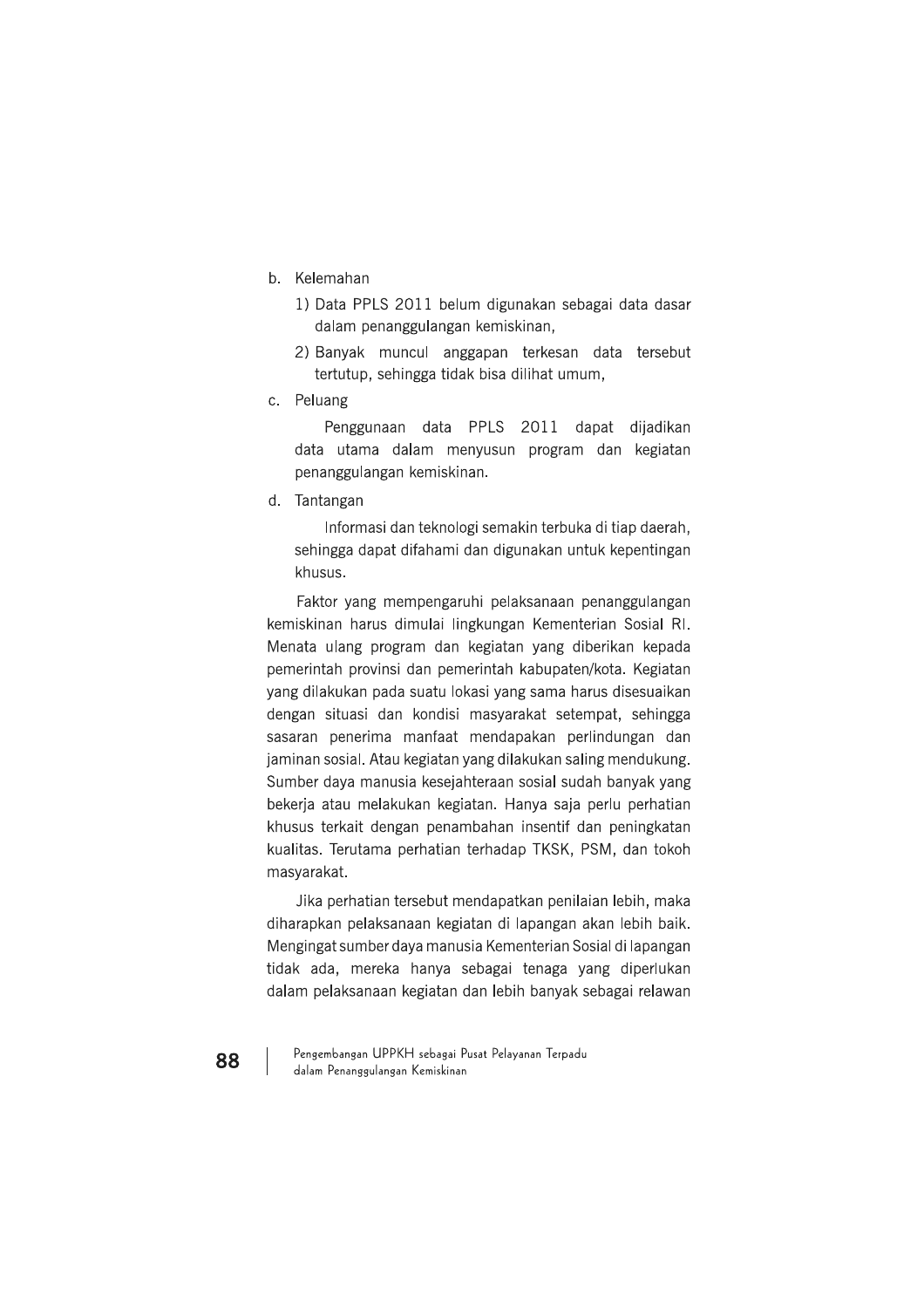- d. Tantangan
	- 1) Pelaksana kegiatan di lapangan merupakan tenaga profesional dengan tugas khusus di bidang kesejahteraan sosial,
	- 2) Munculnya pandangan pelaksana tentang beban tugas yang terlalu berat dalam aspek pengetahuan dan lokalitas.
- 4. Sarana dan Prasarana
	- a. Kekuatan
		- 1) Tersedianya sarana yang diadakan Kementerian Sosial,
		- 2) Pemerintah provinsi dan pemerintah kabupaten/kota sudah menyiapkan atau menyediakan ruangan khusus.
	- b. Kelemahan
		- 1) Terbatasnya sarana dan prasarana di kabupaten/kota dan kecamatan.
		- 2) Khusus perdesaan belum tersedia sarana transportasi untuk menjangkau sasaran penerima manfaat.
	- c. Peluang

Dimungkinkan penggunaan sarana dan prasarana yang dimiliki pemerintah provinsi dan kabupaten/kota.

d. Tantangan

Sebagian pemerintah provinsi dan pemerintah kabupaten/ kota yang mulai peduli terhadap pelaksanaan PKH.

- 5. Informasi dan Teknologi
	- a. Kekuatan
		- 1) Informasi dan teknologi yang sudah ada baik dan memadai.
		- 2) Data dan informasi terintegrasi ke UPPKH Pusat berdasarkan data PPLS 2011.

Pengembangan UPPKH sebagai Pusat Pelayanan Terpadu dalam Penanggulangan Kemiskinan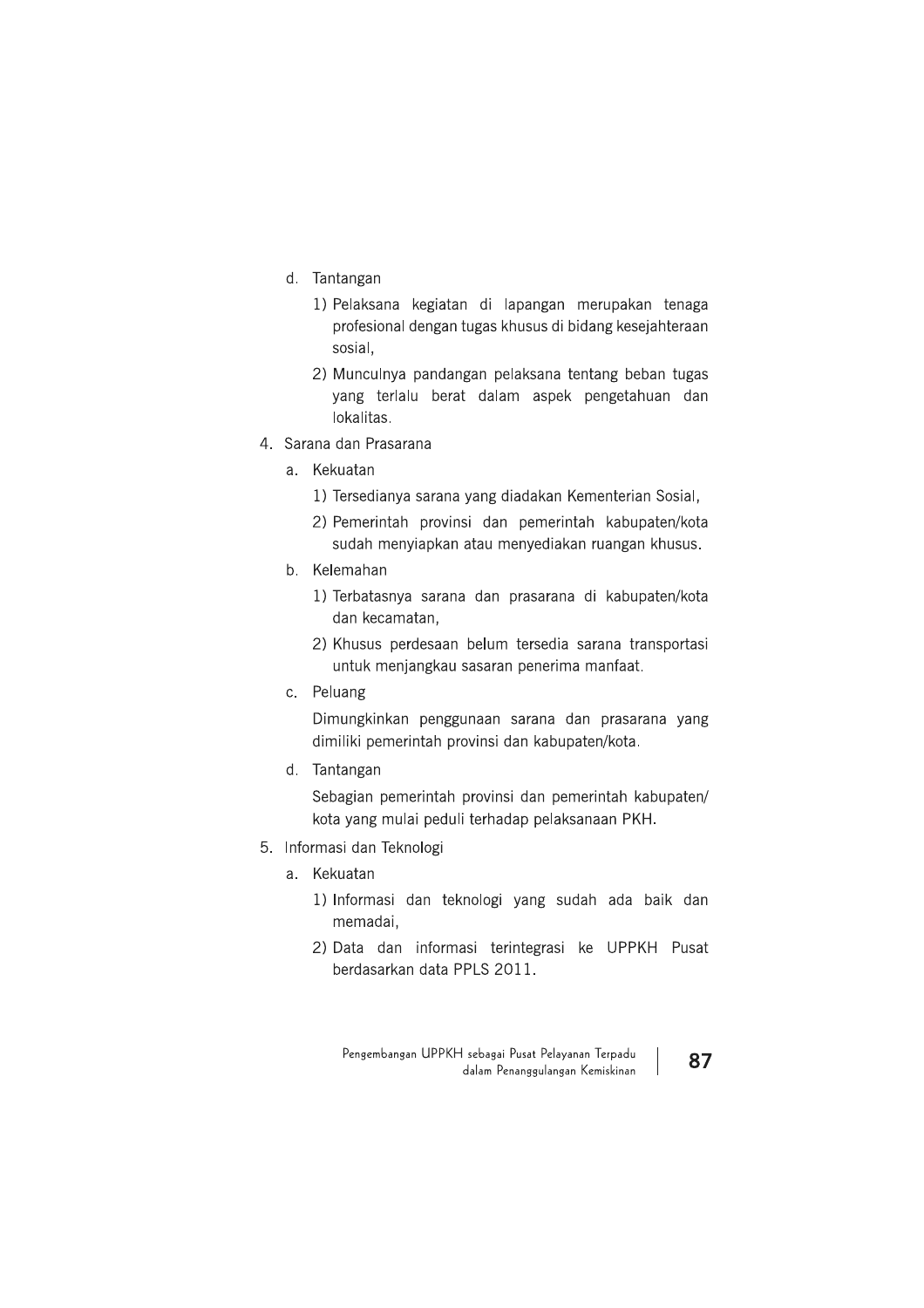- 2) Berpotensi terbukanya kerjasama dengan instansi pemerintah dan lembaga lainnya.
- d. Tantangan

Meninggalkan "ego sektoral" dan mulai bersama mengutamakan kepentingan masyarakat dalam penanggulangan kemiskinan.

- 3. Sumber Daya Manusia
	- a. Kekuatan
		- 1) Adanya sumber daya kesejahteraan sosial secara individu dan kelompok. Secara individu seperti; koordinator wilayah atau koordinator lapangan, operator, pendamping KUBE, Pekerja Sosial Masyarakat, Tenaga Kesejahteraan Sosial Kecamatan, Pekerja Sosial, Penyuluh Sosial, dan Satuan Bakti Pekerja Sosial. Secara kelompok seperti; Karang Taruna, Taruna Siaga Bencana, dan Pelopor Perdamaian,
		- 2) Tumbuh dan keikutsertaan lembaga sosial lain secara individu dan kelompok dalam menanggulangi kemiskinan.
	- b. Kelemahan

Belum muncul kesepahaman terhadap program dan kegiatan yang hampir sama, sehingga cenderung mendahulukan kepentingan tugas pokok dan kebijakan instansi masing-masing. Termasuk pendampingan melaksanakan tugas sesuai dengan tugas pokok dan fungsinya berdasarkan instansi asal.

c. Peluang

Adanya potensi dan sumber daya manusia kesejahteraan sosial dan orang peduli yang bersedia melaksanakan kegiatan.

Pengembangan UPPKH sebagai Pusat Pelayanan Terpadu dalam Penanggulangan Kemiskinan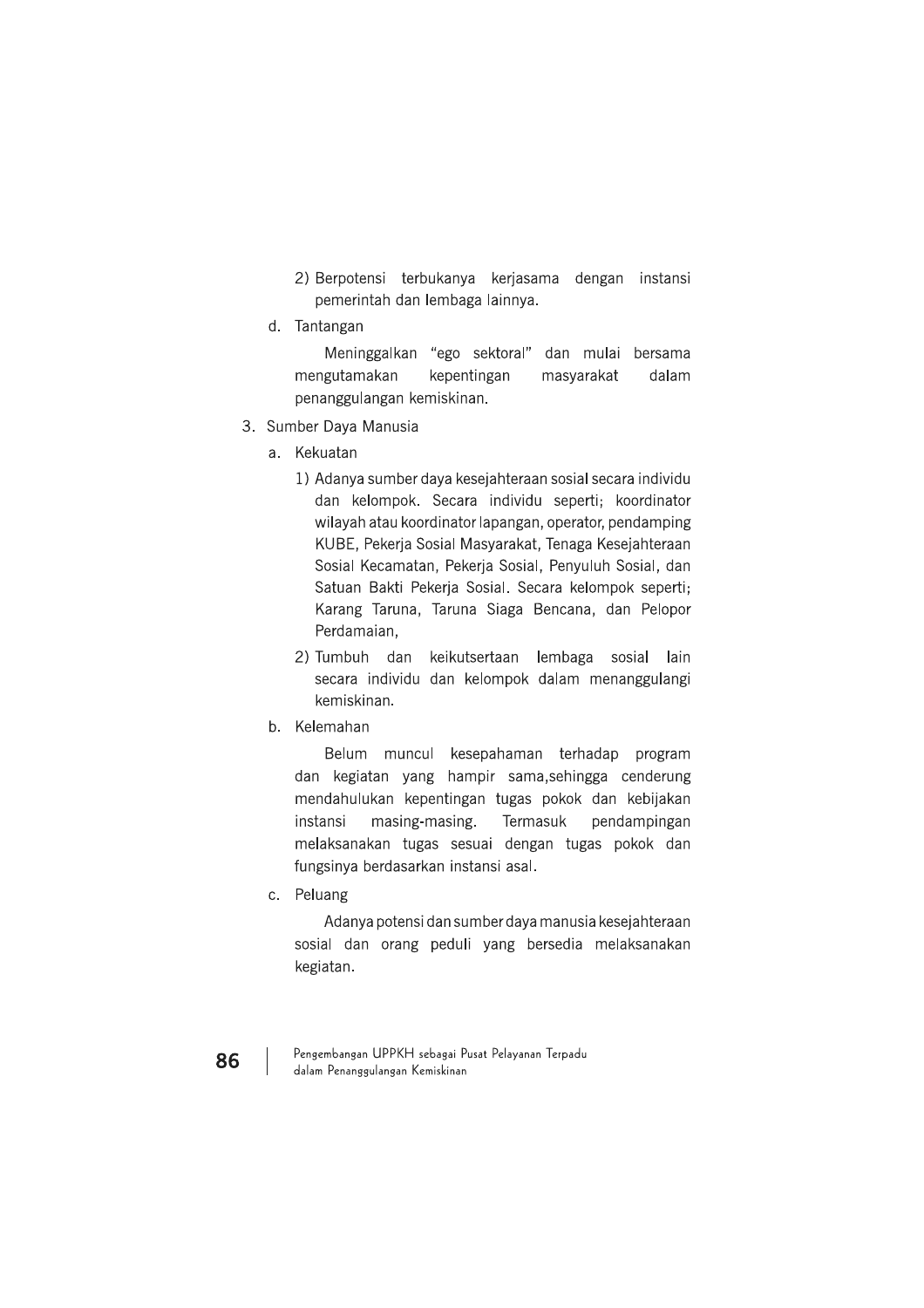- c. Peluang
	- 1) Pelayanan terpadu memungkinkan dikembangkan dalam penanganan kemiskinan dan masalah sosial lainnya,
	- 2) Pelayanan terpadu dapat dilakukan dan sudah diujicobakan di beberapa kota dan kabupaten dengan istilah satu atap (one stop service) atau satu pintu (one stop office).
- d. Tantangan
	- 1) Hanya sebagian kecil daerah mewacanakan pelayanan terpadu dalam pelayanan permasalahan sosial,
	- pemerintah provinsi dan 2) Dukungan pemerintah kabupaten/kota tentang kebijakan pelayanan kesejateraan sosial mulai disuarakan dalam pertemuan resmi.
- 2. Program
	- a. Kekuatan
		- 1) Adanya sinergitas PKH dengan pendidikan dan kesehatan,
		- 2) Adanva keterpaduan keinginan penanganan kesejahteraan sosial secara terpadu dan lintas kegiatan atau lintas sektor.
	- b. Kelemahan

Program dan kegiatan penanggulangan kemiskinan masih sektoral, sehingga pemerintah daerah mengambil kebijakan berdasarkan keperluan daerah. Tidak berdasarkan PPLS 2011.

- c. Peluang
	- 1) Banyaknya program dan kegiatan dalam penanggulangan kemiskinan di Kementerian Sosial dan kementerian lainnya,

Pengembangan UPPKH sebagai Pusat Pelayanan Terpadu dalam Penanggulangan Kemiskinan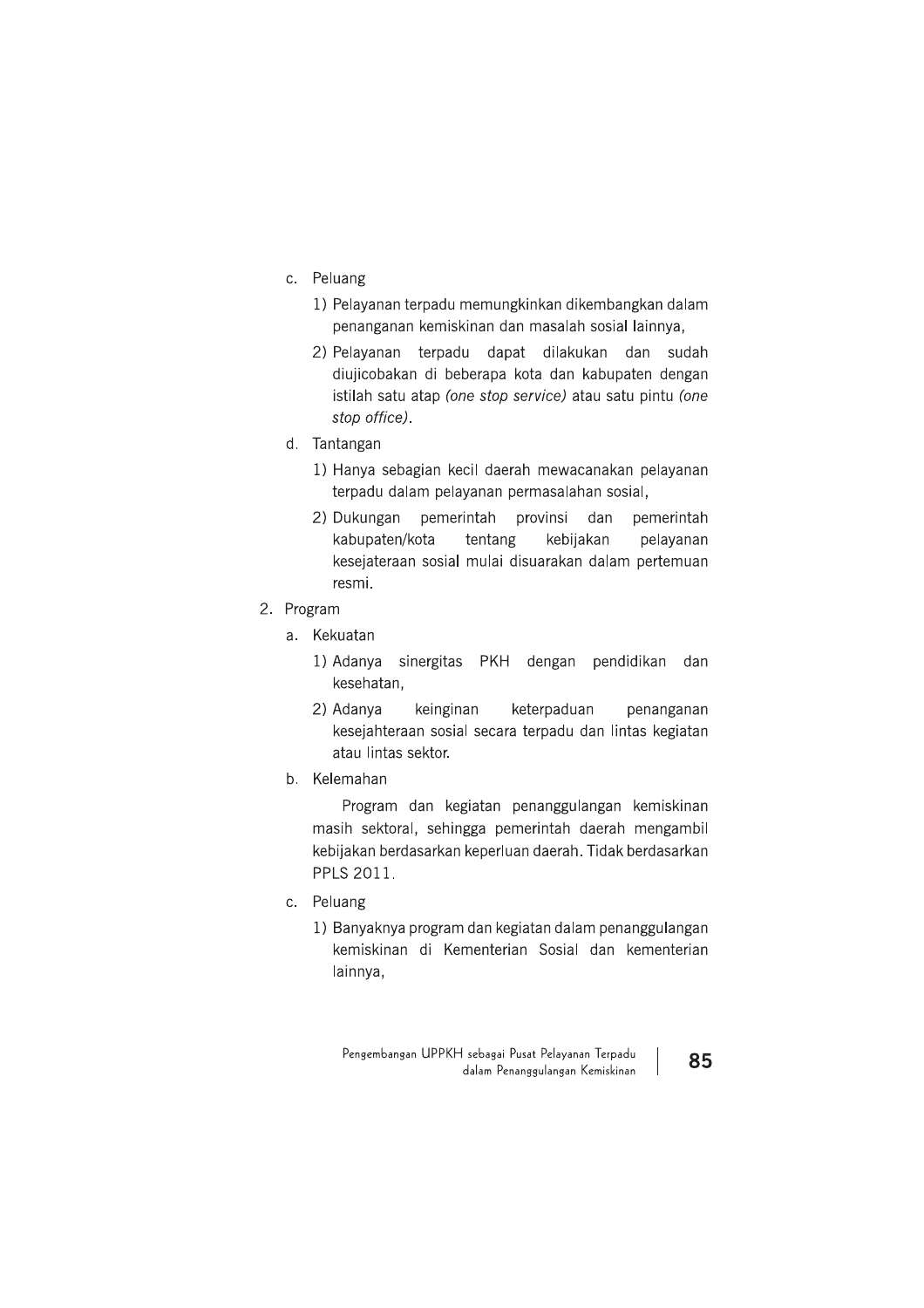Peraturan tertinggi antara lain;

- 1) Peraturan Pemerintah Nomor 39 Tahun 2012 Tentang Penyelenggaraan Kesejahteraan Sosial,
- 2) Peraturan Presiden Nomor 13 Tahun 2009 Tentang Koordinasi Penanggulangan Kamiskinan,
- 3) Peraturan Presiden Nomor 15 Tahun 2010 Tentang Percepatan Penanggulangan Kemiskinan,
- 4) Instruksi Presiden Nomor 3 Tahun 2010 Tentang Program Pembangunan yang Berkeadilan,
- 5) Instruksi Presiden Nomor 3 tahun 2010 Tentang Program Pembangunan yang Berkadilan Poin 1 lampiran ke 1 tentang Penyempurnaan Pelaksanaan PKH.
- 6) Instruksi Presiden Nomor 1 tahun 2013 Tentang Pencegahan dan Pemberantasan Korupsi (Poin 1) lampiran ke 46 tentang Pelaksanaan Transparansi Penyaluran Bantuan langsung Tunai Bersyarat Bagi RTSM sebagai peserta PKH).

Pelaksanaan PKH sudah menggunakan satu pedoman umum dan lima pedoman operasional yang telah disusun Direktorat Jaminan Sosial. Di daerah, sebagai tindak lanjut dalam pelaksanaan PKH telah diterbitkan beberapa peraturan Menteri Sosial dan Menteri Dalam Negeri. Kemudian diterbitkan Keputusan Gubernur, dan Keputusan Bupati/Walikota setempat, terutama terkait dengan kelembagaan dan penempatan petugas.

- b. Kelemahan
	- 1) Pemerintah provinsi dan pemerintah kabupaten/kota belum memiliki payung hukum tentang pelaksanaan PKH yang menggunakan dana APBD dan besarannya.
	- 2) Banyak pemerintah daerah belum membentuk unit pelayanan terpadu dalam penanggulangan kemiskinan.

Pengembangan UPPKH sebagai Pusat Pelayanan Terpadu dalam Penanggulangan Kemiskinan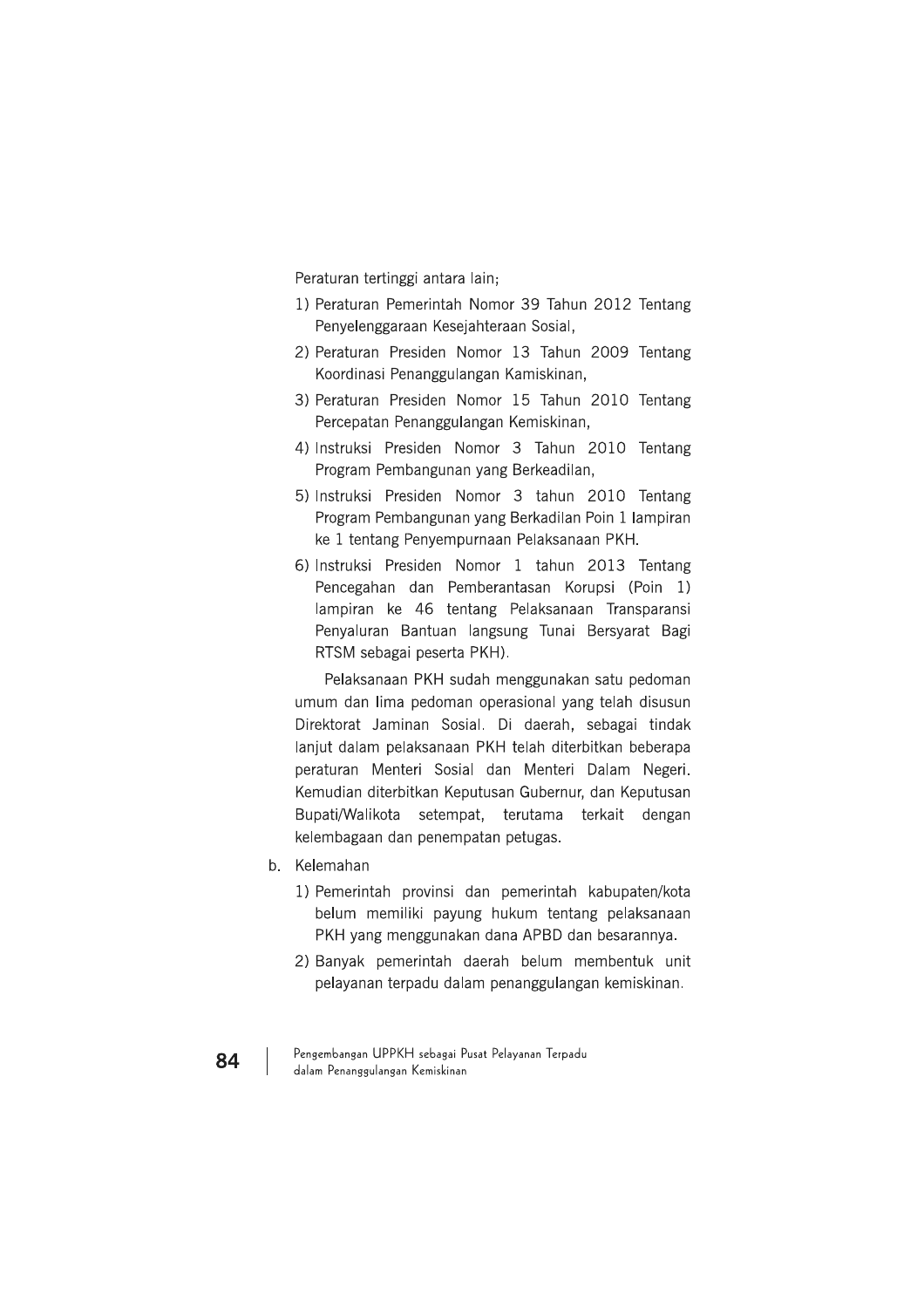Alasan dilihat dari kedudukan kabupaten dapat mengkoordinir perangkat daerah di bawahnya, terutama kecamatan dan desa/ kelurahan. Sebagai koordinator yang akan memberikan dan membagi program atau kegiatan untuk masyarakatnya yang berasal dari Kementerian Sosial dan instansi pemerintah lainnya. Pembagian kegiatan terkait dengan pemerataan kegiatan untuk wilayah kecamatan dan desa sesuai dengan rencana kerja. Ada kemungkinan masuknya berbagai program dan kegiatan dari instansi atau lembaga lain untuk wilayah kecamatan dan desa. Selain itu memberi keluasan bagi pendamping untuk melaksanakan tugasnya sesuai dengan kegiatan yang dilakukan. Oleh karena itu bersatunya berbagai kegiatan kesejahteraan sosial memungkinkan gerak dan langkah kegiatan terbagi berdasarkan bidang tugas masing-masing.

Penggabungan UPPKH dengan unit kegiatan atau lembaga lain vang melayani kesejahteraan sosial menjadikan istilah: UPPKH Plus. Lembaga tersebut sama dengan Pusat Kesejahteraan Sosial yang didalamnya semua unit kegiatan melaksanakan pelayanan terhadap keluarga miskin.

Penggabungan tersebut dilihat dari lima aspek yaitu;.

- 1. Hukum
	- a. Kekuatan

Secara nasional sudah banyak peraturan perundangundangan yang diterbitkan terkait dengan pelayanan kesejahteraan sosial. Perundang-undangan yang dimaksud;

- 1) Undang Undang Nomor 40 Tahun 2004 Tentang Sistem Jaminan Sosial Nasional,
- 2) Undang Undang Nomor 11 Tahun 2009 Tentang Kesejahteraan Sosial,
- 3) Undang Undang Nomor 13 Tahun 2011 Tentang Penanganan Fakir Miskin.

Pengembangan UPPKH sebagai Pusat Pelayanan Terpadu dalam Penanggulangan Kemiskinan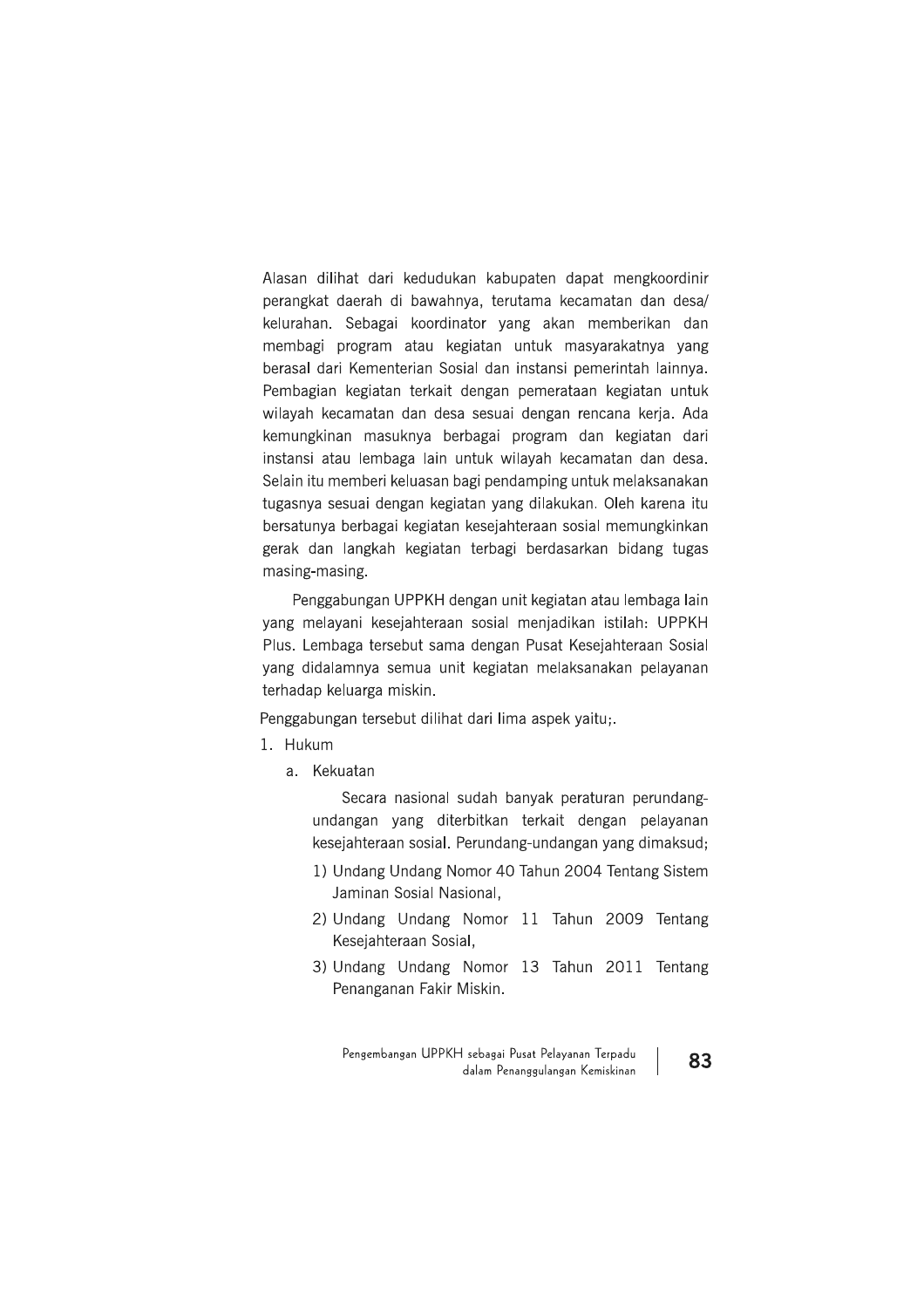RI. Pelaksanaannya dilakukan bidang tertentu dalam instansi sosial setempat yang kadang-kadang tidak seiring, sehingga berjalan masing-masing sesuai dengan rencananya. Namun adapula kegiatan yang bersamaan atau tumpang tindih.

Pelaksana kegiatan tersebut bisa dilakukan oleh petugas yang berasal dari instansi sosial kabupaten/kota dan dibantu petugas lapangan yang ditugaskan secara individu atau kelompok. Kegiatan yang dilakukan secara individu, artinya terdiri dari penerima manfaat langsung mendapat kegiatan yang telah direncanakan oleh instansi sosial untuk kegiatan tertentu. Seperti Asuransi Sosial Laniut Usia Terlantar (Aslut). Asuransi Sosial Orang Dengan Kecacatan (ASODK), Pekerja Sosial Masyarakat (PSM), Tenaga Kesejahteraan Sosial Kecamatan (TKSK). Sedangkan secara kelompok, artinya ada sekumpulan orang yang memperoleh kegiatan untuk dilakukan secara bersama atau berkelompok. Dipastikan kelompok yang dibentuknya memiliki pendamping yang bertugas mendampingi kelompok tersebut. Seperti Kelompok Usaha Bersama (KUBE), Karang Taruna, Taruna Siaga Bencana (Tagana), dan Family Care Unit (FCU).

2. Kementerian Sosial tidak memiliki perangkat terbawah atau Jembaga di provinsi, kabupaten/kota, dan kecamatan, Kalaupun ada di beberapa daerah berupa panti sosial dan balai yang masing-masing dibawah kendali unit operasional di Kementerian Sosial. Kelembagaan itu terkait dengan Kementerian Sosial yang saat ini tidak memiliki sumber daya yang langsung menjadi aparat atau petugas di lapangan. Semua sumber daya manusia di desa/kelurahan atau lokasi hanya sebagai pedamping atau pelaksana kegiatan yang diangkat dari masyarakat atau tokoh masyarakat setempat.

Oleh karena itu sebaiknya pelayanan kesejahteraan sosial di daerah yang akan diselenggarakan terpadu berada di kabupaten.

Pengembangan UPPKH sebagai Pusat Pelayanan Terpadu dalam Penanggulangan Kemiskinan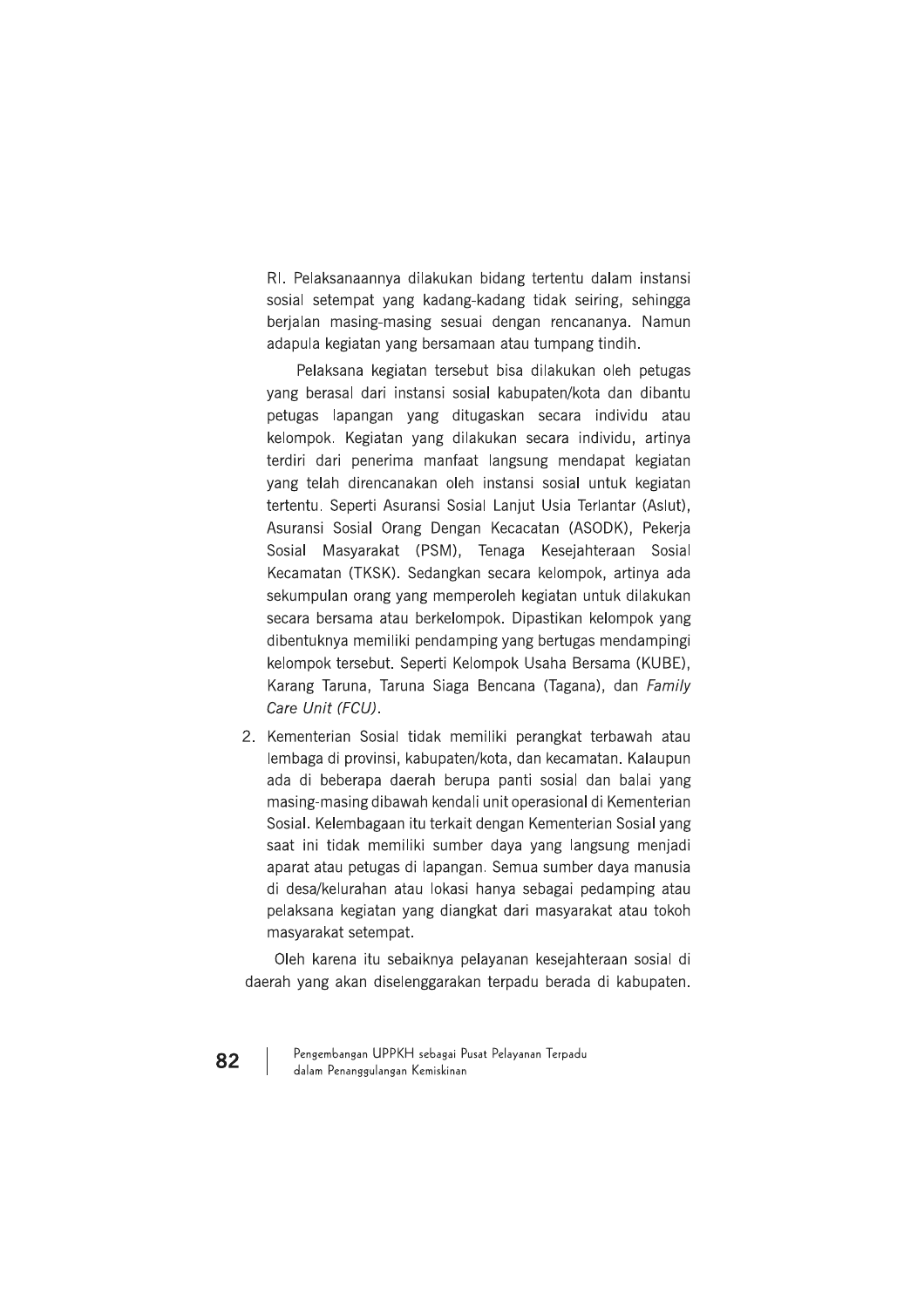Dengan demikian UPPKH tetap dipertahankan (status quo). Jika lembaga tersebut tanpa digabung dengan program lain, maka PKH akan berjalan dengan memanfaatkan sumber daya manusia, sarana dan prasarana yang ada di UPPKH. Secara sederhana tidak perlu dialokasikan untuk mendukung program lain. Namun tidak disinkronisasikan PKH dengan program lain tersebut menyebabkan dampak PKH terhadap penerima manfaat tidak berkelanjutan.

### **B.** Gabungan Unit Kerja

Sebagaimana tertera dalam Undang Undang Nomor 11 Tahun 2009 Tentang Kesejahteraan Sosial. Pasal 1, penyelenggaraan kesejahteraan sosial adalah upaya yang terarah, terpadu, dan berkelanjutan yang dilakukan pemerintah, pemerintah daerah, dan msyarakat dalam bentuk pelayanan sosial guna memenuhi kebutuhan dasar setiap warga negara yang meliputi rehabilitasi sosial, jaminan sosial, pemberdayaan sosial, dan perlindungan sosial. Kemudian ditambah dengan pengertian perlindungan sosial adalah semua upaya yang diarahkan untuk mencegah dan menangani resiko dari guncangan dan kerentanan sosial.

Perlindungan sosial yang selama ini dilakukan, terutama terhadap RTSM/KSM yang menjadi sasaran di daerah-daerah. Perlindungan diberikan dalam rangka pelaksanaan pelayanan kesejahteraan sosial yang ditujukan untuk penyelesaian permasalahan sosial di masyarakat. Pelayanan sosial memerlukan sarana dan prasarana pendukung dari lembaga yang sudah ada atau melalui pengadaan baru. Sebab kelembagaan yang ada di Kementerian Sosial pembentukannya tidak serentak atau tidak sama karena berdasarkan keperluan unit operasional masing-masing.

Pengembangan kelembagaan akan dilihat dari dua sisi;

1. Kegiatan Kementerian Sosial RI sudah banyak dilakukan yang bermuara di desa/kelurahan. Kegiatan yang ada berasal dari direktorat jenderal yang ada di lingkungan Kementerian Sosial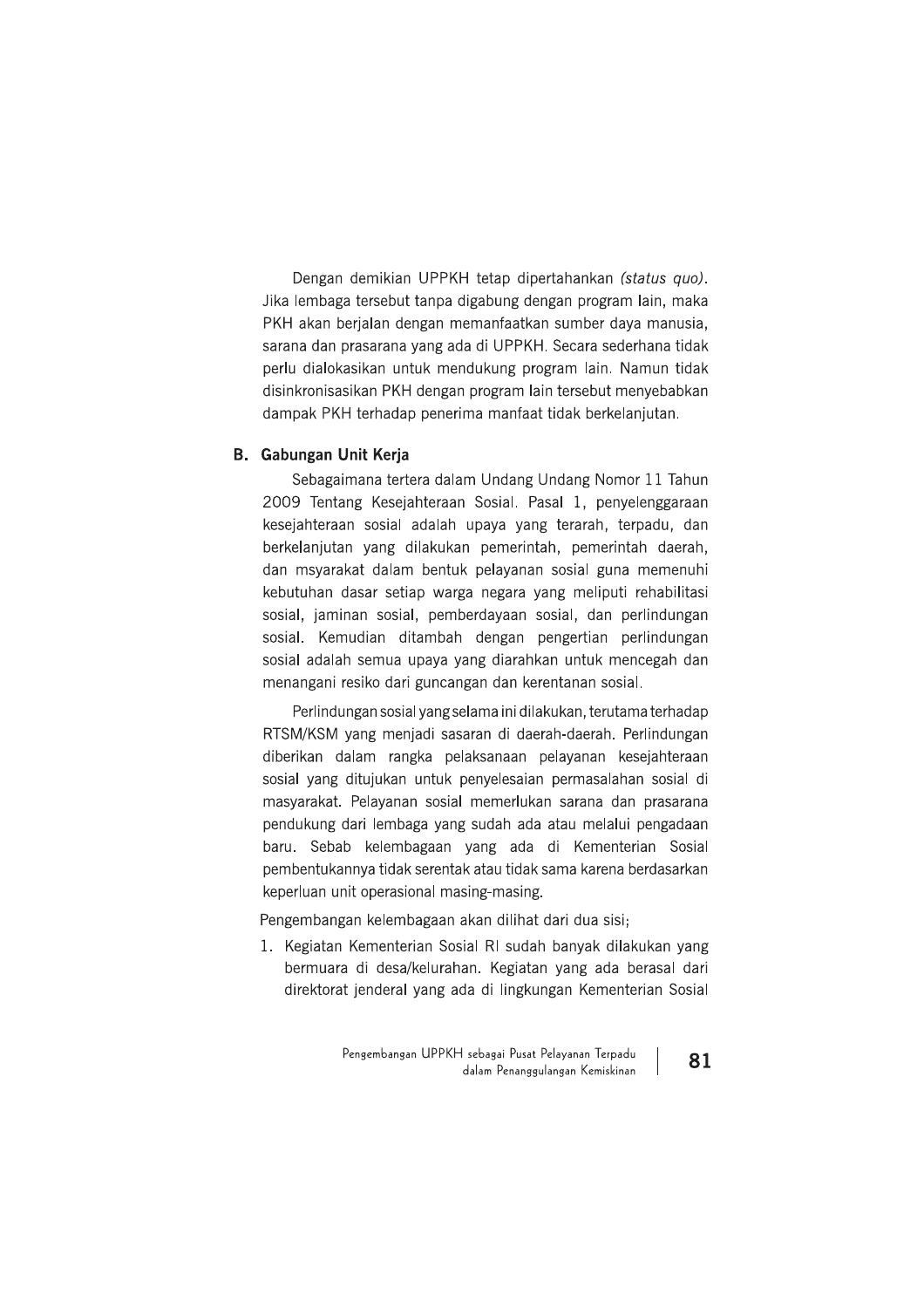pemerintah. Sedangkan pemerintah daerah belum mampu memenuhi semua yang diinginkan pemerintah. Penyediaan sarana dan prasarana yang sudah ada sangat bergantung pada kesiapan pemerintah daerah. Misalnya sekretariat di kabupaten/kota dan kecamatan kebanyakan masih menyatu dengan lembaga lainnya atau menumpang di tempat yang disediakan. Demikian juga kelayakan dalam mendukung perangkat komputer yang semestinya harus menggunakan ruangan berpendingin cukup. Tetapi ruang yang tersedia hanya seadanya karena keterbatasan prasarana dan biaya pendukung, sehingga operator bekerja dan penempatan peralatan di ruang yang tersedia.

Keterangan yang diperoleh dari Direktorat Jaminan Sosial sebagai pelaksana program menginginkan tetap mempertahankan dan memperluas jangkauan PKH sampai seluruh kecamatan ada UPPKH. Hanya saja dilakukan secara bertahap karena tergantung pembiayaan dan kesepakatan daerah dalam mendukung program bantuan bagi keluarga tersebut. Terutama dari aspek hukum yang telah didukung dengan berbagai peraturan perundang-undangan yang berpegang pada tiga undang-undang.

Pelaksanaan program keluarga tersebut telah disusun berbagai pedoman pelaksanaannya secara berieniang dari tingkat pusat sampai kecamatan. Termasuk jika terjadi penyimpangan di lapangan, maka sudah diterbitkan pula mekanisme pengaduannya. Penerima manfaat dan masyarakat boleh melaporkan penyimpangan pelaksanaan kegiatan. Sebaliknya dalam pelaksanaan kegiatan UPPKH belum semua pemerintah daerah dapat memenuhi beberapa keperluan seperti perangkat peraturan daerah untuk pembentukan UPPKH, pengadaan sarana dan prasarana. Oleh karena itu pendekatan dan berbagai upayakan dilakukan untuk meningkatkan peran dan fungsi UPPKH. Patut dicatat Pemerintah DKI Jakarta ingin mengambil alih program keluarga tersebut melalui penggunaan APBD.

Pengembangan UPPKH sebagai Pusat Pelayanan Terpadu dalam Penanggulangan Kemiskinan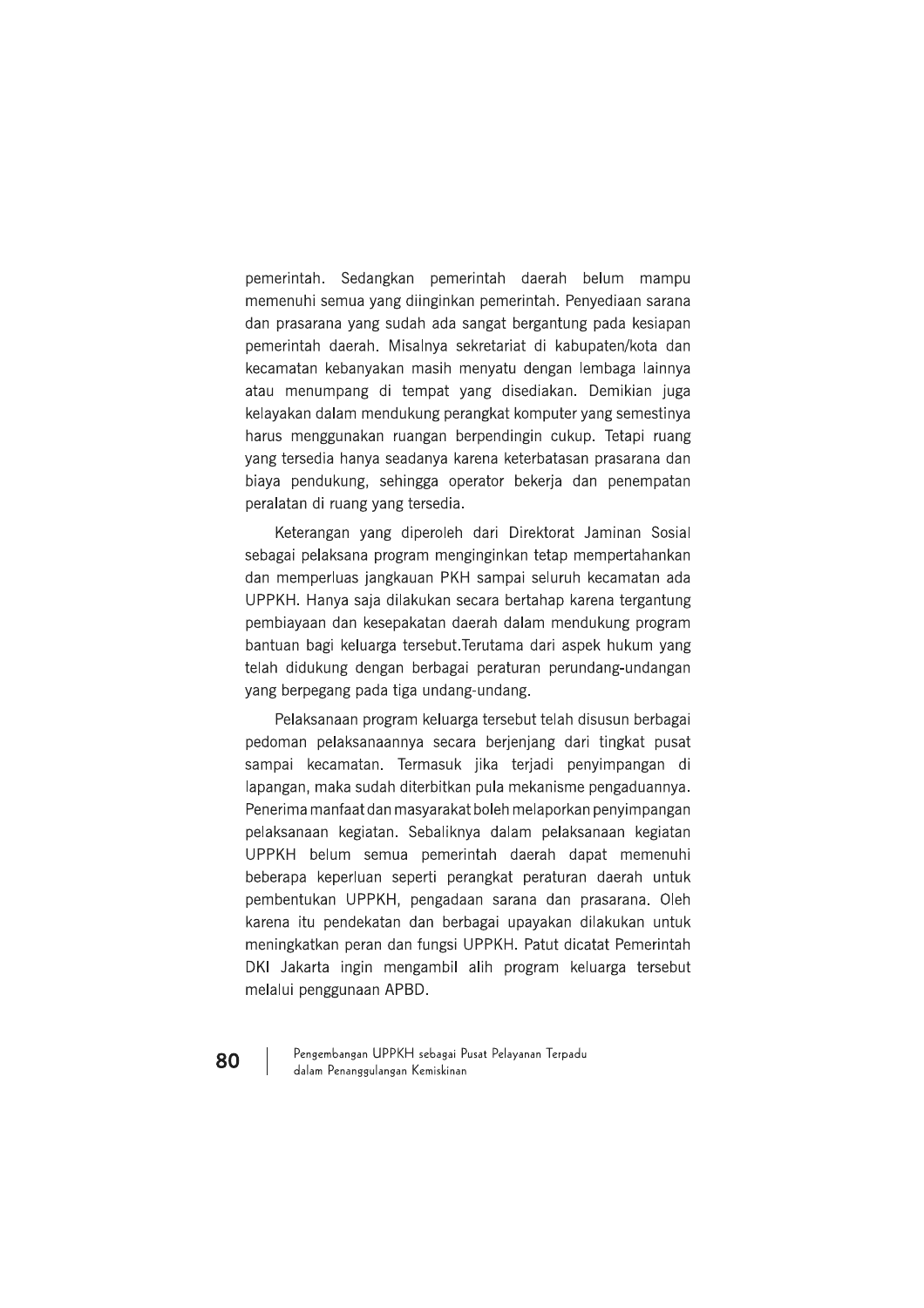Oleh karena itu bagi pemerintah daerah yang telah memperoleh PKH secara tetap membantu dan mendukung pemerintah dalam pelaksanaan seluruh kegiatan. Kesiapan daerah terkait dengan kemampuan daerah secara umum, sehingga ada daerah yang benar-benar siap dengan mendukung sarana dan prasarana yang diperlukan atau menambah dana pendampingan sesuai dengan kemampuan daerah.

Dua alasan yang muncul. Pertama, pemerintah daerah belum mampu menyediakan dana pendampingan sesuai dengan yang diperlukan. Kalaupun ada jumlahnya belum sebanding, maka jumlah biaya yang disediakan mendekati jumlah yang diperlukan. Penyiapan anggaran tergantung dari pendekatan instansi sosial daerah dengan pemerintah daerah dan Dewan Perwakilan Rakyat Daerah. Jika pemerintah daerah dapat meyakinkan perangkat lainnya, maka penyediaan dana pendampingan akan menambah dana yang diperlukan.

Kedua, sumber daya manusia dan sarana. Jumlah sumber daya manusia tersebut dikaitkan dengan ratio RTSM/KSM, sehingga jumlahnya berbeda di tiap daerah. Keberadaan mereka menjadi tenaga inti dalam pelaksanaan PKH, sehingga pemerintah daerah merasa terbantu karena mereka sudah disiapkan secara baik. Mulai dari penetapan dan penentuan masing-masing dengan kualifikasi tertentu sampai dengan penempatanya. Jika pemerintah daerah yang melakukan itu semua, maka dianggap belum sanggup karena memerlukan biaya tambahan dalam proses pengadaannya. Faktor pendukung yang diperoleh dari mereka yaitu; berpendidikan lulusan perguruan tinggi di bidangnya masing-masing, bertempat tinggal di kecamatan, dan menerima insentif yang memadai dalam ukuran setempat.

Oleh karena itu keberadaan UPPKH Provinsi, Kabupaten/ kota, dan kecamatan tetap menjadi wewenang pemerintah dengan alasan sebagian besar keperluan dalam pelaksanaan PKH terpenuhi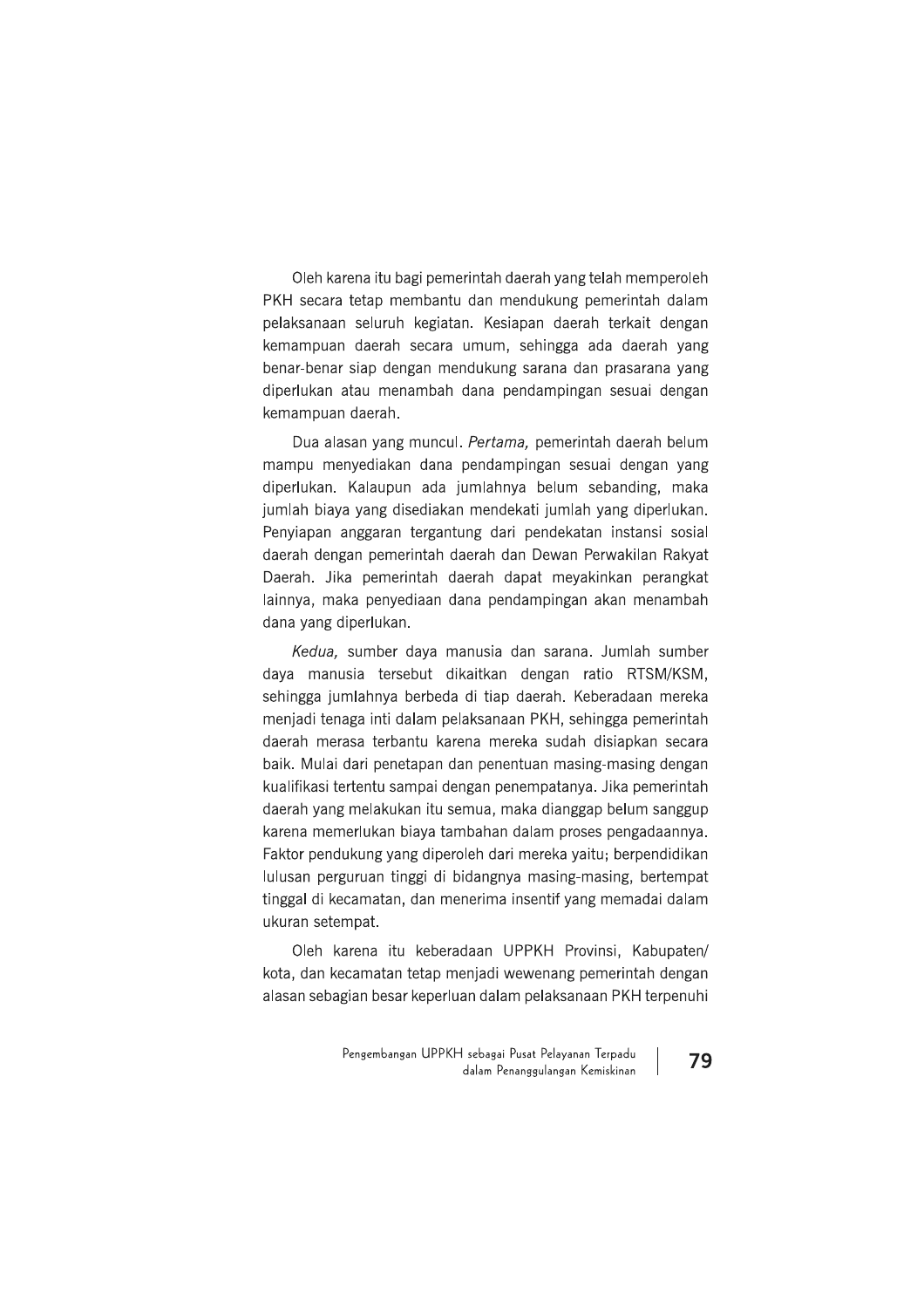# **BABV**

### PENGEMBANGAN LEMBAGA

Pengembangan kelembagaan UPPKH didasari keperluan dalam melaksanakan penanggulangan kemiskinan dan perlindungan sosial. Pengembangan kelembagaan mempertimbangkan: kekuatan, kelemahan, peluang, dan tantangan. Ada dua pilihan dalam pengembangan kelembagaan yang merupakan pemikiran untuk pelayanan kesejahteraan sosial. kepentingan Pengembangan kelembagaan dengan memperhatikan lima aspek yaitu; hukum, program, sumber daya manusia, sarana dan prasarana, teknologi informasi dan teknologi.

### A. Unit Pelaksana Program Keluarga Harapan (Status Quo)

Sebagaimana dijelaskan dari bagian terdahulu UPKKH sudah terbentuk di seluruh provinsi, tetapi belum seluruh kabupaten/ kota dan kecamatan dibentuk UPPKH. Hal tersebut disebabkan karena pembentukan UPPKH mengikuti pelaksanaan PKH jika PKH dilaksanakan di wilayah tersebut maka dibentuklah UPPKH. Pelaksanaan PKH merupakan kebijakan pemerintah yang terkait dengan tersedianya anggaran karena sampai tahun 2014 sasaran penerima manfaat telah mencapai 2.872.965 RTSM/KSM.

Selama ini pelaksanaan PKH mengandalkan pemerintah pusat sedangkan kesiapan pemerintah daerah berbeda-beda. Artinya perlu ada kesepakatan antara pemerintah dengan pemerintah daerah. Misalnya edaran Direktur Jenderal Perlindungan dan Jaminan Sosial tentang pentingnya peran serta pemerintah daerah. Intinya pemerintah dan pemerintah daerah bekerjasama dalam mendukung kegitannya. Pemerintah menyediakan sarana dan menyiapkan sumber daya manusia. Sedangkan pemerintah daerah menyiapkan kantor atau sekretariat tetap dan menyediakan dana pendampingan yang dikenal dengan istilah sharing.

Pengembangan UPPKH sebagai Pusat Pelayanan Terpadu dalam Penanggulangan Kemiskinan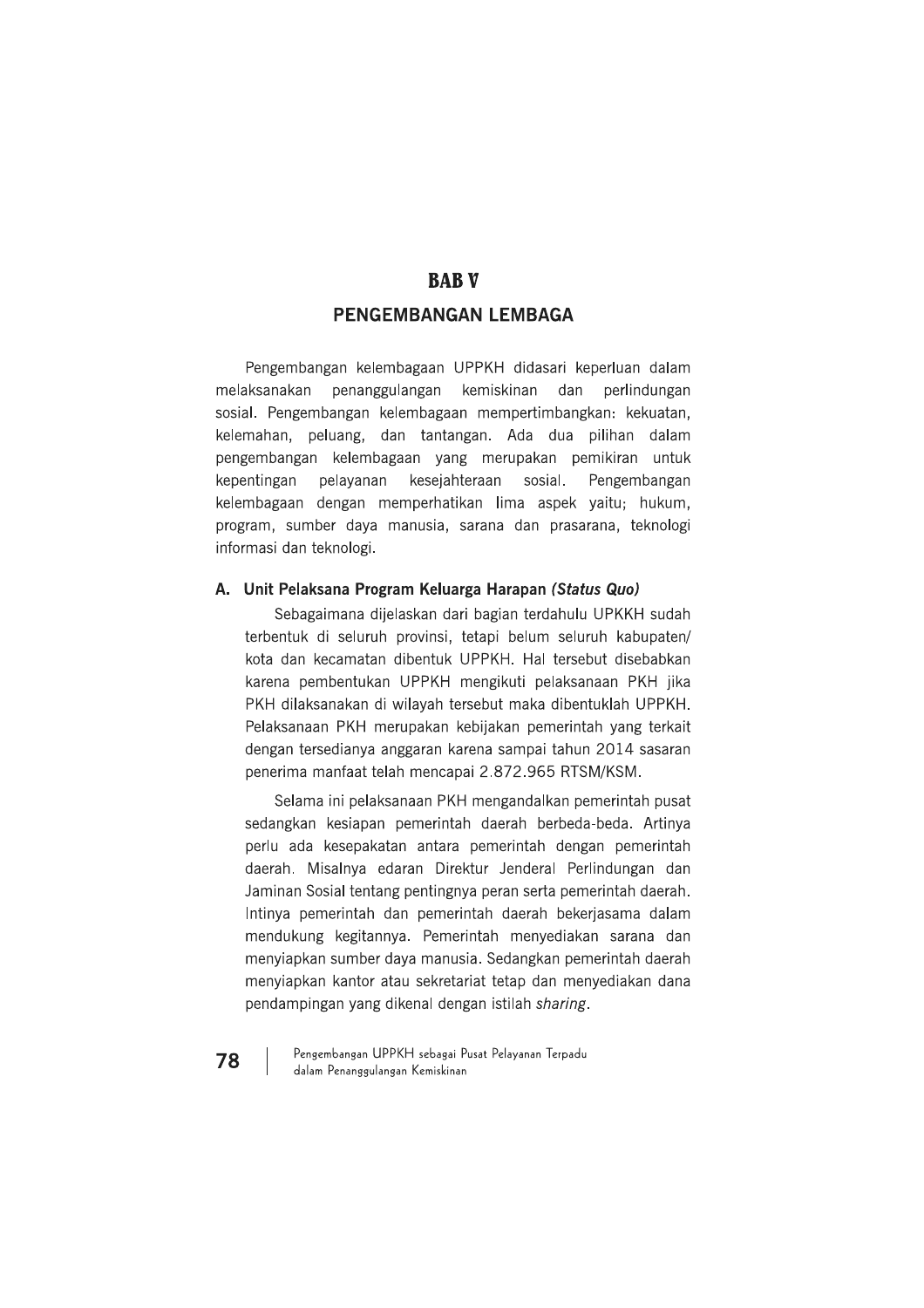Kabupaten Mamuju ada 17 orang, Kabupaten Majene ada 12 orang, Kabupaten Mamuju Utara ada tiga orang, Kabupaten Mamasa ada 11 orang, dan Kabupaten Polewali Mandar ada 27 orang.

Pelaksanaan pendampingan PKH di Sulawesi Barat, diperlukan mental dan fisik yang kuat. Terkait dengan wilayah dan lokasi tiap daerah berbeda karena ada desa; pulau, darat dan perbukitan. Selain itu antar kecamatan yang saling berjauhan. Oleh karena pemerintah dan pemerintah daerah untuk memperhatikan sarana dan prasarana operasional untuk pendamping yang akan memudahkan penjangkauan wilayah terjauh.

Adapun jumlah anggota rumah tangga komponen PKH Sulawesi Barat tahun 2014, sebagai berikut.

|                | <b>KABUPATEN</b><br>No. | JUMLAH ART KOMPONEN PKH |               |                | JUMLAH          |             |
|----------------|-------------------------|-------------------------|---------------|----------------|-----------------|-------------|
|                |                         | <b>BUMIL</b>            | <b>BALITA</b> | <b>USIA SD</b> | <b>USIA SMP</b> | <b>RTSM</b> |
|                | Majene                  | 129                     | 1755          | 2163           | 683             | 1889        |
| 2              | Mamasa                  | 45                      | 1081          | 1942           | 748             | 1040        |
| 3              | Mamuju utara            | 23                      | 363           | 564            | 175             | 323         |
| $\overline{4}$ | Mamuiu                  | 255                     | 4035          | 4201           | 827             | 3020        |
| 5              | Polewali Mandar         | 440                     | 7089          | 9226           | 3161            | 6362        |
|                | Jumlah Total            | 892                     | 14323         | 18096          | 5594            | 12634       |

Tabel 4. Jumlah Anggota Rumah Tangga Komponen PKH Sulbar 2014

Sumber: Sekretariat UPPKH Provinsi Sulawesi Barat 2014

Pengembangan UPPKH sebagai Pusat Pelayanan Terpadu dalam Penanggulangan Kemiskinan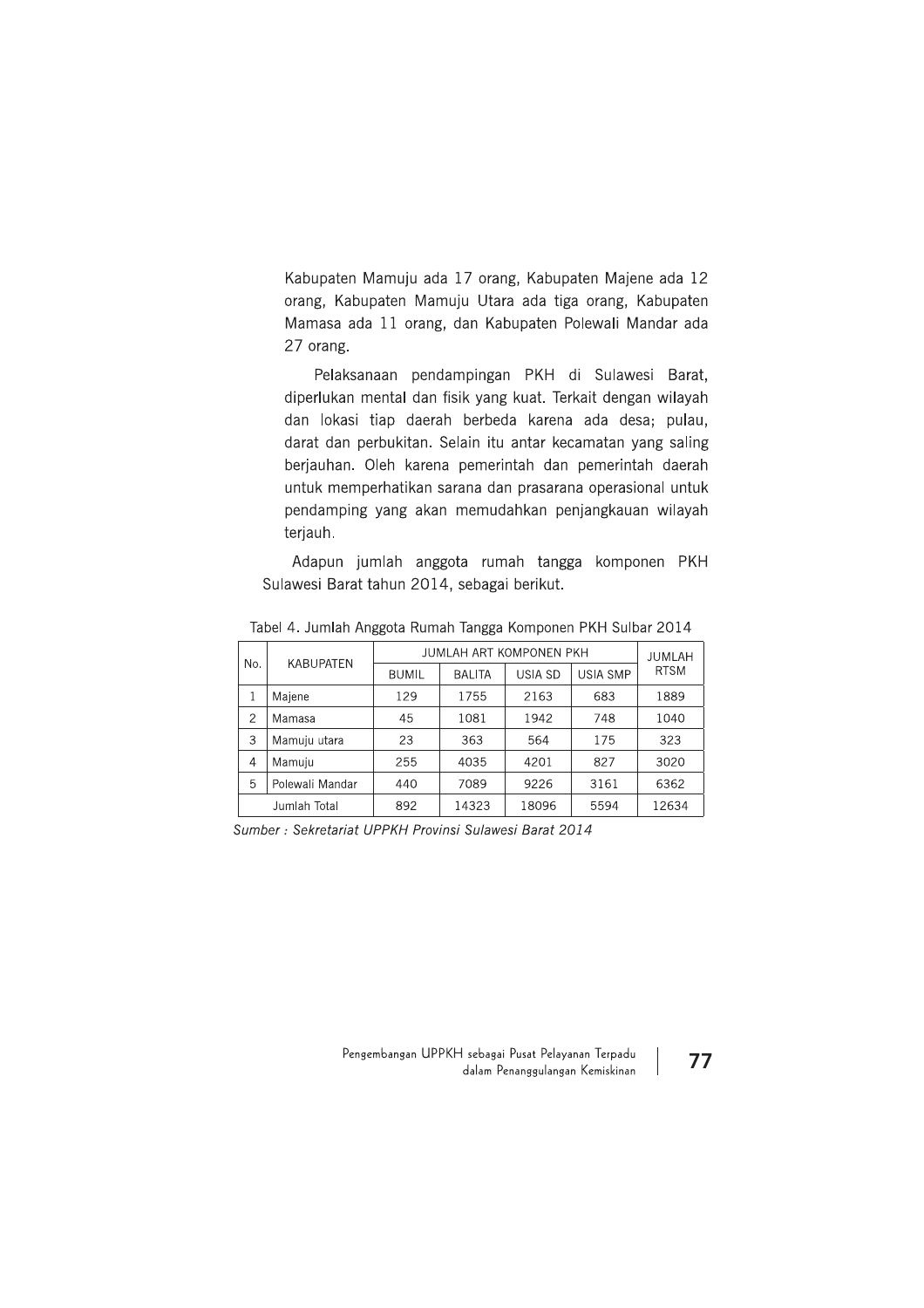dengan mengacu kepada peraturan yang berlaku di daerah.

- $f_{\cdot}$ Pembinaan dan pengawasan atas perizinan dilaksanakan oleh SKPD teknis terkait
- 3. Pelaksanaan Program Keluarga Harapan

Penerima layanan PKH di Kabupaten Mamuju telah dilakukan sejak tahun 2013, sehingga sampai saat ini baru melakukan pembayaran yang ketiga pada tanggal 2 - 9 September 2014. Pembentukan UPPKH di Sulawesi Barat ini, berdasarkan Surat Keputusan Gubernur Sulawesi Barat Nomor 358 tahun 2012, Tentang Pembentukan Tim Koordinasi Program Keluarga Harapan Tingkat Provinsi Sulawesi Barat. Kelembagaan di kecamatan berdasarkan Surat Keputusan Kepala Dinas Sosial, tenaga Kerja dan Transmigrasi Kabupaten Mamuju Nomor 466 / 274 / SK-UPPKH.KEC / X / 2013 / DSTT Tentang Pembentukan Tim Unit Pelaksana Program Keluarga Harapan Tingkat Kecamatan Tahun 2013.

Di Provinsi Sulawesi Barat UPKKH menempati ruang khusus di lingkungan kantor gubernuran yang disediakan pemerintah provinsi. Ruangan diisi koordinator wilayah, dan operator provinsi. Ruangan berfungsi sebagai tempat rapat dan pertemuan. Sedangkan UPPKH Kabupaten Mamuju masih menempati satu ruanganyang merupakan bagian dari satu kantor yang menyatu dengan tempat penyimpanan barangbarang untuk bencana alam. Menurut keterangan dari Sekretaris Camat Mamuju ruangan untuk UPPKH yang digabung dengan sekretariat PNPM.

Sumber daya manusia UPPKH Provinsi Sulawesi Barat hanya dua orang, dan enam operator di kabupaten. Khusus operator, satu orang diantaranya dipilih sebagai koordinator wilayah. Selanjutnya selain operator juga ada pendamping di kabupaten sebanyak 70 pendamping masing-masing untuk

Pengembangan UPPKH sebagai Pusat Pelayanan Terpadu dalam Penanggulangan Kemiskinan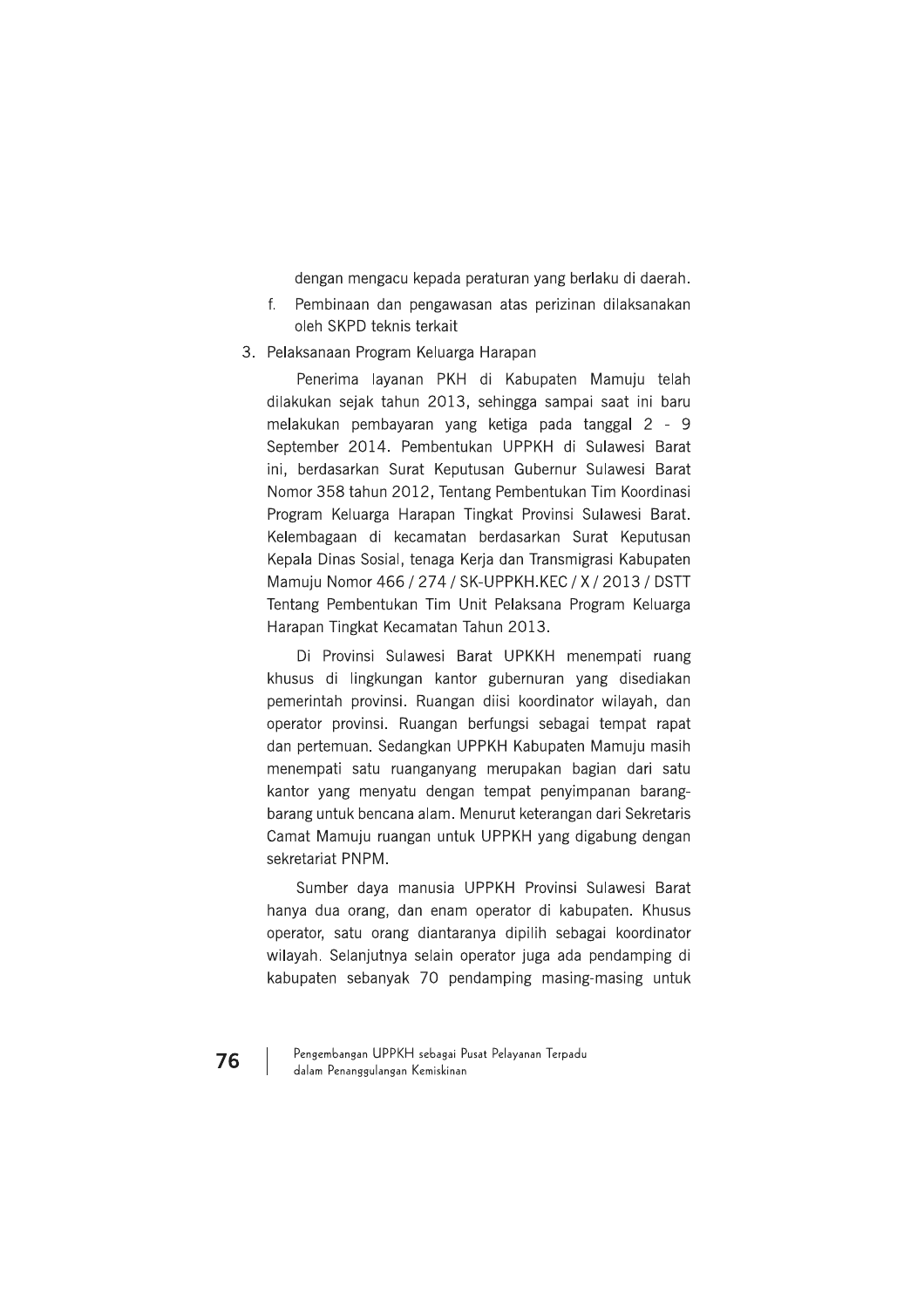lembaga atau instansi yang memiliki kewenangan perizinan dan nonperizinan yang proses pengelolaannya dimulai dari tahap permohonan sampai dengan tahap terbitnya dokumen yang dilakukan dalam satu tempat. Penyelenggaraan PTSP di bidang penanaman modal oleh pemerintah dilaksanakan oleh BKPM di pusat dan daerah melalui Perangkat Daerah Provinsi bidang Penanaman Modal (PDPPM). Atas dasar pelimpahan atau pendelegasian wewenang dari menteri teknis/kepala Lembaga Pemerintah Non Departemen (LPND) yang memiliki kewenangan atas urusan Pemerintah di bidang penanaman modal yang menjadi kewenangan pemerintah.

Mekanisme koordinasi dengan SKPD teknis terkait, sebagai berikut:

- a. Penyelenggaraan PTSP melaksanakan tugas pemrosesan penerbitan izin, sedangkan tugas pembinaan dan pengawasan terhadap perizinan tetap menjadi kewenangan SKPD teknis.
- b. Lembaga penyelenggara PTSP melakukan koordinasi dengan SKPD teknis melalui pembentukan tim teknis yang ditetapkan oleh kepala daerah. Bersifat tetap untuk periode tertentu minimal 1 tahun dan dapat diganti sesuai kebutuhan.
- c. Tim teknis tersebut terdiri dari perwakilan perangkat daerah teknis terkait yang mempunyai kompetensi di bidangnya dan mempunyai kewenangan untuk mengambil keputusan dalam memberikan rekomendasi mengenai diterima atau ditolaknya suatu permohonan izin yang memerlukan pertimbangan teknis.
- d. Penyelenggaraan PTSP memberikan laporan kegiatan perizinan setiap satu bulan kepada kepala daerah.
- e. Penyelenggaraan PTSP dalam bentuk dinas dapat menggunakan sebagian atau seluruh retribusi perizinan

Pengembangan UPPKH sebagai Pusat Pelayanan Terpadu dalam Penanggulangan Kemiskinan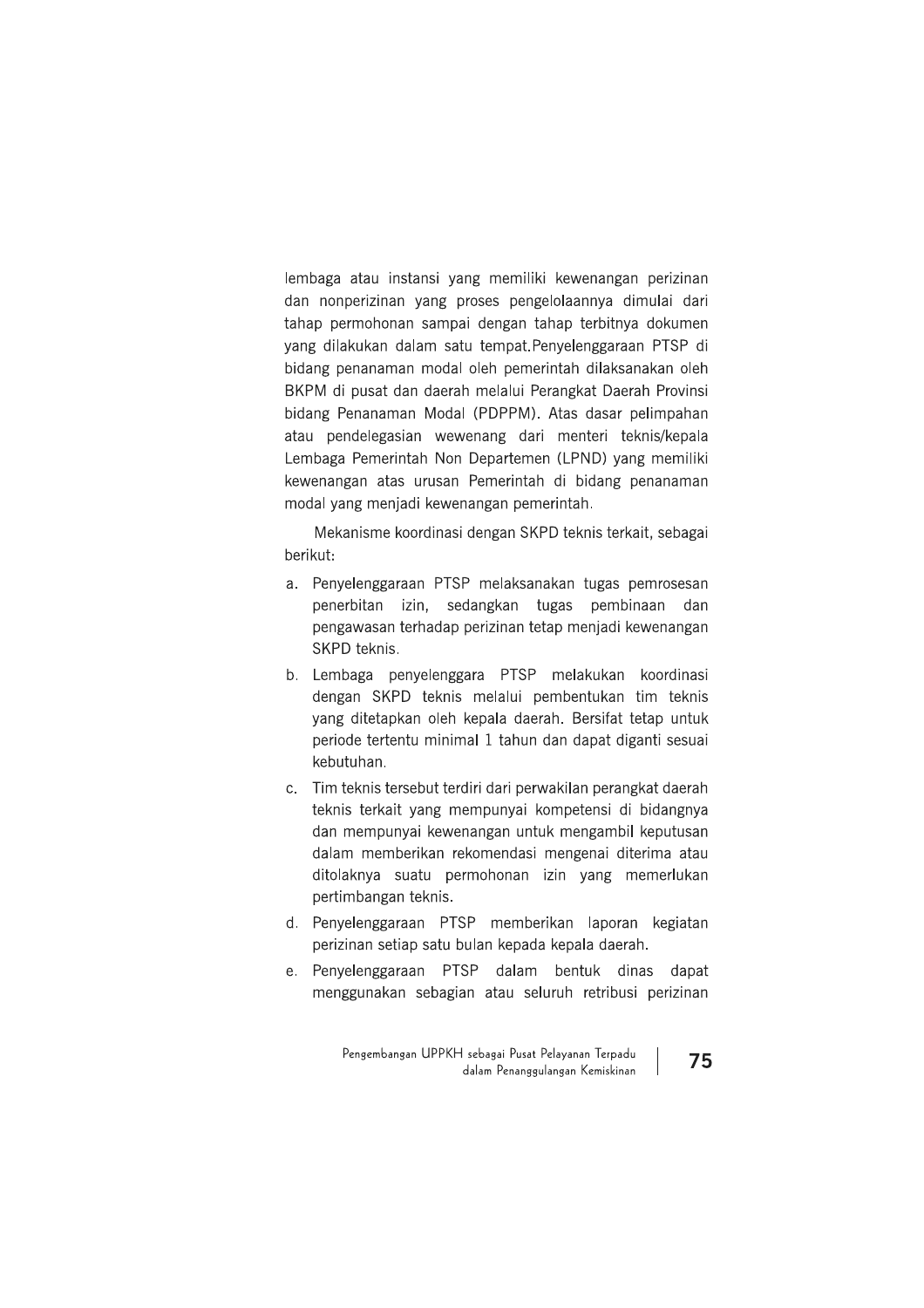membentuk Pelayanan Terpadu Satu Pintu (PTSP) adalah kegiatan pelaksanaan suatu perizinan dan nonperizinan yang mendapat pendelegasian atau pelimpahan wewenang dari lembaga atau instasi yag memiliki kewanangan perizinan dan non perizinan yang proses pengelolannya dimulai dari tahap permohonan sampai dengan terbitnya dokumen yang dilakukan dalam suatu tempat. Maksud penyelenggaraan fungsi PTSP sebagai upaya terwujudnya pelayanan perizinan dan nonperizinan yang mudah, cepat, tepat, akurat, transparan dan akuntabel. Tujuan penyelenggaraan fungsi PTSP untuk menunjang pelaksanaan tugas fungsi BKPM dalam rangka mewujudkan iklim penanaman modal yang berdaya saing untuk menunjang kualitas perekonomian nasional (BKPMD Provinsi Sulawesi Barat: 2013).

Saat ini BKPM adalah sebuah badan pemerintah nondepartemen yang bekerja di bawah dan langsung bertanggung jawab kepada Presiden Republik Indonesia. BKPM juga bertugas untuk merumuskan kebijakan pemerintah di bidang penanaman modal, baik dari dalam negeri maupun luar negeri sesuai dengan ketentuan peraturan perundang-undangan yang berlaku. Terbitnya Undang-Undang Nomor 25 Tahun 2007 Tentang Penanaman Modal pada tahun 2007, BKPM menjadi sebuah lembaga Pemerintah yang menjadi koordinator kebijakan penanaman modal, baik koordinas antar instansi pemerintah, pemerintah dengan Bank Indonesia, serta pemerintah dengan pemerintah daerah maupun pemerintah daerah dengan pemerintah daerah. BKPM juga diamanatkan sebagai badan advokasi bagi para investor, misalnya menjamin tidak adanya ekonomi biaya tinggi.

Pelayanan Terpadu Satu Pintu (PTSP) adalah kegiatan penyelenggaraan suatu Perizinan dan Nonperizinan yang mendapat pendelegasian atau pelimpahan wewenang dari

Pengembangan UPPKH sebagai Pusat Pelayanan Terpadu dalam Penanggulangan Kemiskinan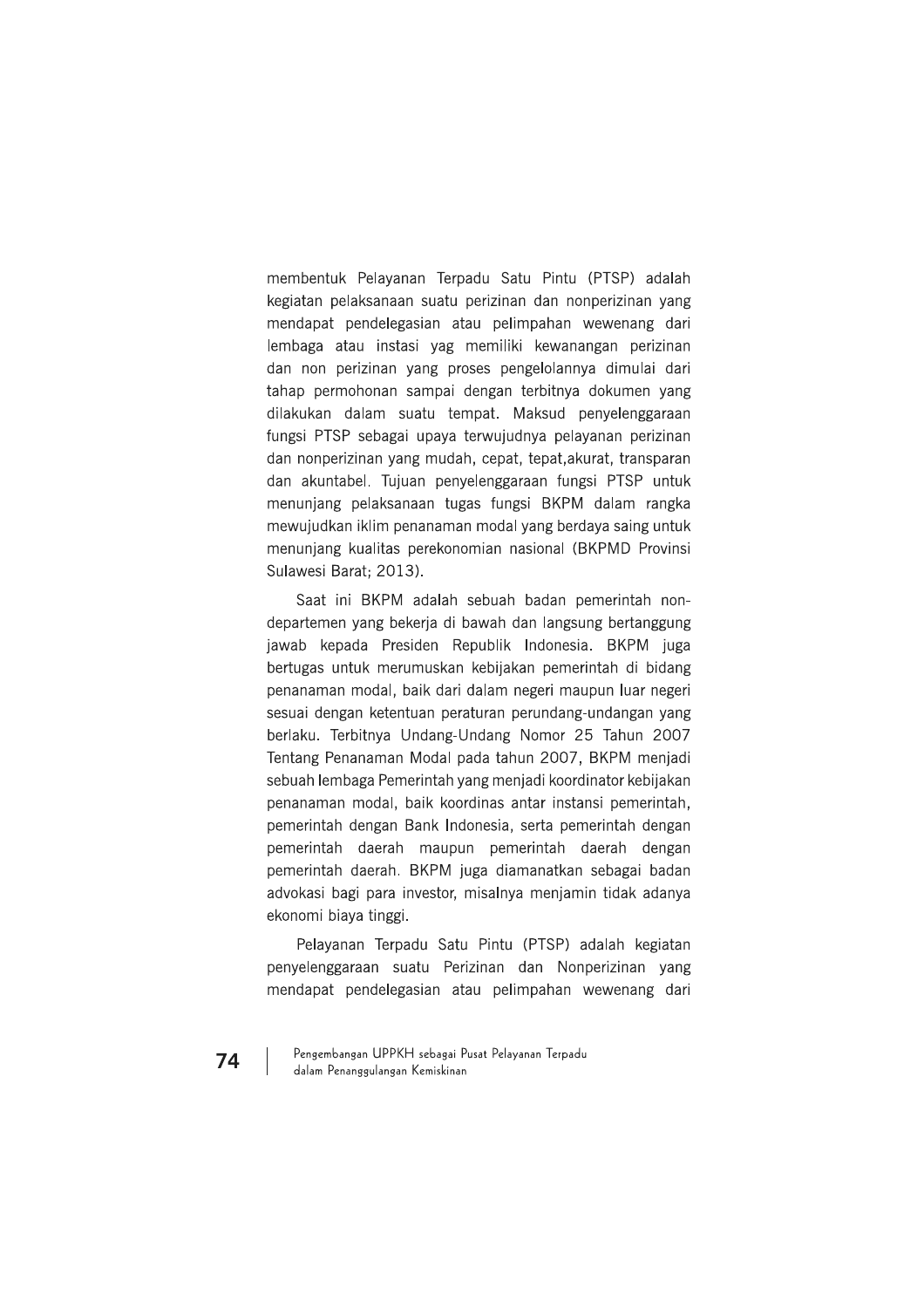### d. Lembaga Keuangan Mikro

Lembaga Keuangan Mikro (LKM). Kesejahteraan keluarga merupakan hal yang turut mempengaruhi terpenuhinya kebutuhan kesehatan dan pendidikan terhadap anak. Atas ide tersebut diperlukan pembinaan khusus manajemen keuang dan bantuan modal kepada orang tua anak yang ada di SIOLA. Pembentukan LKM di masing-masing SIOLA bertujuan khusus untuk mengurangi beban ibu yang akan melahirkan, anak yang kekurangan gizi. Adapun tujuan umumnya adalah untuk memandirikan keluarga melalui pembinaan dari Dinas Koperasi.

Menggabungkan layanan terpadu terhadap anak dapat meningkatkan efisiensi lavanan publik. Pendekatan holistik integratif bagi pendidikan, kesehatan, BKB dan LKM keluarga dapat meningkatkan koordinasi dan kerjasama antara istansi pemerintah yang terkait. Ini berarti juga percepatan pencapaian tujuan dan target pembangunan dasar MDG's dan HDI.

Proses pembentukan SIOLA di masing-masing desa dan kelurahan dimulai dengan pengumpulan data oleh pemerintah setempat, lokasi yang dipilih adalah desa/kelurahan yang minim akses pelayanan pendidikan dan kesehatannya, jumlah target anak usia dini di lokasi tersebut, adanya komitmen dari pemerintah desa dan masyarakat setempat. Proses sosialisasi ke desa-desa dan kelurahan mengikutsertakan tim SIOLA kabupaten untuk memberikan pemahaman tentang pentingnya pelayanan terpadu holistik integratif terhadap usia emas anak 0-6 tahun. Berikutnya lebih diperkuat di desa/kelurahan dengan mengikutsertakan aparat desa, tokoh masyarakat, orang tua anak, Kader Posyandu, kader BKK, Tendik dalam hal pengumpulan data anak, data ibu hamil, serta musyawarah di desa/kelurahan.

Kedua, Pelayanan Terpadu Satu Pintu. Badan Koordinasi Penanaman Modal Daerah (BKPMD) Provinsi Sulawesi Barat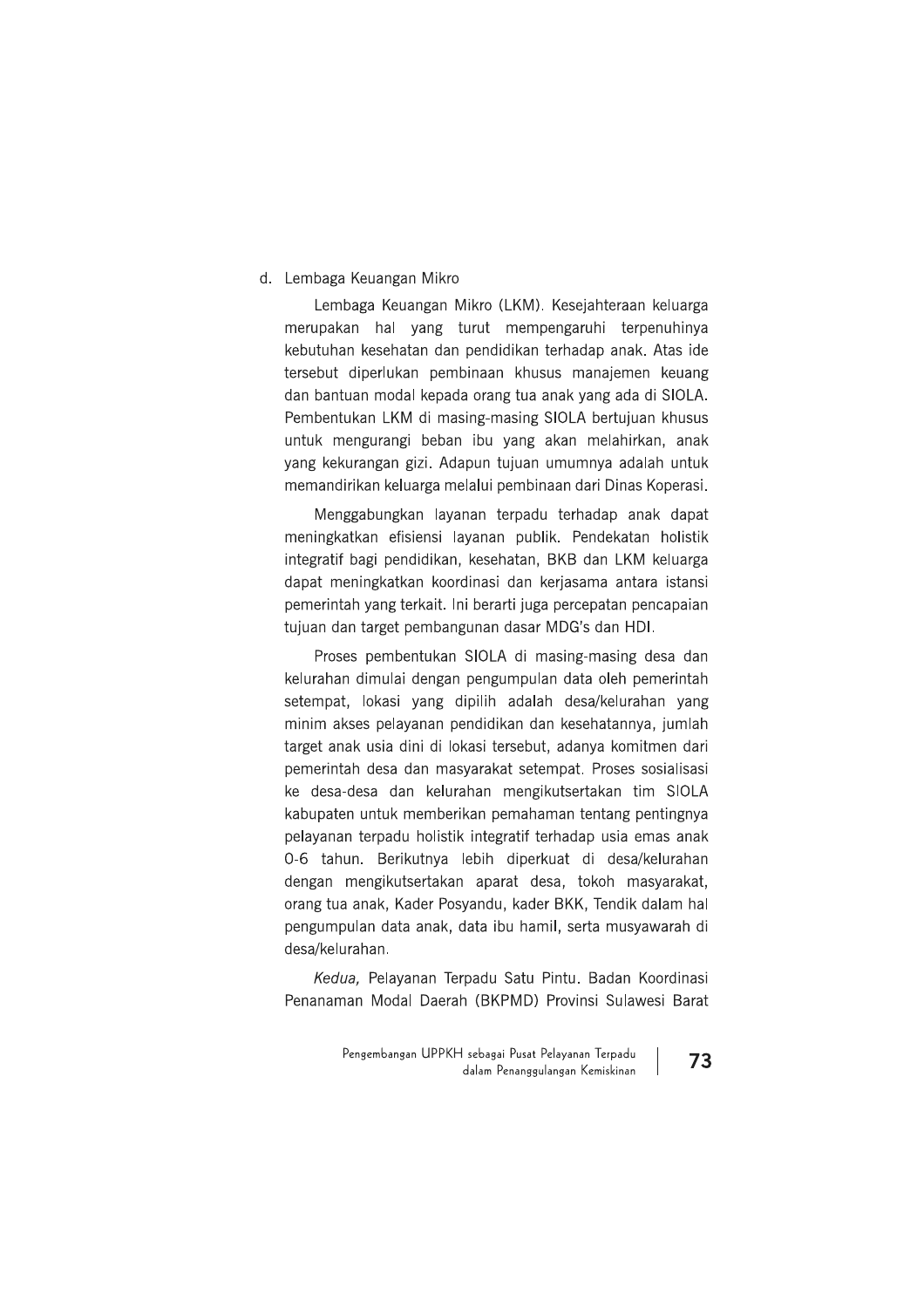sosial melalui penemuan kembali dan penggunaan permainan, dongeng, dan lagu-lagu tradisional sebagai alat bantu mengajar. Setiap kader membuat rencana kerja pembelajaran untuk anak sesuai pembagian usianya. Adapun teknis pelaksanaannya sesuai modul SIOLA yang telah ada.

b. Pelayanan Kesehatan

Terhadap anak meliputi pelayanan deteksi dini tumbuh kembang anak, Posyandu, gizi yang tepat, dan pola hidup sehat. Pelayanan kesehatan diberikan oleh Kader Posyandu dalam sebulan sekali untuk memantau gizi anak, berat badan anak dan pendidikan terhadap proses tumbuh kembang anak bagi orang tua. Gugus SIOLA juga membuka akses bagi orang tua untuk mendapatkan pemahaman yang tepat tentang tumbuh kembang, gizi dan berbagai isu kesehatan lainnya. Data pengukuran berat badan bulanan menunjukkan pertumbuhan yang lebih baik (nutrisi). Petugas kesehatan memberikan pemahaman yang baik mengenai kebersihan. Misalnya membiasakan mencuci tangan dan menyikat gigi.

c. Bina Keluarga Balita

Bina Keluarga Balita (BKB). Kader BKB akan memberikan pemahaman kepada orang tua anak agar pandai mengurus dan merawat anak, memperluas wawasan, pengetahuan dan keterampilan tentang pola asuh anak. Lebih baik dalam cara pembinaan anaknya. Lebih dapat mencurahkan perhatian pada anak, sehingga tercipta ikatan batin yang kuat. Akhirnya akan tercipta keluarga yang berkualitas. Pelayanan BKB diberikan oleh kader BKB sebulan sekali kepada keluarga anak. Kader BKB akan memberikan pembinaan tumbuh kembang anak kepada ibu dan kelurga lainnya mengenai pola asuh yang benar berdasarkan kelompok umur.

Pengembangan UPPKH sebagai Pusat Pelayanan Terpadu dalam Penanggulangan Kemiskinan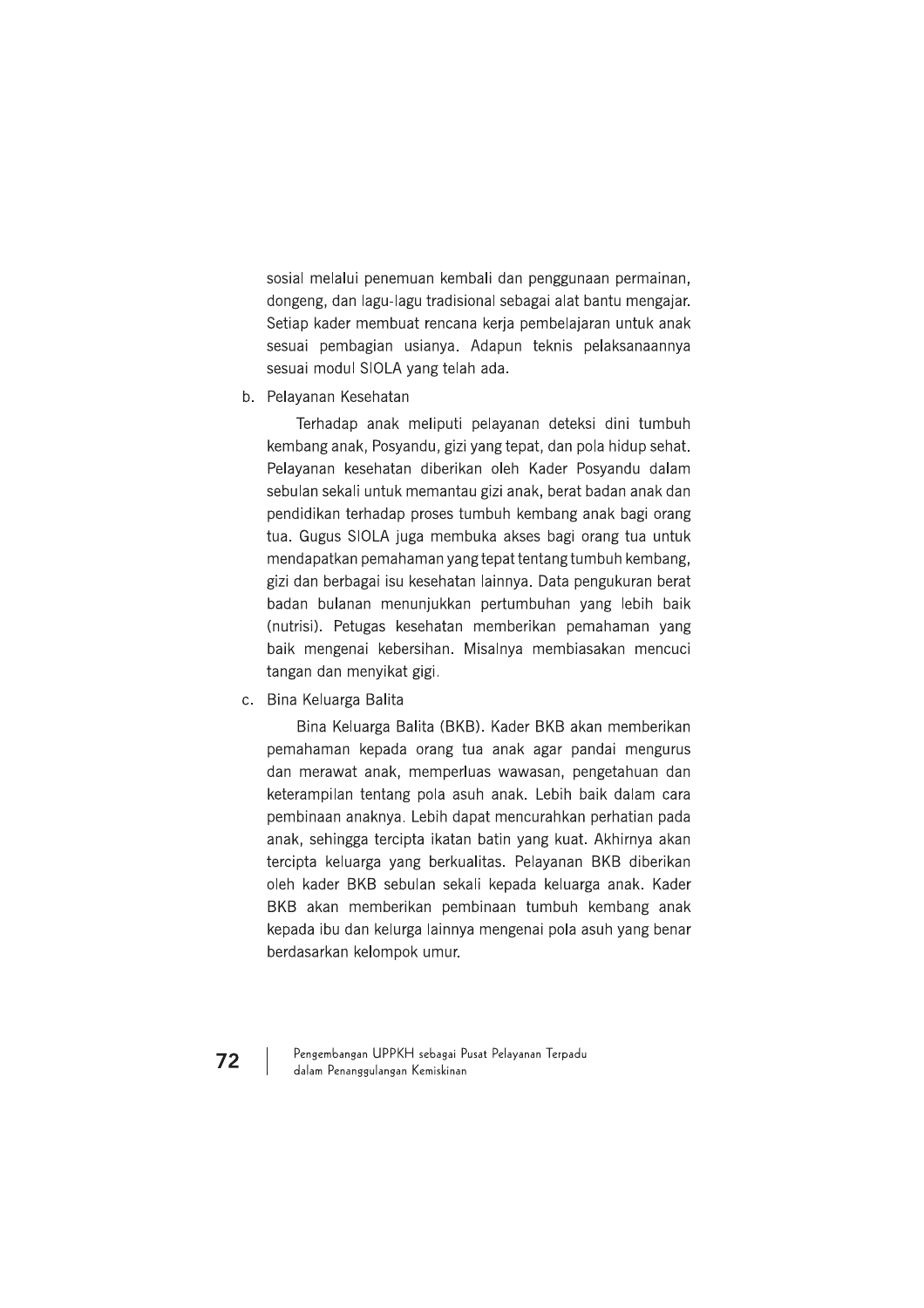harus mendapatkan pelayanan yang lengkap sesuai tumbuh kembangnya. Hal ini meliputi pendidikan dan kesehatan. Orang tua anak juga dibekali pola pengasuhan yang tepat melalui pembinaan BKB. Ibu yang anaknya di asuh di SIOLA juga akan diberi kesempatan untuk meningkatkan kemandiriannya melalui micro finance Lembaga Keuangan Mikro.

h. Monitoring dan Evaluasi

Monitoring dan evaluasi dilakukan oleh tim kabupaten dan kecamatan, SKPD terkait sesuai dengan instrumen monitoring dan evaluasi yang telah tersedia.

Sarana dan Prasarana. Standar lokasi dan pembagian ruang dengan luas lahan kurang lebih 300 m, hal ini untuk memungkinkan untuk pemenuhan ruang pelayanan dan ruang bermain bagi anak. Memiliki bangunan fisik dengan ruang anak rasio 3 : 1 dan memiliki minimal dua ruang pelayanan. Namun idealnya bangunan SIOLA harus memiliki; ruang bermain dan belajar, ruang pengasuhan bersama, ruang kesehatan, ruang administrasi, halaman bermain, sarana mandi, cuci dan kakus (MCK), tempat sampah, kran cuci tangan, air bersih, dan tambang. Standar sarana pendukung untuk menunjang proses pelayanan yaitu: lemari, meja, kursi, rak, poster, gambar, lemari sepatu, gantungan dan hiasan untuk menciptakan suasana menyenangkan dan tidak membosankan dalam ruangan.

Standar Pelayanan terdiri dari;

a. Pelayanan Pendidikan

Kegiatan di Gugus SIOLA berfokus untuk merangsang semangat anak untuk belajar melalui bermain. Kader memberikan pembelaiaran melalui permainan untuk meningkatkan aspek afektif, motorik dan kognitif sesuai usia tumbuh kembang anak. Diharapkan anak yang telah lulus dari SIOLA dapat lebih siap memasuki sekolah dasar. Pemerintah juga memperhatikan penggunaan nilai-nilai lokal dan modal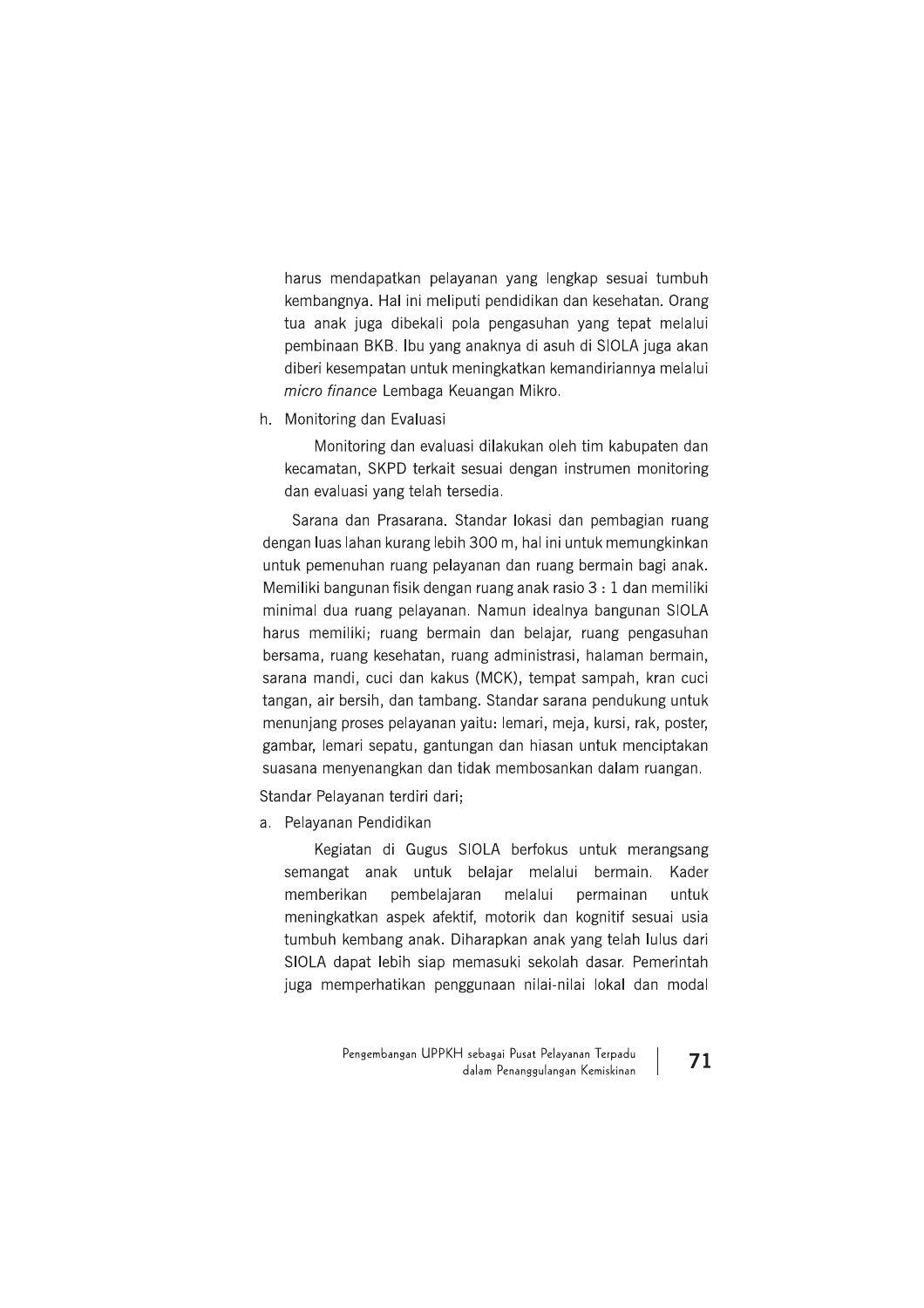Data pendukung meliputi jumlah bayi dan balita, ibu hamil, sarana PAUD dan Posyandu, serta keadaan lingkungan.

d. Penentuan Lokasi

Penentuan lokasi atau titik yang akan dibangun SIOLA melalui proses musyawarah di desa dengan mengikutsertakan camat, penilik PAUD, petugas Puskesmas, dan UPTD PLKB. Adapun Kriteria pemilihan lokasi yaitu banyak sasaran anak usia dini, memiliki akta hibah tanah, minim akses pelayanan anak, memiliki luas lahan sesuai standar. Terpenting adalah komitmen Kepala Desa/Lurah dan masyarakat setempat. Jika tidak memungkinkan mendapat lokasi baru, maka yang perlu dilakukan yaitu memaksimalkan pelayanan yang sudah ada dengan melengkapi pelayanannya atau memanfaatkan bangunan yang tidak terpakai.

e. Pembentukan Pengurus Gugus SIOLA

Pembentukan Pengurus SIOLA dilakukan pada forum rapat desa bersama masyarakat dengan menghadirkan tokoh masyarakat, tokoh agama, orang tua anak, Karang Taruna, bidan desa, petugas gizi, tenaga pendidik, kader BKB.

f. Pelatihan Pengurus dan Kader

Pelatihan pengurus SIOLA bertujuan untuk menumbuhkan jiwa kepemimpinan, identifikasi kebutuhan SIOLA, menyusun Rencana Kerja, dan Rencana Anggaran Biaya (RAB). Kader SIOLA akan dibekali pelatihan-pelatihan dari SKPD terkait dan dari Unicef. Manfaatnya untuk meningkatkan kualitas dan kapasitasnya dalam memberikan pelayanan terhadap anak sesuai tumbuh kembangnya.

g. Action

Implementasi dari penerapan Pengembangan Anak Usia Dini yang holistik dan terintegrasi. Setiap orang anak

Pengembangan UPPKH sebagai Pusat Pelayanan Terpadu dalam Penanggulangan Kemiskinan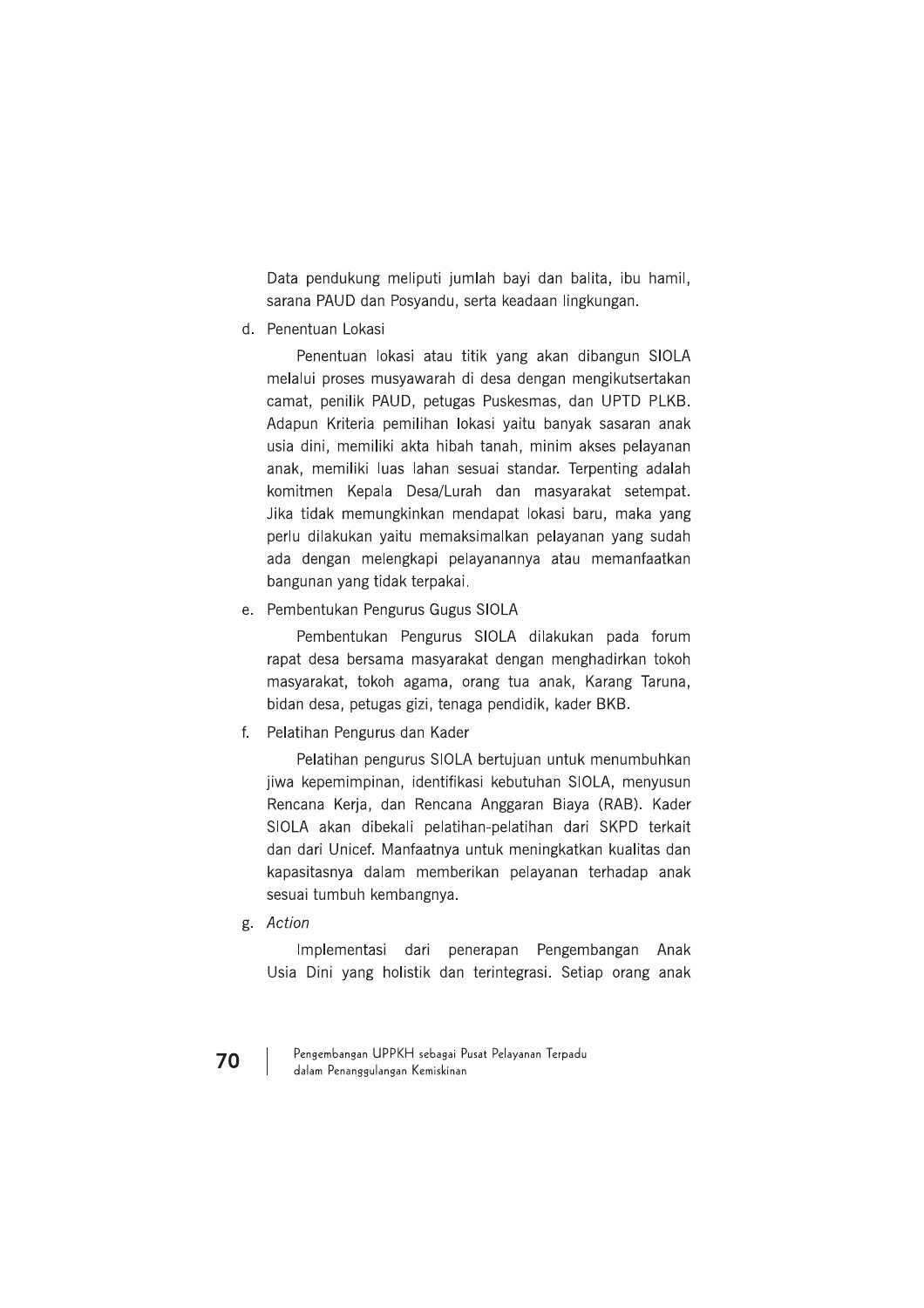Satu hal yang menjadikan SIOLA berbeda dengan PAUD yaitu adanya Lembaga Keuangan Mikro (LKM). Kesejahteraan keluarga merupakan hal yang turut mempengaruhi terpenuhinya kebutuhan kesehatan dan pendidikan terhadap anak. Atas ide tersebut diperlukan pembinaan khusus manajemen keuangan dan bantuan modal kepada orang tua anak yang ada di SIOLA. Pembentukan LKM di masing-masing SIOLA, bertujuan khusus untuk mengurangi beban ibu yang akan melahirkan dan anak yang kekurangan gizi. Adapun tujuan umumnya adalah untuk memandirikan keluarga melalui pembinaan dari dinas Koperasi.

### Alur SIOLA sebagai berikut:

a. Pembentukan Tim

Pembentukan tim teknis kabupaten merupakanrekomendasi dari hasil lokakarya PAUD, dengan menghasilkan terbentuknya tim koordinasi di kabupaten dan dikukuhkan melalui Surat Keputusan Bupati Mamuju Nomor 1 Tahun 2012 Tentang Pembentukan Tim Gugus Pengembangan Anak Usia Dini SIOLA.

b. Kegiatan Sosialisasi

Sosialisasi dilakukan beberapakali di kabupaten, kecamatan dan desa. Difasilitasi oleh tim kabupaten yang dihadiri oleh SKPD, Camat, Kepala Desa/Lurah dan media. Sosialisasi di desa/kelurahan dihadiri oleh Kepala Desa/Lurah, BPD, tokoh masyarakat, tokoh agama, orang tua anak, Karang Taruna, bidan desa, petugas gizi, tenaga pendidik, dan Kader BKB. Bahan sosialisasi adalah pengertian SIOLA dan pentingnya pelayanan terpadu terhadap anak usia dini.

c. Pendataan

Kegiatan pendataan yang dilakukan oleh Kepala Desa/ Lurah dengan mengikutsertakan masyarakat. Adapun data yang diperlukan tentang data anak usia dini, nama kepala keluarga, alamat dan pelayanan yang telah didapatkan oleh anak tersebut.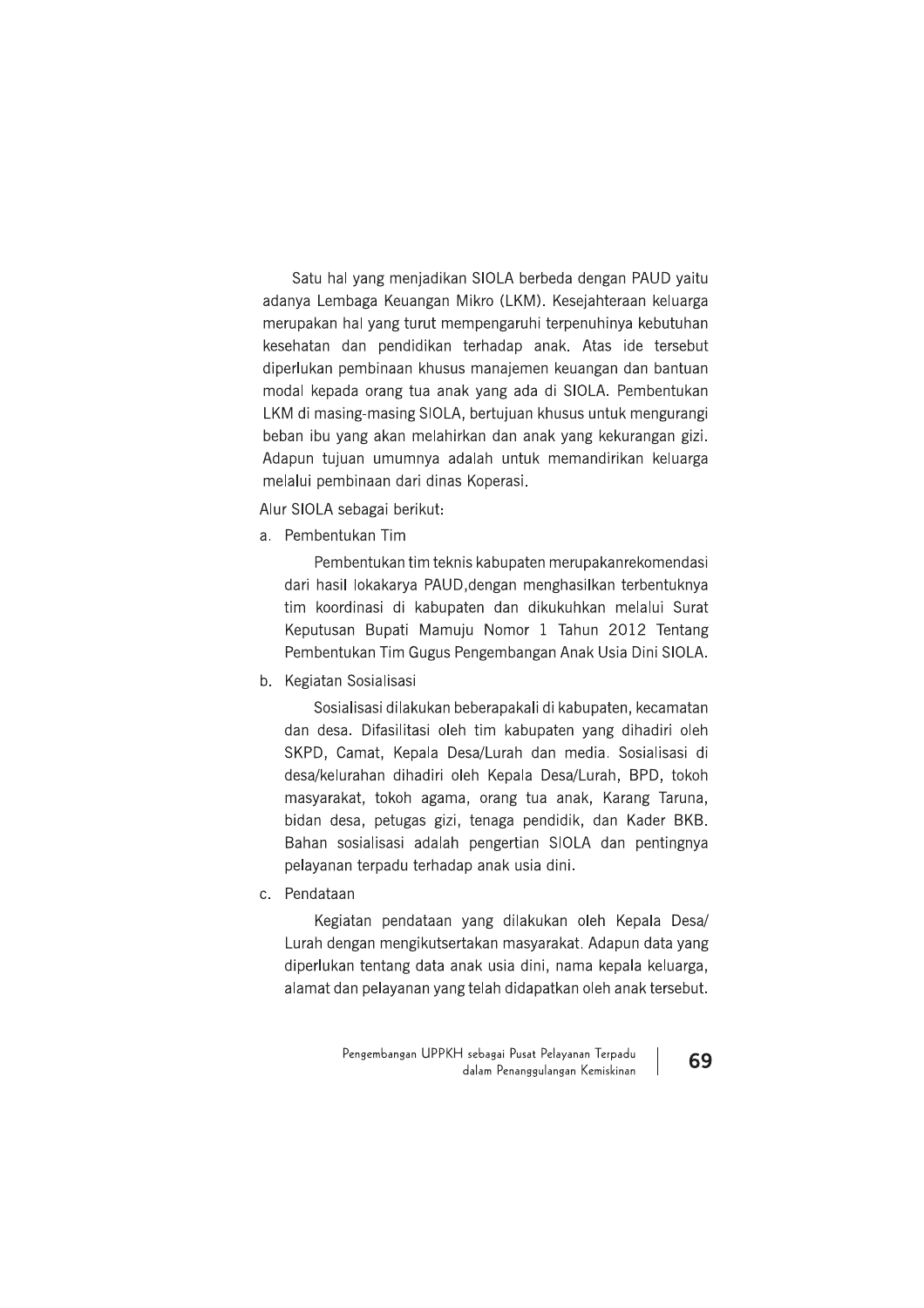Gugus SIOLA menganut prinsip perpaduan antara top down dan button up, sehingga mengikutsertakan banyak unsur dari pemerintahan terkait seperti Unicef, PKK, LSM, Program CSR, dan peran serta masyarakat. Tim koordinator terdiri dari tujuh instansi atau lembaga di Kabupaten Mamuju yaitu: Bappeda, Dinas Pendidikan Pemuda dan Olahraga, Dinas Kesehatan, Kantor Pemberdayaan Perempuan dan Keluarga Berencana, Dinas Koperasi, Tim Penggerak, dan Yayasan Karampuang. Sedangkan Tim Pendukung yaitu: Dinas Pekerjaan Umum, Dinas Komunikasi dan Informasi, Dinas Catatan Sipil, dan Kantor Kementerian Agama.

Sasaran Gugus SIOLA secara langsung anak usia dini berumur 0 - 6 tahun. Standar layanan SIOLA terkait dengan tiga kebutuhan esensial anak usia dini yaitu: kebutuhan fisikbiomedis (asuh), kebutuhan emosi/kasih sayang (asih), dan kebutuhan stimulasi (asah). Gugus SIOLA di kelola oleh Tim yang telah dibentuk berdasarkan musyawarah ditingkat desa/ kelurahan. Adapun beberapa aspek mendasar yang berkaitan dengan kebutuhan esensial bagi anak yang dikembangkan di Gugus SIOLA adalah pelayanan pendidikan, kesehatan, BKB dan LKM. Masing-masing kader mendapatkan pelatihan dari Unicef dan SKPD. Juga memberikan pelatihan yang lebih fokus ke pelayanannya, sehingga keahlian dapat meningkatkan kualitas pelayanan terhadap anak.

Sasaran tidak langsung yaitu: orang tua, keluarga, kader, tenaga kesehatan dan gizi, pendidik, pengasuh, masyarakat, organisasi sosial masyarakat, para pengambil kebijakan, berbagai provider dan stakeholder lainnya yang relevan dengan terpenuhinya kebutuhan esensial anak usia dini. Sudah bekerjasama dengan PKK, Yayasan Karampuang, dan Unicef. Terus diupayakan dengan perusahaan yang ada dalam program tanggung jawab sosial dunia usaha atau Corporated Social Responsibility.

Pengembangan UPPKH sebagai Pusat Pelayanan Terpadu dalam Penanggulangan Kemiskinan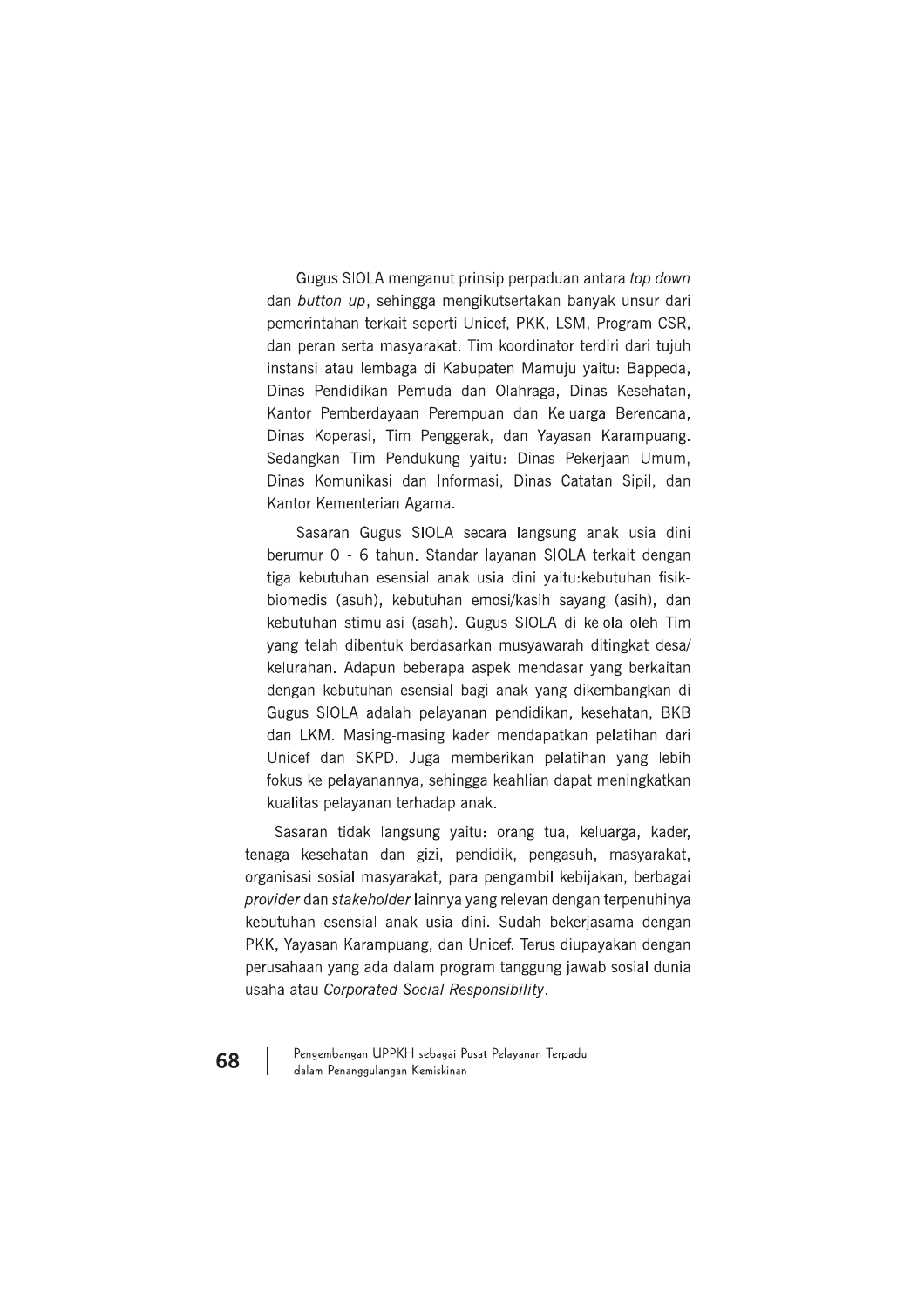# 2. Jenis Pelayanan Terpadu

Di Provinsi Sulawesi Barat sudah ada model pelayanan terpadu. Pertama, berdasarkan Surat Keputusan Bupati Mamuju Nomor 1 Tahun 2012 Tentang Pembentukan Tim Gugus Pengembangan Anak Usia Dini Stimulasi Intervensi Optimalisasi Layanan Anak (SIOLA). Pelayanan terpadu terhadap anak usia dini dimaksudkan untuk merangkai koordinasi lintas Satuan Kerja Perangkat Daerah (SKPD) memberikan pelayanan yang sama pada setiap anak dan mensinergikan program agar lebih efisien. Tujuan agar seluruh kebutuhan esensial anak usia dini terpenuhi, sehingga anak dapat tumbuh kembang secara optimal sesuai dengan tahap perkembangan dan usianya. Empat programnya yaitu:

- a. Memberikan pembelajaran melalui permainan perkembangan kognitif, afektif dan psikomotorik anak;
- b. Deteksi dini tumbuh kembang anak;
- c. Pola asuh yang tepat sesuai tumbuh kembang anak; dan
- d. Mendorong kemandirian keluarga.

Prinsip Dasar yang perlu diperhatikan dalam melakukan stimulasi sumbang anak:

- a. Dilandasi rasa cinta dan kasih sayang,
- b. Selalu tunjukkan sikap dan prilaku yang baik,
- c. Stimulasi diberikan sesuai dengan kelompok umur anak,
- d. Dengan cara mengajar anak bermain, bernyanyi, bervariasi, menyenangkan, tanpa paksa atau hukuman,
- e. Dilakukan secara bertahap dan berkelanjutan sesuai umur tahun keempat aspek kemampuan dasar anak,
- Gunakan alat bantu atau permainan sederhana, aman dan  $f_{\rm{r}}$ yang ada di sekitar anak,
- g. Berikan kesempatan yang sama pada setiap anak,
- h. Beri pujian atau hadiah atas keberhasilannya.

Pengembangan UPPKH sebagai Pusat Pelayanan Terpadu dalam Penanggulangan Kemiskinan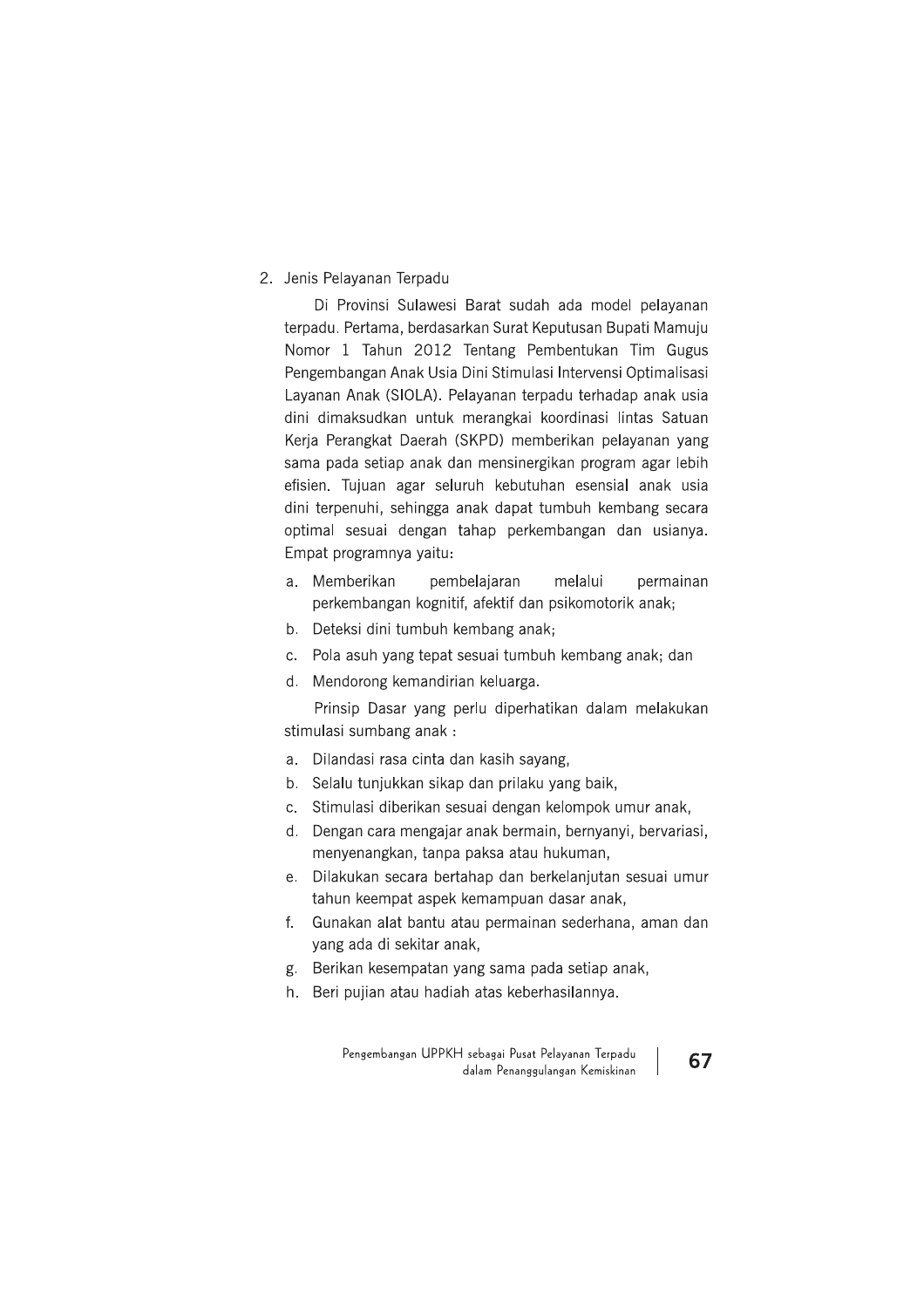3,86 persen. Dan indikasi peningkatan pendapatan rumah tangga yang dianalogkan dengan peningkatan pengeluaran rumahtangga. Hal ini ditunjukkan dengan pengeluaran konsumsi rumah tangga Triwulan III-2013 tumbuh sebesar 3,64 persen terhadap Triwulan I-2013.

Penurunan persentase penduduk miskin tidak diikuti dengan penurunan jumlah penduduk miskinnya. Menurut Setianto, fenomena ini diduga disebabkan terjadinya pertumbuhan penduduk di daerah perdesaan sebagai dampak terbentuknya Kabupaten Majene, Mamasa dan Mamuju. Berdasarkan angka sementara Susenas menunjukkan dari 10.000 penduduk yang diamati di perdesaan terdapat 88 jiwa di antaranya penduduk yang baru dilahirkan. Dimensi kemiskinan tidak cukup berhenti pada berapa jumlah dan persentase penduduk miskin saja. Akan tetapi, pembahasan mengenai tingkat kedalaman dan keparahan kemiskinan perlu dilakukan, agar dimensi kemiskinan secara holistik dapat diketahui.

Strategi penanggulangan kemiskinan juga tidak lepas dari pengurangan penduduk miskin dan juga cara memperkecil kedalaman dan keparahan kemiskinan yang terjadi di suatu wilayah. Seiring dengan penurunan persentase penduduk miskin, maka pada September 2013, tingkat kedalaman dan keparahan kemiskinan mengalami penurunan. Indeks Kedalaman Kemiskinan menurun dari 1.89 pada Maret 2013 menjadi 1,30 pada September 2013. Demikian pula Indeks Keparahan Kemiskinan menurun dari 0,52 menjadi 0,27 pada periode yang sama. Penurunan nilai kedua angka indeks tersebut mengindikasikan bahwa rata-rata pengeluaran penduduk miskin cenderung semakin mendekati garis kemiskinan dan ketimpangan pengeluaran di antara penduduk miskin itu sendiri juga semakin menurun.

Pengembangan UPPKH sebagai Pusat Pelayanan Terpadu dalam Penanggulangan Kemiskinan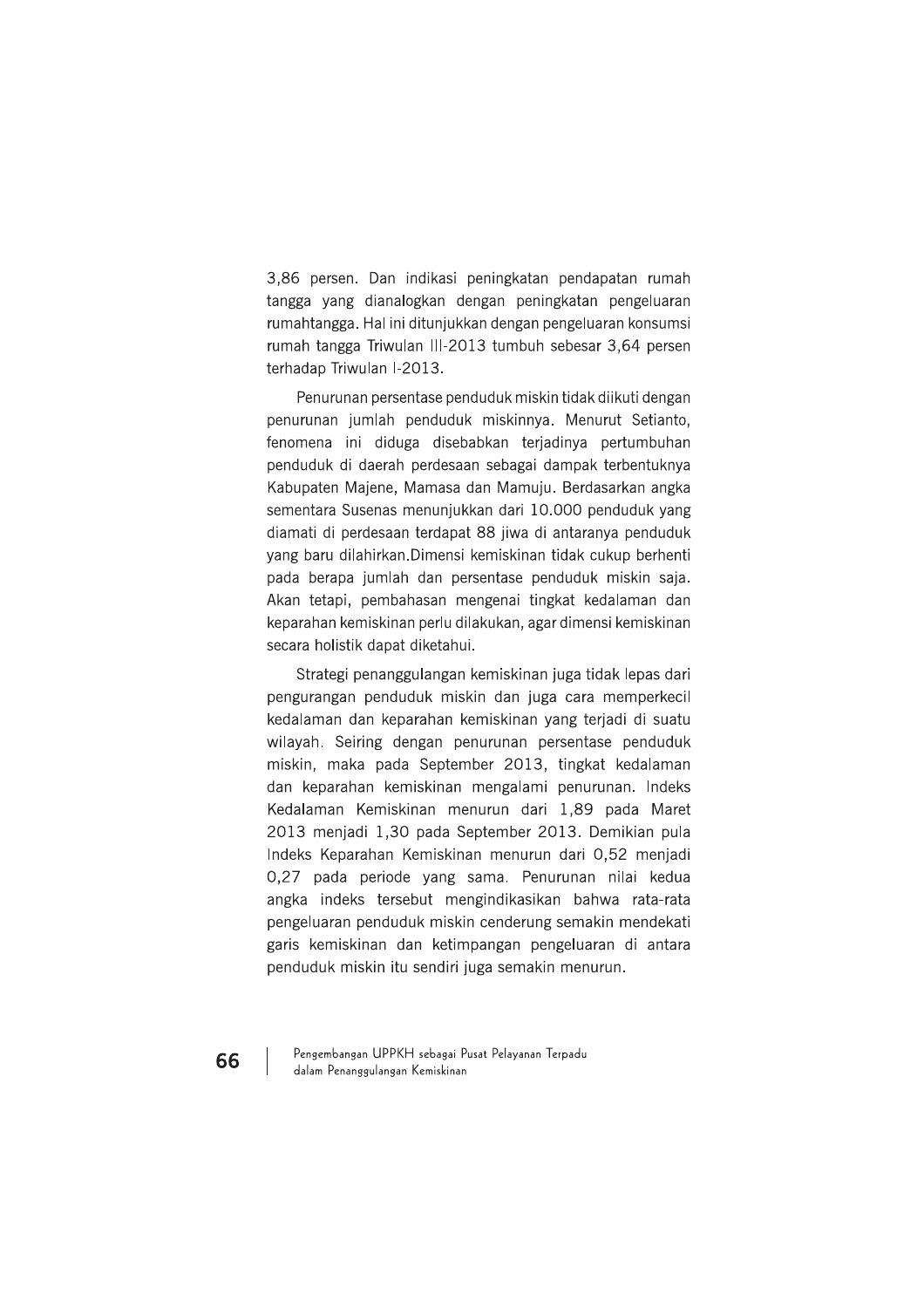| Kabupaten          | Kategori                | Jumlah Penduduk (Jiwa) |           |           |           |           |  |
|--------------------|-------------------------|------------------------|-----------|-----------|-----------|-----------|--|
|                    |                         | 2012                   | 2011      | 2010      | 2009      | 2008      |  |
| Majene             | Jumlah Pria (jiwa)      | 76.948                 | 75.020    | 73.673    | 66.430    | 66.413    |  |
|                    | Jumlah Wanita (iiwa)    | 81.088                 | 78.849    | 77.434    | 66.866    | 66.770    |  |
|                    | Total (jiwa)            | 158.036                | 153.869   | 151.107   | 133.296   | 133.183   |  |
| Mamasa             | Jumlah Pria (jiwa)      | 74.001                 | 72.272    | 71.088    | 64.487    | 64.104    |  |
|                    | Jumlah Wanita (jiwa)    | 72.291                 | 70.144    | 68.994    | 61.647    | 61.205    |  |
|                    | Total (jiwa)            | 146.292                | 142.416   | 140.082   | 126.134   | 125.309   |  |
| Mamuju             | Jumlah Pria (jiwa)      | 183.748                | 179.896   | 173.413   | 161.924   | 157.039   |  |
|                    | Jumlah Wanita (jiwa)    | 174.779                | 169.675   | 163.560   | 153.129   | 148.434   |  |
|                    | Total (jiwa)            | 358.527                | 349.571   | 336.973   | 315.053   | 305.473   |  |
| Mamuju<br>Utara    | Jumlah Pria (jiwa)      | 76.115                 | 74.272    | 70.244    | 58.431    | 56.261    |  |
|                    | Jumlah Wanita<br>(jiwa) | 69.387                 | 67.803    | 64.125    | 52.719    | 50.688    |  |
|                    | Total (jiwa)            | 145.502                | 142.075   | 134.369   | 111.150   | 106.949   |  |
| Polewali<br>Mandar | Jumlah Pria (jiwa)      | 199.682                | 195.620   | 193.108   | 178.748   | 178.410   |  |
|                    | Jumlah Wanita<br>(jiwa) | 209.966                | 205.652   | 203.012   | 183.635   | 182.932   |  |
|                    | Total (jiwa)            | 409.648                | 401.272   | 396.120   | 362.383   | 361.342   |  |
| <b>TOTAL</b>       | Jumlah Pria (jiwa)      | 610.494                | 597.080   | 581.526   | 530.020   | 522.227   |  |
|                    | Jumlah Wanita<br>(jiwa) | 607.511                | 592.123   | 577.125   | 517.996   | 510.029   |  |
|                    | Total (jiwa)            | 1.218.005              | 1.189.203 | 1.158.651 | 1.048.016 | 1.032.256 |  |

#### Tabel 4. Jumlah Penduduk Berdasarkan Jenis Kelamin Di Provinsi Sulawesi Barat

Sumber: SulawesiBarat Dalam Angka 2013 BPS Provinsi Sulawesi Barat

Penurunan jumlah penduduk miskin selama Maret-September 2013 diduga disebabkan oleh banyak faktor. Indeks upah buruh tani meningkat selama periode Maret-September 2013 sebesar 0,40. Peningkatan ini tergambar dari Angka Indeks Upah Buruh Tani Maret 2013 sebesar 114,74 dan September 2013 menjadi 115,20,".

Penyebab lainnya adalah, selama periode Maret-September 2013 inflasi umum pada kisaran satu digit, yaitu sebesar

> Pengembangan UPPKH sebagai Pusat Pelayanan Terpadu dalam Penanggulangan Kemiskinan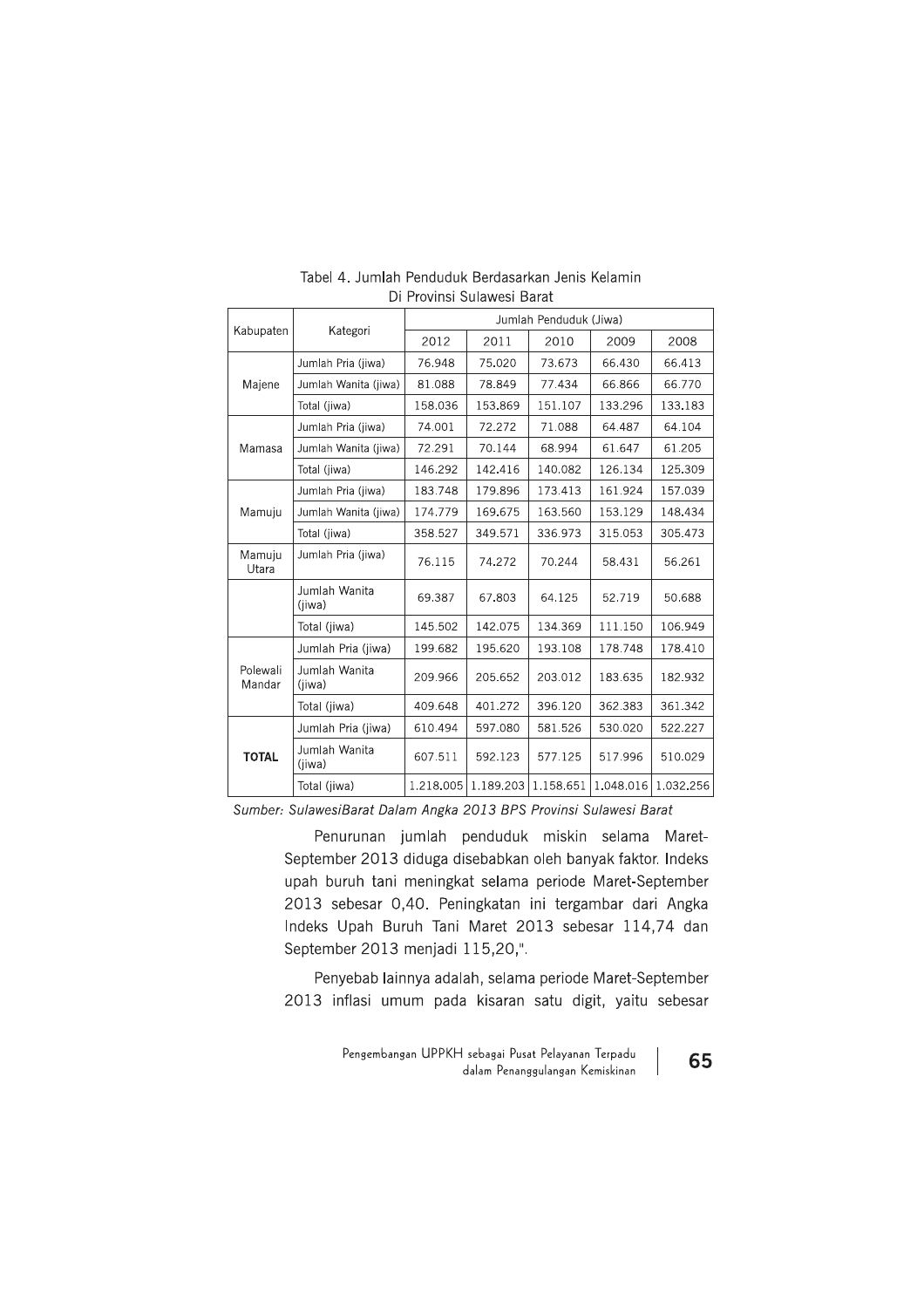nilai ekonomis yang tinggi. Lahan hutan yang gundul dan kebijakan pemerintahan daerah atas penggunaan lahan akan mempengaruhi wilayah tangkapan air. Daerah aliran sungai dan akan mengarah pada berkurangnya aliran air sungai sebagai sumber tenaga mikrohidro.

Area hutan bakau di pesisir barat Kabupaten Mamuju berkurang. Tahun 2006, Kecamatan Kalukku, Mamuju dan Simboro wilayahnya seluas 186,47 ha dari hutan bakau utama. Namun tahun 2011, hanya 44,29 ha yang tersisa, sehingga menunjukkan kehilangan sebesar 21,02 ha selama lima tahun. Kehilangan hutan bakau seluas 80 ha menyebabkan pemerintahan daerah memilih untuk mereklamasi ekosistem pesisir dalam memenuhi tingginya permintaan atas lahan untuk pembangunan gedung-gedung pemerintahan dan fasilitas umum. Reklamasi pesisir dengan menutup hutan bakau dan mengeruk pantai yang masih memiliki terumbu karang.

Jumlah penduduk Provinsi Sulawesi Barat pada tahun 2012 sebanyak 1.218.005 jiwa dengan kepadatan 73 jiwa/km<sup>2</sup>, untuk tahun 2013 ada peningkatan jumlah penduduk menjadi 1.234.251 jiwa. Ada kecenderungan jumlah penduduk miskin di Sulawesi Barat secara umum meningkat. Pada September 2013 sebesar 154,2 ribu jiwa atau bertambah 190 jiwa dibandingkan dengan jumlah penduduk miskin Maret 2013 yang berjumlah 154,01 ribu jiwa.

Akan tetapi, angka itu relatif mengalami penurunan sebesar 0,07 persen yaitu dari 12,30 persen pada Maret 2013 menjadi 12,23 persen pada September 2013. Menurut kategori wilayah, selama Maret sampai September 2013 jumlah dan persentase penduduk miskin di daerah perkotaan mengalami penurunan sebesar 2,5 ribu jiwa atau sebesar 0,61 persen. Berbeda halnya dengan daerah perdesaan yang mengalami peningkatan sebesar 2,7 ribu jiwa atau 0,04 persen.

Pengembangan UPPKH sebagai Pusat Pelayanan Terpadu dalam Penanggulangan Kemiskinan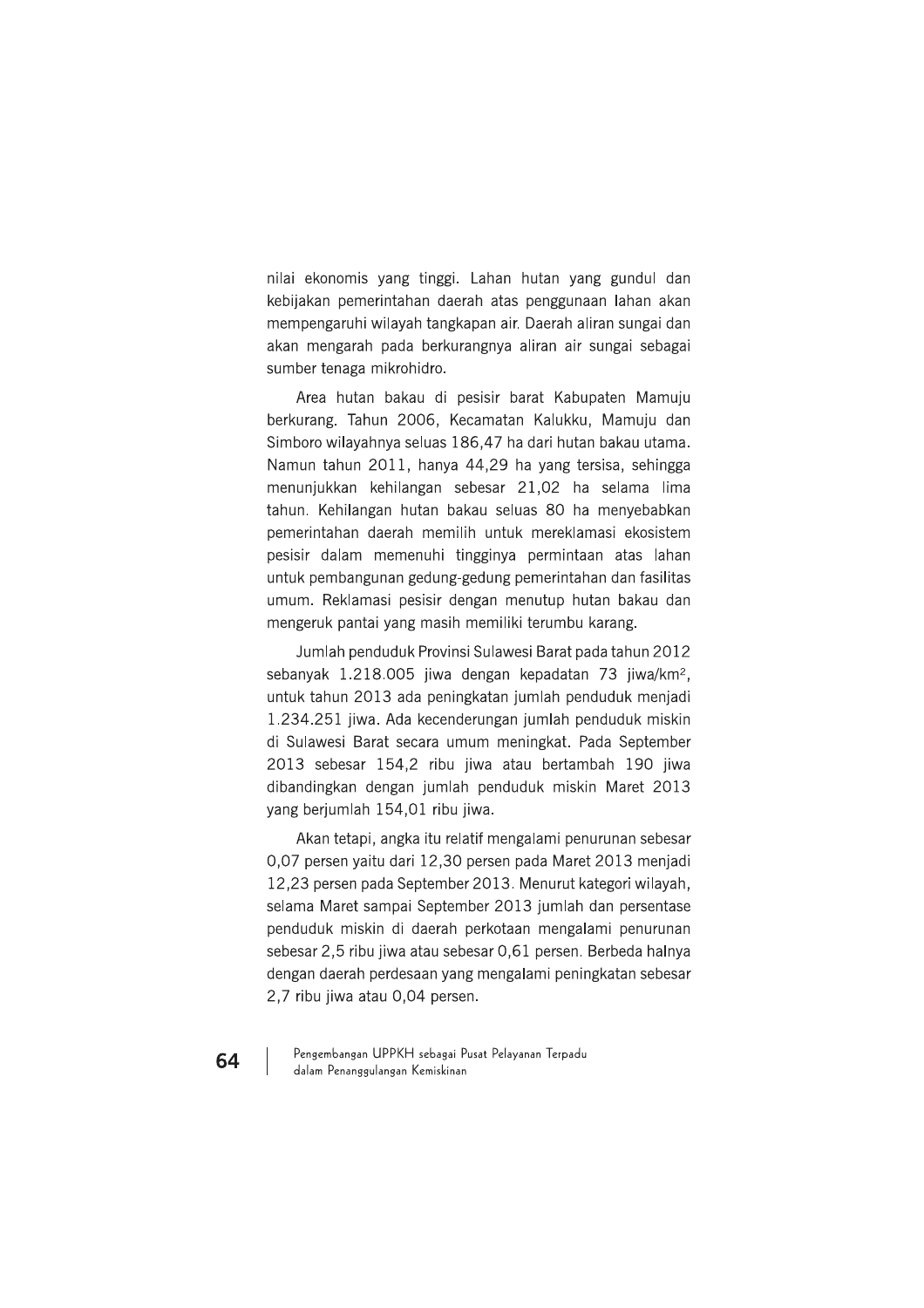pertanian, membuatnya semakin bergantung ke area lain. Inilah tantangan terhadap elektrifikasi, keamanan pangan, dan disparitas pembangunan di banyak pulau-pulau kecil.

Kabupaten Mamuju memiliki Daerah Aliran Sungai (DAS) dari hulu ke hilir di Karama, Malunda, Mamuju, Budong-budong, Karossa, dan Sadang. Sebagian besar kabupaten Mamuju merupakan bagian dari daerah aliran sungai Budong-budong dan Karama. Karama adalah sungai terpanjang di provinsi ini mencapai sepanjang 150 km.

Berdasarkan peta tutupan lahan, perubahan tutupan lahan yang paling mendominasi selama periode 2006-2011 telah teriadi di hutan dan semak. Tutupan hutan menurun sebesar 1,19 persen per tahun, dan total 56,79 km<sup>2</sup> tutupan hutan telah hilang selama lima tahun terakhir ini. Penggunaan sumber daya hutan di kabupaten Mamuju konsisten dengan karakter geomorfologis dan kerentanan bencana daerah tersebut. Ekosistem hutan dengan kemiringan lebih dari 40 persen rawan terhadap erosi dan memainkan peranan vital sebagai wilayah tangkapan air. Hulu Sungai Karama dan Mamuju, Bonehau, Kalumpang, dan Tommo di bagian barat kabupaten telah ditetapkan sebagai hutan konservasi. Hutan bakau di Kabupaten Mamuju juga dilindungi mengingat hutan tersebut mencegah erosi pantai, dan merupakan lahan bagi hewan laut untuk bertelur dengan keanekaragaman hayati yang tinggi dan nilai ekonomis.

Namun, kehilangan dan degradasi hutan bakau telah dipicu meningkatnya permintaan atas lahanoleh masyarakat setempat danpemerintahan provinsi dan kabupaten. Terbatasnya jumlah lahan datar di zona pesisir dari pegunungan sampai karang dan kehadiran jalan raya lintas Sulawesi di pesisir barat Provinsi Sulawesi Barat. Sama halnya di kabupaten pemula lainnya, pengembalian finansial dari penggunaan lahan lainnya menyebabkan perambahan hutan, terlepas dari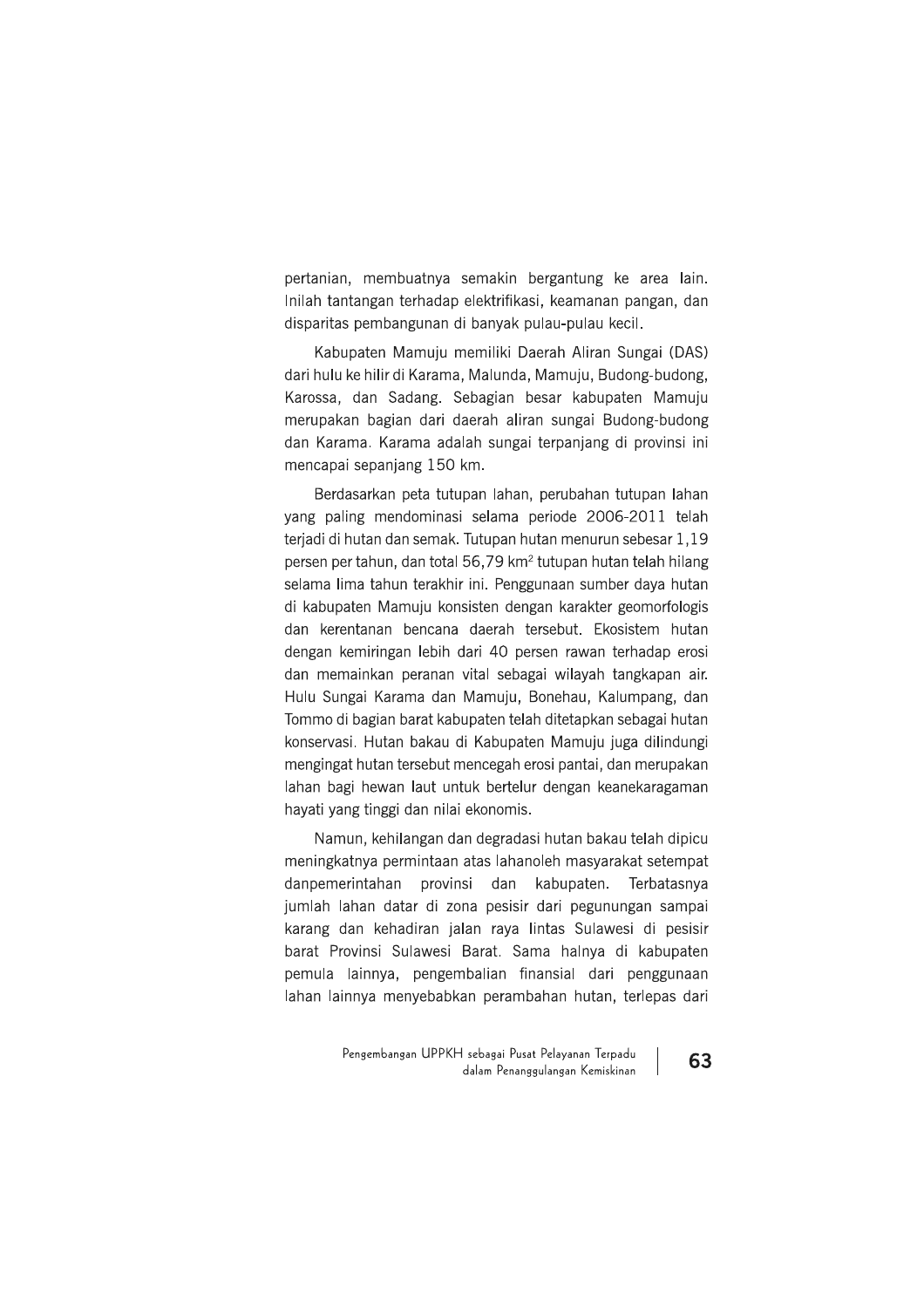pemerintah kota tersebut mulai menyiapkan sarana dan prasarana yang diperlukan seperti sekretariat atau kantor, alat tulis kantor, perlengkapan kantor, dan jaringan internet.

# **B.** Sulawesi Barat

1. Gambaran Daerah

Provinsi Sulawesi Barat sebagai provinsi ke 33 merupakan pemekaran dari Provinsi Sulawesi Selatan. Secara hukum dibentuk berdasarkan Undang Undang RI Nomor 26 Tahun 2004 Tentang Provinsi Sulawesi Barat. Disahkan tanggal 5 Oktober 2004 dengan ibukotanya Mamuju. Provinsi Sulawesi Barat terdiri dari enam kabupaten yaitu; Mamuju, Majene, Polewali Mandar, Mamuju Utara, Mamasa, dan Mamuju Tengah. Tahun 2013 wilayah keenam kabupaten tersebut masih terdiri dari 69 kecamatan, 649 desa/kelurahan (Bappeda Sulawesi Barat; 2013: 15).

Sebagai ibu kota provinsi, Kabupaten Mamuju telah mengasah ekonomi untuk menjadi Pusat Kegiatan Nasional (PKN), mengandalkan hingga batas tertentu di wilayahnya seluas 4.700 km2 sebagai keunggulan kompetitif. Kabupaten Mamuju juga kaya dengan ekosistem pulau kecil. Satu dari enam belas kecamatan di Bala-Balakangterdiri dari beberapa pulau berpenghuni. Bentang alam tersebut memerlukan pendekatan penggunaan lahan lingkungan yang cerdas untuk dataran tinggi, dataran rendah, daerah aliran sungai, pesisir dan pulau-pulau kecil. Kabupaten ini rawan longsor, daerah-daerah yang rawan bencana seperti Kalumpang, Bonehau, Kalukku, Kepulauan Simboro, Karossa, dan Tapalang Barat. Banjir juga terjadi di daerah dataran rendah Mamuju karena penggenangan sungai. Daerah rawan banjir termasuk Kalukku, Sampaga, Papalang, Topoyo, Budong-Budong, Karossa dan Kecamatan Mamuju. Bala-Balakang tidak memiliki sumber daya alam atau potensi

Pengembangan UPPKH sebagai Pusat Pelayanan Terpadu dalam Penanggulangan Kemiskinan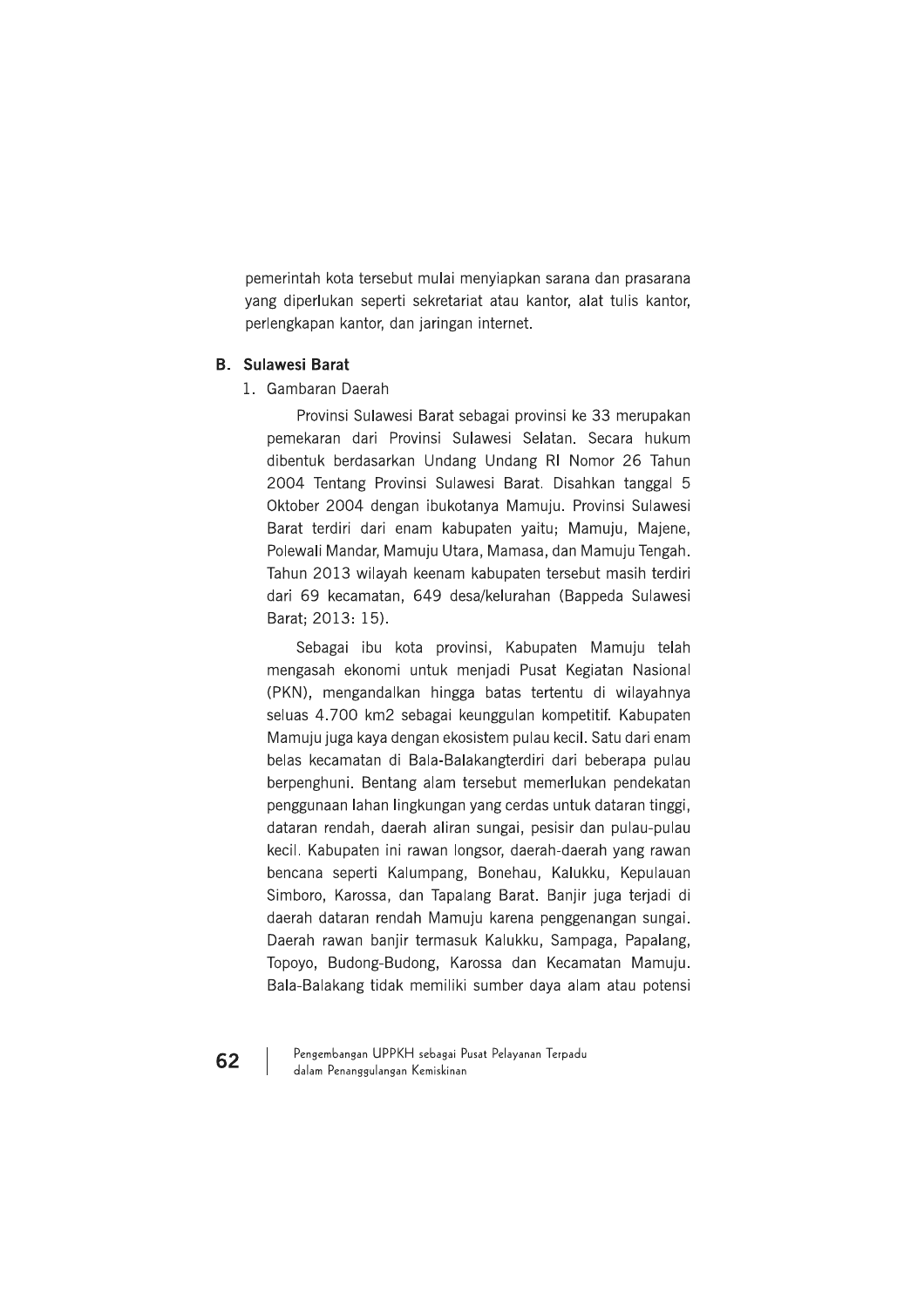Solok, sedangkan pendamping PKH berkedudukan di UPPKH Kecamatan. Satu diantara sejumlah pendamping PKH yang bertugas di wilayah kecamatan tersebut diangkat sebagai koordinator. Jika melihat posisi UPPKH di kantor kecamatan sangat memungkinkan untuk menjangkau secara langsung penerima manfaat PKH. Namun, kondisi sarana dan prasarana UPPKH Kecamatan tidak selengkap dengan sarana dan prasarana UPPKH Kabupaten. Terkesan UPPKH Kecamatan hanya papan nama saja. Tidak ada ruangan khusus untuk UPPKH Kecamatan di kantor kecamatan. Pendamping PKH tersebut tersebar di 13 kecamatan di Kabupaten Solok yang terdiri lokasi PKH yang sudah ada sejak tahun 2010 yaitu; X Koto Singkarak, Lembah Gumanti, Kubung, Sulit Air, Koto Anau, Hiliran Gumanti, Gunung Talang, Pantai Cermin, Payung Sakaki, Bukit Sundi, Sedangkan kecamatan pengembangan PKH tahun 2014 yaitu: Lembang Jaya, Danau Kembar, Koto Sungai Lasi, dan Tigo Lurah.

Perkembangan terbaru di Kabupaten Pesisir Selatan yang telah menerima manfaat sejak tahun 2007 yang seharusnya selesai (exiting). Namun, tahun 2013 memperoleh bantuan lanjutan dari Direktorat Penanganan Kemiskinan Perdesaan berupa KUBE pada tiga kecamatan yaitu; Linggo Sari Baganti, Silaut, dan Lunang. Di ketiga kecamatan tersebut dibentuk 130 KUBE yang mewakili 47 desa. Tiap KUBE mendapat bantuan sebesar Rp 100.000.000,-/ kelompok. Ada jenis usaha yaitu; peternakan sapi, peternakan ayam, tambak udang, perdagangan, pertanian, dan simpan pinjam.

Di Kota Padang dan Kota Payakumbuh baru dimulai awal September 2014. Kedua kota tersebut sedang dalam tahap persiapan karena baru memperoleh bimbingan teknis tentang pembentukan dan pelaksanaan UPPKH. Terutama untuk calon pelaksanaan kegiatan, operator, dan pendamping baru memperoleh bimbingan teknis pendirian UPPKH Kota. Kesediaan kedua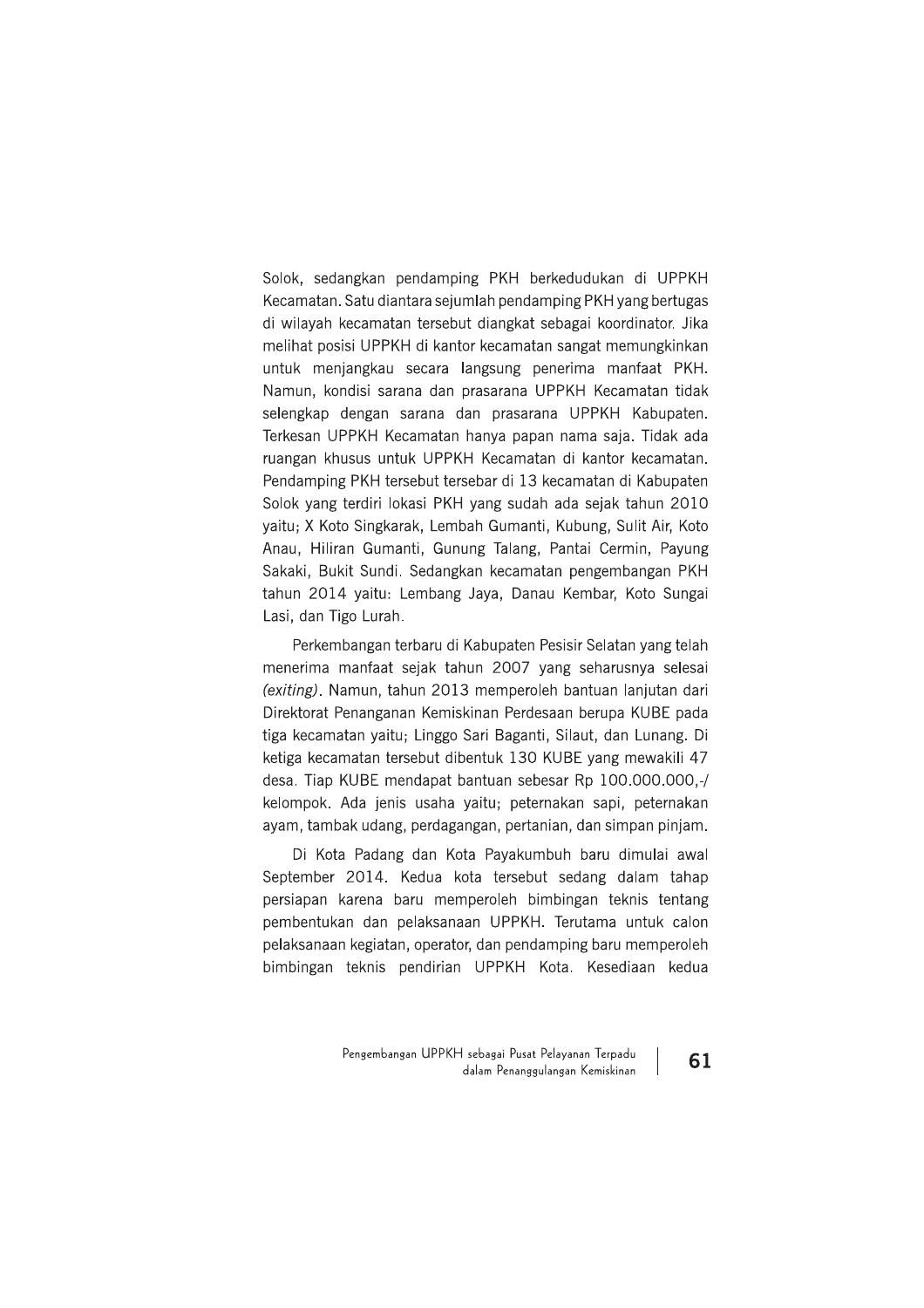Puluh Koto, Kabupaten Dharma Sraya, Kabupaten Pasaman Barat, Kota Padang, Kota Solok, dan Kota Payakumbuh.

| No           | Kabupaten          | Jumlah<br>Pendamping | Jumlah<br>Operator | Jumlah KSM                       | Jumlah<br>Kelompok<br>Dampingan  |
|--------------|--------------------|----------------------|--------------------|----------------------------------|----------------------------------|
| $\mathbf{1}$ | Agam               | 20                   | 1                  | 3873                             | 198                              |
| 2            | Kota Pariaman      | 3                    | 1                  | 350                              | 16                               |
| 3            | Solok              | 19                   | 4                  | 3004                             | 266                              |
| 4            | <b>Tanah Datar</b> | 12                   | 1                  | 1524                             | 68                               |
| 5            | Padang Pariaman    | 15                   | 1                  | 2713                             | 196                              |
| 6            | Pesisir selatan    | 39                   | 3                  | Proses<br>transisi &<br>graduasi | Proses<br>transisi &<br>graduasi |
| 7            | Sijunjung          | 11                   | $\overline{2}$     | 2238                             | 94                               |
| 8            | Solok Selatan      | $\overline{7}$       | 1                  | 1337                             | 76                               |
| 9            | Lima Puluh Kota    | 24                   | $\mathbf{1}$       | 5307                             | 209                              |
| 10           | Dharmas Raya       | 7                    |                    |                                  |                                  |
| 11           | Pasaman Barat      | 16                   | 1                  |                                  |                                  |
| 12           | Kota Padang        | 14                   | 1                  |                                  |                                  |
| 13           | Kota Solok         | 3                    | 1                  |                                  |                                  |
| 14           | Kota Payakumbuh    | 6                    | $\mathbf{1}$       |                                  |                                  |

Tabel 3. Pelaksanaan PKH Sumatera Barat, 2014

Sumber: UPPKH Provinsi Sumatera Barat, 2014

Di Kabupaten Solok pelaksanaan PKH dilaksanakan sejak tahun 2010 dan sampai saat ini tercatat 3.004 KSM sebagai penerima manfaat PKH terbagi dalam 266 kelompok KSM. Dukungan sarana dan prasarana UPPKH Kabupaten ditanggung bersama antara pemerintah kabupaten dan Kementerian Sosial. Sarana gedung disediakan oleh pemerintah kabupate dan infrastruktur teknologi informasi disediakan oleh Kementerian Sosial.

Pelaksanaan PKH didukung empat operator dan 19 pendamping. Operator PKH berkedudukan di UPPKH Kabupaten

Pengembangan UPPKH sebagai Pusat Pelayanan Terpadu dalam Penanggulangan Kemiskinan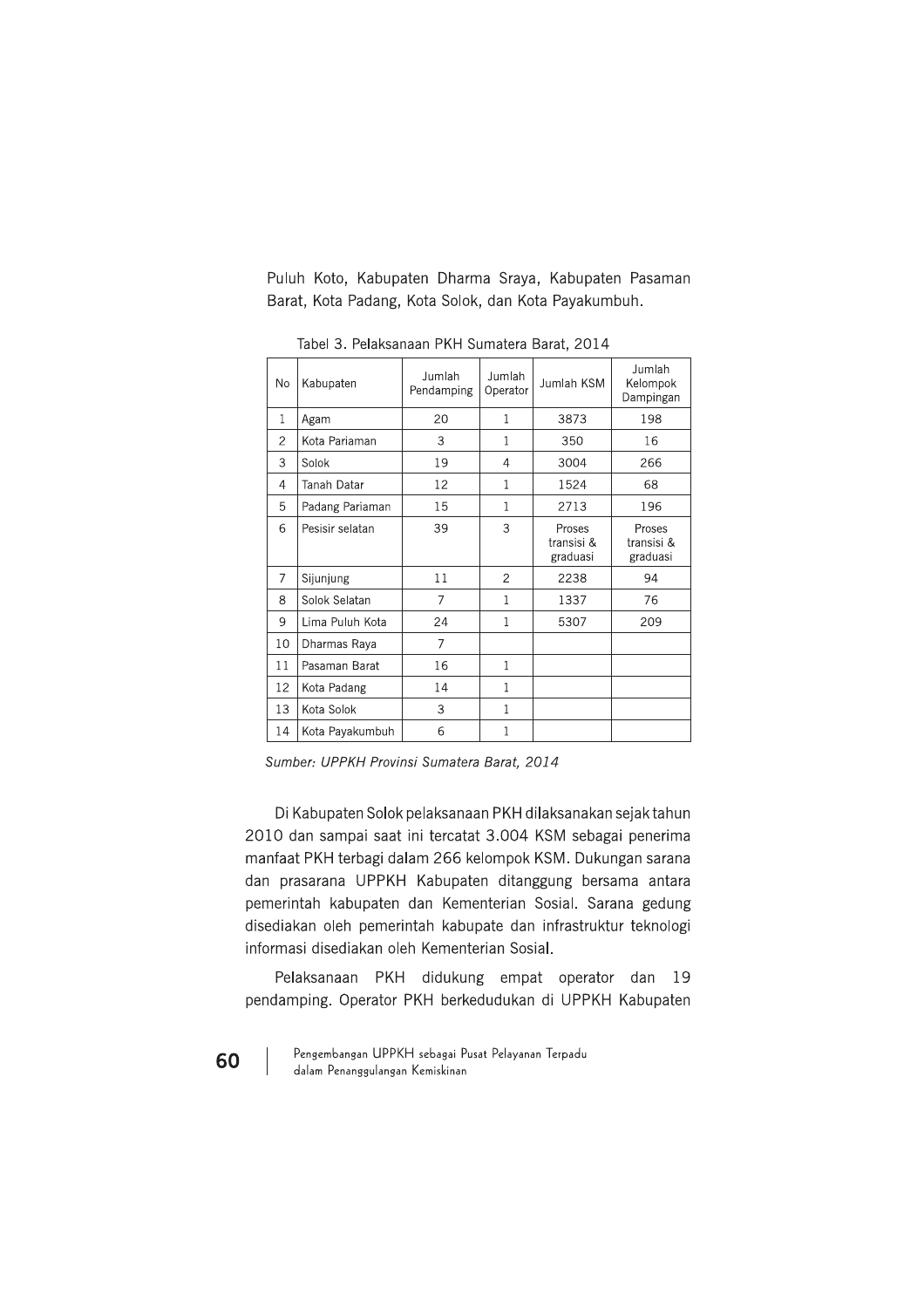Fungsi UPT KAN yaitu:

- a. Pengkajian dan pelaksanaan analisis pelayanan, penanganan, penanggulangan kemiskinan dan penyandang masalah kesejahteraan sosial,
- b. Perumusan kebijakan teknis bidang pelayanan, penanganan, penanggulangan kemiskinan dan penyandang masalah kesejahteraan sosial,
- c. Pengkoordinasiaan terhadap pelayanan, penanggulangan kemiskinan dan penyandang masalah kesejahteraan sosial dengan SKPD terkait,
- d. Penanganan penyelesaian pengaduan masyarakat sesuai bidang kerja,
- e. Pengkajian, perhimpunan dan pembaharuan (updating) database kemiskinan sesuai bidang tugas,
- Pelaksanaan tugas lain yang diberikan walikota.  $f_{\cdot}$
- 3. Pelaksanaan Program Keluarga Harapan

Secara kelembagaan Program PKH didukung UPPKH dari UPPKH Pusat, UPPKH Provinsi, UPPKH Kabupaten, dan UPPKH Kecamatan. Sumber daya manusia utama UPPKH yaitu; operator dan pendamping. Operator PKH lebih banyak berkedudukan di UPPKH Provinsi dan Kabupaten. Sedangkan Pendamping PKH berkedudukan di UPPKH Kecamatan dan merekalah ujung tombak pelaksanaan PKH di lapangan.

Provinsi Sumatera Barat, UPPKH berkedudukan di Dinas Sosial Provinsi Sumatera Barat didukung dua operator. Pelaksanaan PKH dimulai tahun 2007 di Kabupaten Pesisir Selatan. Sampai tahun 2014 pelaksanaan PKH telah dilaksanakan di 14 kabupaten/kota yaitu: Kabupaten Agam, Kota Pariaman, Kabupaten Solok, Kabupaten Tanah Datar, Kabupaten Padang Pariaman, Kabupaten Pesisir Selatan, Kabupaten Sijunjung, Kabupaten Solok Selatan, Kabupaten Lima

> Pengembangan UPPKH sebagai Pusat Pelayanan Terpadu dalam Penanggulangan Kemiskinan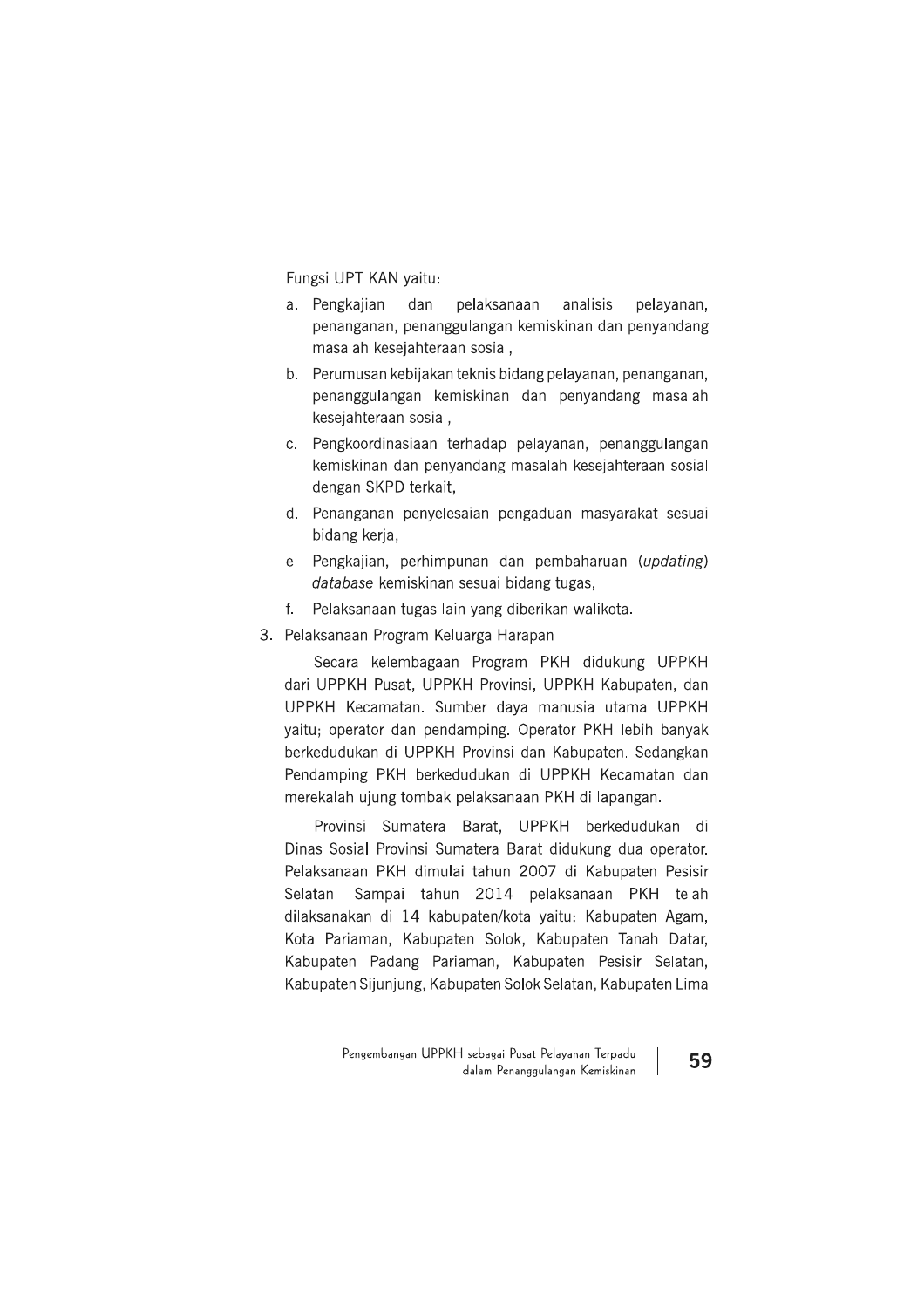Pelayanan sosial dasar yang dapat dimanfaatkan PMKS terdiri dari empat bidang pelayanan yaitu; bidang pelayanan sosial, bidang pelayanan kesehatan, bidang pelayanan pendidikan dan bidang pelayanan pemberdayaan ekonomi. Sejalan dengan hasil pelayanan asesmen secara komprehensif, maka pelayanan sosial dasar ini dapat diterima PMKS secara langsung dengan mendapatkan pelayanan pada pos pelayanan Jangsung. Selain itu pula PMKS dapat menerima pelayanan referal dengan mendapatkan pelayanan pada pos pelayanan referal. Pos pelayanan langsung dan referal ini dapat diterima PMKS di Pusat Pelayanan Kesejahteraan Sosial yang di dalamnya terdiri dari program pelayanan sosial yang diberikan baik oleh pihak Lembaga Kesejahteraan Sosial maupun non Lembaga Kesejahteraan Sosial, Kemudian apabila ditemukan PMKS yang tidak/belum dapat pelayanan yang ada di pusat pelayanan kesejahteraan sosial maka dapat dilakukan asesmen kembali (reasessment). Reasessment ini dilakukan oleh para pekerja sosial profesional yang bertugas di meja pelayanan asesmen komprehensif. Selanjutnya PMKS tersebut mendapatkan pelayanan yang sesuai dengan kebutuhannya. Dukungan bupati dalam kegiatan pelayanan terpadu ini dapat terlihat dari penunjukan kantor Dinas Sosial sebagai tempat untuk pelayanan terpadu satu atap.

Landasan hukum pelayanan terpadu satu atap di Kota Payakumbuh berdasarkan Peraturan Walikota Nomor 59 tahun 2013 Tentang Pembentukan Unit Pelayanan Terpadu Kesejahteraan Anak Nagari Kota Payakumbuh. Berdasarkan peraturan tersebut UPT KAN mempunyai tugas melaksanakan, penanganan, penanggulangan kemiskinan dan penyandang masalah kesejahteraan.

Pengembangan UPPKH sebagai Pusat Pelayanan Terpadu dalam Penanggulangan Kemiskinan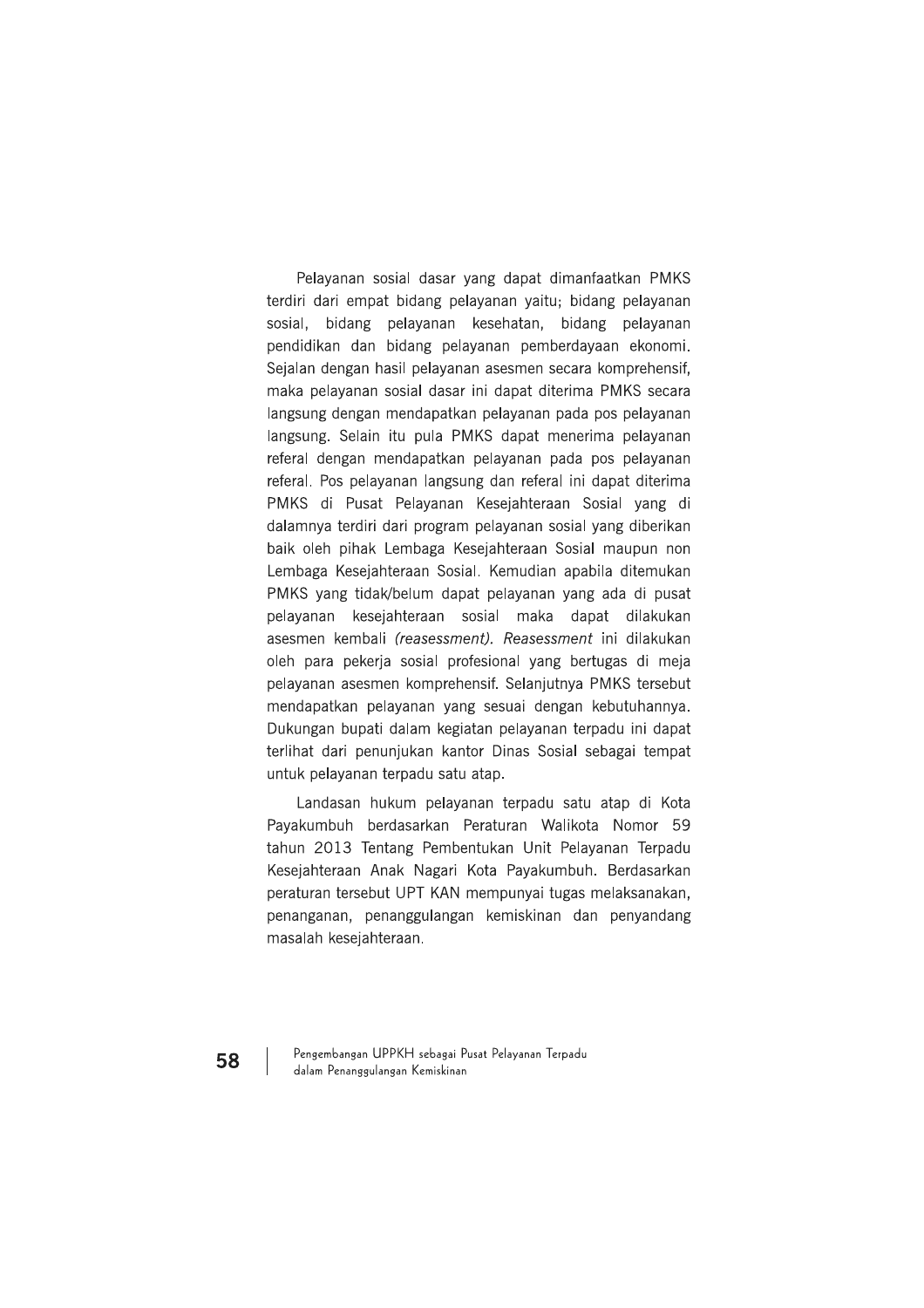98,64. Dibandingkan tahun lalu penduduk telah bertambah 66,29 ribu orang atau meningkat 1,33 persen. Struktur umur penduduk Sumatera Barat masuk kategori kelompok umur penduduk "muda" dimana persentase penduduk usia mudanya di bawah 15 tahun tergolong tinggi yaitu 30,61 persen sedangkan komposisi penduduk usia tua 65 tahun ke atas hanya 5,41 persen. Tingkat kepadatan penduduk Sumatera Barat tahun 2013, rata-rata 119 orang per km<sup>2</sup>. Kepadatan penduduk tertinggi di Kota Bukittinggi hampir mencapai 4.685 orang per km<sup>2</sup>, sedangkan yang paling rendah terdapat di Kabupaten Kepulauan Mentawai yaitu sekitar 13 orang per km<sup>2</sup>. Jumlah rumahtangga di Sumatera Barat tahun 2013 telah mencapai 1,19 juta rumahtangga, sedikit mengalami peningkatan dari tahun 2012 yaitu sebesar 3.831 rumahtangga. Rata-rata jumlah anggota rumahtangga tahun 2013 sebanyak 4 orang per rumah tangga (Badan Pusat Statistik Sumatera Barat, 2014).

2. Jenis Pelayanan Terpadu

Pelayanan kesejahteraan sosial bagi PMKS dalam mewujudkan pelayanan kesejahteraan sosial dilakukan pemerintah Kota Payakumbuh. Pelaksanaan pelayanan kesejahteraan sosial terpadu bagi PMKS dapat menghubungi sistem pelaksanaan kegiatan (action system) melalui meja pendaftaran dan konsultasi. Meja pendaftaran ini dilengkapi dengan berbagai alat teknologi sehingga pelayanan informasinya dapat dilakukan secara terpadu. Setelah dari pendaftaran dan konsultasi dilanjutkan dengan pelaksanaan pelayanan asesmen secara komprehensif untuk mendapatkan pelayanan sosial dasar yang betul-betul dibutuhkan PMKS. Namun bagi PMKS tertentu setelah mendapatkan pelayanan asesmen komprehensif ini dapat memanfaatkan Pos Pelayanan Langsung secara cepat (emergency service).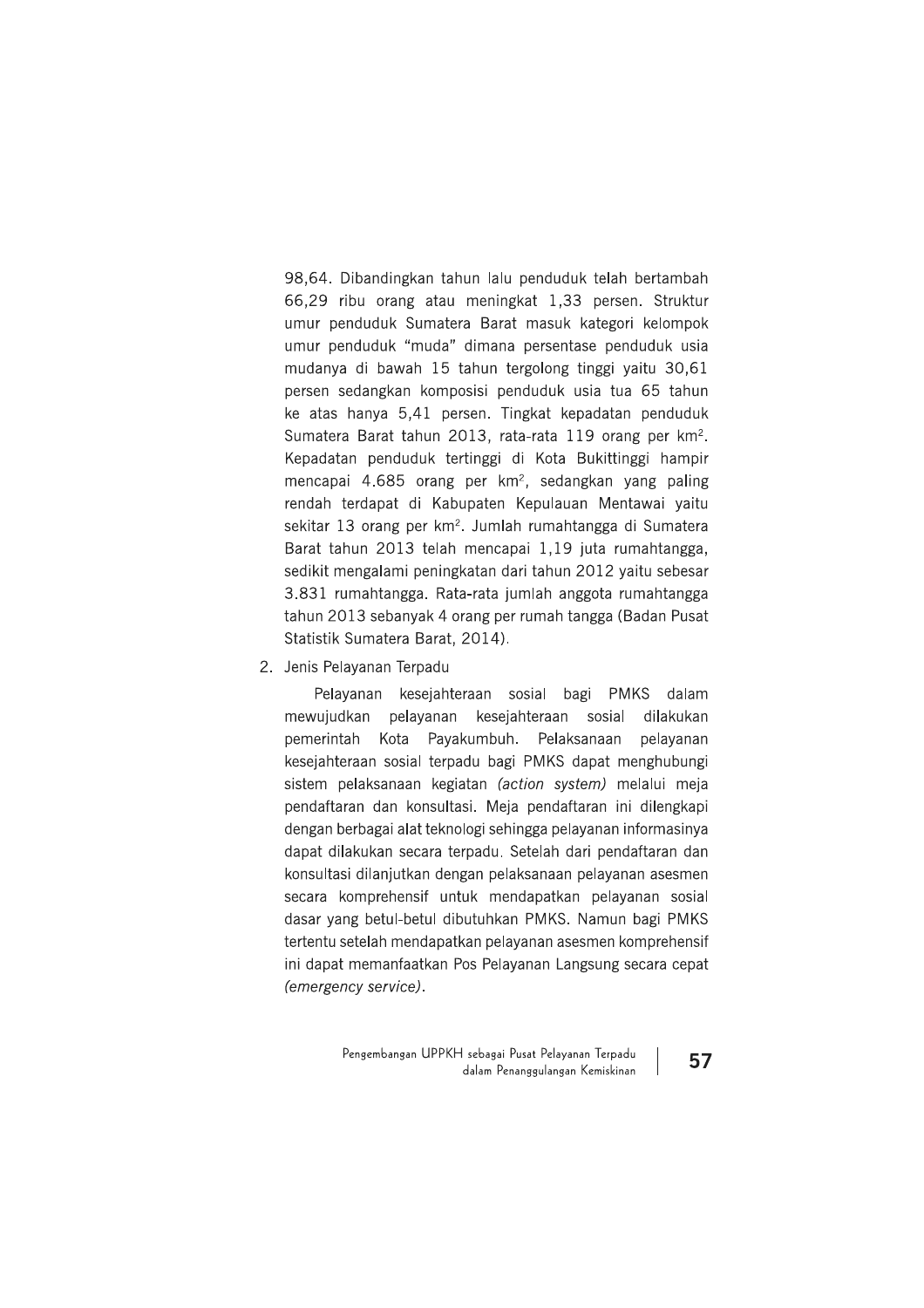# **BAB IV KEGIATAN DI DAERAH**

Bab ini menguraikan tentang kondisi lokasi penelitian yaitu; Provinsi Sumatera Barat dan Provinsi Sulawesi Barat. Aspek yang diuraikan; gambaran daerah, pelayanan terpadu, dan pelaksanaan PKH.

# A. Sumatera Barat

#### 1. Gambaran Daerah

Secara astronomis Provinsi Sumatera Barat terletak antara 0° 54' Lintang Utara dan 3°. 30' Lintang Selatan dan antara 98° 36' - 101° 53' Bujur Timur. Berdasarkan posisi geografisnya Provinsi Sumatera Barat terletak di pesisir barat bagian tengah pulau Sumatera dan dengan luas wilayah sekitar 42,2 ribu Km2 atau setara 2,21 persen dari luas Republik Indonesia. Provinsi Sumatera Barat berbatasan langsung dengan; Provinsi Sumatera Utara di bagian utara, Provinsi Riau dan Provinsi Jambi di bagian timur, Provinsi Bengkulu di bagian selatan, dan Samudera Indonesia di bagian barat. Provinsi Sumatera Barat memiliki 391 gugusan pulau dengan jumlah pulau terbanyak berada di Kabupaten Kepulauan Mentawai. Pulau-pulau lain ada di Kabupaten Pesisir Selatan, Kabupaten Pariaman, Kota Padang, dan Kabupaten Agam. Secara administratif Provinsi Sumatera Barat terdiri dari 16 kabupaten dan tiga kota. Kabupaten Kepulauan Mentawai memiliki wilayah terluas, yaitu 6,01 ribu Km<sup>2</sup> atau sekitar 14,21 persen dari luas Provinsi Sumatera Barat. Sedangkan Kota Padang Panjang, memiliki luas daerah terkecil, yakni 23,0 Km<sup>2</sup> atau 0,05 persen.

Penduduk Sumatera Barat tahun 2013 hasil proyeksi penduduk sebanyak 5,07 juta jiwa yang terdiri dari 2,52 juta laki-laki dan 2,55 juta perempuan dengan ratio jenis kelamin

Pengembangan UPPKH sebagai Pusat Pelayanan Terpadu dalam Penanggulangan Kemiskinan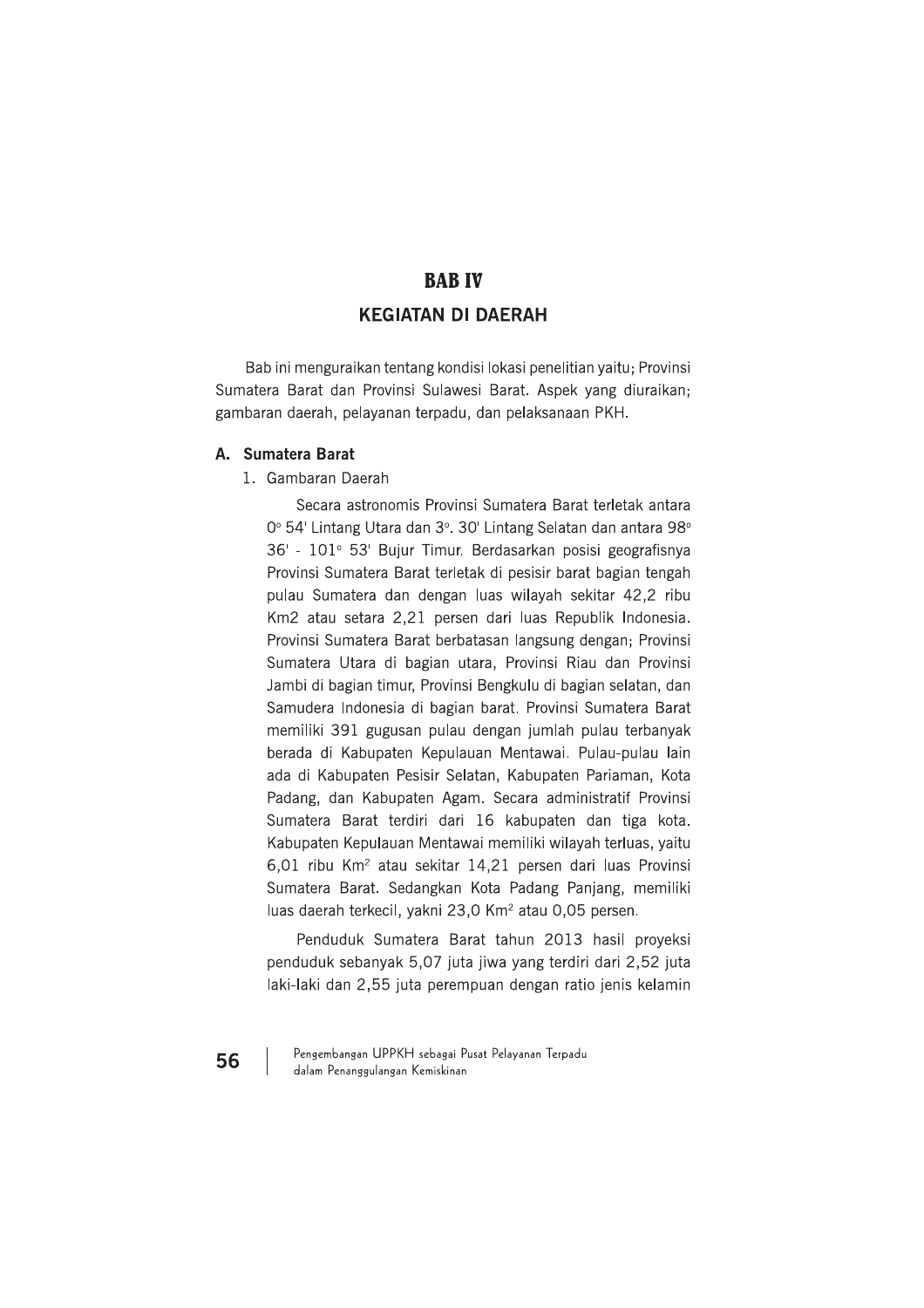terkait pada kecamatan agar semua pihak bisa merespon dalam waktu yang singkat jika diperlukan. Tim kordinasi kecamatan diperlukan untuk mendorong partisipasi pemberi pelayanan dan menyelesaikan masalah pengadaan fasilitas pelayanan kesehatan dan pendidikan yang terkait dengan program.

4. Sumber Daya Manusia

Sumber daya manusia PKH diperlukan dalam rangka meningkatkan pelayanan PKH yang lebih profesional melalui tahap atau prosedur dan syarat yang telah ditentukan. Setelah diterima, selanjutnya dilakukan orientasi, bimbingan teknis, pendidikan dan pelatihan.

Adapun sumber daya manusia PKH terdiri dari (Direktorat Jaminan Sosial: 2013b: 69 - 78):

a. Tenaga Ahli dan Koordinator

Tenaga ahli terdiri dari; Pemasaran Sosial, Analis Sosial Ekonomi, Pembayaran, Asisten Sistem Analis, Asisten Administrator Database dan Aplikasi, Asisten Administrator Sistem, dan Asisten Pembayaran. Sedangkan koordiantor hanya dua yaitu; Koordinator Regional, dan Koordinator Wilayah,

b. Tenaga Operator dan Pendamping

Tenaga operator berada di tiga tempat yaitu; pusat, provinsi dan kabupaten/kota. Operator pusat berkedudukan di Jakarta terdiri dari; Koordinator Operator, Operator Administrasi, dan Operator Keuangan. Di daerah ada operator provinsi dan operator kabupaten/kota. Pendamping berkedudukan di kecamatan dengan tugas mendampingi penerima manfaat yang ada di desa/kelurahan.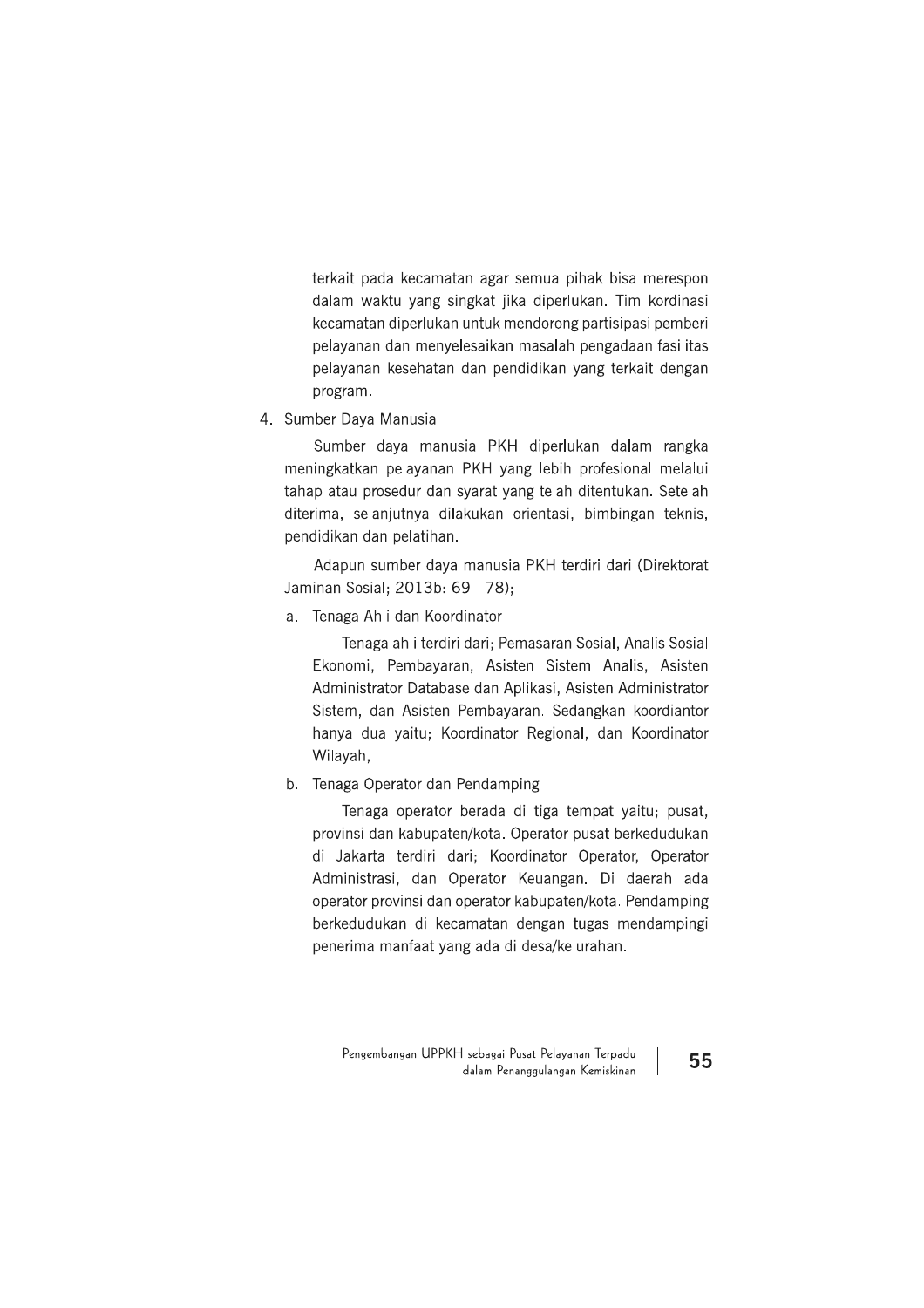Tugas dan tanggung jawab;

- a) Koordinasi persiapan provinsi untuk mendukung pelaksanaan PKH,
- b) Koordinasi rutin terhadap partisipasi provinsi dan kabupaten/kota terkait dalam pelaksanaan PKH,
- c) Memperhatikan penjelasan dalam Pedoman Operasional Kelembagaan PKH,
- d) Di tingkat provinsi, khususnya provinsi baru akan disediakan tenaga operator dan perangkat pendukung untuk memroses verifikasi.
- 2) Kabupaten/Kota

Tim Koordinasi Teknis PKH Kabupaten/Kota tujuannya untuk memastikan persiapan dan pemenuhan tanggung jawab kabupaten/kota terhadap pelaksanaan PKH. Tim koordinasi ini akan menjadi saluran utama informasi program ke berbagai pihak terkait pada kabupaten/kota agar semua pihak dapat merespon dalam waktu yang singkat jika diperlukan. Tim ini diperlukan untuk mendorong partisipasi pemberi pelayanan dan menyelesaikan masalah pengadaan fasilitas pelayanan kesehatan dan pendidikan yang terkait dengan program.

Secara umum tugas dan tanggung jawabnya;

- a) Koordinasi persiapan kabupaten/kota untuk mendukung pelakanaan PKH,
- b) Koordinasi rutin terhadap partisipasi kabupaten/kota terkait dalam pelaksanaan PKH.
- 3) Kecamatan

Tim Koordinasi teknis PKH Kecamatan dibentuk untuk memastikan persiapan dan pemenuhan tanggung jawab kecamatan terhadap pelaksanaan PKH. Tim ini akan menjadi saluran utama informasi program ke berbagai pihak

Pengembangan UPPKH sebagai Pusat Pelayanan Terpadu dalam Penanggulangan Kemiskinan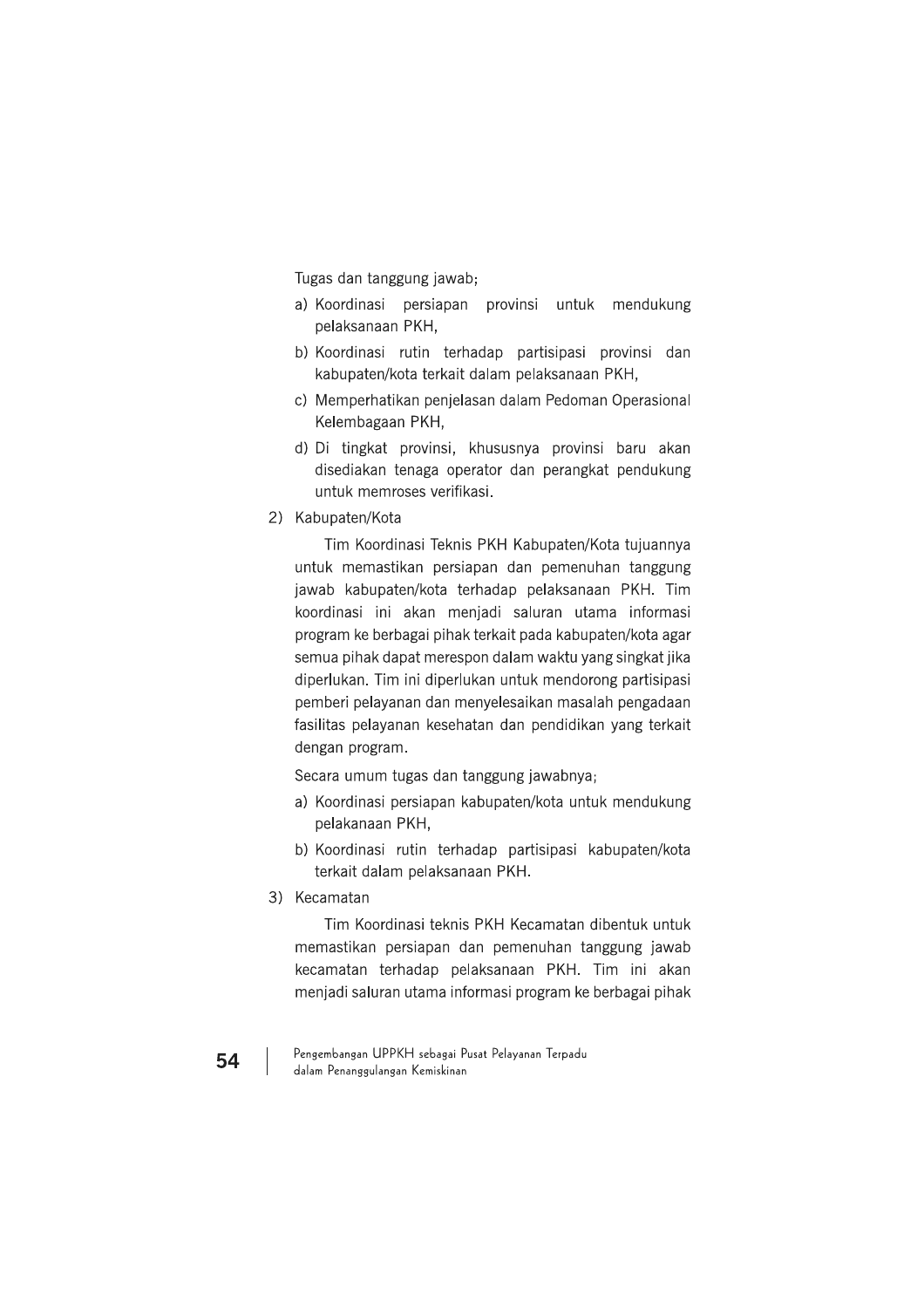9) Kelompok Jabatan Non Struktural bertugas melaksanakan pekerjaan sesuai dengan keahliannya di setiap unit kerja pusat dan wilayah.

Tim Koordinasi Pusat diketuai Direktur Jenderal Perlindungan dan Jaminan Sosial. Anggotanya terdiri dari pejabat eselon dua dan eselon tiga yang ditunjuk kementerian atau lembaga anggota.

Tugas dan tanggung jawabnya;

- 1) Mengkaji berbagai rencana operasioal yang disiapkan oleh **UPPKH Pusat.**
- 2) Mengkoordinasikan berbagai kegiatan sektoral terkait agar tujuan dan fungsi program dapat berjalan baik,
- 3) Membentuk Tim Lintas Sektor yang bertugas untuk menentukan peserta PKH.
- 4) Memonitor perkembangan pelaksanaan program, termasuk pengaduan masyarakat dan penanganannya, serta mengajukan perbaikan apabila diperlukan,
- 5) Mengkaji laporan evaluasi yang dipresentasikan kepada Tim Pengarah,
- 6) Mengkaji laporan audit yang akan dipresentasikan kepada Tim Pengarah.
- b. Daerah

Kelembagan PKH di daerah terdiri dari dua. Pertama, Tim Koordinasi Teknis di provinsi, kabupaten/kota, dan kecamatan. Kedua, UPPKH provinsi, kabupaten/kota, dan kecamatan.

1) Provinsi

Tim Koordinasi Teknis Provinsi tujuannya; memantau semua kegiatan PKHdi wilayah provinsi, dan memastikan komitmen daerah terkait dengan PKH terpenuhi.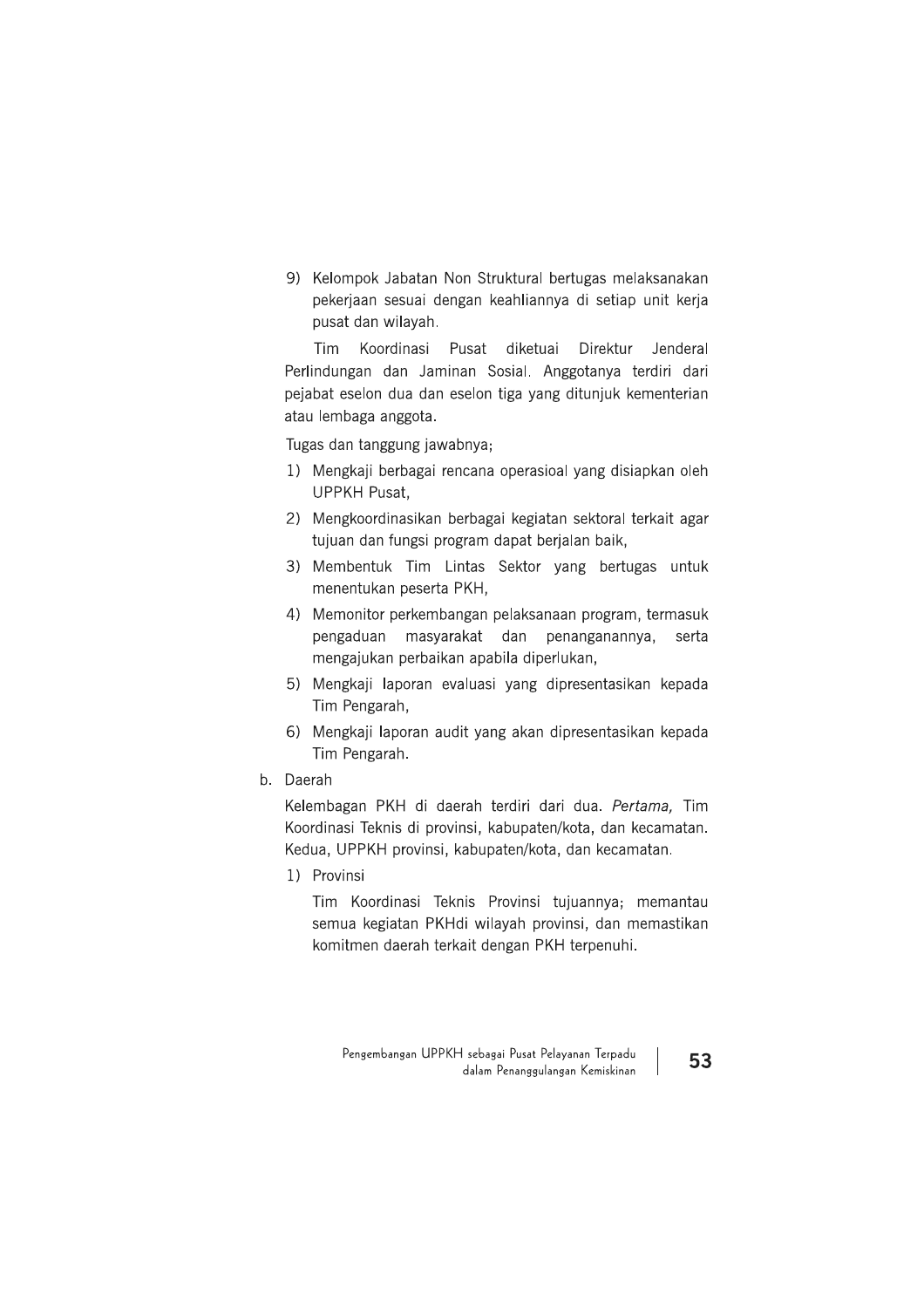- 4) Manager bertugas melaksanakan implementasi operasional program keluarga harapan sesuai dengan ketentuan peraturan perundang-undangan,
- 5) Divisi Sistem Informasi Manajemen Program Keluarga Harapan bertugas memberikan pelayanan di bidang pengelolaan sistem informasi dan teknologi informasi guna penyediaan data dan informasi serta pengelolaan proses kerja berbasis teknologi bagi semua unsur di lingkungan unit pelaksana program keluarga harapan,
- 6) Divisi data dan Penyaluran Dana Bantuan Sosial bertugas mengelola dan ketersediaan dan pemutakhiran data dan menyalurkan dana bantuan sosial ke peserta program keluarga harapan,
- 7) Divisi Implementasi Lapangan bertugas mengelola dan mengoordinasikan kegiatan program keluarga harapan di seluruh wilayah program keluarga harapan yang meliputi kepesertaan, pengelolaan data program keluarga harapan, pendampingan, penyediaan anggaran dan penyaluran dan program keluarga harapan, kerjasama dengan institusi di setiap wilayah, penanganan pengaduan dan kelurahan, serta administrasi kepegawaian bagi pegawai non organik, penyediaan sarana dan prasarana kerja, serta pelaksanaan kesekretariatan sesuai dengan ketentuan peraturan perundang-undangan,
- 8) Divisi Monitoring, Evaluasi, dan Sistem Pengaduan Masyarakat bertugas mengelola dan mengoordinasikan pelaksanaan kegiatan pemantuan, evaluasi terhadap implementasi program keluarga harapan dan penyusunan sistem pengaduan masyarakat, serta penanganan kelurahan secara berjenjang di tingkat pusat, provinsi, dan kabupaten/kota,

Pengembangan UPPKH sebagai Pusat Pelayanan Terpadu dalam Penanggulangan Kemiskinan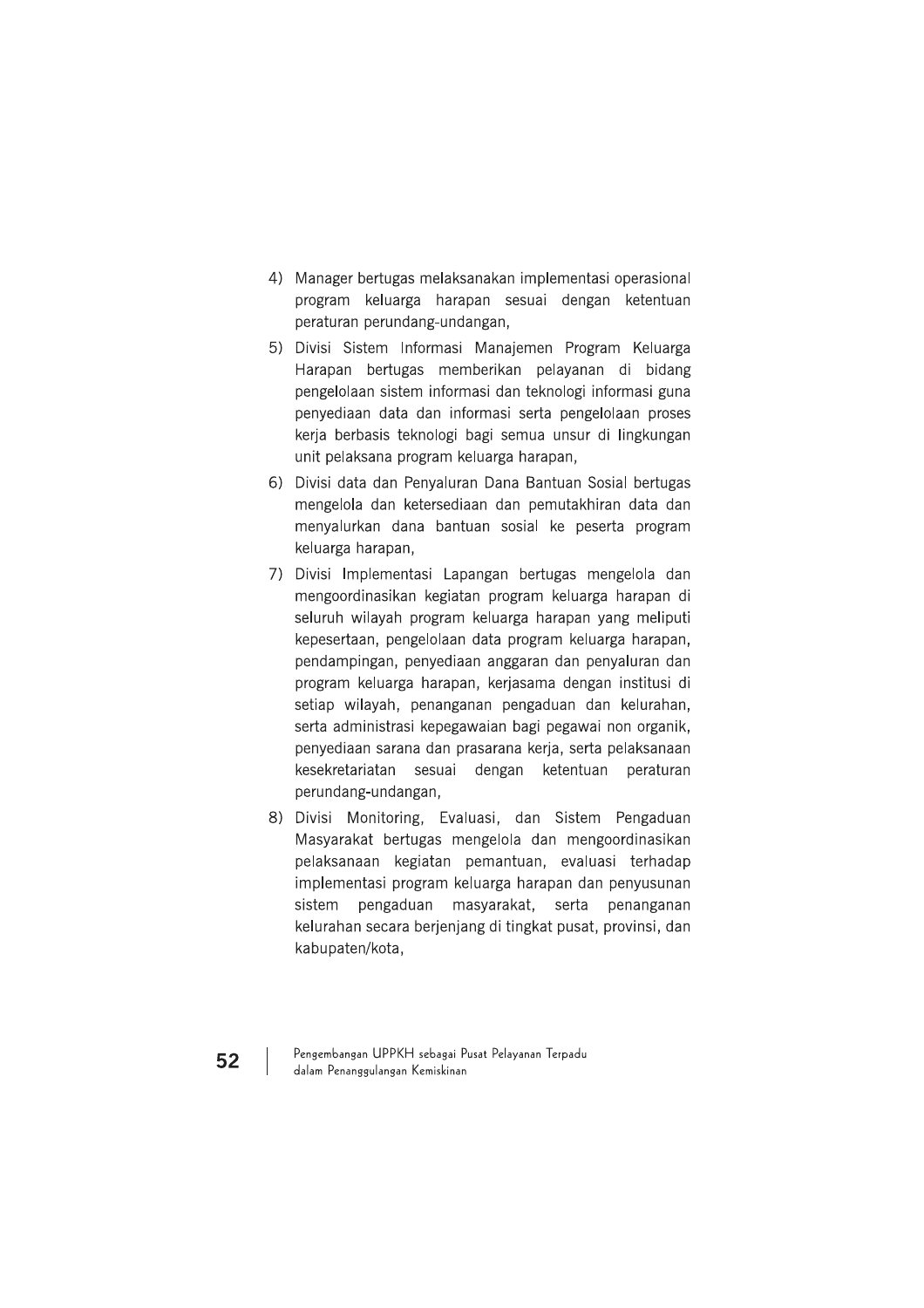- a. Pelaksana PKH berjalan lancar dan sesuai dengan rencana,
- b. Berbagai masalah yang ada dapat diselesaikan dengan baik, cepat, dan tepat, dan
- c. Semua pihak terkait diberikan informasi yang cukup untuk melaksanakan dan memperbaiki program.

Pelaksana kegiatan terdiri dari; pegawai Kementerian Sosial, Tenaga Ahli, Tim Asistensi, dan praktisi. Praktisi atau nara sumber yang ahli di bidangnya, didukung tenaga Operator Komputer dan technical support.

Kelembagaan UPPKH terdiri dari dua yaitu; UPPKH tingkat pusat yang berada di Jakarta; UPPKH tingkat daerah yang berada di provinsi, kabupaten/kota, dan kecamatan.

a. Pusat

Kelembagaan **UPPKH** diperbaiki dengan terbitan Keputusan Menteri Sosial RI Nomor 111/HUK/2014 Tentang Struktur Organisasi dan Tata Kerja Unit Pelaksana Program Keluarga Harapan Tingkat Pusat. Struktur organisasi terdiri atas; Ketua, Wakil Ketua, Sekretaris, Manager, Divisi Sistem Informasi Manajemen Program Keluarga Harapan, Divisi Data dan Penyaluran Dana Bantuan Sosial, Divisi Implementasi Lapangan, Divisi Monitoring, Evaluasi, dan Sistem Pengaduan Masyarakat, dan Kelompok Jabatan Non Struktural.

Adapun tugasnya;

- 1) Ketua bertugas memastikan pelaksanaan program keluarga harapan sesuai dengan rencana,
- 2) Wakil Ketua bertugas membantu memastikan pelaksanaan program keluarga harapan sesuai dengan rencana,
- 3) Sekretaris bertugas memastikan pelaksanaan fungsi pendukung dan kesekretariatan program keluarga harapan sesuai dengan rencana,

Pengembangan UPPKH sebagai Pusat Pelayanan Terpadu dalam Penanggulangan Kemiskinan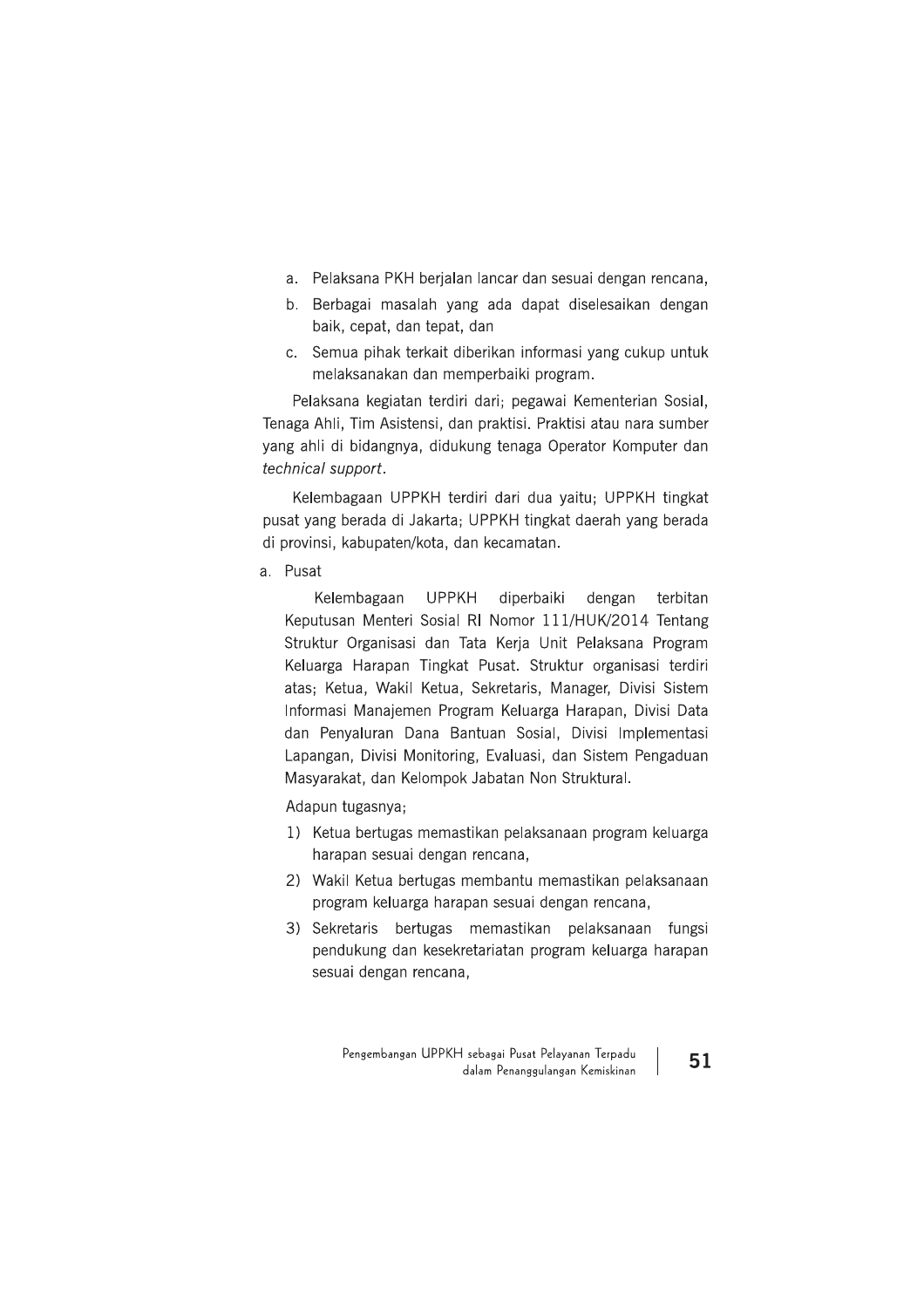Meski jangka panjang kepesertaan PKH tidak bersifat permanen. Tujuannya agar cakupan program meluas dan penerima manfaat bertambah. Setelah enam tahun para peserta PKH diresertifikasi untuk menentukan kesiapan keluar dari program. Resertifikasi adalah pendataan ulang dan evaluasi status sosial ekonomi peserta PKH yang dilakukan setelah peserta tersebut mendapatkan bantuan PKH selama kurun waktu tertentu. Diharapkan teriadi perubahan perilaku terhadap peserta PKH dalam bidang pendidikan, kesehatan dan peningkatan status sosial ekonomi. Pada tahun kelima kepesertaan PKH akan dilakukan evaluasi.

Proses tranformasi ini membagi peserta menjadi dua kelompok;

- a. Transisi adalah peserta PKH yang kondisinya masih sangat miskin dan memenuhi syarat PKH yang dimulai pada tahun ketujuh selama tiga tahun. Pada masa transisi peserta PKH tetap menerima bantuan PKH, menerima tambahan kegiatan Pertemuan Peningkatan Kemampuan Keluarga (P2K2) atau Family Development Session (FDS) dan disiapkan untuk menerima program-program pengentasan kemiskinan lainnya.
- b. Lulus (Graduasi) adalah peserta PKH yang memenuhi tiga syarat;
	- 1) masih miskin tetapi tidak memenuhi syarat PKH
	- 2) tidak miskin tetapi masih memenuhi syarat PKH, dan
	- 3) tidak miskin dan tidak memenuhi syarat PKH.

Peserta yang dinyatakan graduasi akan berakhir masa kepesertaan pada akhir tahun keenam.

3. Kelembagaan

Sebagai pelaksana program dibentuklah Unit Pelaksana Program Keluarga Harapan yang berada di bawah kendali Direktorat Jenderal Perlindungan dan Jaminan Sosial.

Pembentukan UPPKH dengan tujuan;

Pengembangan UPPKH sebagai Pusat Pelayanan Terpadu dalam Penanggulangan Kemiskinan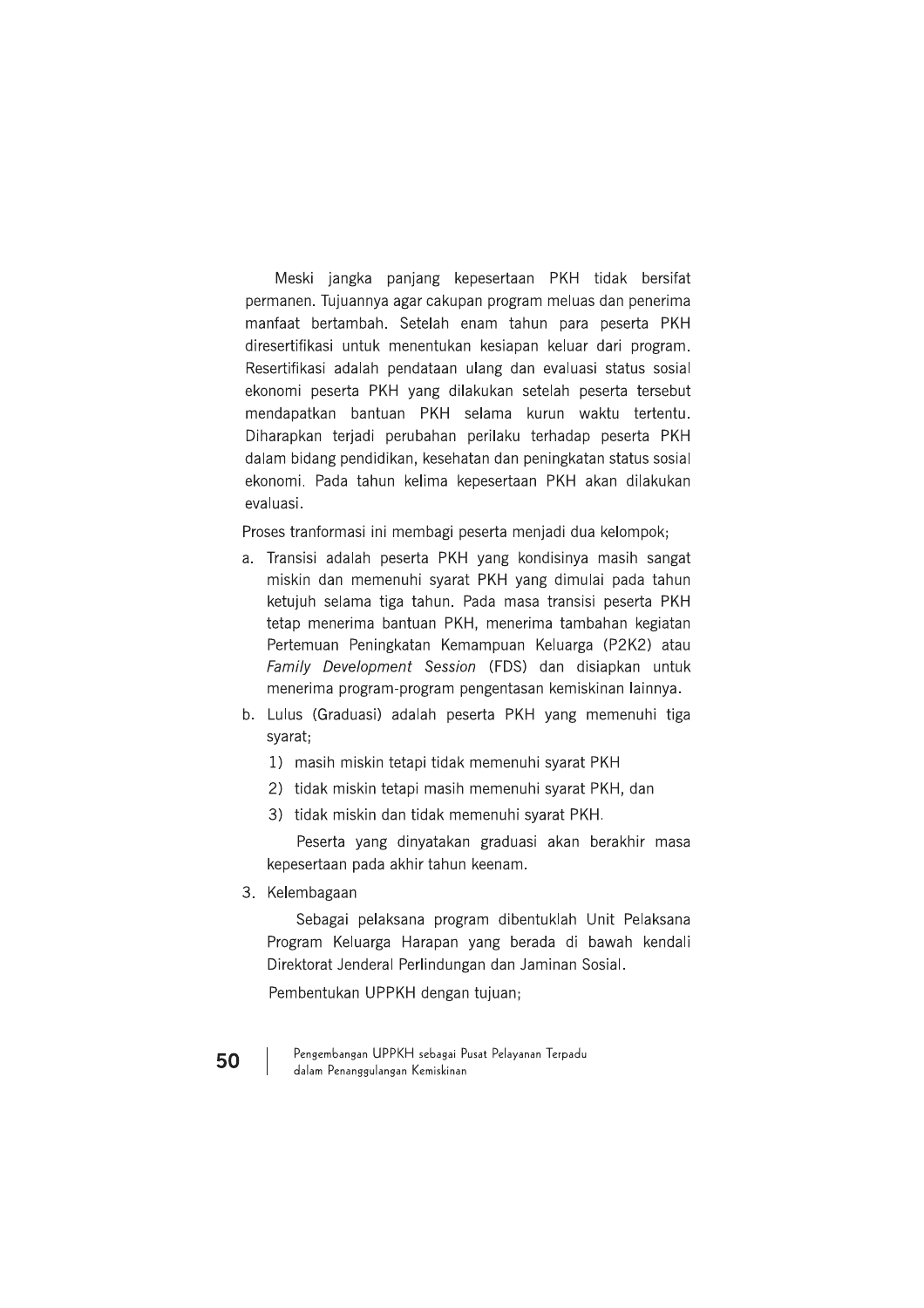Penerima bantuan yaitu ibu atau wanita dewasa yang mengurus anak pada keluarga yang bersangkutan. Jika tidak ada ibu, maka yang menerima adalah kakak perempuan dewasa. Penerima yang berhal mengambil pembayaran adalah yang namanya tercantum di kartu PKH dan bukan wakilnya.

Tabel 2. Besaran Bantuan

| No.           | Jenis Bantuan                                                                       | Jumlah              |  |
|---------------|-------------------------------------------------------------------------------------|---------------------|--|
| 1             | Bantuan tetap                                                                       | $300.000,-$<br>Rp.  |  |
| $\mathcal{P}$ | Bantuan bagi RTSM/KSM yang memilikiAnak usia<br>dibawah 6 tahun, ibu hamil/menyusui | Rp. 1.000.000,-     |  |
| 3             | Anak peserta pendidikan setara SD/MI/Paket A/SDLB                                   | $500.000,-$<br>Rp.  |  |
| 4             | Anak peserta pendidikan setara SMP/MTs/Paket B/SMLB                                 | Rp. 1000.000.-      |  |
| 5             | Bantuan maksimum per RTSM/KSM                                                       | Rp 2.800.000,-      |  |
| 6             | Bantuan minimum per RTSM/KSM                                                        | $800.000,-$<br>Rp   |  |
| 7             | Rata-rata bantuan per RTSM/KSM                                                      | $1.800.000,-$<br>Rp |  |

Sumber: Direktorat Jaminan Sosial, 2013

Adanya perbedaan komposisi anggota keluarga RTSM/KSM, maka besar bantuan yang diterima setiap RTSM/KSM akan bevariasi pada setiap tahanpan bantuan. Peserta PKH yang tidak memenuhi komitmen kesehatan dan pendidikan, maka akan dikenai sanksi berupa pengurangan bantuan dari bantuan yang diterima setiap tahapan.

Ketentuan;

- a. Seluruh anggota keluarga peserta PKH selama tiga bulan berturut-turut tidak memenuhi komitmen, maka peserta PKH tidak dapat menerima bantuan pada tahapan bantuan tersebut,
- b. Salah satu dari anggota rumah tangga/keluarga tidak memenuhi kewajiban di bidang kesehatan atau bidang pendidikan, maka akan dikurangi sebesar 10 persen pada tahap bantuan.

Pengembangan UPPKH sebagai Pusat Pelayanan Terpadu dalam Penanggulangan Kemiskinan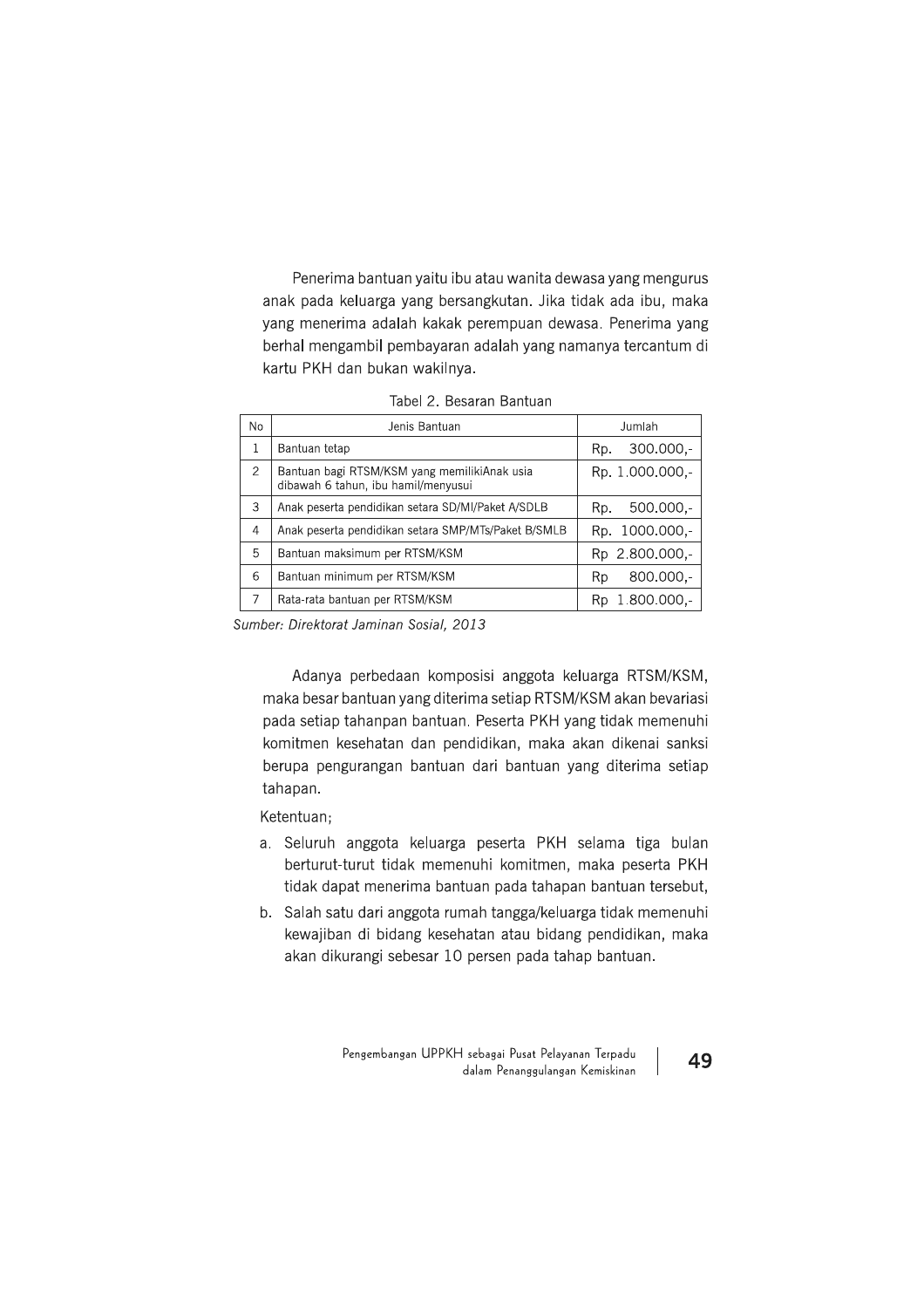e. Anak usia 15 - 18 tahun yang belum menyelesaikan pendidikan dasar, termasuk anak dengan disabilitas.

Hak peserta (Direktorat Jaminan Sosial; 2013a: 22 - 23) yaitu;

- a. Menerima bantuan tunai bersyarat sesuai dengan komponen bidang kesehatan dan pendidikan,
- b. Menerima pelayanan kesehatan dari lembaga pelayanan kesehatan seperti Puskesmas, Polindes/Poskesdes, Pustu/ Pusling, Posyandu dan jaringannya,
- c. Mendapat pelayanan pendidikan bagi anak usia wajib belajar pendidikan dasar sembilan tahun dan anak 15 - 18 tahun yang belum menyelesaikan pendidikan dasar mlalui pendidikan formal, informal dan non formal,
- d. Peserta PKH diikutsertakan pada program bantuan sosial lainnya seperti Jamkesmas, Raskin, KUBE, dan BLSM.

Kewajiban peserta PKH yang harus dipenuhi. **Bidang** kesehatan, peserta yang telah memiliki kartu PKH wajib memenuhi persyaratan kesehatan yang sudah ditetapkan dalam protokol pelayanan kesehatan bagi peserta PKH. Selain itu peserta PKH yang dikenakan persyaratan kesehatan adalah peserta yang memiliki ibu hamil/nifas, anak balita atau anak usia 5 - 7 tahun yang belum masuk pendidikan Sekolah Dasar.

Kewajiban bidang pendidikan. Peserta PKH yang memiliki nak usia 7 - 15 tahun diwajibkan untuk didaftarkan/terdaftar pada lembaga pendidikan dasar (SD/MI/SDLB/Salafiyah Ula/Paket A atau SMP/MTs/SMLB/ Salafiyah Wustha/Paket B termasuk SMP/SMLB Terbuka) dan mengikuti kehadiran di kelas minimal 85 persen dari hari belajar efektif setiap bulan dalam tahun ajaran berlangsung. Apabila ada anak yang berusia 5 - 6 tahun yang sudah masuk sekolah dasar dan sejenisnya, maka yang bersangkutan dikenakan verifikasi bidang pendidikan.

48

Pengembangan UPPKH sebagai Pusat Pelayanan Terpadu dalam Penanggulangan Kemiskinan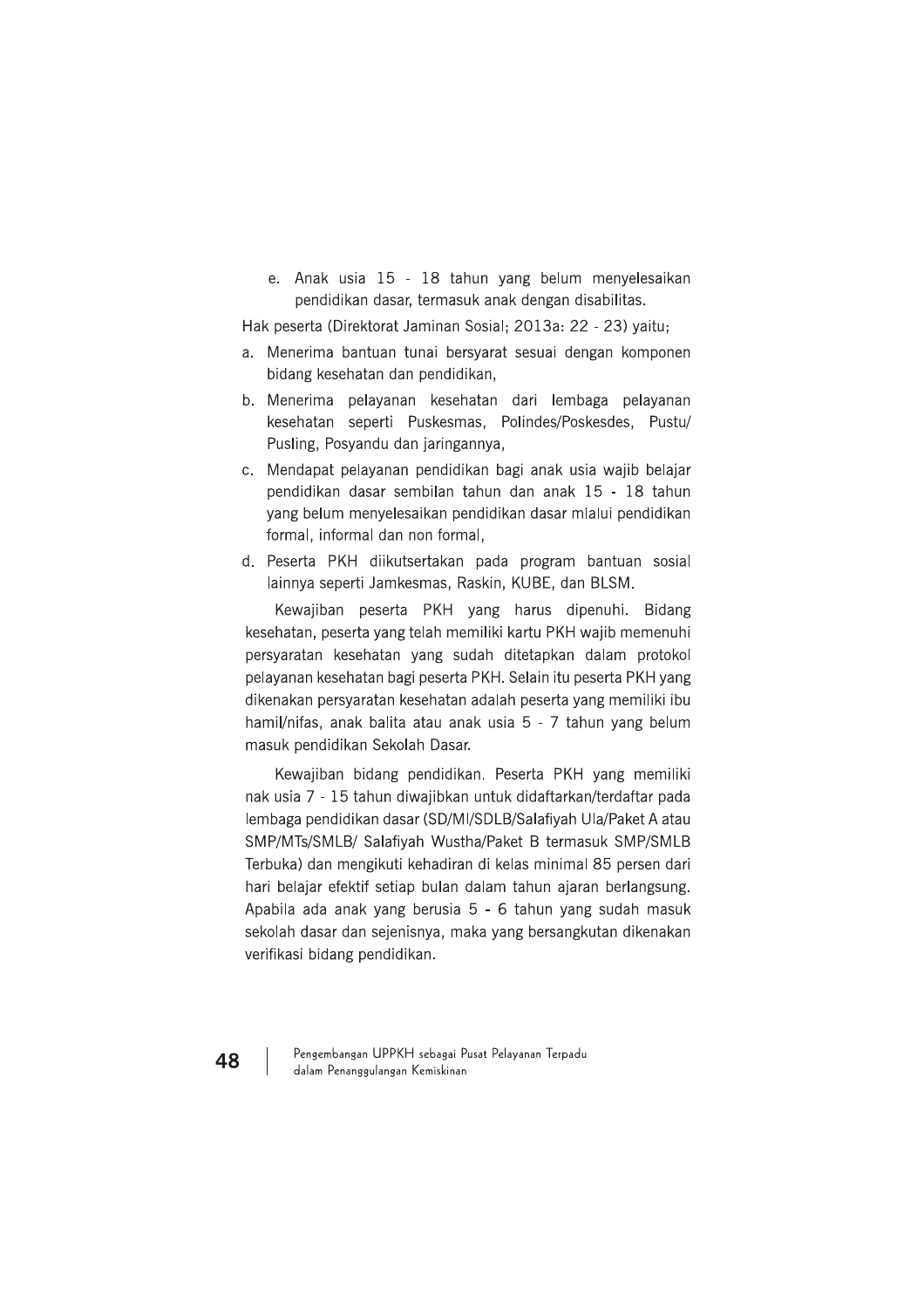Sangat Miskin (RTSM/KSM) memiliki akses yang lebih baik untuk memanfaatkan pelayanan sosial dasar yaitu; kesehatan, pendidikan, pangan dan gizi. Termasuk menghilangkan kesenjangan sosial, ketidakberdayaan dan keterasingan sosial yang selama ini melekat pada diri masyarakat miskin. Peserta memilki berbagai kewajiban yang harus dipenuhi, khususnya kewajiban terkait dengan kesehatan dan pendidikan. Kewajiban bidang kesehatan berkaitan dengan pemeriksaan kandungan bagi ibu hamil, pemeriksaan kesehatan, pemberian asupan gizi dan imunisasi anak balita. Di bidang pendidikan berkewajiban menyekolahkan anaknya ke sekolah dasar dan lanjutan atau SD sampai dengan SLTP termasuk anak dengan disabilitas.

Program Keluarga Harapan akan memberi manfaat jangka pendek dan jangka panjang. Jangka pendek, akan memberi income effect kepada RTSM melalui pengurangan beban pengeluaran rumah tangga. Jangka panjang diharapkan mampu memutus rantai kemiskinan antar generasi melalui peningkatan kualtas kesehatan atau nutrisi, pendidikan dan kapasitas pendapatan anak di masa depan (price effect), serta memberikan kepastian kepada si anak akan masa depannya (insurance effect).

2. Peserta

Mulai tahun 2012 basis bantuan diarahkan pada Keluarga Sangat Miskin. Perubahan ini untuk mengakomodasi prinsip bahwa keluarga adalah satu unit yang sangat relevan dengan peningkatan kualitas sumber daya manusia.

Peserta PKH memenuhi satu atau beberapa kriteria yaitu;

- a. Ibu hamil/ibu nifas/anak balita,
- b. Anak usia 5 7 tahun yang belum masuk pendidikan dasar (anak pra sekolah),
- c. Anak SD/MI/Paket A/SDLB (usia 7 12 Tahun).
- d. Anak SLTP/MTs/Paket B/SMLB (usia 12 15 tahun),

Pengembangan UPPKH sebagai Pusat Pelayanan Terpadu dalam Penanggulangan Kemiskinan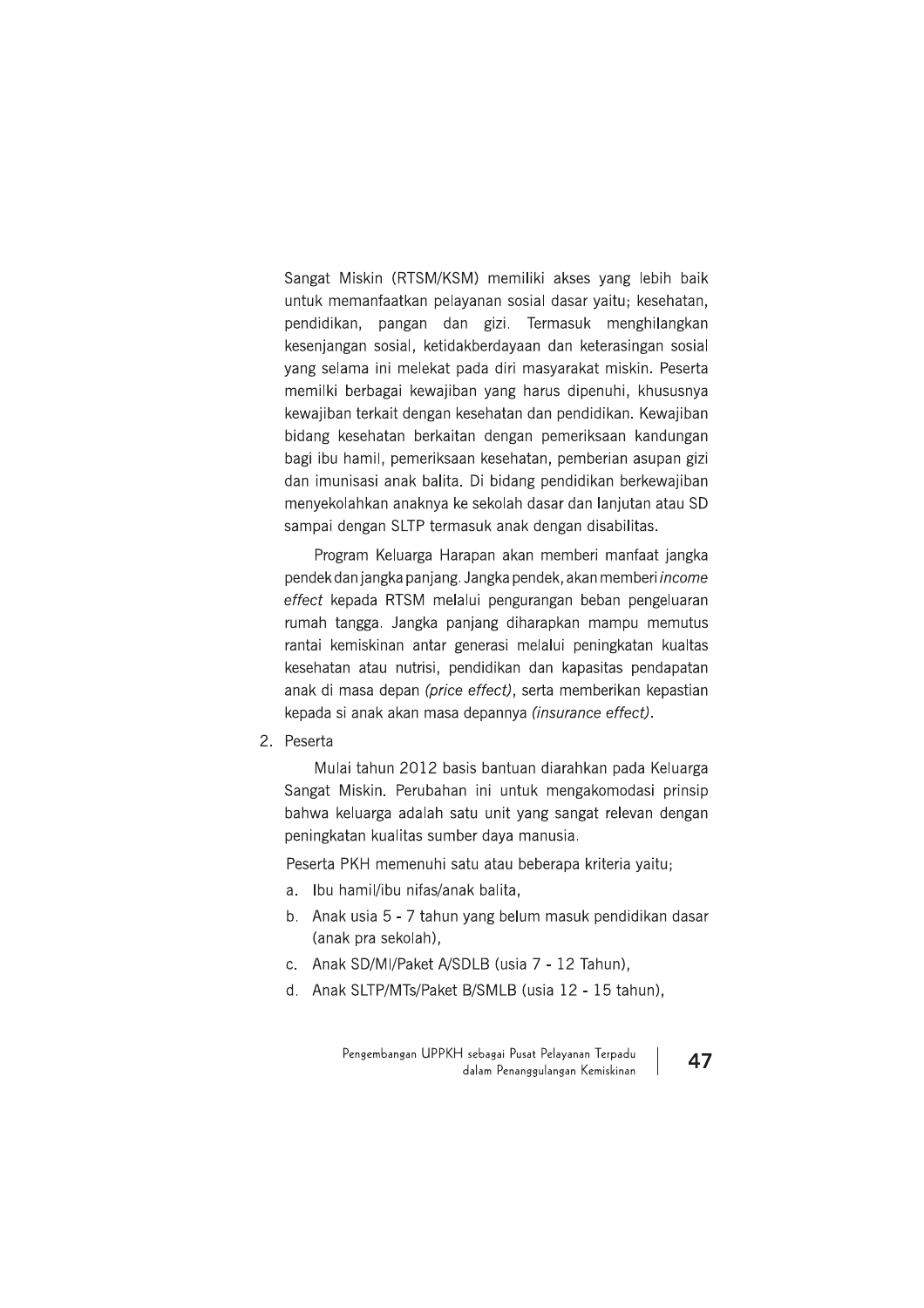kesehatan dan pendidikan yang lebih baik. Agar pencapaian target dapat terealisasi, PKH juga manaruh perhatian besar terhadap anak yang memiliki masalah sosial seperti pekerja anak dan anak difabel. Melalui kesempatan mengakses pendidikan dan komplementaris program diharapkan pekerja anak dapat kembali ke sekolah, sedangkan anak difabel dapat mengakses pendidikan khusus yang mereka butuhkan.

Dilihat dari sudut pandang kebijakan sosial, Program Keluarga Harapan merupakan cikal bakal pengembangan sistem perlindungan, khususunya bagi keluarga miskin. Program ini mewaiibkan RTSM/KSM memeriksakan kesehatan ibu hamil dan memberikan imunisasi dan pemantauan tumbuh kembang anak. Termasuk menyekolahkan anak-anak akan membawa perubahan perlikau RTSM/KSM terhadap pentingnya kesehatan dan pendidikan. Perubahan perilaku tersebut diharapkan juga akan berdampak pada berkurangnya anak usia sekolah RTSM/ KSM yang bekerja. Tujuan akhir Program Keluarga Harapan yaitu meningkatkan partisipasi sekolah anak, khususnya SD/MI/Paket A/SDLB dan SMP/MTs/Paket B/SMLB (Direktorat Jaminan Sosial;  $2013a: 9 - 10$ ).

1. Perlindungan Sosial

Program Keluarga Harapan (Direktorat Jaminan Sosial; 2013a : 1 - 4) dimaksudkan sebagai upaya membangun sistem perlindungan sosial kepada masyarakat miskin dalam rangka mempertahankan dan meningkatkan kesejahteraan sosial penduduk miskin sekaligus sebagai upaya memotong rantai kemiskinan yang selama ini terjadi. Program Keluarga Harapan merupakan program bantuan dan perlindungan sosial yang termasuk dalam Kluster Pertama.

Program bantuan tunai bersyarat yang berkaitan dengan persyaratan pendidikan dan kesehatan. Peserta Program Keluarga Harapan selanjutnya disebut Rumah Tangga/Keluarga

Pengembangan UPPKH sebagai Pusat Pelayanan Terpadu dalam Penanggulangan Kemiskinan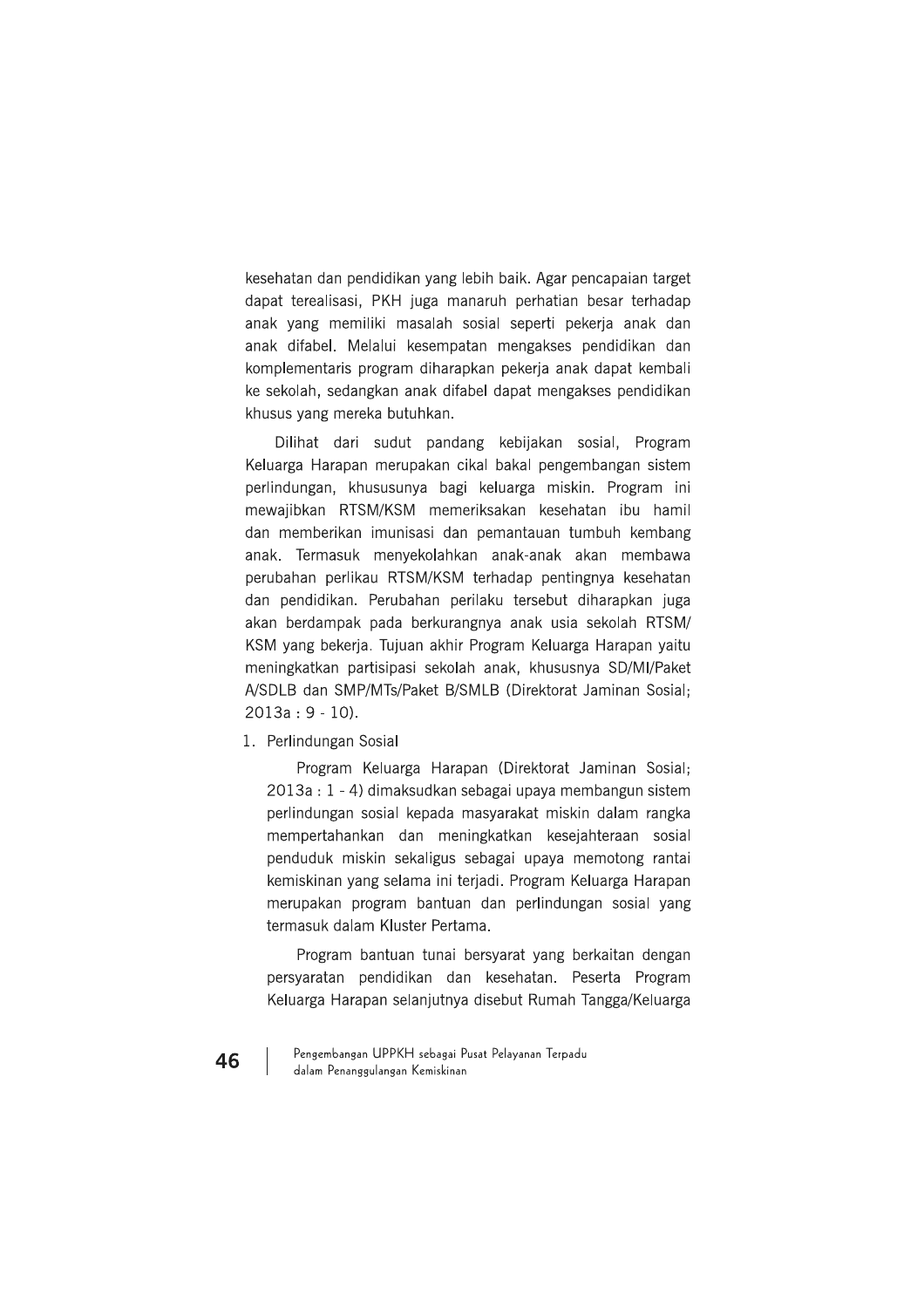kepastian akan masa depan anak (insurance effect), dan mengubah perilaku (behavior effect) keluarga miskin. Bantuan langsung bagi rumah tangga miskin untuk meredam dampak pengurangan BBM dan melindungi dari kemungkinan guncangan lainnya. Jangka panjang CCT - PKH untuk mengakselarasi pencapaian MDGs dan memperbaiki kualitas pelayanan bagi RTSM. Program dengan bantuan tunai dengan persyaratan tertentu bidang pendidikan dan kesehatan selama enam tahun bagi RTSM yang memiliki ibu hamil, ibu menyusui, anak SD dan atau SMP. Program ini sudah menjangkau 33 provinsi sesuai hasil verifikasi melalui Pendataan Program Perlindungan Sosial tahun (PPLS) 2008 (Direktorat Jaminan Sosial; 2013a; KPPN/Bappenas; 2013: 7).

# C. Program Keluarga Harapan

Pelayanan kesejahteraan sosial secara umum sebagai amanat dari tiga perundang-undangan yaitu; Undang Undang RI Nomor 40 tahun 2004 Tentang Sistem Jaminan Sosial Nasional, Undang Undang Nomor 11 Tahun 2009 Tentang Kesejahteraan Sosial, dan Undang Undang Nomor 13 tahun 2011 Tentang Penanganan Fakir Miskin. Kemudian diperkuat dengan; Peraturan Presiden Nomor 13 Tahun 2009 Tentang Koordinasi Penanggulangan Kemiskinan, Peraturan Presiden Nomor 15 Tahun 2010 Tentang Percepatan Penanggulangan Kemiskinan, dan Instruksi Presiden Nomor 3 tahun 2010 Tentang Rencana Tindak Percepatan Pencapaian Sasaran Program Pro-Rakyat.

Perlindungan terhadap keluarga miskin mencakup Program Keluarga Harapan yang memberikan bantuan tunai kepada RTSM/ KSM. Penerima manfaat harus memenuhi beberapa persyaratan yang sudah ditentukan terkait dengan peningkatan kualitas sumber daya manusia, khususnya pendidikan dan kesehatan. Tujuan umum PKH adalah meningkatkan kualitas sumber daya manusia yang didorong oleh perubahan tingkah laku terhadap pentingnya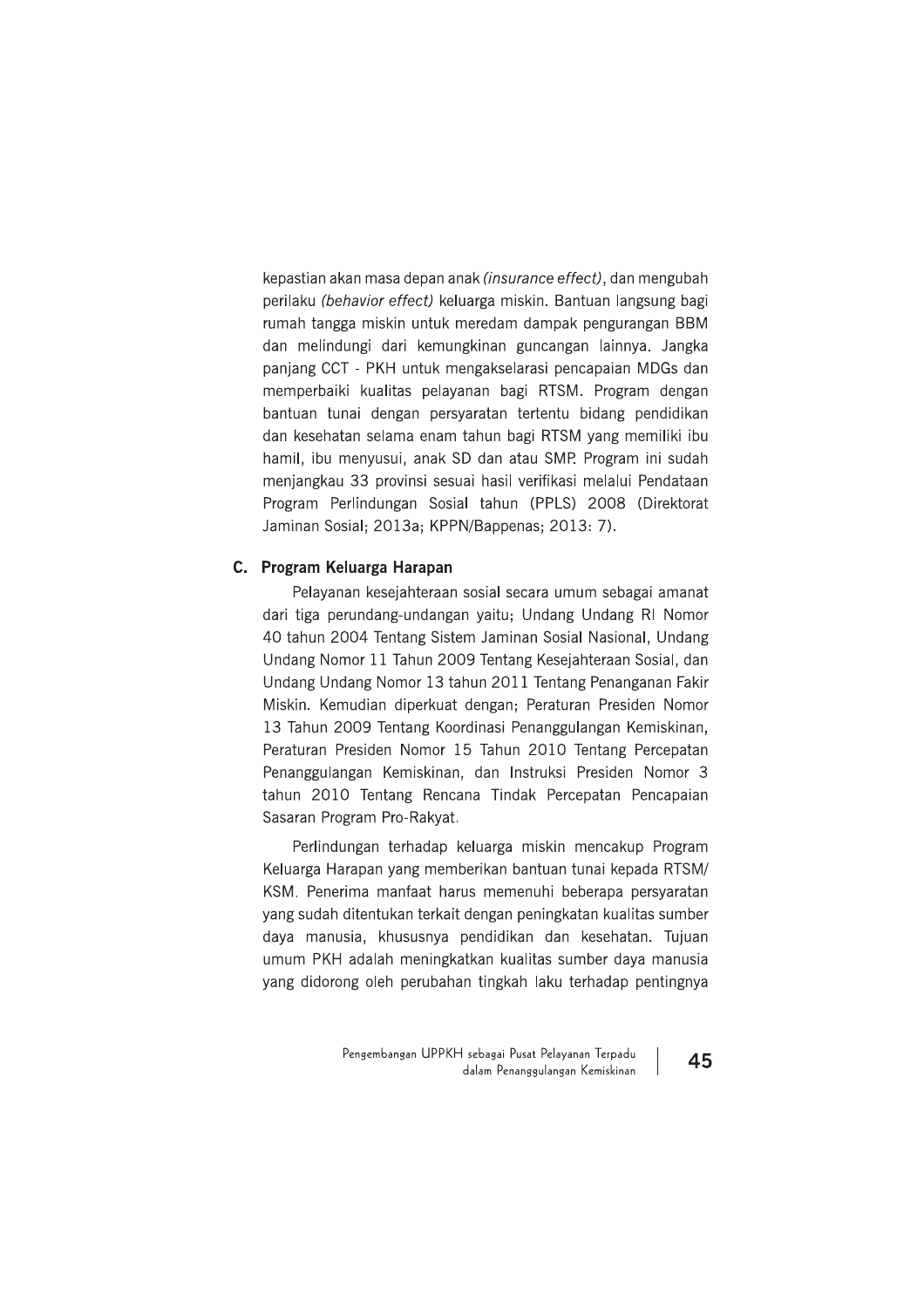jaminan sosial bagi masyarakat yang membutuhkan penanganan secara khusus. Masyarakat tersebut vaitu penduduk "rentan" serta penduduk yang memiliki resiko. Penduduk beresiko adalah penduduk miskin kluster I dan II serta penduduk lainnya yang karena faktor tertentu tidak memiliki kepastian masa depan. Sementara yang termasuk penduduk rentan adalah masyarakat yang tidak terlepas dari dampak kemiskinan, berbagai bencana, tindak kekerasan, dan pekerja migran (Kementerian Sosial RI;  $2010:42$ ).

Program perlindungan jaminan sosial melalui dua pendekatan (Kementerian Sosial RI; 2010: 42, 45 - 46; Direktorat Jaminan Sosial; 2013a: 1 - 2). Pertama, asuransi sosial (compulsory social insurance) yang dibiayai dari kontribusi/premi yang dibayarkan oleh setiap tenaga kerja dan atau pemberi kerja. Kontribusi/premi dimaksud selalu harus dikaitkan dengan tingkat pendapatan atau upah yang dibayarkan oleh pemberi kerja. Produknya Asuransi Kesejahteraan Sosial. Kedua, berupa bantuan sosial (social assistance) berupa pemberian bantuan uang tunai maupun pelayanan dengan sumber pembiayaan dari negara dan bantuan sosial masyarakat lainnya. PKH adalah program asistensi sosial kepada rumah tangga yang memenuhi kualifikasi tertentu dengan memberlakukan persyaratan dalam rangka untuk mengubah perilaku miskin. PKH diutamakan bagi Keluarga Sangat Miskin yang memiliki ibu hamil/menyusui, dan anak usia 0 - 15 tahun, atau anak usia 15 - 18 tahun yang belum menyelesaikan pendidikan dasarnya. Program serupa ini di negara lain dikenal dengan istilah Conditional Cash Transfers (CCT) atau Bantuan Tunai Bersyarat.

Tujuan jangka pendek PKH adalah memberikan income effect melalui pengurangan beban pengeluaran KSM. Sementara tujuan jangka panjang adalah untuk memutus mata rantai kemiskinan KSM melalui peningkatan kualitas kesehatan/nutrisi, pendidikan, dan kapasitas pendapatan anak (price effect) serta memberikan

Pengembangan UPPKH sebagai Pusat Pelayanan Terpadu dalam Penanggulangan Kemiskinan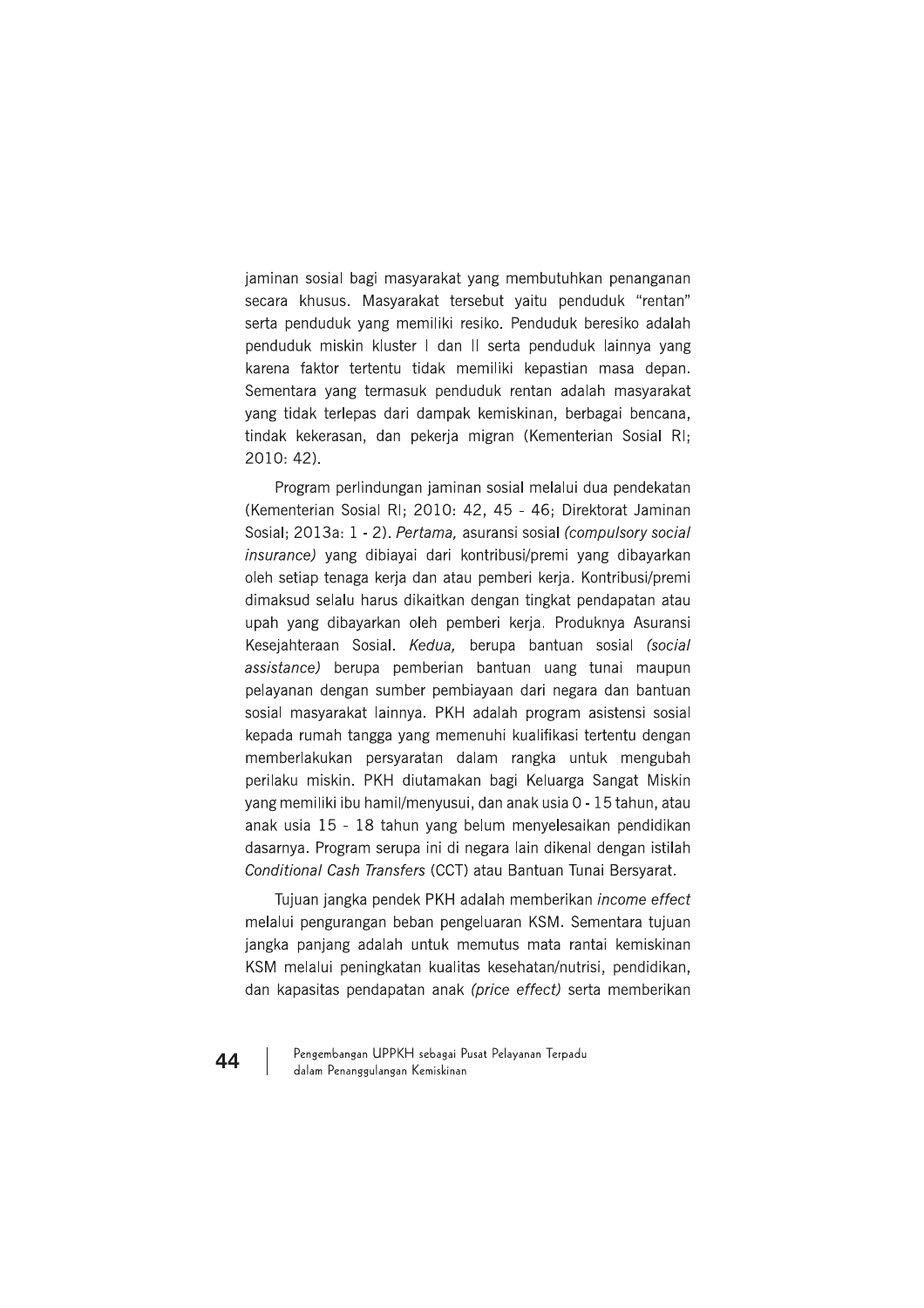dengan pendidikan bagi kaum perempuan ternyata lebih kuat ketimbang insentif bantuan. Hal ini menunjukkan bahwa masih diperlukan pendekatan-pendekatan tambahan untuk memecahkan permasalahan. Padahal program CCT di daerah ini juga telah memberi berbagai kesempatan bagi perempuan untuk lebih berparitisipasi menggunakan waktunya diluar rumah dan terlibat dengan berbagai institusi seperti perbankan dan kantor-kantor pemerintahan.

# **B.** Kebijakan

Menyimak perundang-undangan, khususnya Undang Undang Nomor Nomor 11 Tentang Kesejahteraan Sosial. Perlindungan dan jaminan sosial dijelaskan dalam beberapa pasal dan penjelasannya yaitu;

- · Pasal 6, penyelenggaraan kesejahteraan sosial meliputi; rehabilitasi sosial, jaminan sosial, pemberdayaan sosial, dan perlindungan sosial.
- · Pasal 1, jaminan sosial adalah skema yang melembaga untuk menjamin seluruh rakyat agar dapat memenuhi kebutuhan dasar hidupnya yang layak.
- Pasal 9, jaminan sosial dimaksudkan untuk;
	- a. Menjamin fakir miskin, anak yatim piatu terlantar, lanjut usia terlantar, penyandang cacat fisik, cacat mental, cacat fisik dan mental, eks penderita penyakit kronis yang mengalami masalah ketidakmampuan sosial ekonomi agar kebtuhan dasarnya terpenuhi,
	- b. Menghargai pejuang, perintis kemerdekaan, dan keluarga pahlawan atas jasa-jasanya,

Kebijakan dan strategi Kementerian Sosial RI diarahkan, program perlindungan dan jaminan sosial selama kurun waktu 2010 - 2014 memfokuskan pada arah penanganan penyandang masalah kesejahteraan sosial melalui upaya perlindungan dan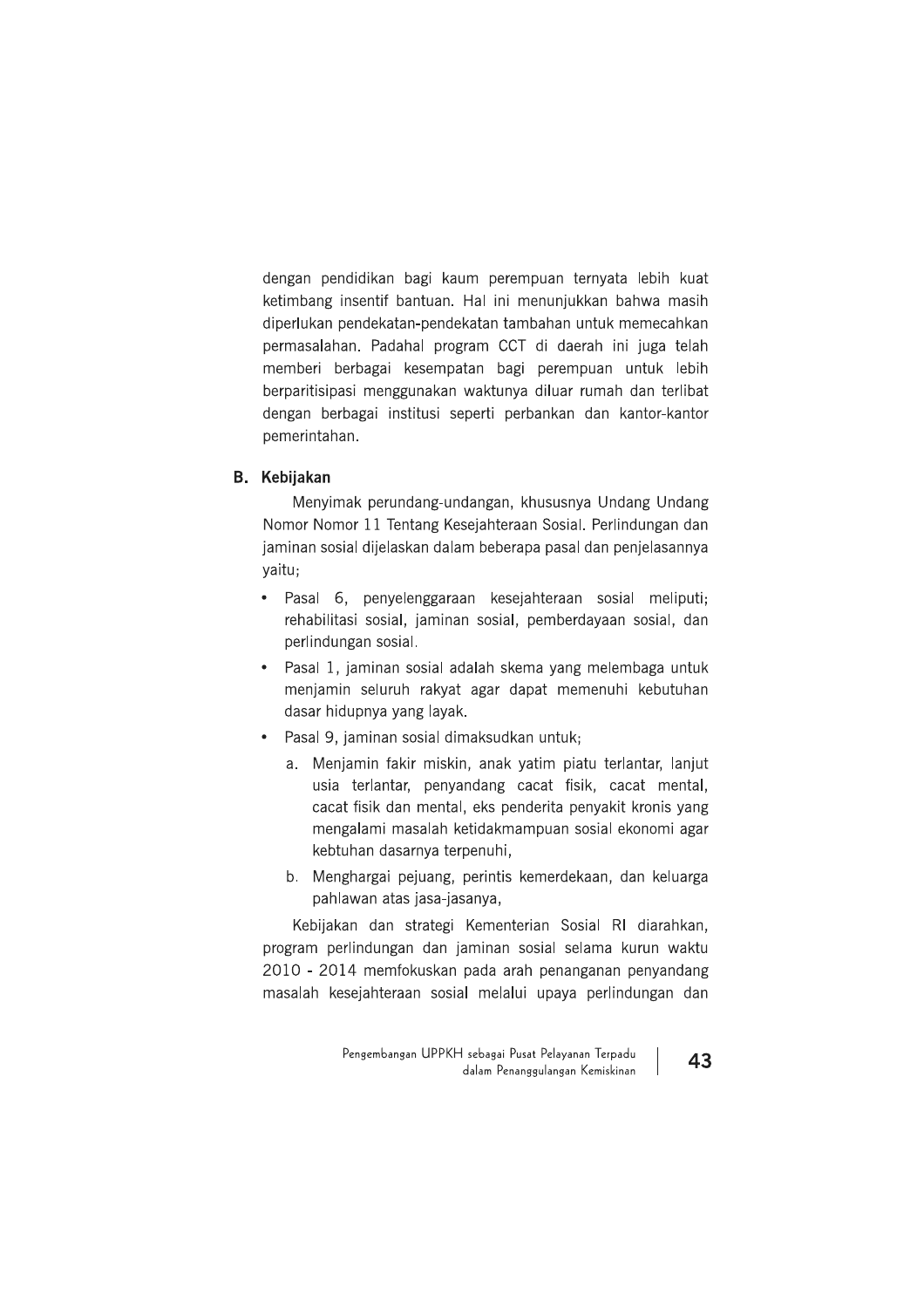persyaratan yang ditetapkan dalam program tidak menimbulkan insentif yang negatif.

Di Turki, tidak cukupnya atau kurang tepatnya informasi tentang program juga mengurangi dampak program. Beberapa program CCT berusaha ditargetkan untuk mengeliminasi kekurangan zat bergizi. Di Meksiko, penerima program memiliki kejadian anemia lebih kecil ketimbang bukan penerima program, meskipun angkanya masih tetap tinggi. Di Nikaragua ibu-bu melaporkan bahwa mereka menerima tablet Fe. Namun anemia tidak terbukti terpanguruh oleh program. Penyebabnya, mereka tidak memberikan suplemen ini kapada anak-anaknnya dengan kepercayaan bahwa suplemen akan berdampak buruk bagi perut dan gigi. Fenomena ini merupakan tantangan besar dalam memecahkan permasalahan kekurangan zat gizi, dimana pendekatan multidimensi lebih dibutuhkan, ketimbang bantuan tunai atau pemberian suplemen itu sendiri.

Program CCT juga berusaha memecahkan isu gender. Program CCT berhasil secara signifikan meningkatkan angka partisipasi sekolah anak perempuan, yang secara historis telah mengalami diskriminasi karena pendidikan anak perempuan dianggap tidak sepenting pria. Penelitian di Meksiko dan Nikaragua menemukan program CCT terkait dengan peningkatan sikap terhadap pendidikan perempuan, serta pemberdayaan kaum perempuan secara umum rendah (Fiszbein, Ariel dan Schady, 2009; Rawlings; 2004; Bappenas, 2009).

Kelompok wanita melaporkan peningkatannya tentang pengetahuan, kepedulian sosial, dan percaya diri karana adanya sejumlah aktivitas program CCT bagi para penerima program, seperti pertemuan, pengorganisasian, dan lokakarya. Namun demikian tidak semua program CCT memberikan kesempatan ini, dan oleh karenanya perlu melihat sejumlah potensi besar untuk meningkatkan status wanita. Penelitian di bagian barat Turki menemukan adanya persepsi sosial budaya yang bertentangan

Pengembangan UPPKH sebagai Pusat Pelayanan Terpadu dalam Penanggulangan Kemiskinan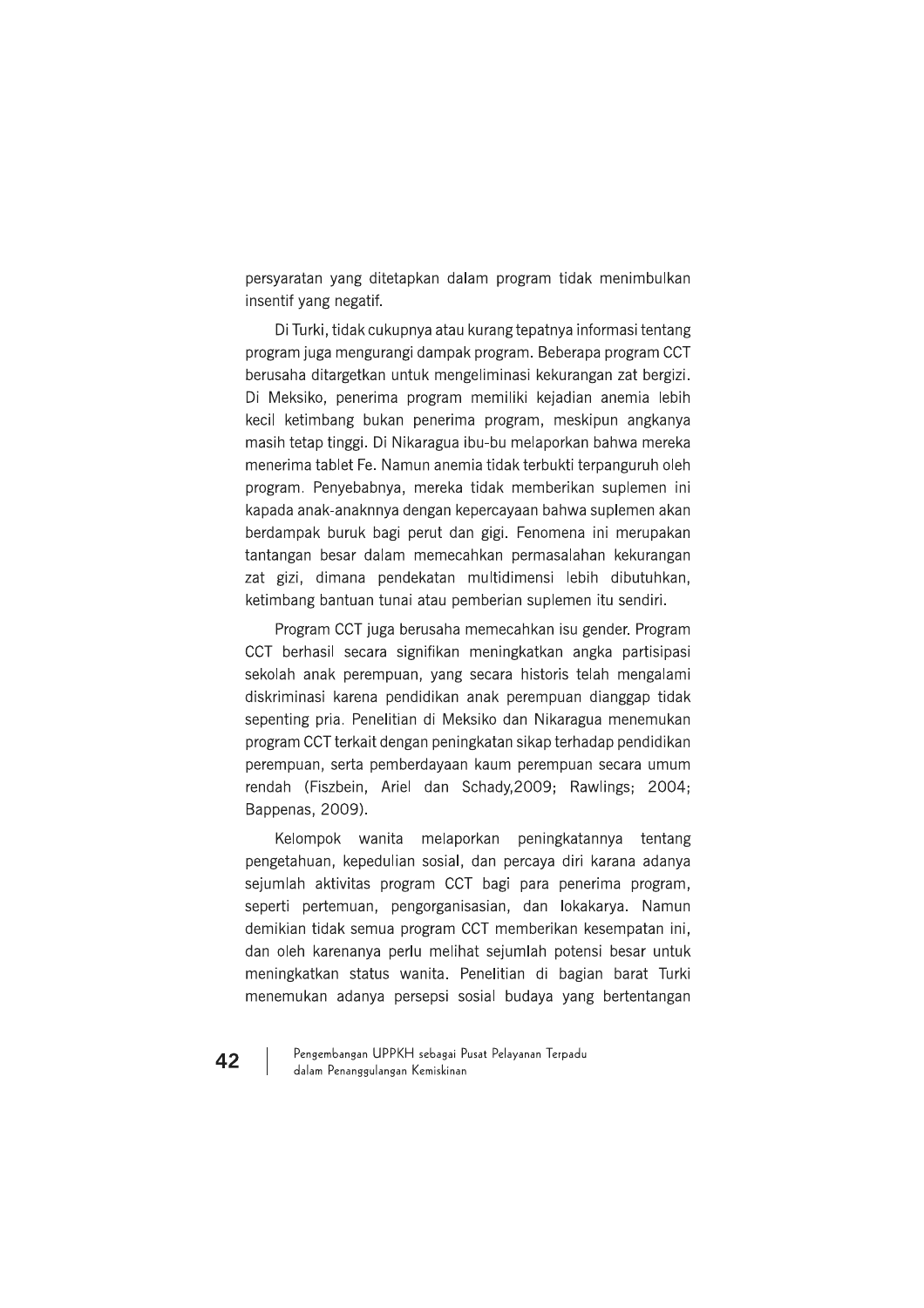bantuan, partisipasi sekolah turun sebesar 12.5 persen poin. Walau masih lebih tinggi delapan persen dibandingkan angka partisipasi sekolah sebelum program CCT (Bappenas: 2009).

Dampak Kesehatan. Program CCT menunjukkan dampak yang signifikan pada kesehatan dan gizi. Angka kunjungan kesehatan meningkat 18 persen di lokasi-lokasi Progresa di Meksiko. Angka kesakitan anak usia 0-5 tahun peserta Progresa turun 12 persen. Dampak CCT ditemukan juga pada aktifitas pemantauan tumbuh kembang anak di Colombia, Honduras, Meksiko dan Nikaragua. Program CCT berhubungan juga dengan peningkatan tinggi badan, sebuah aspek penting untuk mengukur status gizi jangka panjang. Angka stunting di Meksiko, Nikaragua dan Colombia turun, secara berurutan: 10 persen, 7 persen, dan 5,5 persen. Meskipun peningkatan status gizi tidak diketahui pasti, sangat dimungkinkan bahwa temuan tersebut disebabkan oleh karakteristik dasar program CCT. Seperti: 1) naiknya pendapatan rumahtangga karena subsidi mengakibatkan peningkatan belanja makanan; 2) adanya kewajiban untuk memonitor tumbuh kembang; dan 3) adanya informasi tentang perawatan anak dan tambahan makanan bergizi. Di Meksiko dan Nikaragua, konsumsi makanan berkalori meningkat. Demikian halnya dengan konsumsi buah-buahan, sayur mayur, daging dan berbagai produk makanan harian lainnya. Di Honduras tidak ditemukan dampak positif program CCT terhadap peningkatan status gizi.

Di Brazil, program CCT semula dikaitkan dengan sedikit turunnya berat badan. Namun fenomena ini akhirnya dibantah. Anekdot, ibu-ibu memelihara berat badan anak-anaknya pada kondisi rendah karena munculnya persepsi bahwa mereka akan kehilangan banyak keuntungan jika berat badan anaknya tumbuh dengan pesat. Fenomena ini penting terhadap berfungsinya mekanisme yang menjamin kejelasan dan komunikasi yang teratur antara pelaksana program dengan penerima program sehingga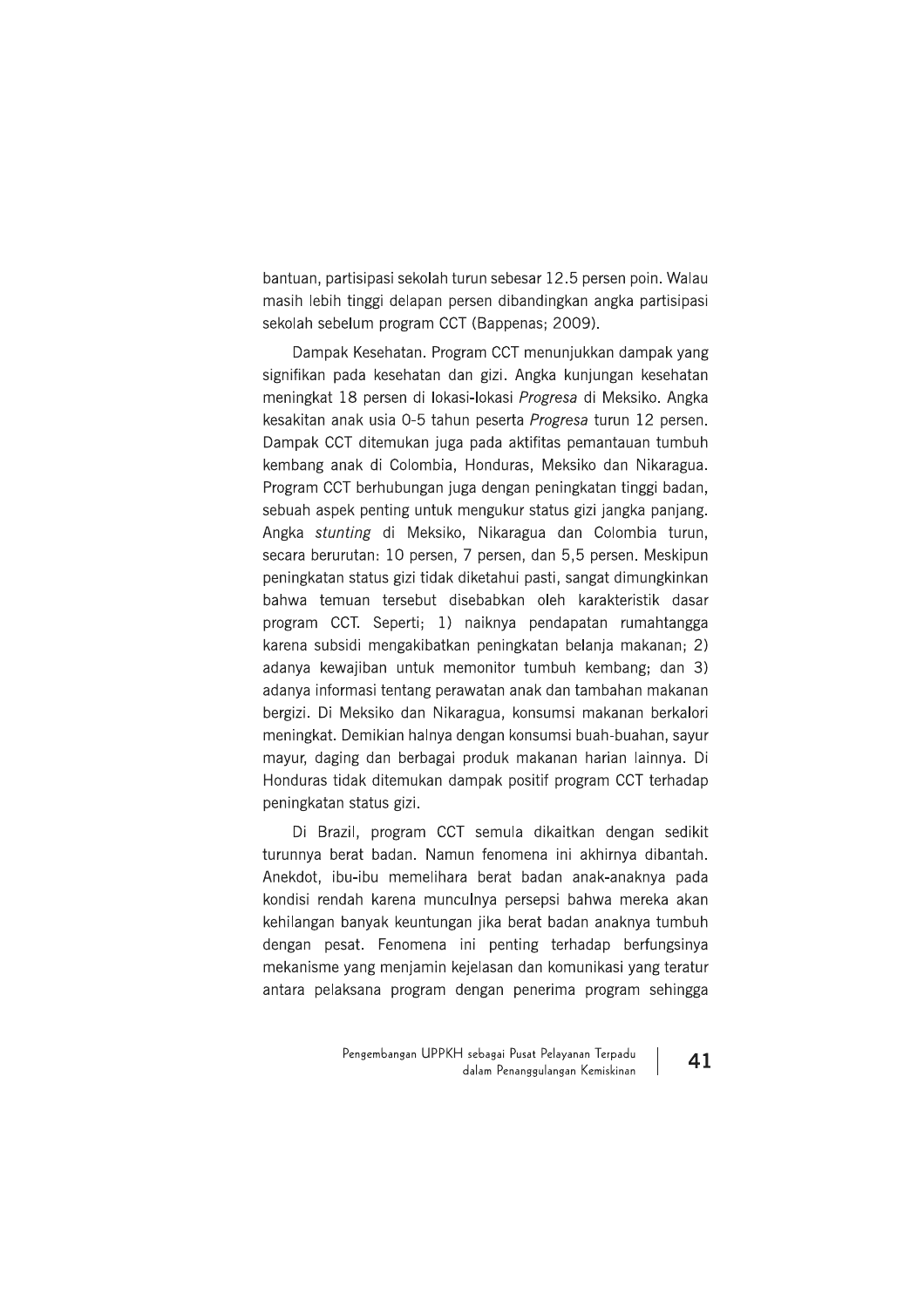mereka putus sekolah sebelum masuk SMP. Anak-anak dari keluarga penerima Progresa memasuki usia sekolah relatif lebih muda dan kejadian tidak naik kelas lebih kecil ketimbang anakanak dari keluarga non-penerima program (Fiszbein, Ariel dan Schady; 2009; Rawlings; 2004; Bappenas; 2009).

Progresa memiliki dampak relatif kecil pada angka kehadiran sekolah, pencapaian nilai standard test serta kemampuan menarik anak-anak drop out untuk masuk ke sekolah. Pelaksanaan CCT di Mexico, Columbia dan Turki berhasil meningkatkan angka partisipasi sekolah jenjang SD dan SLTP. Dampak CCT terhadap angka partisipasi sekolah jenjang SD relatif lebih kecil dari pada jenjang SLTP. Alasan utamanya, angka partisipasi sekolah jenjang SD umumnya sudah lebih tinggi.

Temuan ini menunjukkan bahwa dampak CCT pada partisipasi sekolah akan tinggi jika dilaksanakan pada lokasi dimana angka partisipasi sekolah masih rendah di Kolumbia. Misalnya angka partisipasi SLTP meningkat 30 persen, dan angka kehadirannya meningkat 43 persen. Di Bangladesh ada sekitar tiga juta anak-anak tidak terdaftar di SD. Meski relatif kecilnya CCT yang ditargetkan pada kelompok anak yang sulit dijangkau termasuk anak jalanan, program CCT di Bangladesh berhasil meningkatkan angka partisipasi SD mencapai sembilan persen. Sayangnya temuan ini hanya terdeteksi di sekolah-sekolah yang juga menerima bantuan dalam rangka upaya peningkatan kualitas sekolah (Fiszbein, Ariel dan Schady; 2009; Rawlings, 2004; Bappenas, 2009).

Di Nikaragua, angka partisipasi sekolah masih kecil, progam CCT berhasil meningkatkan angka partisipasi sekolah secara keseluruhan sebesar 13 persen angka partisipasi sekolah anakanak dari kelompok keluarga sangat miskin meningkat sebesar 25 persen dan angka kehadiran anak SD meningkat 20 persen. Sayangnya dua tahun setelah rumah tangga berhenti menerima

Pengembangan UPPKH sebagai Pusat Pelayanan Terpadu dalam Penanggulangan Kemiskinan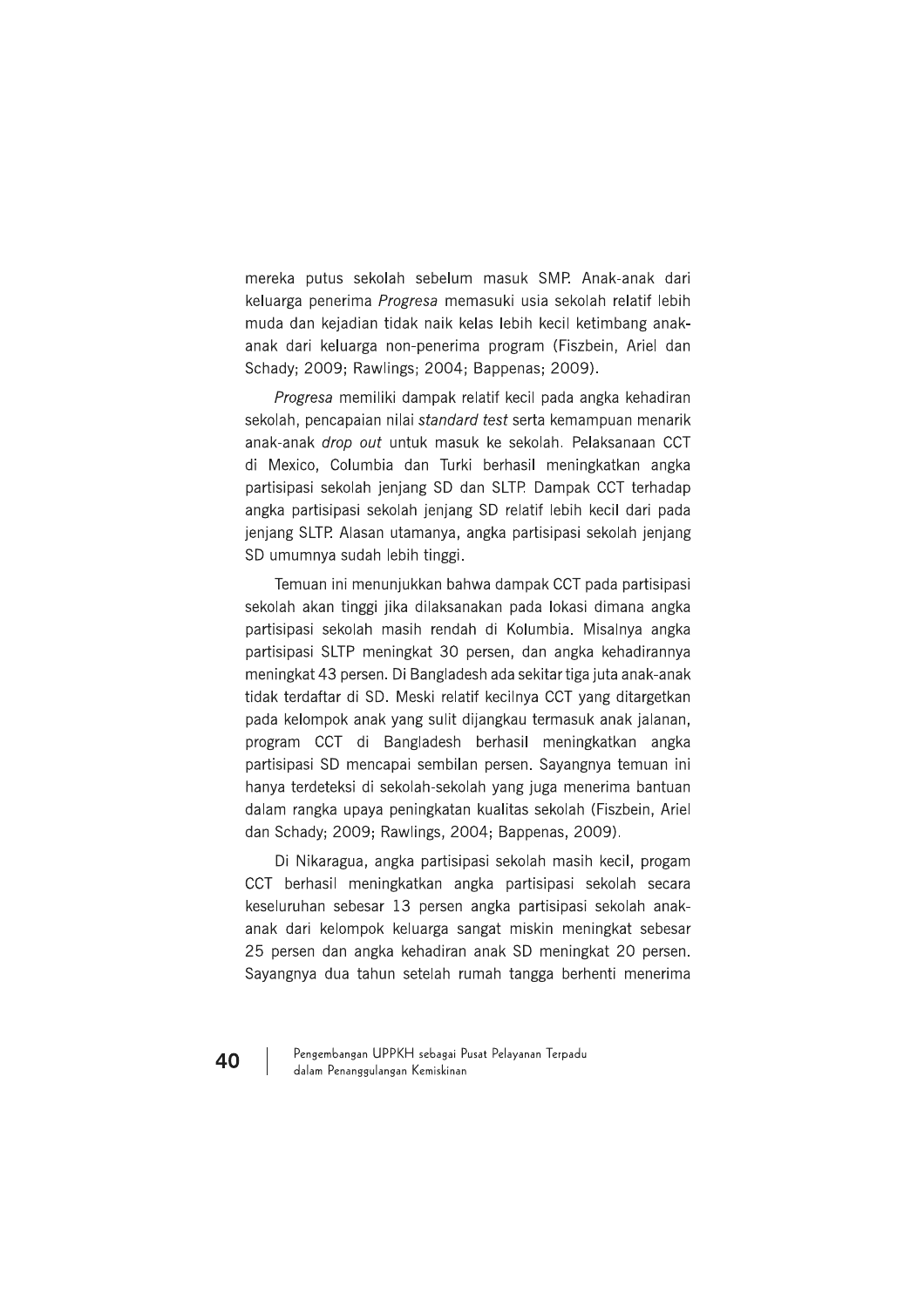- 1. Mexico meluncurkan The Programa de Educación, Saludy Alimentación (Progresa). Program ini merupakan titik awal pelaksanaan CCT dalam skala besar. Sertifikasi dilakukan setelah tiga tahun. Jika peserta masih eligible, maka dipertahankan hingga empat tahun untuk perkotaan dan enam tahun untuk perdesaan.
- 2. Brazil memiliki Programa Nacional de Bolsa Escola dan Programa de Erradicação do Trabalho Infantil (PETI).
- 3. Chile Solidario diberikan selama tiga tahun. Setelah tiga tahun masih eligible diberikan basic transfer dan guaranteed access ke berbagai subsidi dan program-program sosial lainnya.
- 4. Columbia meluncurkan Program the Familias en Accion (FA),
- 5. Honduras dengan sebutan The Programa de Asignación Familiar (PRAF). Durasi kepesertaan ditentukan atas ketersediaan anggaran.
- 6. Jamaica mengintroduksi The Programe of Advancement Through Health and Education (PATH),
- 7. Nikaragua memperkenalkan Red de Protectión Social (RPS). Bantuan dibayarkan bagi rumah tangga selama tiga tahun. Setelah periode ini mereka dapat menerima layanan selama dua tahun tambahan.

Pelaksanaan CCT di berbagai negara selalu diikuti pengukuran dampak. Hasil-hasil evaluasi telah menunjukkan keberhasilan CCT dalam meningkatkan indikator perbaikan sumber daya manusia. Indikator-indikator ini umumnya sejalan dengan kewajiban yang ditetapkan dalam program CCT, seperti pendidikan dan kesehatan.

Dampak Pendidikan. Program CCT di Meksiko, dikenal dengan Progresa, berhasil meningkatkan angka partisipasi sekolah jenjang SLTP sebesar enam persen pada kelompok pria dan sembilan persen pada kelompok wanita. Progresa juga berhasil meningkatkan angka transisi sekolah dari jenjang SD ke SLTP sebesar 15 persen pada kelompok wanita yang umumnya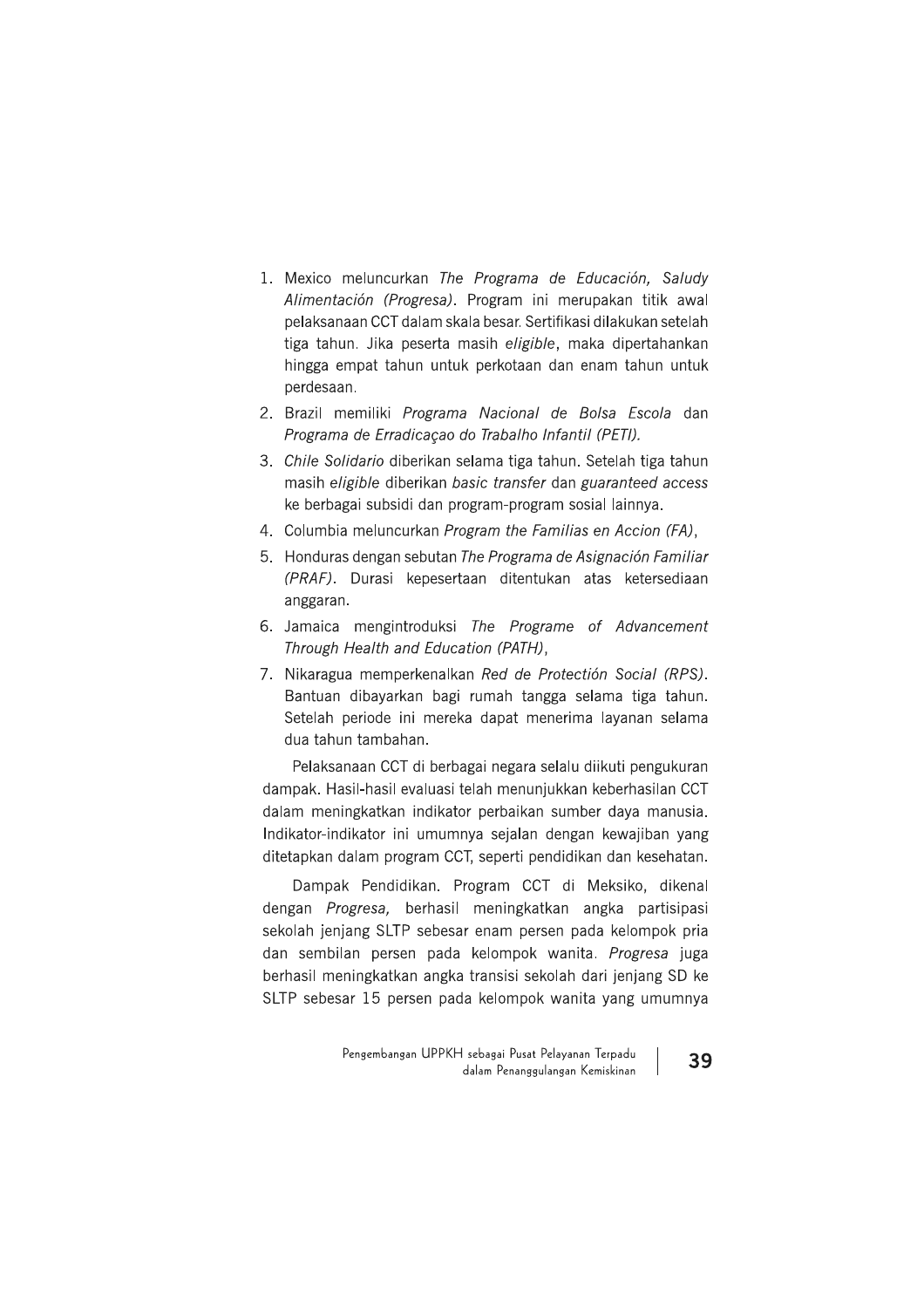- 2. Menjawab masalah kemiskinan yang ada sekarang dan di masa depan dengan tujuan untuk menumbuhkembangkan akumulasi sumber daya manusia diantara kaum muda sebagai cara untuk mendobrak siklus kemiskinan antar generasi, dan juga menyediakan dukungan pendapatan sebagai cara untuk menangani kemiskinan dalam jangka pendek.
- 3. Menargetkan penduduk miskin biasanya melalui pemetaan kemiskinan untuk mengidentifikasi daerah-daerah miskin dan melakukan perkiraan dan uji kepemilikan untuk memilih rumah tangga individu.
- 4. Menyediakan uang tunai yang lebih fleksibel, efisien dan efektif dari segi biaya dibandingkan pemberian bantuan natura.
- 5. Mengembangkan sinergi dalam pembangunan manusia dengan memusatkan pada aspek pelengkap investasi dalam bidang kesehatan, pendidikan, dan gizi.
- 6. Menerapkan evaluasi secara strategis. Distribusi informasi dari hasil evaluasi yang memberikan bukti empiris akan efektivitas program CCT turut membantu dalam menjaga kesinambungan program tersebut ditengah berubahnya rezim politik.

Program transfer tunai bersyarat memperbaiki indikator pendidikan dan out come. Secara signifikan meningkatkan jumlah anak-anak di sekolah dan menurunkan jumlah mereka yang bekerja pada usia dini. Kondisionalitas modal manusia dapat menjadi "jembatan" pelayanan komplementer dapat menurunkan ketrgantungan mereka terhadap asistensi sosial. Transfer tunai dapat melayani strategi penuntasan untuk membantu fakir miskin agar "berkembang" dan keluar dari belenggu kemiskinan (Mu'man Nurvana: 2014: 88).

Program Conditional Cash Transfer (CCT) pertama kali diimplementasikan di sejumlah negara Amerika Latin dan Karibia. Kemudian diikuti negara-negara Amerika Latin, Karibia, Asia dan Afrika (KPPN/Bappenas; 2013: 4; Mu'man Nuryana; 2014: 80);

Pengembangan UPPKH sebagai Pusat Pelayanan Terpadu dalam Penanggulangan Kemiskinan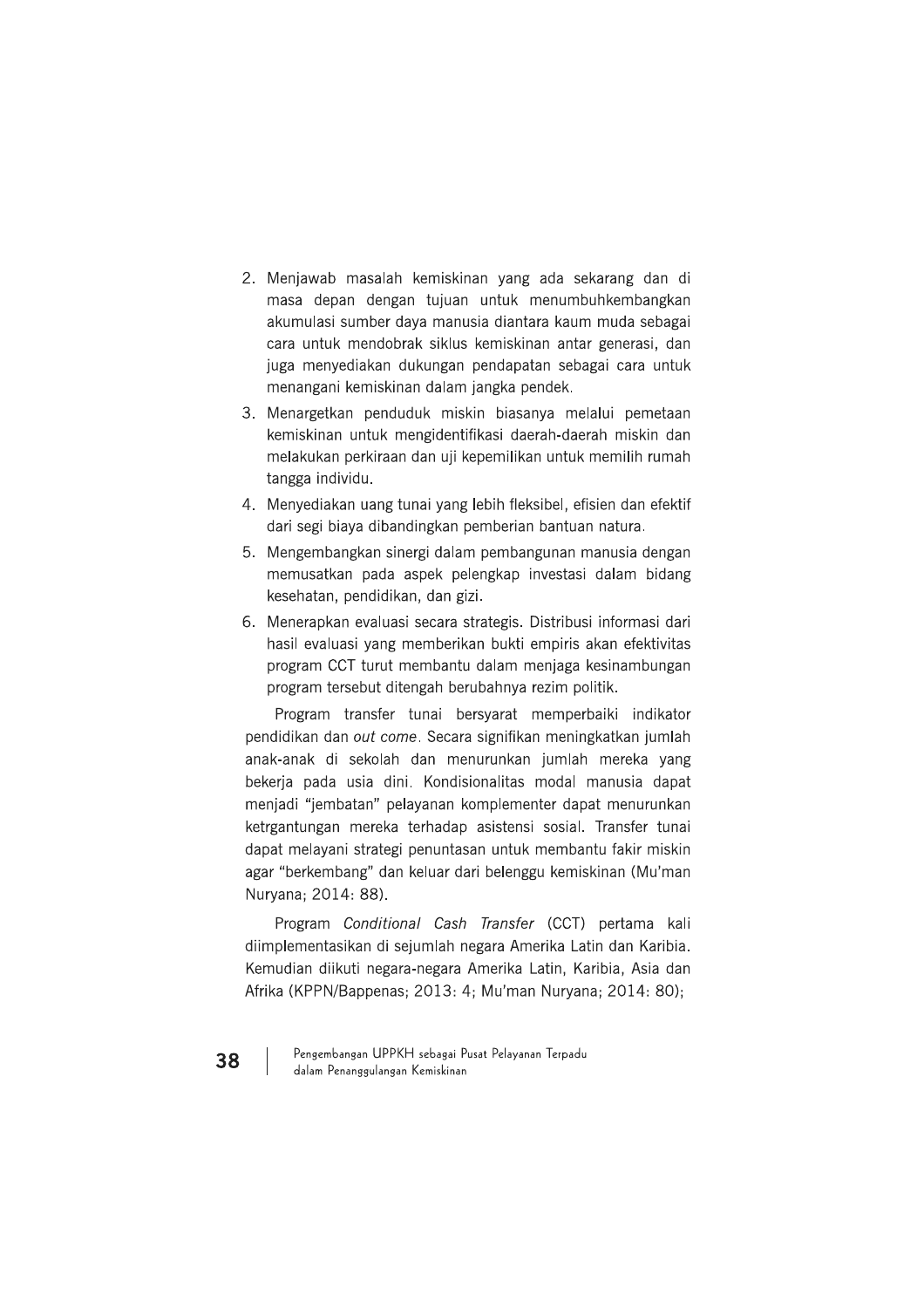**BAB III**<br> **KEBIJAKAN PROGRAM BANTUAN**<br>
Kebijakan Kementerian Sosial RI dalam penanganan kemiskinan<br>
dilakukan secara individu dan kelompok. Keluarga miskin disentuh<br>
melalui rehabilitasi sosial, bantuan sosial, dan pember

# A. Program Bantuan Bersyarat

Bantuan tunai bersyarat adalah pendekatan bantuan sosial yang inovatif dan semakin populer. Menurut Fiszbein, Ariel dan Schady (2009; 31) "conditional cash transfer programe is one that transfers cash to poor households if they make prespecifed investments in the human capital of their children. In general, this has involved attaching "conditions" to transfers". Pendekatan ini memberikan uang kepada keluarga miskin yang diberikan berdasarkan perilaku tertentu, biasanya investasi dalam sumber daya manusia. Contohnya untuk menjaga anak-anak tetap sekolah atau secara rutin memeriksakan ibu hamil dan balita di layanan kesehatan.

Program Menurut Rawlings (2004) CCT bertujuan untuk memperbaiki program-program bantuan sosial tradisional dalam berbagai macam cara:

1. Perubahan hubungan akuntabilitas dengan memberikan hibah tunai secara langsung ke rumah tangga miskin, dan mensyaratkan transfer tersebut diberikan bersamaan dengan keikutsertaan dalam program perawatan kesehatan dan pendidikan, serta menargetkan ibu rumah tangga sebagai penerima bantuan.

> Pengembangan UPPKH sebagai Pusat Pelayanan Terpadu $_{\rm{dalam\,Penasyulangan\,\,Kemiskinan}}$   $\mid$   $\mid$  37 'engembangan UPPKH sebagai Pusat Pelayanan Terpadu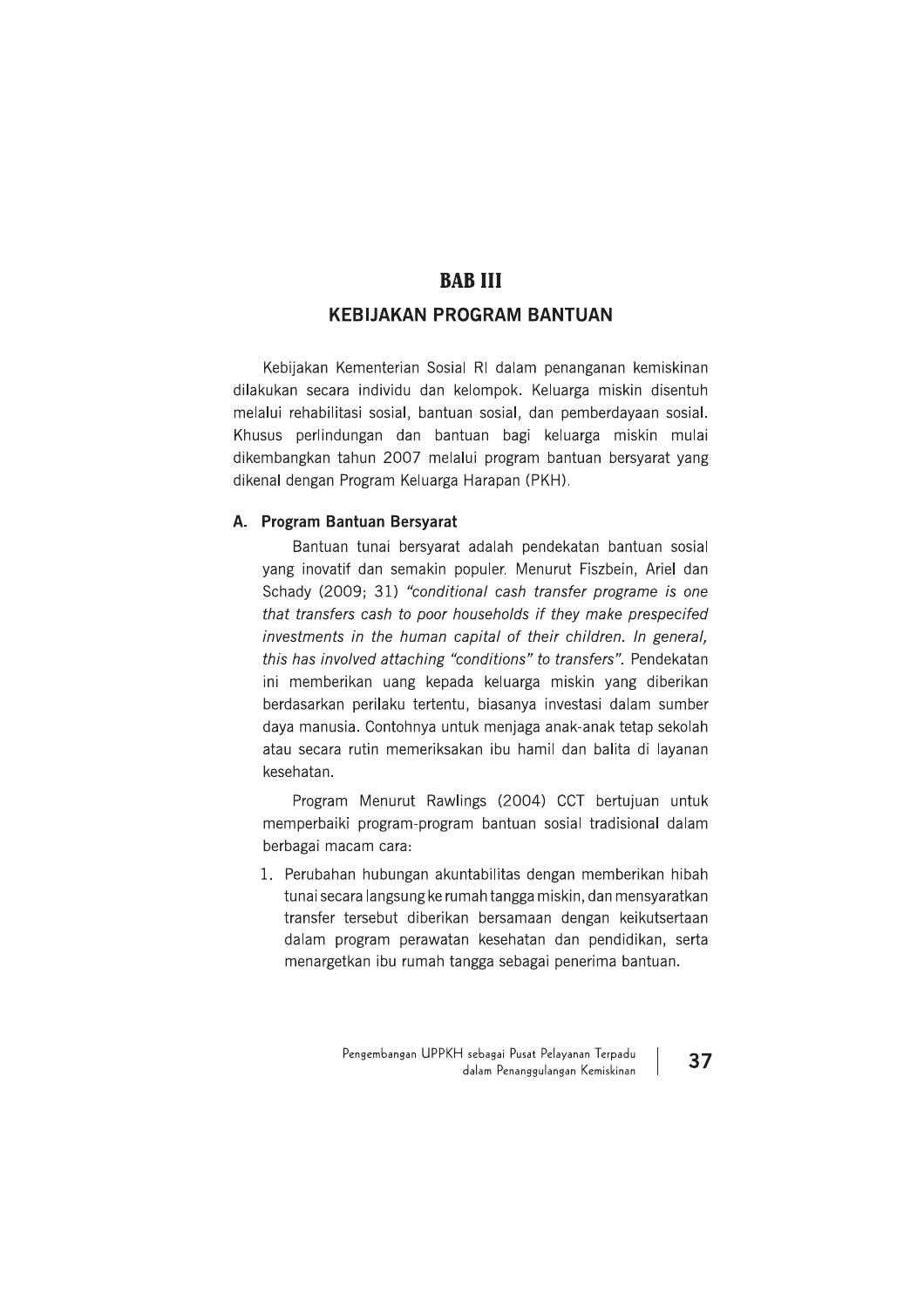Berdasarkan laporan (Indah Huruswati, dkk; 2013: 257) kabupaten dan kota yang menjadi lokasi percontohan lebih memilih model one stop service dan one stop office. Hal ini disimpulkan bahwa beberapa hal yang harus diperhatikan dalam prosedur dan mekanisme pelayanan sosial terpadu.

Prosedurnya antara lain;

- 1. Perlu adanya cabang/unit pelayanan yang dekat dengan target dan terintegrasi melalui sistem informasi on line dan pusat pelayanan satu atap,
- 2. Perlu adanya mekanisme dan sistem asesmen yang komfrehensif untuk mengetahui berbagai masalah dan kebutuhan yang sebenarnya menurut analisis profesional,
- 3. Masalah dan kebutuhan yang dihadapi sasaran pelayanan (klien) yang datang ke pusat pelayanan sosial terpadu harus ditangani segera.

Pengembangan UPPKH sebagai Pusat Pelayanan Terpadu dalam Penanggulangan Kemiskinan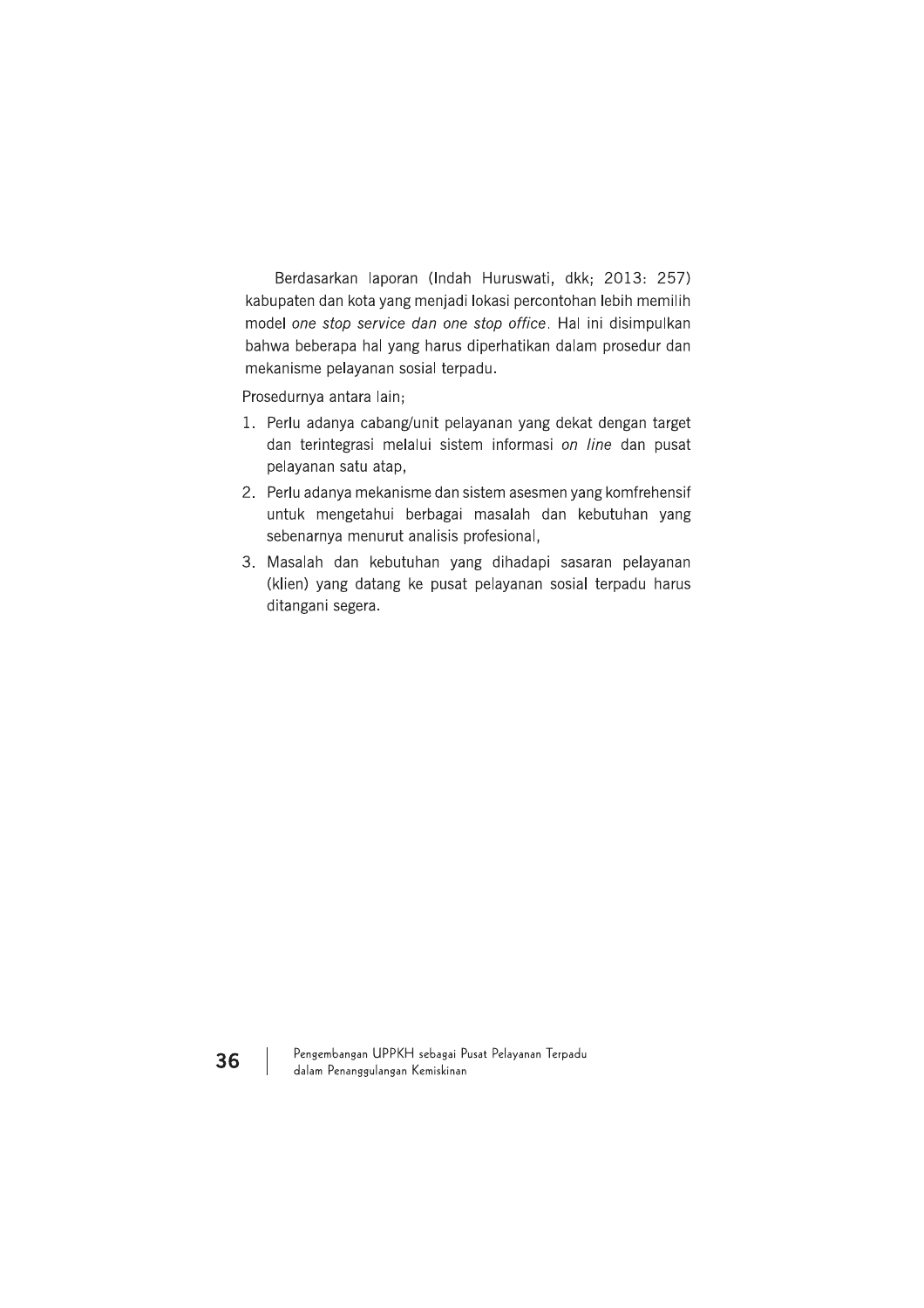merupakan permasalahan yang mendesak dan memerlukan langkah-langkah penanganan dengan pendekatan yang sistematik, terpadu dan menyeluruh dalam rangka mengurangi beban masyarakat serta memenuhi hak-hak dasar warga negara secara layak. Pelayanan, penanganan dan penanggulangan kemiskinan selama ini masih dilaksanakan lintas sektoral dan programnya berada di beberapa SKPD.

Atas dasar hal itu, maka diterbitkan Peraturan Walikota Payakumbuh Tahun 2013 Tentang Pembentukan Unit Pelayanan Terpadu Kesejahteraan Anak Nagari (UPT-KAN) Kota Pavakumbuh, Pertimbangan lain diterbitkan peraturan tersebut agar pelayanan, penanganan dan penanggulangan kemiskinan lebih efektif, efisien dan dapat ditangani lebih terpusat. Penanggulangan kemiskinan merupakan kebijakan dan program pemerintah dan pemerintah daerah yang dilakukan secara sistematis, terencana dan bersinergi dengan dunia usaha dan masyarakat untuk mengurangi jumlah penduduk miskin dalam rangka meningkatkan derajat kesejahteraan rakyat.

Unit Pelayanan Terpadu Kesejahteraan Anak Nagari Kota Payakumbuh adalah suatu unit pelayanan terpadu lintas sektoral dalam menyelenggarakan penanggulangan kemiskinan di Kota Payakumbuh. Tugasnya melaksanakan pelayanan, penanganan dan penanggulangan kemiskinan dan permasalahan kesejahteraan sosial lainnya.

Adapun fungsi UPT-KAN adalah : Pertama, pengkajian dan pelaksanaan analisis pelayanan, penanganan dan penanggulangan kemiskinan serta PMKS lainnya. Kedua, merumuskan kebijakan teknis bidang pelayanan, penanganan dan penanggulangan kemiskinan serta PMKS lainnya. Ketiga, mengkoordinasikan pelayanan, penanganan dan penanggulangan kemiskinan dengan SKPD terkait. Pelayanan yang ditetapkan model integrasi (integrated model - one desk multi functions).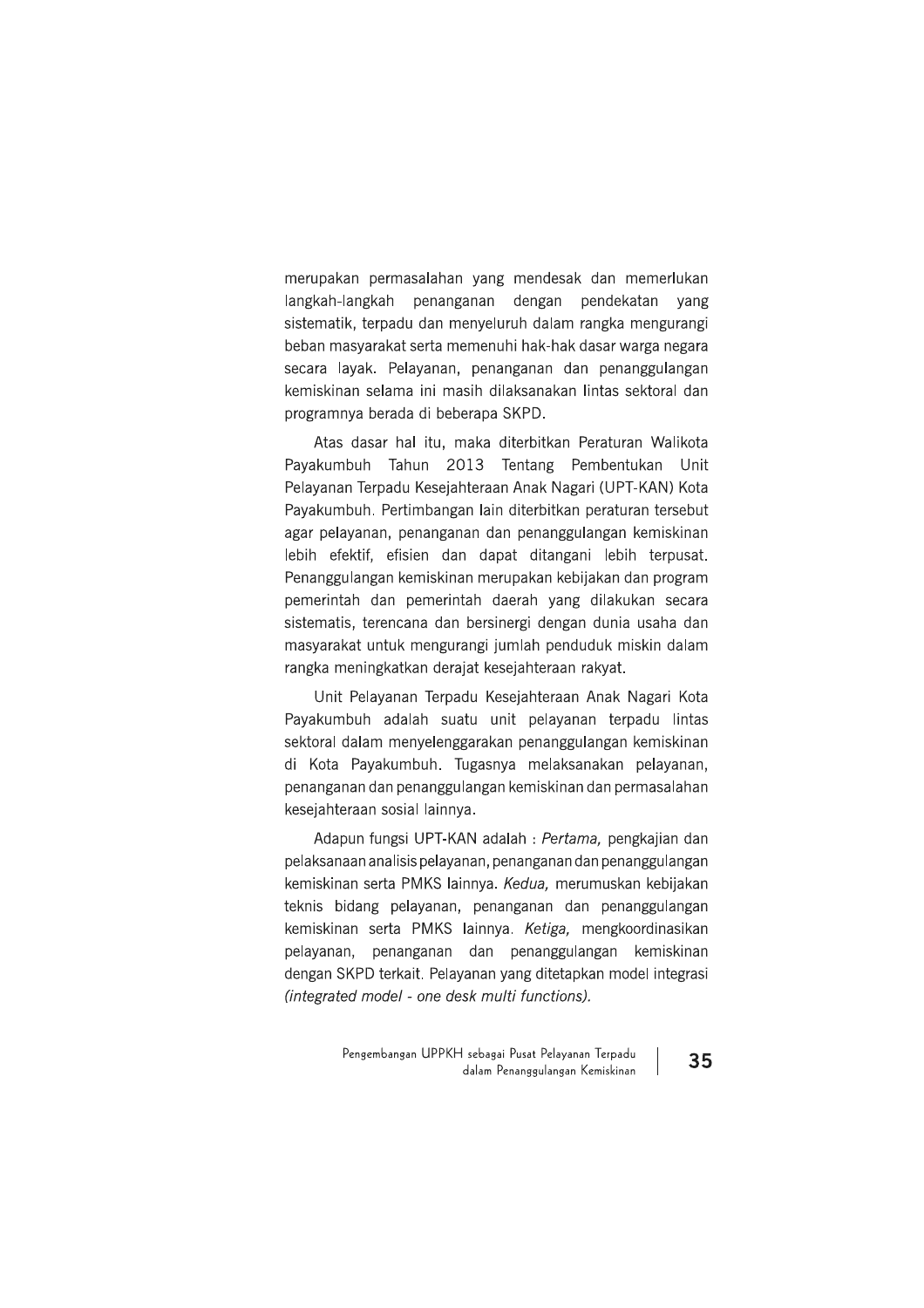mengumpulkan data kematian penduduknya dan melaporkan ke kecamatan. Ketiga, Santunan untuk Lanjut Usia Terlantar.

Di kecamatan disebut Pelayanan Terpadu Kecamatan (Paten) adalah penyelenggaraan pelayanan publik di kecamatan yang proses pengelolaaannya mulai dari permohonan sampai ke tahap terbitnya dokumen dilakukan dalam satu tempat. Dimaksudkan mewujudkan kecamatan sebagai pusat pelayanan dan simpul pelayanan masyarakat. Tujuannya meningkatkan kualitas pelavanan dan mendekatkan pelayanan pada masyarakat. Kelembagaan; pejabat penyelenggara terdiri dari camat, sekretaris kecamatan, dan kepala seksi yang membidangi pelayanan administrasi; para pelaksana teknis antara lain; petugas informasi, penerima berkas, petugas operator, petugas Pemegang Kas, dan petugas lain sesuai kebutuhan.

Dua jenis pelayanan. Pertama, Perizinan untuk; perhelatan, penutupan jalan, pertunjukan hiburan, tempat usaha skala kecil, tanda daftar perusahaan skala kecil, salon skala kecil, mendirikan bangunan skala kecil, galian c skala kecil, rumah makan skala kecil, reklame skala kecil, dan usaha skala kecil.

Non Perizinan; kartu tanda penduduk, kartu keluarga, surat pindah, keterangan kematian, keterangan kelahiran, rekomendasi akte kelahiran. rekomendasi SKTM. rekomendasi SKCK, keterangan ahli waris, rekomendasi proposal, dan rekomendasi penelitian. Pelayanan terpadu yang dilakukan satu atap terintegrasi (integrated model one desk multi functions).

e. Kota Payakumbuh

Komitmen Kota Payakumbuh terkait dengan pelayanan terpadu berdasarkan pertimbangan bahwa kemiskinan

Pengembangan UPPKH sebagai Pusat Pelayanan Terpadu dalam Penanggulangan Kemiskinan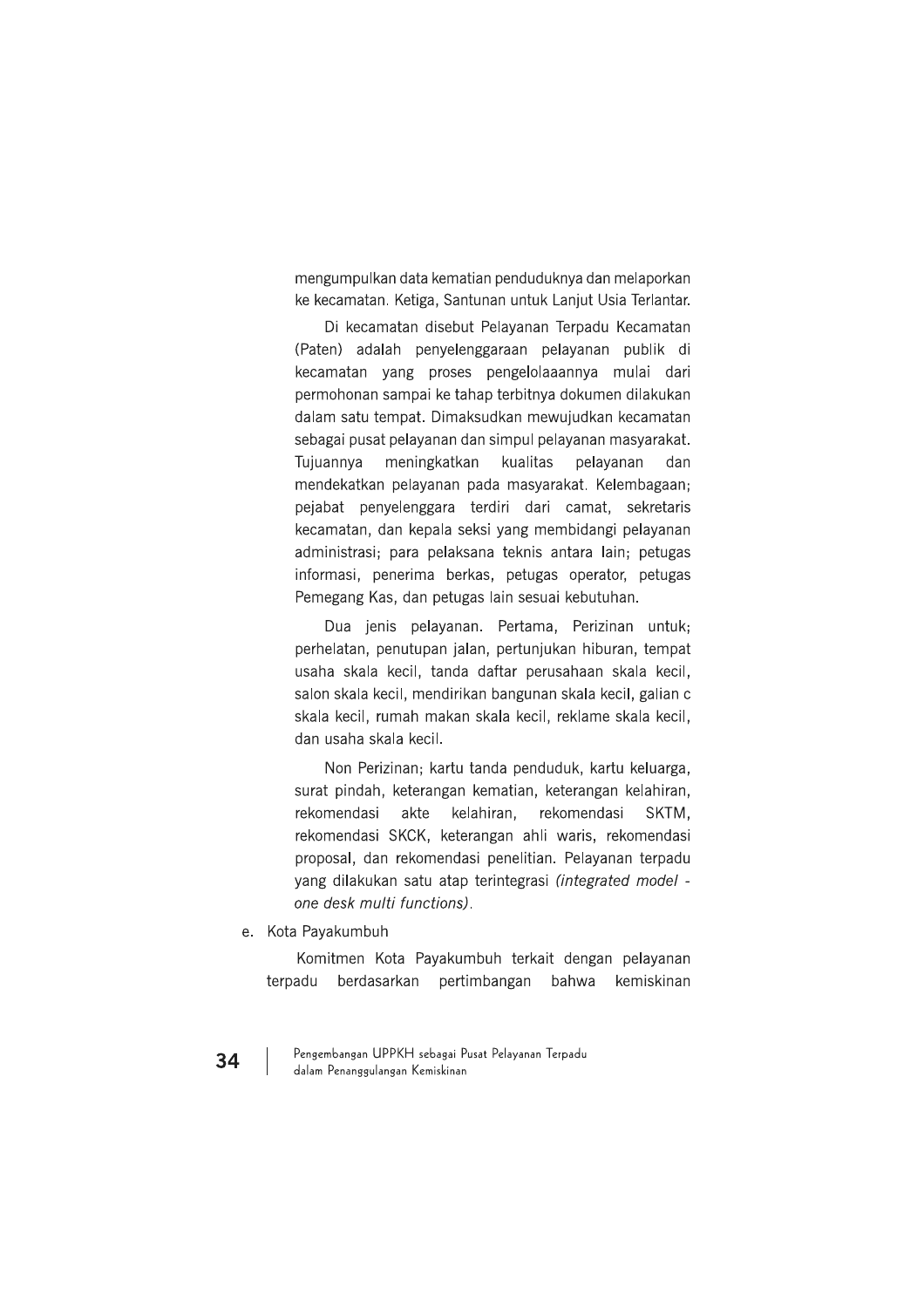mempunyai tugas melaksanakan pelayanan, penanganan, dan penanggulangan kemiskinan di Kabupaten Sragen.

Tiga bidang dalam penanggulangan kemiskinan yaitu;

- 1) Bidang Pendidikan. Beasiswa Sintawati, mulai tahun 2012 beasiswa untuk mahasiswa dari keluarga miskin dan kuliah di perguruan tinggi negeri.
- 2) Bidang Kesehatan. Pertama, Layanan Kartu Saraswati. Terbagi tiga; Saraswati Kenanga yaitu; penduduk Kabupaten Sragen yang tidak sedang memiliki jaminan asuransi kesehatan apapun. Kemanfaatan; (1) Rawat jalan dan rawat inap di Puskesmas; (2) Keringanan biaya perawatan maksimal 2 (dua) kali setahun di RSUD-RSUD di Kabupaten Sragen; (3) Hemodialis (HD) gratis 5 (lima) kali dalam setahun; Saraswati Menur yaitu; Rawat jalan dan rawat inap di Puskesmas, pelayanan gawat darurat, perawatan lanjut kelas tiga, pelayanan darah dan pelayanan ambulance, rawat inap di rumah sakit yang ditunjuk, Hemodialis (HD) gratis 10 (sepuluh) kali dalam setahun; Saraswati Melati yaitu; Kartu Saraswati dikeluarkan sesuai dengan data TNP2K Pusat, sehingga bersifat baku sebagai penerima Jamkesmas. Kabupaten Sragen mengeluarkan kartu sesuai survei validasi data kemiskinan dengan 20 kriteria miskin.

Kedua, layanan ambulan gratis memberikan fasilitas penjemputan pasien warga miskin dari tempat tinggal ke Puskesmas masing-masing dan atau ke RSUD dr. Soehadi Privonagoro Sragen.

3) Bidang Sosial Ekonomi, terbagi tiga. Pertama, Bantuan Rumah Sehat Layak Aman Sukowati (Ruselawati) terkait dengan perbaikan atau rehabilitasi rumah layak huni. Kedua, Santunan Duka Cita (Sangduta) keluarga miskin berhak mendapat santunan uang duka. Diajukan pihak keluarga atau pihak desa/kelurahan mengajukan secara kolektif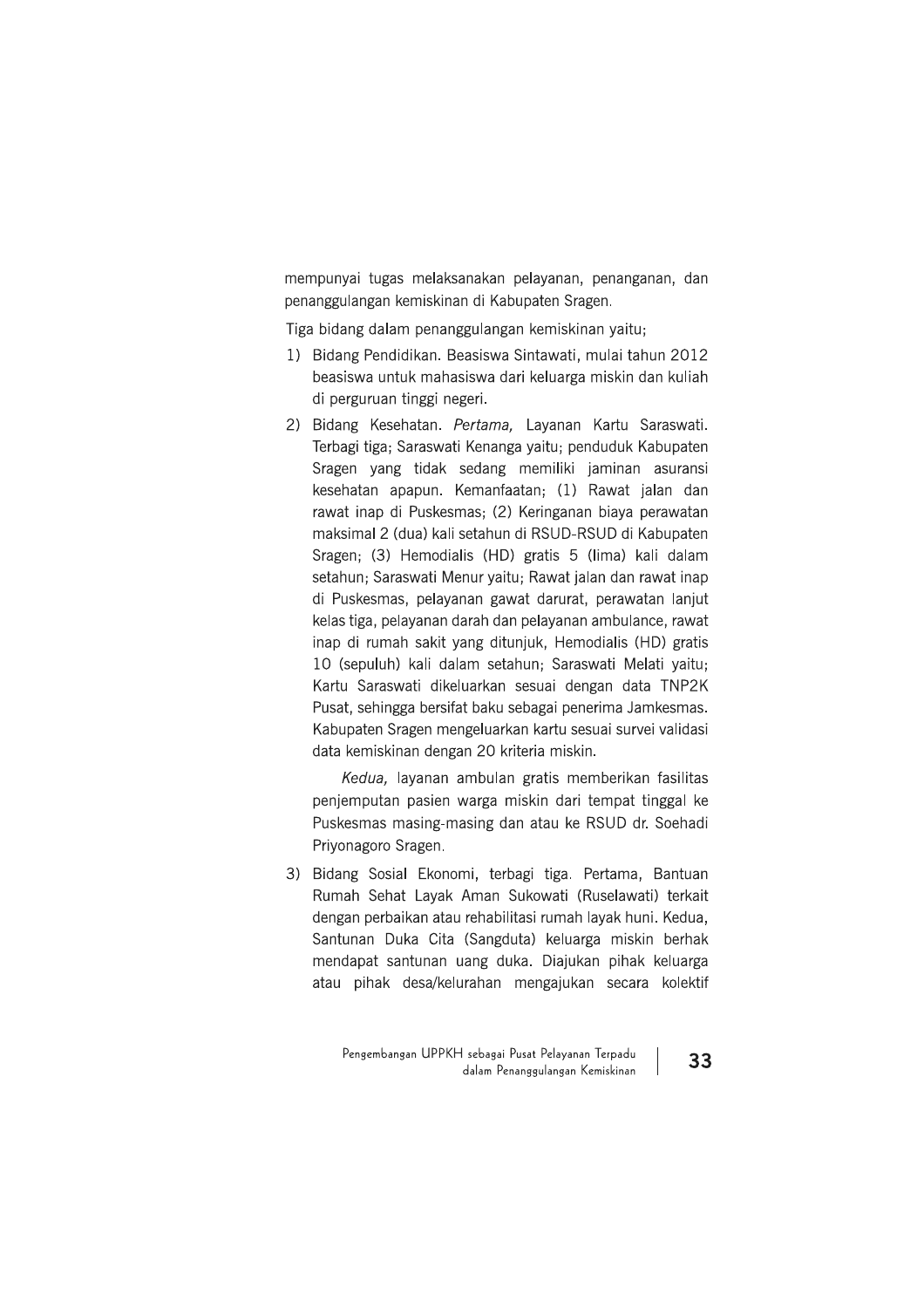kemiskinan di Kabupaten Bantaeng berjalan lebih efektif, efisien dan dapat ditangani secara fokus. Memperkuat legalitas pelayanan terpadu, maka disusunlah Rancangan Peraturan Bupati Bantaeng Nomor 2 Tahun 2013 Tentang Pembentukan Unit Pelaksana Sipakatau (Sistem Pelayanan Kemiskinan Terpadu) Kabupaten Bantaeng. Kebijakan lain yang telah diambil, terutama tempat sesuai dengan instruksi bupati kepada Kepala Bappeda untuk melakukan pembahasan dan koordinasi dengan dinas atau SKPD terkait. Hasil pembahasan disepakati bahwa penyelenggaraan Pandu Gempita dilakukan di Kantor Dinas Sosial, Tenaga Kerja dan Transmigrasi dengan melakukan renovasi atau penambahan ruangan. Pelayanan yang telah dapat dilakukan pada tahap awal yaitu menerima pengaduan dari masyarakat dan melakukan verifikasi data kemiskinan yang ada di setiap dinas.

Mengacu pada layanan terpadu yang telah dicoba Pemerintah Kabupaten Bantaeng dalam hal ini Brigade Siaga Bencana yang merupakan layanan terpadu untuk penanganan bencana dan kesehatan. Pelayanan terpadu yang terpilih model integrasi (integrated model - one desk multi functions).

d. Kabupaten Sragen

Program penanggulangan kemiskinan sudah ditetapkan melalui Peraturan Bupati Sragen Nomor 2 Tahun 2012 tentang Pembentukan Unit Pelayanan Terpadu Penanggulangan Kemiskinan (UPT-PK). Intinya, bahwa penanggulangan kemiskinan adalah kebijakan dan program pemerintah dan pemerintah daerah yang dilakukan secara sistematis, terencana, dan bersinergi dengan dunia usaha dan masyarakat untuk mengurangi jumlah penduduk miskin dalam rangka meningkatkan derajat kesejahteraan rakyat. Ditegaskan dalam Pasal 6 ayat (1), menyebutkan UPT-PK

Pengembangan UPPKH sebagai Pusat Pelayanan Terpadu dalam Penanggulangan Kemiskinan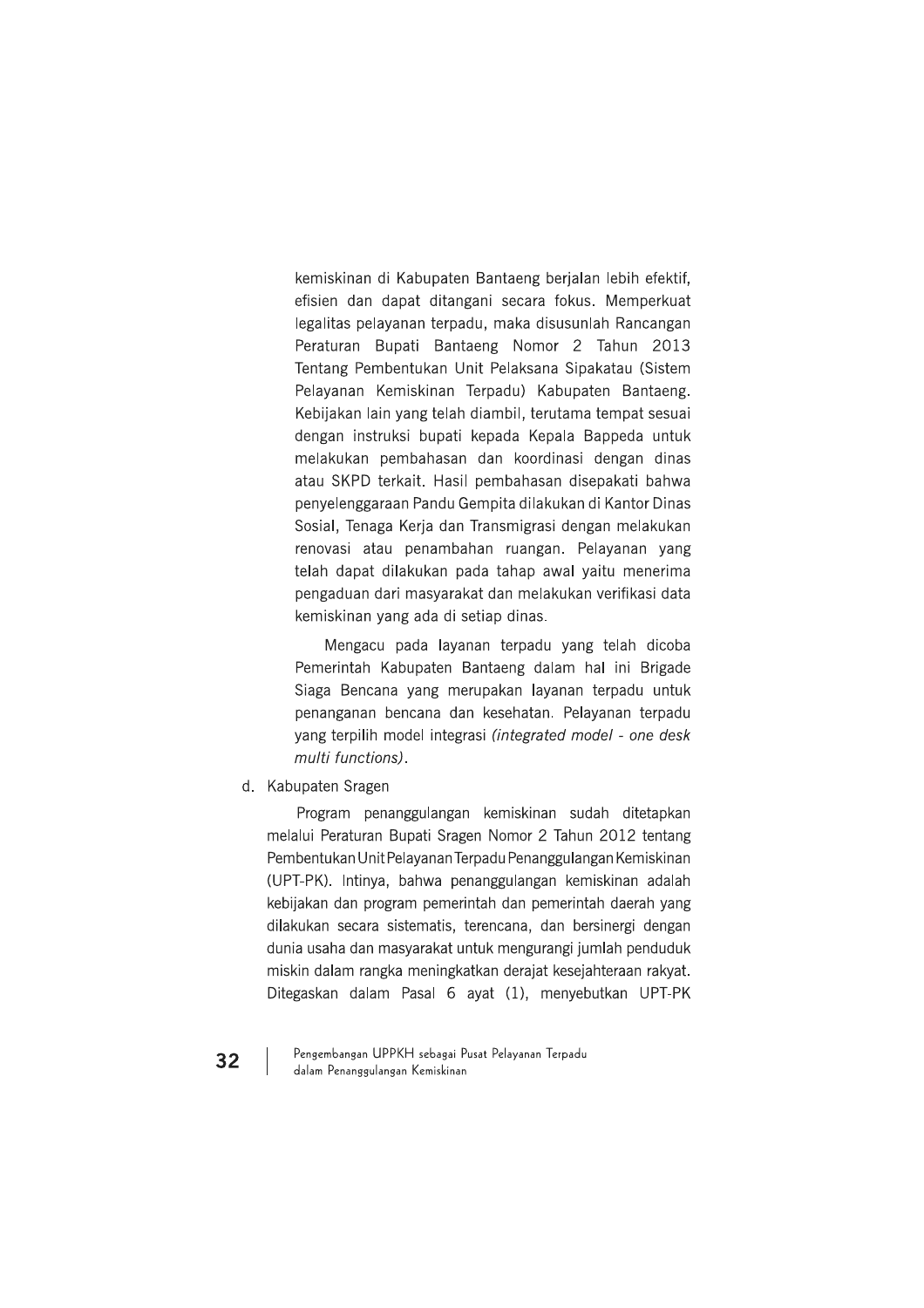pada APBD Kota Sukabumi Tahun Anggaran 2013. Biaya penyelenggaraan Pandu Gempita Kota Sukabumi, mulai dianggarkan pada APBD Tahun 2014.Sebagai Ketua Tim Koordinasi dibebankan tugas untuk memimpin, mengkoordinasikan, merencanakan, menyiapkan, dan bertanggung jawab atas pelaksanaan kegiatan Pandu Gempita sesuai dengan bidang tugasnya masing-masing. Adanya komitmen tersebut diharapkan implementasi program Pandu Gempita dapat dilaksanakan dengan penuh tanggungjawab dan didukung oleh kepedulian yang tinggi dari semua unsur pemerintahan dan masyarakat. Tanpa kepedulian dan respon yang kuat dapat dikatakan program meningkatkan kesejahteraan komunitas akan mengalami hambatan. Penentuan model layanan terpadu yaitu model integrasi (integrated model - one desk multi functions).

b. Kabupaten Berau

Terbitnya Peraturan Bupati Berau Nomor 28 Tahun 2013 Tentang Pembentukan Organisasi dan Tata Kerja Unit Pelaksanan Teknis Dinas Kesejahteraan Sosial (UPTD - KS) pada Dinas Sosial Kabupaten Berau merupakan komitmen pemerintah Kabupaten Berau terhadap penyelenggaraan Pandu Gempita. Pasal 5 tercantum, bahwa fungsi UPTD-KS diantaranya adalah penyiapan bahan perumusan kebijakan teknis operasional dan teknis penunjang di bidang sosial dan mengoordinasian kegiatan UPTD-KS. Model layanan terpadu yang terpilih di Kabupaten Berau adalah model integrasi (integrated model - one desk multi functions).

c. Kabupaten Bantaeng

Kesediaan dan kesiapan Pemerintah Kabupaten Bantaeng dalam penyelengaraan pelayanan terpadu didasarkan pada berbagai pertimbangan. Antara lain; agar pelayanan, penanganan dan penanggulangan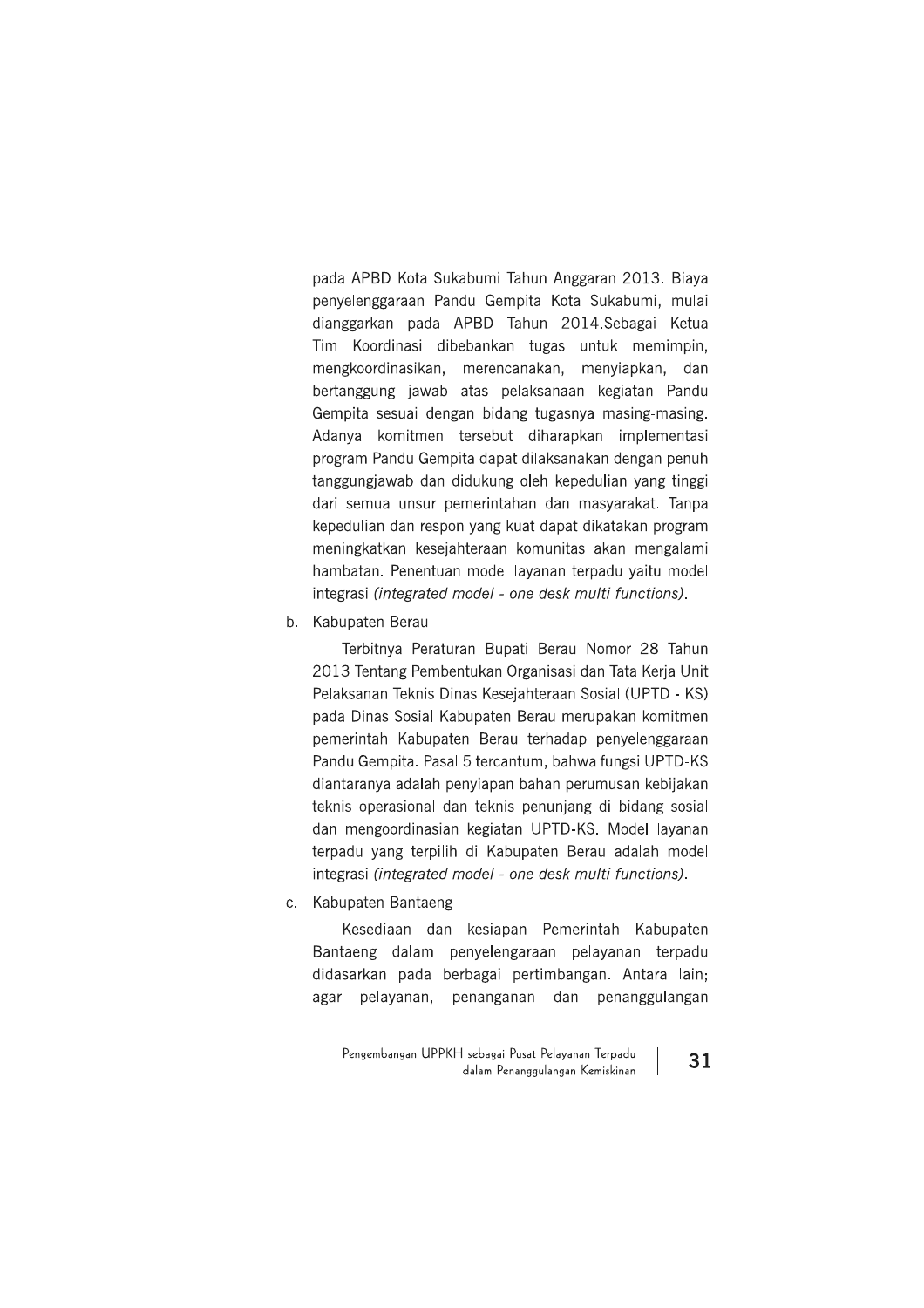#### d. Kemandirian dalam meningkatkan taraf kesejahteraan

Mengoptimalkan kinerja penyelenggaraan kesejahteraan sosial, maka Kementerian Sosial menetapkan program prioritas sebagai pilot project berupa Pelayanan Terpadu dan Gerakan Masyarakat Peduli Kabupaten/Kota Sejahtera (Pandu Gempita). Pada hakekatnya pelayanan sosial terpadu (social services integration) merupakan; pertama, sebagai upaya dalam meningkatkan mutu dan produktivitas pelaksanaan tugas dan fungsi instansi pemerintah di bidang pelayanan sosial. Kedua, mendorong upaya mengefektifkan sistem dan tata laksana pelayanan sosial, sehingga pelayanan sosial dapat diselenggarakan secara lebih berdaya guna dan berhasil guna; dan ketiga, mendorong tumbuhnya kreativitas, prakarsa dan peran serta masyarakat dalam pembangunan serta meningkatkan kesejahteraan masyarakat luas. Pelayanan sosial yang dilaksanakan dalam suatu rangkaian kegiatan terpadu harusnya bersifat sederhana, terbuka, lancar, tepat, lengkap, wajar dan terjangkau. Tujuan akhir dari pelayanan sosial terpadu adalah merespon kebutuhan PMKS secara efektif untuk pemecahan masalah dan pemenuhan kebutuhannya.

Capaian dari lima lokasi sebagai dalam Pelayanan Terpadu dan Gerakan Masyarakat Peduli Kabupaten/Kota Sejahtera (Indah Huruswati, dkk, 2013; 233 - 240):

a. Kota Sukabumi

Persetujuan Pemerintah Kota Sukabumi terhadap Pandu Gempita 2013, maka Walikota Sukabumi menerbitkan Surat Keputusan Walikota Sukabumi Nomor 178 Tahun 2013 tentang Pembentukan Tim Koordinasi Pelayanan Terpadu dan Gerakan Masyarakat Peduli Kota Sejahtera 2013. Komitmen tersebut merupakan tanggapan Walikota dengan menyebutkan, bahwa biaya untuk kelancaran dalam pelaksanaan tugas Tim Koordinasi dibebankan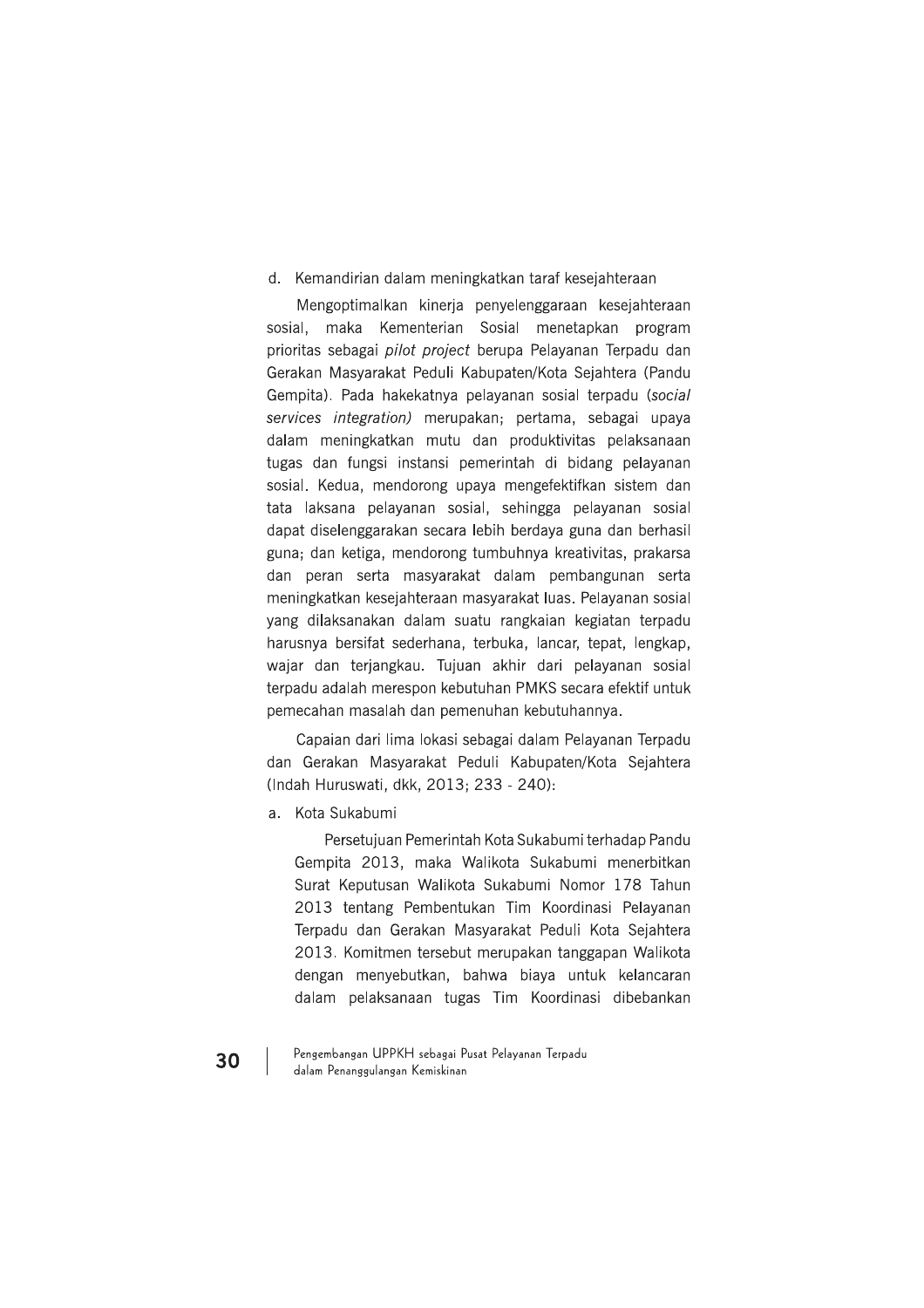dan prasarana, beban kerja, rasio pendamping dengan RTSM, penghasilan dan kesejahteraan; Pasca pendampingan, meliputi kejelasan status pendamping pasca PKH. Sedangkan alternatif kebijakan dan penyesuian dengan permasalahan yang dihadapi oleh Pendamping PKH, maka alternatif kebijakan yang diusulkan yaitu; kepastian status, pengembangan karir, dan peningkatan kapasitas.

4. Pandu Gempita

Penanggulangan kemiskinan komprehensif yang memerlukan keikutsertaan berbagai pemangku kepentingan. Pemerintah pusat, pemerintah daerah, dunia usaha atau sektor swasta dan masyarakat. Kementerian Sosial RI telah melaksanakan penanggulangan kemiskinan dan permasalahan sosial sesuai dengan Undang Undang RI Nomor 11 Tahun 2009 Tentang Kesejahteraan Sosial, melalui berbagai program dalam upaya pemenuhan kebutuhan dasar warga negara secara layak, meningkatkan kesejahteraan sosial ekonomi masyarakat miskin, penguatan kelembagaan sosial ekonomi masyarakat serta melaksanakan percepatan pembangunan daerah tertinggal dalam upaya mencapai masyarakat Indonesia yang sejahtera. Adapun sasarannya adalah perorangan, keluarga, kelompok dan masyarakat.

Namun keseluruhan upaya tersebut belum maksimal jika tanpa dukungan dari para pemangku kepentingan Menunjang penanggulangan kemiskinan lainnya. yang komprehensif dan mewujudkan percepatan penanggulangan kemiskinan dirumuskan empat strategi utama. Strategi-strategi penanggulangan kemiskinan tersebut diantaranya:

- a. Memperbaiki program perlindungan sosial;
- b. Meningkatkan akses terhadap pelayanan dasar;
- c. Pemberdayaan kelompok masyarakat miskin; serta

Pengembangan UPPKH sebagai Pusat Pelayanan Terpadu dalam Penanggulangan Kemiskinan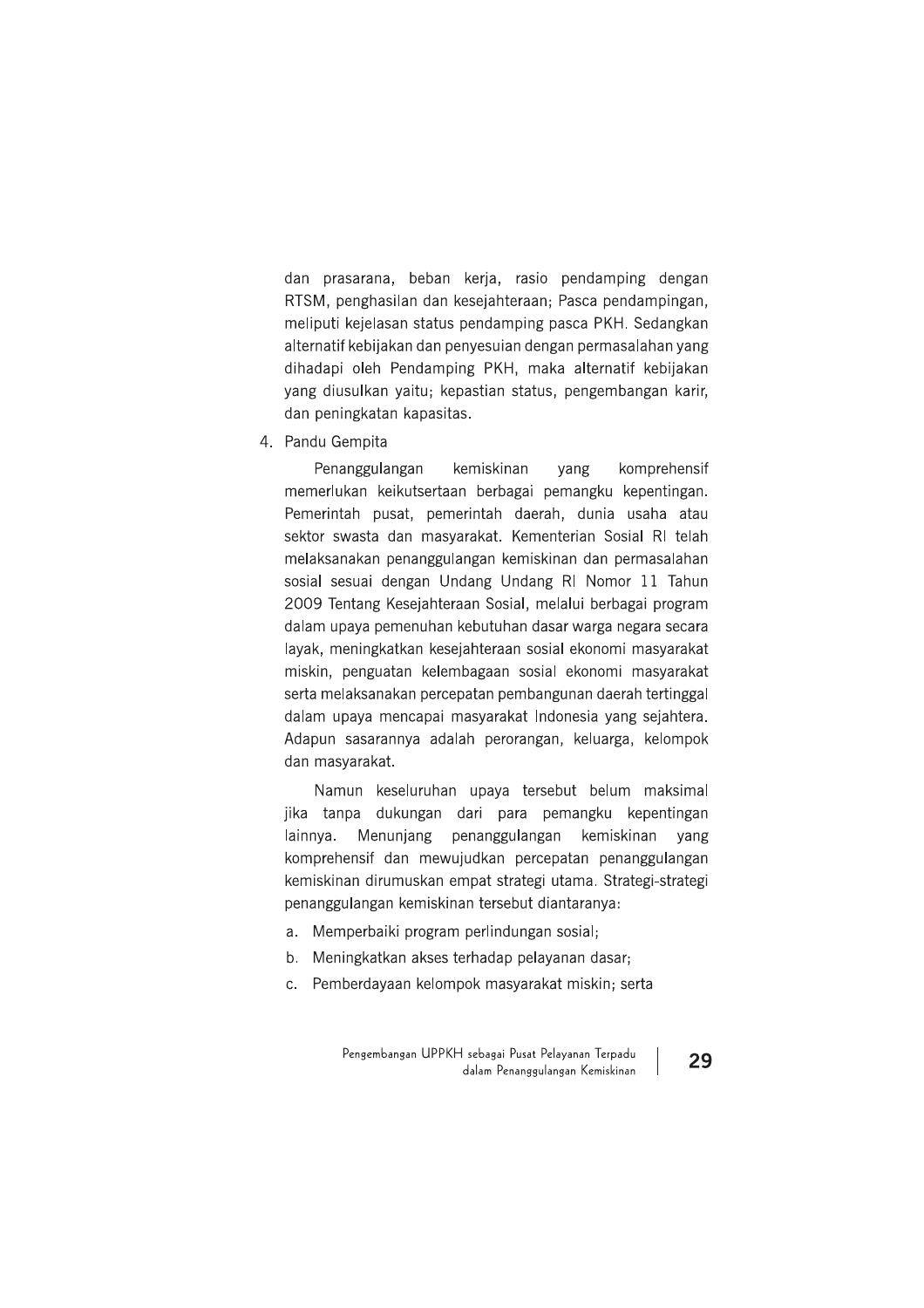bantuan tersebut, dengan lembaga yang menyediakan layanan masvarakat.

Kreativitas menghubungkan penerima manfaat PKH dengan sumber-sumber yang ada misalnya mampu melakukan sinergitas dengan program-program lainnya misalnya KUBE, UPPKA, UEP dan Askesos. Kreativitas pendamping PKH juga dapat dilihat pada upaya memberikan motivasi dalam menjalankan komitmen dalam PKH. Sebanyak responden menyatakan bahwa 16,7 persen pendamping PKH mempunyai kreativitas cukup baik, 66,7 persen baik dan sebanyak 19,4 persen responden menvatakan bahwa pendamping PKH mempunyai kreativitas sangat baik. Secara keseluruhan tingkat kreativitas pendamping PKH masuk kategori baik dan sangat mendukung tujuan PKH. Pendamping PKH juga dituntut untuk dapat memberikan saran untuk perbaikan taraf hidup bagi penerima manfaat PKH maupun saran-saran untuk perbaikan program. Menurut responden sebanyak 11,1 persen Pendamping PKH mampu memberikan saran dengan nilai cukup baik, sebanyak 66,7 persen baik dan sebanyak 19,4 persen mampu memberikan saran dengan sangat baik.

Sementara itu meskipun Pendamping PKH berlatar belakang pendidikan yang cukup beragam dalam penguasaan bidang tugas sebagai Pendamping PKH hanya sebanyak 5,6 persen saja yang menyatakan penguasaan bidang tugas cukup baik. Sebagian besar yaitu sebanyak 63,9 persen menyatakan bahwa Pendamping PKH baik dalam penguasaan tugas dan sebanyak 30.6 persen menyatakan bahwa Pendamping PKH sangat baik dalam penguasaan tugas.

Hasil penelitian, peneliti mengusulkan beberapa alternatif kebijakan yang disesuaikan dengan tahapan pelaksanaan pendampingan yaitu: Persiapan, meliputi kebijakan seleksi dan pelatihan Pendamping PKH; Pelaksanaan, meliputi sarana

Pengembangan UPPKH sebagai Pusat Pelayanan Terpadu dalam Penanggulangan Kemiskinan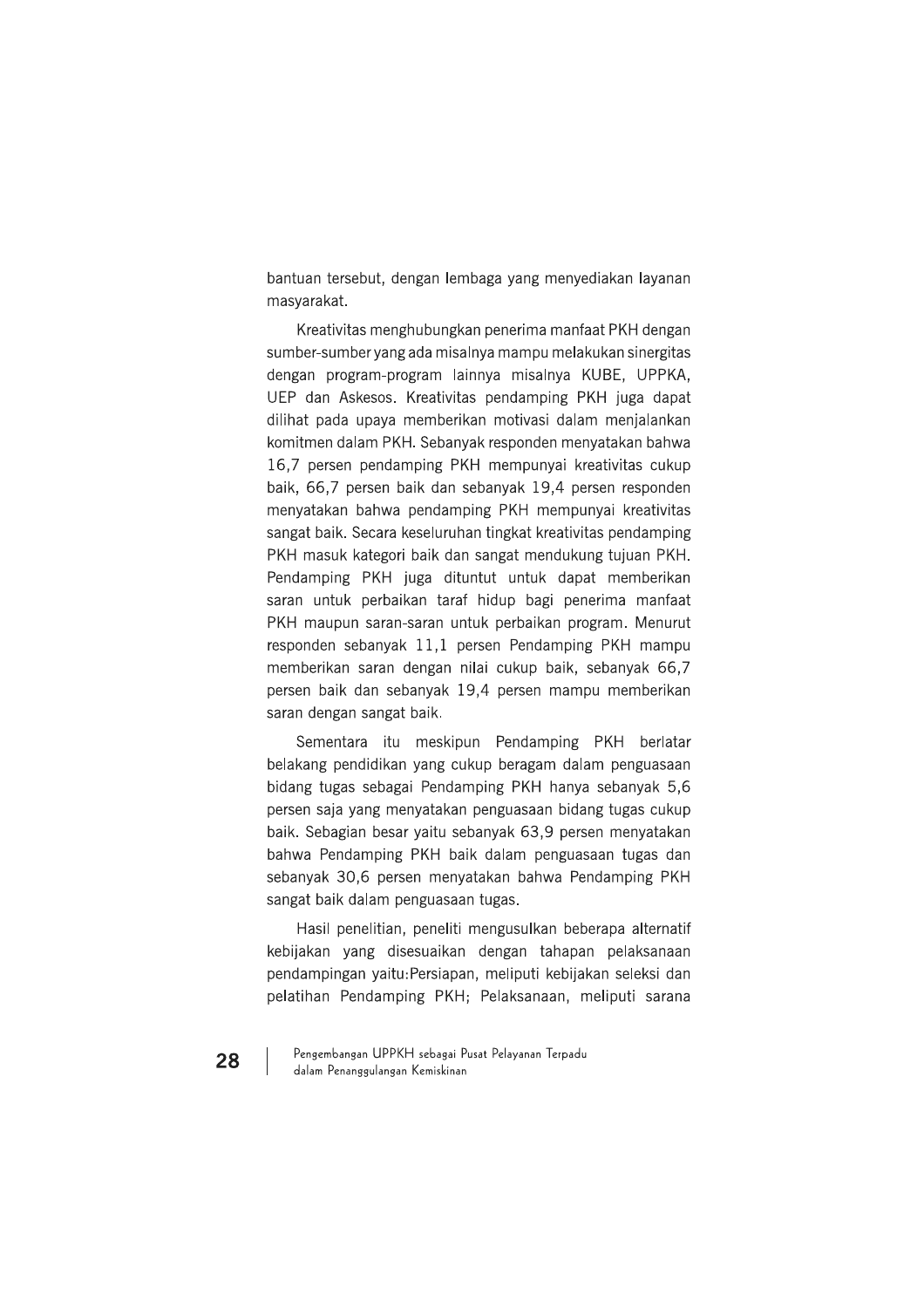PKH. Responden menyatakan, bahwa sebanyak 30,6 persen Pendamping PKH mempunyai tanggung jawab sangat baik dan 50,0 persen baik dan hanya sebanyak 19,4 persen cukup baik.

Pelaksanaan tanggung jawabnya tersebut Pendamping PKH diharapkan dapat bekerjasama dengan berbagai pihak. Menurut responden sebanyak 16,7 persen menyatakan bahwa pendamping PKH cukup baik dalam bekerja sama, sebanyak 58,3 persen baik dan 25 persen sangat dalam bekerja sama dengan berbagai pihak. Kerjasama yang sangat baik tersebut antara lain dengan bekerja sama dengan pihak yayasan sekolah tingkat SMK dengan menggunakan model pesantren untuk kelanjutan pendidikan anak-anak penerima manfaat PKH. Di sekolah tersebut anak-anak penerima manfaat PKH mendapatkan layanan pendidikan dan biaya hidup secara gratis di sekolah tingkat SMK. Sebagaimana diketahui, bahwa bantuan tunai bidang pendidikan hanya diberikan kepada anak sekolah sampai dengan tingkat SMP. Sedangkan untuk tingkat SMA/SMK, PKH tidak memberikan bantuan lagi.

Kreativitas untuk pengembangan potensi diri dan upaya peningkatan taraf hidup penerima manfaat PKH merupakan nilai lebih bagi pendamping PKH. Peningkatan kreativitas sebagai upaya peningkatan taraf hidup penerima manfaat PKH, pendamping PKH diharapkan dapat menghubungkan sumbersumber yang ada dalam mendukung upaya peningkatan taraf hidup masyarakat. Jika merujuk tujuh peran community worker, maka kreativitas pendamping PKH menghubungkan sumbersumber vang maka pendamping PKH memerankan sebagai perantara (broker). Peranan seorang perantara dalam intervensi sosial terkait erat dengan upaya menghubungkan individu ataupun kelompok dalam masyarakat yang membutuhkan bantuan atau layanan masyarakat (community services), tetapi tidak tahu dimana dan bagaimana mendapatkan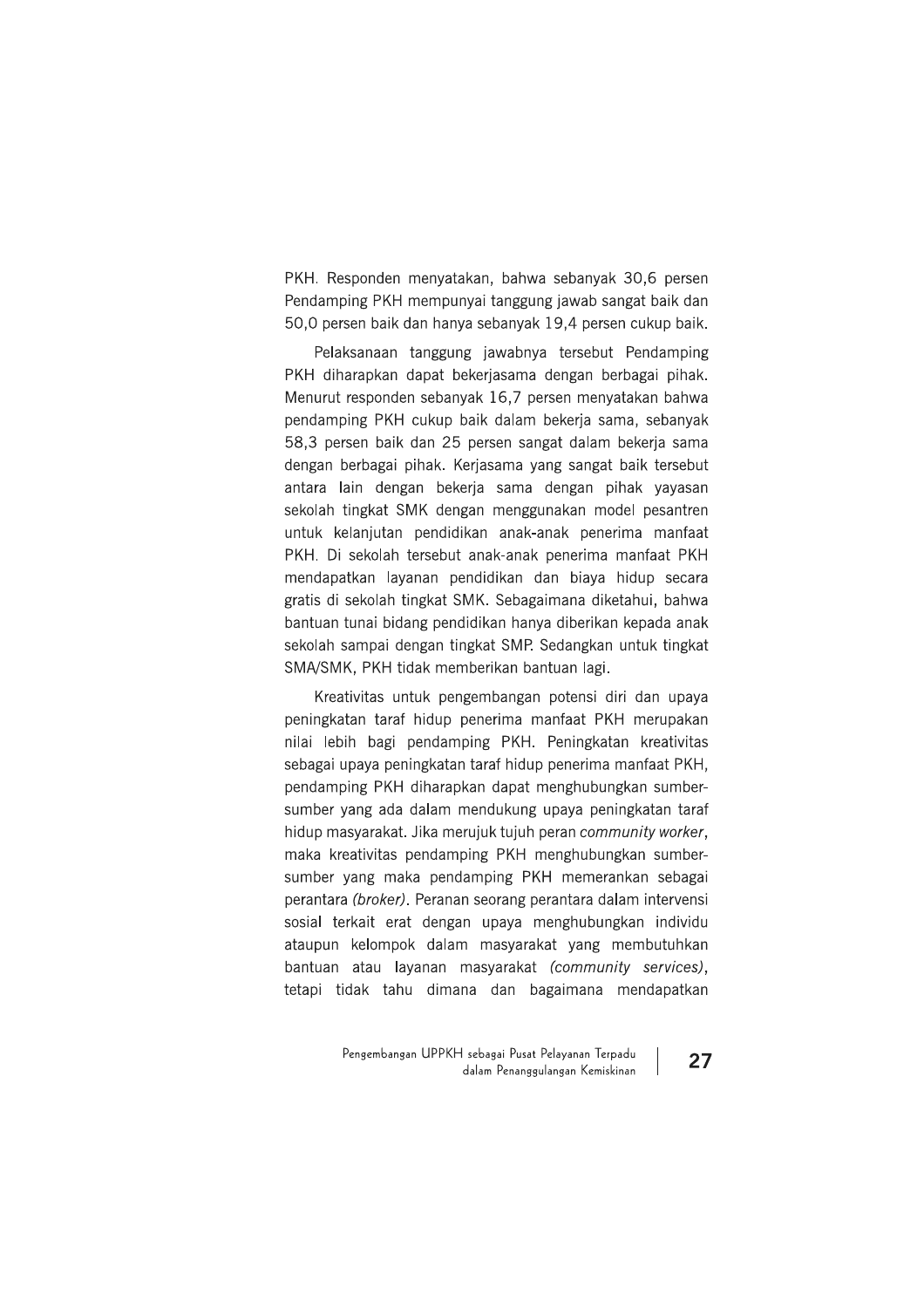penerima manfaat hasil dari pemutakhiran data yang dilakukan Pendamping PKH merupakan dasar dari pembayaran bantuan kepada penerima manfaat PKH.

Pembayaran bantuan dilakukan tiap tiga bulan dan Pendamping PKH setiap saat harus melakukan pemutakhiran data, sehingga data tetap akurat. Jika data penerima manfaat PKH tidak akurat, maka menyebabkan tujuan dari PKH yaitu investasi sumber daya manusia dan memutus rantai kemiskinan antar generasi sulit tercapai. Menurut responden sebanyak 69,4 persen menyatakan bahwa hasil kerja dan ketepatan waktu kerja Pendamping PKH baik. Selebihnya sangat baik dan cukup baik.

Pendamping PKH mempunyai tanggung jawab terhadap penyelesaian tugas dan tanggung jawab Pendamping PKH di tempat tugas. Tanggung jawab terhadap penyelesaian tugas terkait dengan tugas pokok, tugas pengembangan dan tugas penunjang yang dibebankan kepada Pendamping PKH. Sebanyak 16,7 persen responden menyatakan tanggung jawab terhadap penyelesaian tugas Pendamping PKH sangat baik, 69,4 persen baik dan 13, 9 persen cukup baik. Dengan demikian Pendamping PKH sangat bertanggung jawab terhadap penyelesaian tugas yang dibebankan kepada mereka.

Secara keseharian Pendamping PKH dituntut bisa bekerja mandiri di lapangan, kerja lapangan Pendamping PKH khususnya adalah mendampingi RTSM/KSM yang menjadi tanggung jawabnya. Kerja lapangan secara mandiri tersebut memerlukan tanggung jawab pendamping di tempat kerja. Jika Pendamping PKH tidak mempunyai kesungguhan dalam melaksanakan tanggung jawab tersebut, maka tujuan dari PKH agak sulit tercapai. Sebagaimana diketahui, mitra kerja Pendamping PKH bekerja sama dengan beberapa instansi atau pihak yaitu; Dinas Sosial, sekolah, kesehatan, tokoh masyarakat, Posyandu, operator dan ketua penerima manfaat

Pengembangan UPPKH sebagai Pusat Pelayanan Terpadu dalam Penanggulangan Kemiskinan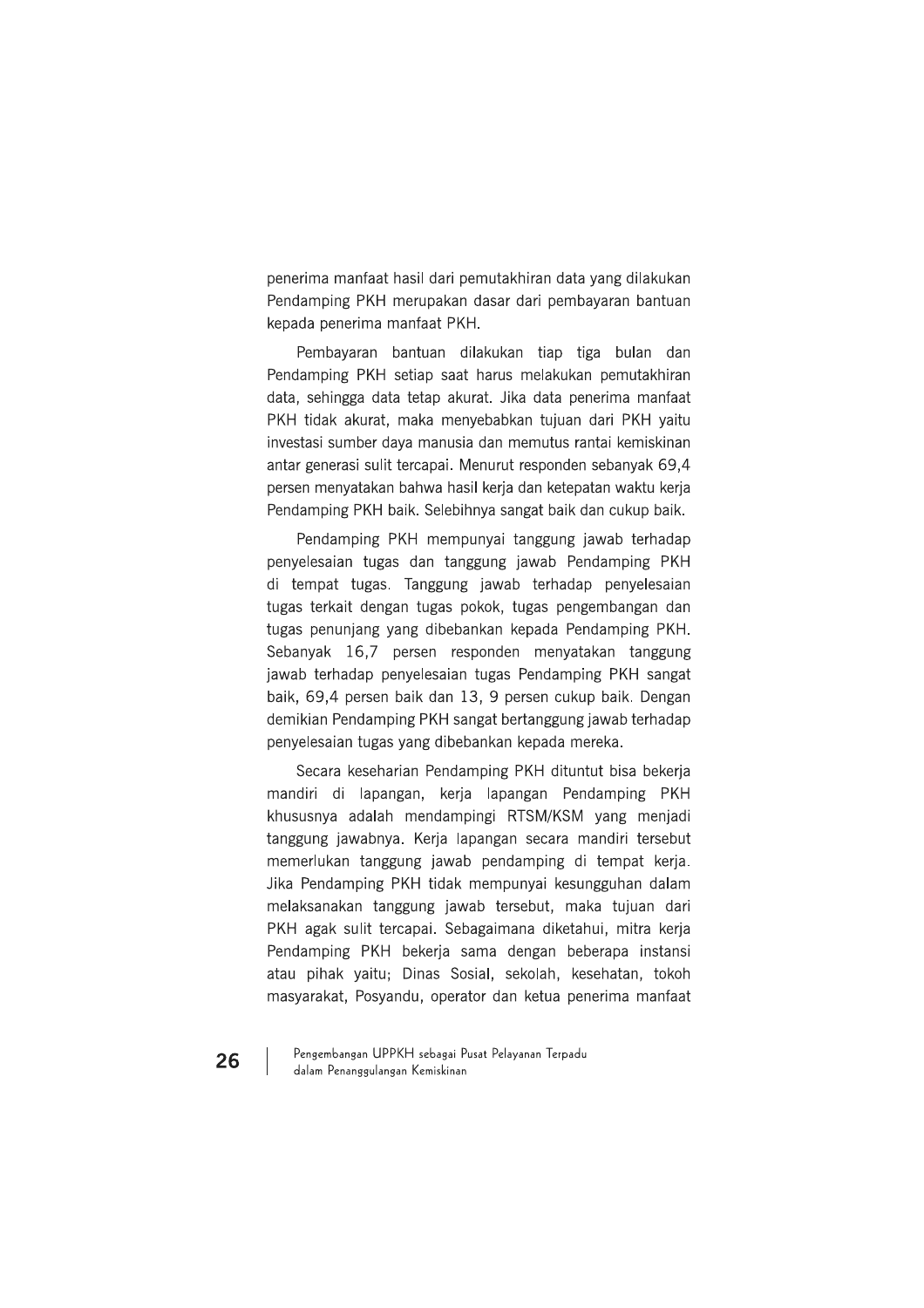tugas admistratif sebanyak 33,3 persen menyatakan bahwa Pendamping PKH mempunyai kesungguhan kerja sangat baik, sebanyak 58,3 persen baik dan hanya 8,3 persen yang menjawab bahwa kesungguhan Pendamping PKH dalam melaksanakan tugas. Kesungguhan Pendamping PKH dalam melaksanakan tugas tersebut terlihat ketika penerima manfaat PKH memerlukan pendampingan ketika memerlukan pelayanan kesehatan di rumah sakit dengan memanfaatkan program Jaminan Kesehatan Masyarakat. Pendamping PKH melakukan pendampingan dari proses rujukan sampai dengan penerima manfaat PKH tersebut pulang dari rumah sakit.

Hasil kerja yaitu kesesuaian antara volume kerja dengan jadwal dan batas waktu dan ketepatan waktu Pendamping PKH dapat dilihat dari ketepatan data penerima manfaat PKH dari hasil pemutakhiran data yang dilakukan oleh Pendamping PKH. Pemuktahiran data penerima manfaat PKH sangat penting karena yang menjadi penerima manfaat PKH tersebut harus memenuhi berbagai persyaratan. Bidang pendidikan yang ditetapkan menjadi penerima manfaat PKH adalah RTSM/ KSM yang memiliki anak sekolah SD-SMP sedangkan PKH kesehatan, penerima manfaat PKH adalah RTSM/KSM yang memiliki anak Balita dan Ibu Hamil.

Jumlah anak balita, anak sekolah dan ibu hamil dalam RTSM/KSM tersebut menentukan jumlah besaran bantuan, sehingga jika ada perubahan status anggota RTSM/KSM tersebut menentukan jumlah besaran bantuan yang diterima. Selain itu PKH juga menerapkan aturan jika anggota RTSM/ KSM tidak memenuhi ketentuan PKH yaitu memeriksakan ibu hamil dan anak balita ke pelayanan kesehatan dan kehadiran ke sekolah SD-SMP bagi anak penerima manfaat PKH pendidikan akan dikenai sanksi pemotongan. Data akurat mengenai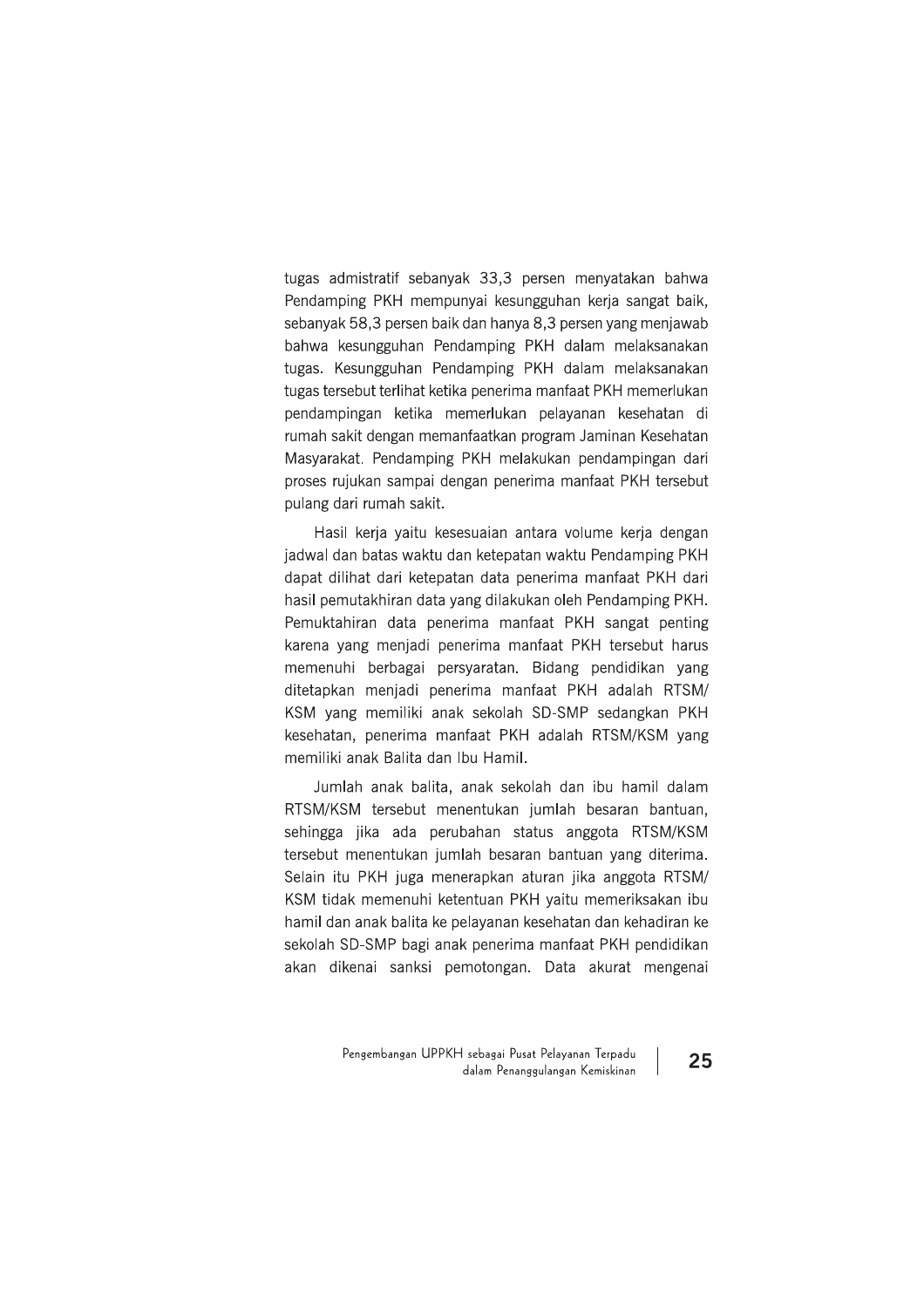kecakapan kerja dengan nilai baik. Kecakapan kerja sangat baik dilakukan Pendamping PKH dalam melakukan pemutakhiran data, melakukan pencatatan dan pelaporan, dan mengunjungi rumah peserta PKH. Namun cukup baik dalam fasilitasi dan menyelesaikan kasus pengaduan.

Fasilitasi dan menyelesaikan kasus pengaduan merupakan tantangan terberat pada saat awal pelaksanaan pendampingan PKH. Kasus-kasus ketidaktepatan penerima manfaat PKH baik itu penerima manfaat yang semestinya layak menerima tidak masuk daftar penerima manfaat PKH maupun penerima manfaat vang tidak lavak menerima bantuan PKH. Belum siapnya Pendamping PKH dalam menyelesaikan kasus-kasus tersebut ketika di awal pelaksanaaan disebabkan keterbatasan pengalaman pendamping PKH dan belum pahamnya masyarakat terhadap PKH.

Pendamping PKH dalam kesehariannya melaksanakan tugas secara mandiri di lapangan sehingga dalam pelaksanaan tugas tersebut Pendamping **PKH** harus mempunyai keterampilan teknis dalam pelaksanaan pendampingan di lapangan. Menjangkau penerima manfaat PKH di berbagai tempat, maka diperlukan keterampilan untuk mengendarai sepeda motor. Sementara itu untuk melaksanakan tugas-tugas administrasi, maka keterampilan mengoperasikan komputer sebagai alat pengolah data. Keterampilan-keterampilan teknis yang dikuasai oleh Pendamping PKH tersebut berpengaruh terhadap keberhasilan PKH. Menurut responden sebanyak 19 persen Pendamping PKH mempunyai keterampilan sangat baik, 64 persen Pendamping PKH mempunyai keterampilan baik dan sebanyak 17 persen responden menyatakan bahwa keterampilan Pendamping PKH cukup baik.

Kesungguhan Pendamping PKH dalam melaksanakan tugas baik tugas pendampingan di lapangan maupun tugas-

Pengembangan UPPKH sebagai Pusat Pelayanan Terpadu dalam Penanggulangan Kemiskinan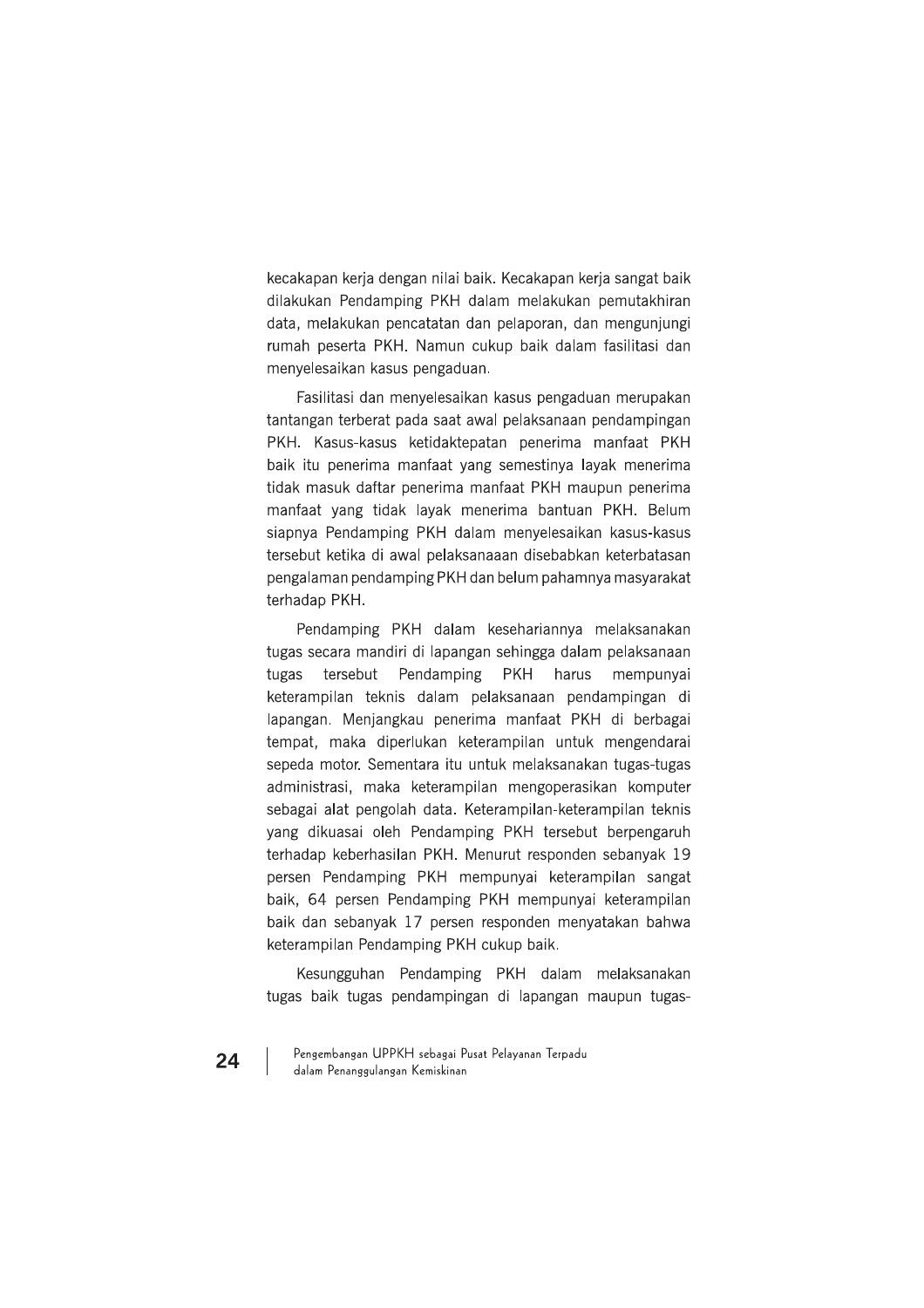Evaluasi Kinerja. Evaluasi kinerja Pendamping PKH dikaitkan dengan tugas Pendamping PKH yaitu; tugas pokok, tugas pengembang, dan tugas penunjang. Pendamping PKH bekerja penuh waktu, menjalankan tugas pokok, tugas pengembangan dan tugas penunjang. Tugas pokok berupa persiapan program, rutin pada proses pembayaran. Tugas pokok merupakan kegiatan yang harus dilakukan oleh pendamping PKH baik dilakukan pada tahap awal pelaksanaan PKH maupun pada saat pelaksanaan pendampingan PKH. Tugas pokok pendamping PKH secara berkala dipantau melalui checklist Kegiatan Pendamping (CKP) PKH. Checklist Kegiatan Pendamping PKH diisi oleh Pendamping PKH dengan diketahui oleh Koordinator wilayah dan Penanggung Jawab UPPKH Kabupaten/Kota. Catatan tersebut diisi tiap minggu. Pendamping PKH harus mengisi formulir CKP Pendamping PKH tersebut ketika melakukan kegiatan dan formulir tersebut harus ada tanda tangan dan stempel pihak yang berhubungan dengan kegiatan tersebut. Formulir CKP Pendamping PKH tersebut harus dikumpulkan tiap bulan di UPPKH Kabupaten/ Kota untuk dilakukan entri data ke sistem informasi manajemen PKH secara online.

Berdasarkan rekapitulasi CKP pendamping PKH periode Januari 2012 - Mei 2013 paling banyak 54 kegiatan tiap bulan, rata-rata 22 kegiatan dan paling sedikit empat kegiatan tiap bulannya. Dengan rata-rata sebanyak 22 kegiatan tersebut maka tiap minggu paling sedikit lima kegiatan yang dilakukan oleh Pendamping PKH. Kecakapan kerja Pendamping PKH dalam melaksanakan tugasnya, baik tugas pokok, tugas pengembangan dan tugas penunjang. Sebanyak 53 persen responden menjawab kecakapan Pendamping PKH menjawab baik, sementara sebanyak 33 persen menjawab sangat baik dan sebanyak 14 persen menjawab cukup baik. Dengan demikian sebagian besar Pendamping PKH mempunyai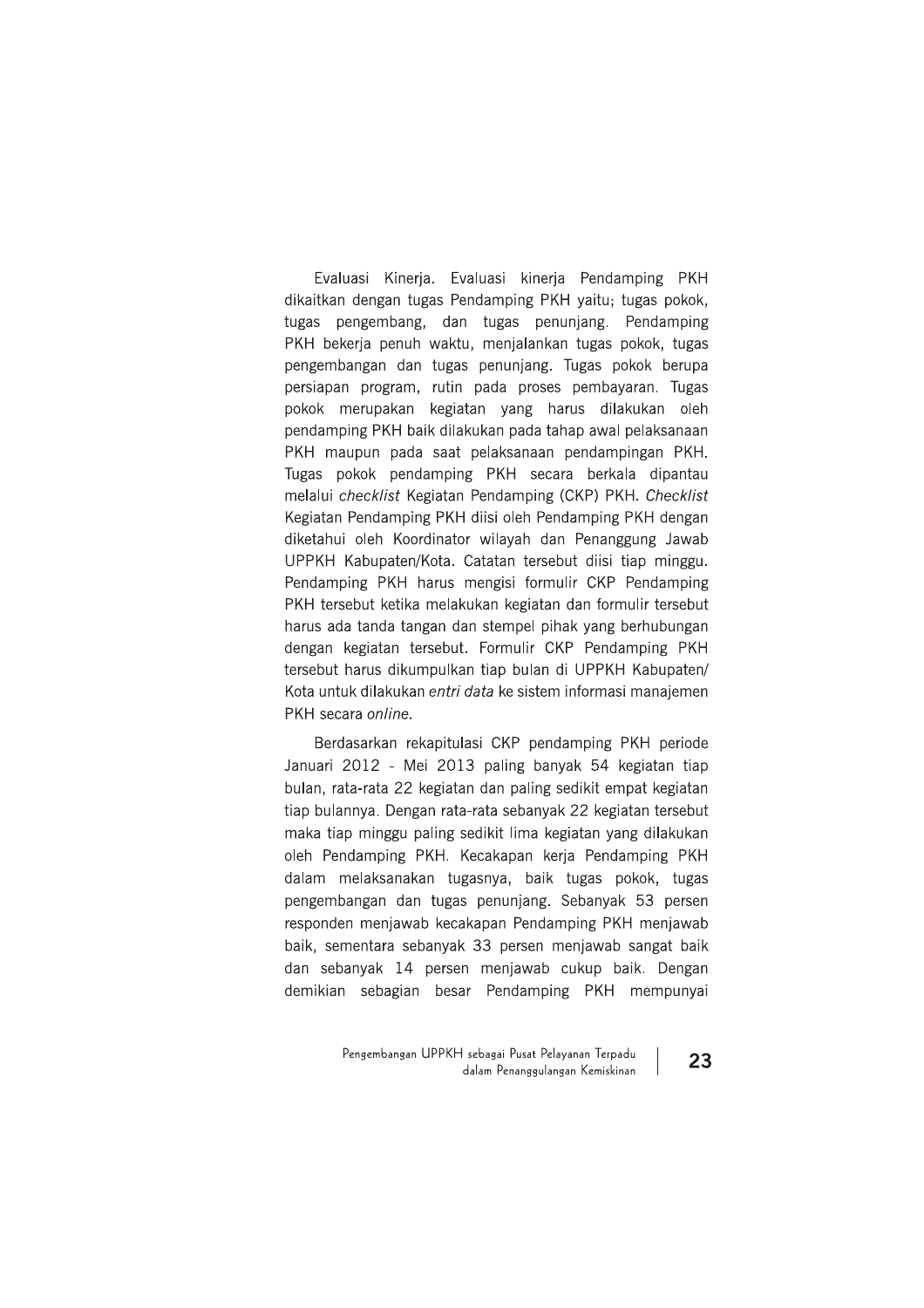sebanyak 78 persen berpendidikan sosial dari jurusan ekonomi dan pendidikan.

Program Keluarga Harapan yang didukung Pendamping PKH berpendidikan relatif tinggi dan berlatar belakang disiplin ilmu yang mendukung untuk perubahan sikap dan perilaku. Meskipun masih banyak ditemukan Pendamping PKH dengan latar belakang pendidikan SLTA. Hal tersebut disebabkan Pendamping PKH diprioritaskan berasal dari kecamatan dampingan. Sementara itu di kecamatan dampingan tersebut tidak ada pelamar yang berpendidikan D3 atau S1, sehingga di rekrutlah pendamping PKH dengan latar belakang pendidikan SLTA dengan pengalaman pendampingan sebelumnya.

Pendamping PKH yang memiliki masa kerja enam tahun relatif sudah mapan dalam melaksanakan pendampingan. Namun yang dikeluhkan oleh Pendamping PKH yaitu keberlanjutan PKH dan keberlanjutan kegiatan pendampingan. Hal tersebut disebabkan dengan masa kerja dan umur yang relatif tua tersebut agak sulit untuk mendapatkan pekerjaan yang mampu menopang kehidupan pendamping PKH.

Banyaknya pendamping PKH ditentukan dengan banyak RTSM yang ada di kecamatan tersebut. Berdasarkan buku kerja pendamping PKH tahun 2012 rasio antara pendamping dengan RTSM/KSM antara 300-500 RTSM/pendamping. Namun di Kabupaten Bogor rata-rata Pendamping PKH dengan RTSM adalah sebesar 297,69. Di Kecamatan Megamendung ditemukan seorang pendamping PKH mendampingi sebanyak 584 RTSM. Sedangkan di Kecamatan Ciomas ditemukan seorang pendamping PKH mendampingi sebanyak 100 RTSM. Apabila dilihat dari tempat tinggal Pendamping PKH, ternyata hanya 33 persen berasal dari kecamatan lokasi dampingan.

Pengembangan UPPKH sebagai Pusat Pelayanan Terpadu dalam Penanggulangan Kemiskinan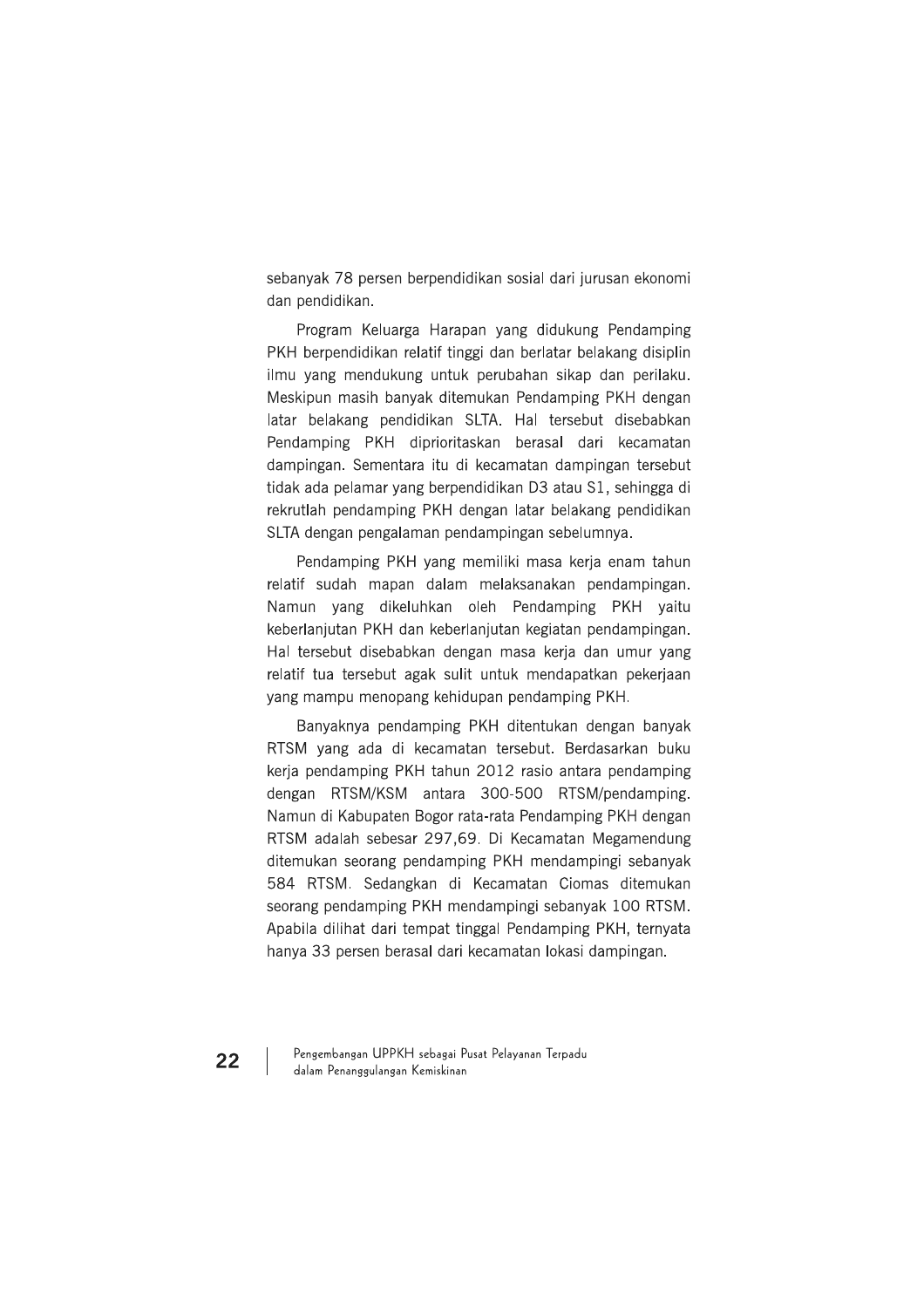Bidang kesehatan, PKH meningkatkan minat atau kesadaran peserta PKH ibu hamil untuk membawa anak balitanya ke posyandu secara rutin dan membawa anggota keluarganya bila sakit berobat ke Puskesmas dan memperoleh akses pelayanan kesehatan melalui Program Jaminan Kesehatan Masyarakat (Jamkesmas) dan Jaminan Kesehatan Daerah (Jamkesda). Pada indikator kesehatan di Kabupaten Bogor diketahui terdapat 100 persen balita gizi buruk mendapat perawatan. Cakupan penanganan komplikasi kebidanan mencapai 99,70 persen, pertolongan persalinan oleh tenaga kesehatan mencapai 82,91 persen, dan kunjungan bayi ke layanan kesehatan meningkat menjadi 93,96 persen

Tahun 2013 Pendamping PKH di Kabupaten Bogor tercatat sebanyak 85 orang, terdiri dari 58 orang laki-laki dan 27 orang perempuan. Jika dilihat dari kelompok umur, maka Pendamping PKH di Kabupaten Bogor paling banyak pada kelompok umur 31-35 tahun yaitu sebanyak 35 persen, disusul kelompok umur 26-30 tahun sebanyak 25 persen. Namun ditemukan 18 persen pendamping PKH pada kelompok umur diatas 40 tahun. Dengan demikian pendamping PKH didukung oleh tenaga usia produktif.

Sebagian besar atau 81 persen pendamping PKH Kabupaten Bogor berpendidikan Strata 1 (S1). Dengan demikian pendamping PKH berpendidikan tinggi, namun masih ditemukan sebanyak enam persen berpendidikan SLTA sederajat dan sebanyak satu persen berpendidikan Strata 2 (S2), dan selebihnya Diploma 3 (D3) dan Diploma 1 (D1). Sebanyak 81 persen pendamping PKH Kabupaten Bogor vang berpendidikan Strata 1, berlatar belakang sosial lainnya seperti sarjana pendidikan, sarjana hukum, sarjana ekonomi dan sarjana agama. Ada empat persen berpendidikan sarjana eksakta dan hanya sebanyak tiga persen yang berpendidikan kesejahteraan sosial/pekerja sosial dan pengembangan masyarakat. Pendidikan Diploma 3 (D3)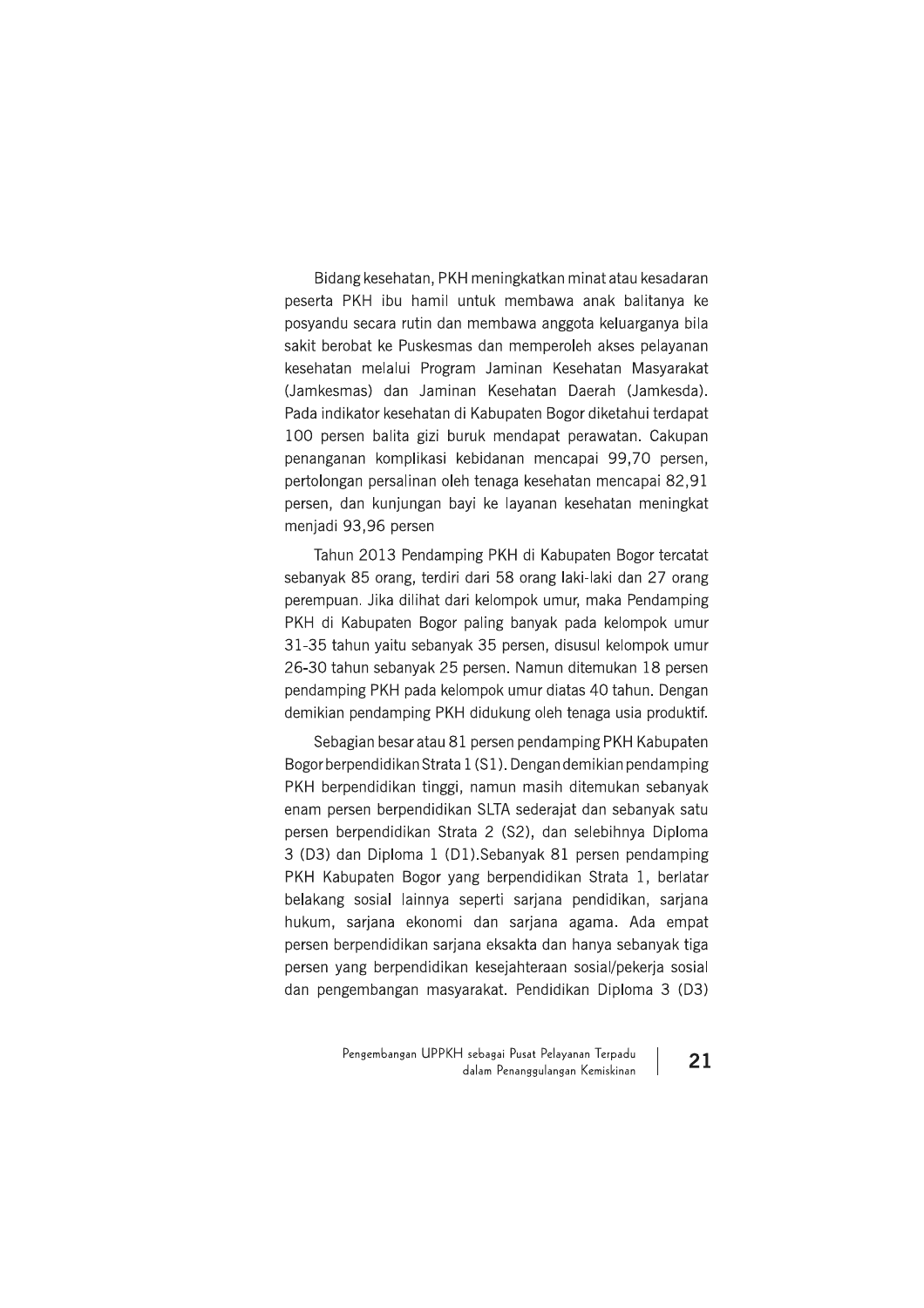desa/kelurahan dari 428 desa/kelurahan yang ada di Kabupaten Bogor, Awal pelaksanaan tercatat sebanyak 9.890 RTSM yang tersebar di 11 kecamatan, sampai akhir tahun 2012 jumlah penerima manfaat PKH sebanyak 14.154 RTSM yang tersebar di 20 kecamatan.

Tahun 2013 lokasi PKH di Kabupaten Bogor bertambah menjadi empat kecamatan yaitu: Gunung Putri, Tanjung Sari, Cisarua, dan Babakan Madang. Secara umum dari tahun ke tahun terjadi peningkatan Indeks Pembangunan Manusia (IPM) Kabupaten Bogor tidak terlepas dari pelaksanaan PKH. Beberapa komponen indeks pembangunan manusia terpengaruh langsung dari PKH. Komponen tersebut angka melek huruf, rata-rata lama sekolah dan pengeluaran per kapita. Angka melek huruf di Kabupaten Bogor pada tahun 2009 tercatat sebanyak 94,29 persen penduduk Kabupaten Bogor telah melek huruf dan terjadi peningkatan sebanyak 0.97 point menjadi 95.26 persen pada tahun 2012. Pada rata-rata lama sekolah, tahun 2009 tercatat rata-rata lama sekolah 7,54 tahun dan tahun 2012 terjadi peningkatan menjadi 8.12 tahun atau setara dengan kelas 2 SMP. Peningkatan partisipasi sekolah tersebut tidak terlepas dengan PKH yang mensyaratkan penerima manfaatnya menyekolahkan anaknya pada fasilitas pendidikan dasar SD dan SMP.

Peningkatan pengeluaran per kapita Kabupaten Bogor juga meningkat, tahun 2009 dari Rp 628.340,- dan tahun 2012 menjadi Rp 632.170,-. Peningkatan pengeluaran per kapita tersebut tidak terlepas dengan PKH. PKH memberikan bantuan tunai kepada RTSM yang besar nominalnya antara Rp 600,000,sampai dengan Rp 2.200.000,-/tahun. Bantuan tunai tersebut sebagai skema perlindungan sosial bagi rumah tangga sangat miskin dapat digunakan rumah tangga sangat miskin untuk pemenuhan kebutuhan hidup sehari-hari khususnya untuk kesehatan dan pendidikan.

Pengembangan UPPKH sebagai Pusat Pelayanan Terpadu dalam Penanggulangan Kemiskinan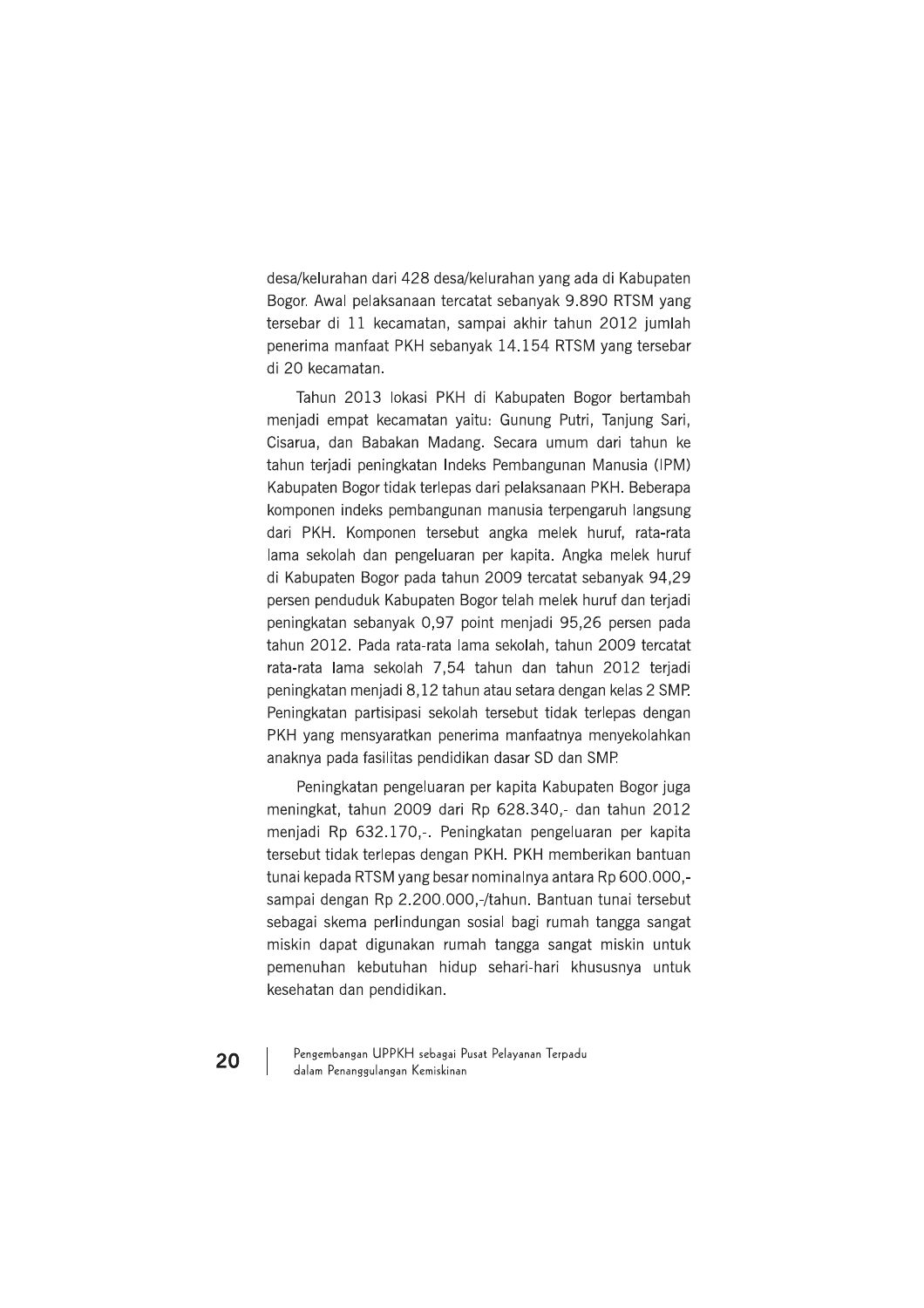kesehatan yakni anak-anak harus bersekolah hingga sekolah menengah pertama, anak balita harus mendapatkan imunisasi dan ibu hamil harus memeriksa kandungan secara rutin atau berkala (Togiaratua Nainggolan, dkk; 2012: 144).

Penelitian dari Kharisma (2009) menegaskan bahwa proses penentuan penerima manfaat PKH di Kabupaten Sumba Barat dan Kabupaten Kediri belum tepat dan belum menggambarkan kondisi nyata masyarakat. Banyak peneriman manfaat yang sebenarnya tidak layak untuk menerima PKH, dan sebalikya keluarga yang latak menerima justru tidak menjadi penerima manfaat PKH (exclusion and inclusion error). Ditemukan juga lemahnya koordinasi lintas sektor. Bappenas (2009), menyimpulkan bahwa PKH berhasil meningkatkan angka kunjungan Posyandu, pemantauan tumbuh kembang anak, serta kegiatan imunisasi, akan tetapi pengaruh terhadap indikator pendidikan relatif kecil. Spot cek UPKKH (2009) menunjukkan bahwa dalam hal kewajiban penerima manfaat di Kabupaten Karawang termasuk kelompok rendah pada layanan kesehatan dan paling rendah terhadap layanan pendidikan. Namun Simanjuntak (2010) menyimpulkan bahwa penerima dana PKH belum memberikan pengaruh terhadap perbaikan pola asuh belajar anak di rumah, kehadiran anak di sekolah, dan prestasi belajar anak (Togiaratua Nainggolan, dkk; 2012: 145).

#### 3. Pendamping Program Keluarga Harapan

Pelaksanaan PKH di Kabupaten Bogor dimulai sejak tahun 2007 (Habibullah dan Ivo Noviana; 2012). Tahun 2012, lokasi PKH tersebar di 20 kecamatan dari 40 kecamatan yang ada di Kabupaten Bogor. Lokasinya yaitu: di Cariu, Megamendung, Ciawi, Ciomas, Dramaga, Ciampea, Gunung Sindur, Ciseeng, Cigombong, Tenjolaya, Leuwisadeng, Kemang, Rancabungur, Bojong Gede, Tajur Halang, Cibinong, Suka Makmur, Jasinga, Rumpin, dan Taman Sari. Penerima manfaat tersebar di 202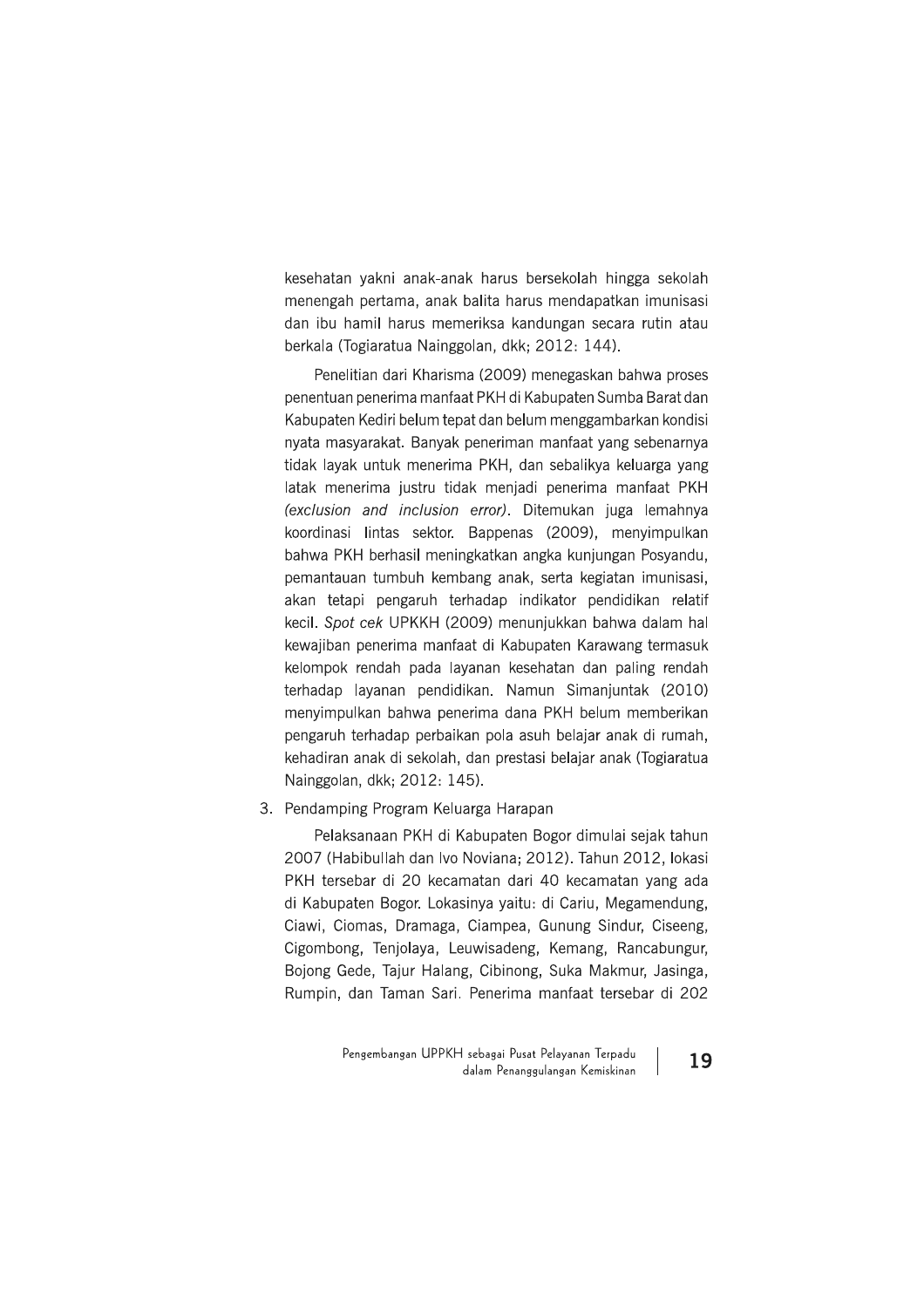- 3) Efektivitas program terjadi di daerah yang tingkat pelayanannya, baik infrastruktur maupun tenaga medis lebih siap.
- 2. Dampak Program Keluarga Harapan

Penelitian vang dilakukan dengan judul penelitian Program Keluarga Harapan di Indonesia: Dampak pada Rumah Tangga Sangat Miskin di Tujuh Provinsi. Hasil penelitian menyimpulkan bahwa secara umum PKH telah berdampak positif bagi RTSM. Ada perbedaan signifikan antara kondisi RTSM sebelum PKH dengan sesudah PKH dalam indikator-indikator partisipasi bidang kesehatan dan bidang pendidikan. Kondisi sesudah PKH lebih baik daripada kondisi sebelum PKH. Namun demikian, PKH belum berdampak positif terhadap status sosial ekonomi RTSM. Jumlah bantuan PKH memiliki korelasi prediktif yang dinamis dengan partisipasi RTSM peserta PKH dalam bidang pendidikan maupun kesehatan. Jumlah bantuan di samping berdampak langsung, juga berdampak tidak langsung terhadap partisipasi RTSM melalui efek mediasi persepsi RTSM tentang bantuan seperti kecukupan, keadilan, kesesuain, dan ketepatan waktu; manfaat PKH seperti fisik, psikis, dan sosial, persepsi tentang pendampingan, serta ketangguhan RTSM (Togiaratua Nainggolan, dkk; 2012: 183 - 184).

Merujuk pada Sistem Jaminan Sosial Nasional, PKH menjadi model jaminan yang unik. Di satu sisi, PKH merupakan bantuan sosial yang dimaksudkan demi mempertahankan kehidupan (life survival) dalam memenuhi kebutuhan dasar utama pendidikan dan kesehatan. Di sisi lain, PKH bernuansa pemberdayaan yakni menguatkan rumah tangga miskin agar mampu keluar dari kemiskinannya melalui promosi kesehatan dan mendorong anak bersekolah. Dana yang diberikan kepada RTSM secara tunai melalui Kantor Pos dimaksudkan agar penerima manfaat dapat mengakses fasilitas pendidikan dan

Pengembangan UPPKH sebagai Pusat Pelayanan Terpadu dalam Penanggulangan Kemiskinan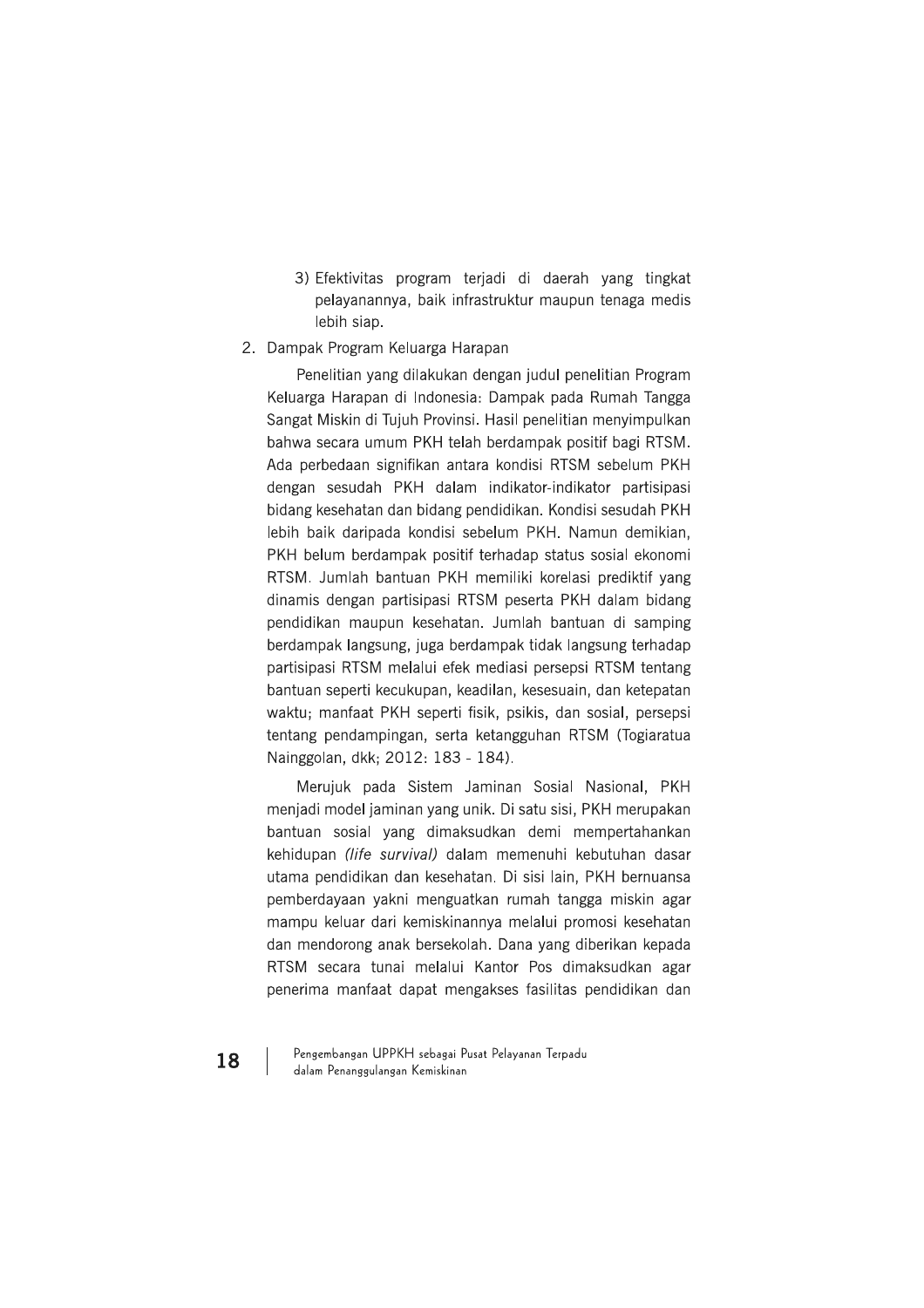Penelitian terdahalu berdasarkan laporan dan hasil penelitian terkait langsung dengan pelaksanaan Program Keluarga Harapan.

1. Pelaksanaan Program Keluarga Harapan

Berdasarkan evaluasi Bappenas (2013; 12 - 16) Program Keluarga Harapan penting dengan tiga alasan. Pertama, PKH dirancang dan ditargetkan untuk mensasar RTSM. Kedua, beberapa evaluasi menunjukkan keberhasilan PKH dalam meningkatkan askes dan kualitas layanan pendidikan dan kesehatan bagi RTS. Hasil resertifikasi menunjukkan 47 persen peserta kohor 2007 telah meningkat kesejahteraannya atau tidak miskin lagi. Ketiga, Komplementasi program-program lainnya dalam mendukung peningkatan kesejahteraan RTSM penerima PKH tidak Optimal. Resiko kerentanan RTSM cukup besar dibanding manfaat yang diterima melalui PKH.

Dampaknya (Bappenas; 2013: 10);

- a. Dampak PKH terhadap tingkat pengeluaran RTSM;
	- 1) Total pengeluaran RTSM penerima PKH meningkat rata-rata Rp 19.000,-/kapita/bulan atau meningkat 10 persen dari kondisi baseline,
	- 2) RTSM umumnya menggunakan untuk makanan, keperluan kesehatan, dan keperluan non makanan lainnya,
	- 3) Tidak ada perubahan pengeluaran pendidikan, tidak ada indikasi pengeluaran non produktif (rokok, alkohol).
- b. Terhadap kesehatan;
	- 1) Terjadi kenaikan tingkat pemeriksaan *pre natal* 9 13 persen, post natal 21 persen, kelahiran dibantu tenaga medis 5 persen, penimbangan balita 22 persen, dan balita mendapatkan vaksin komplit meningkat 11 persen,
	- 2) Tetangga penerima PKH juga ikut meningkat kesadarannya pemeriksaan rutin ibu hamil meningkat empat persen, dan penimbangan balita meningkat tujuh persen,

Pengembangan UPPKH sebagai Pusat Pelayanan Terpadu dalam Penanggulangan Kemiskinan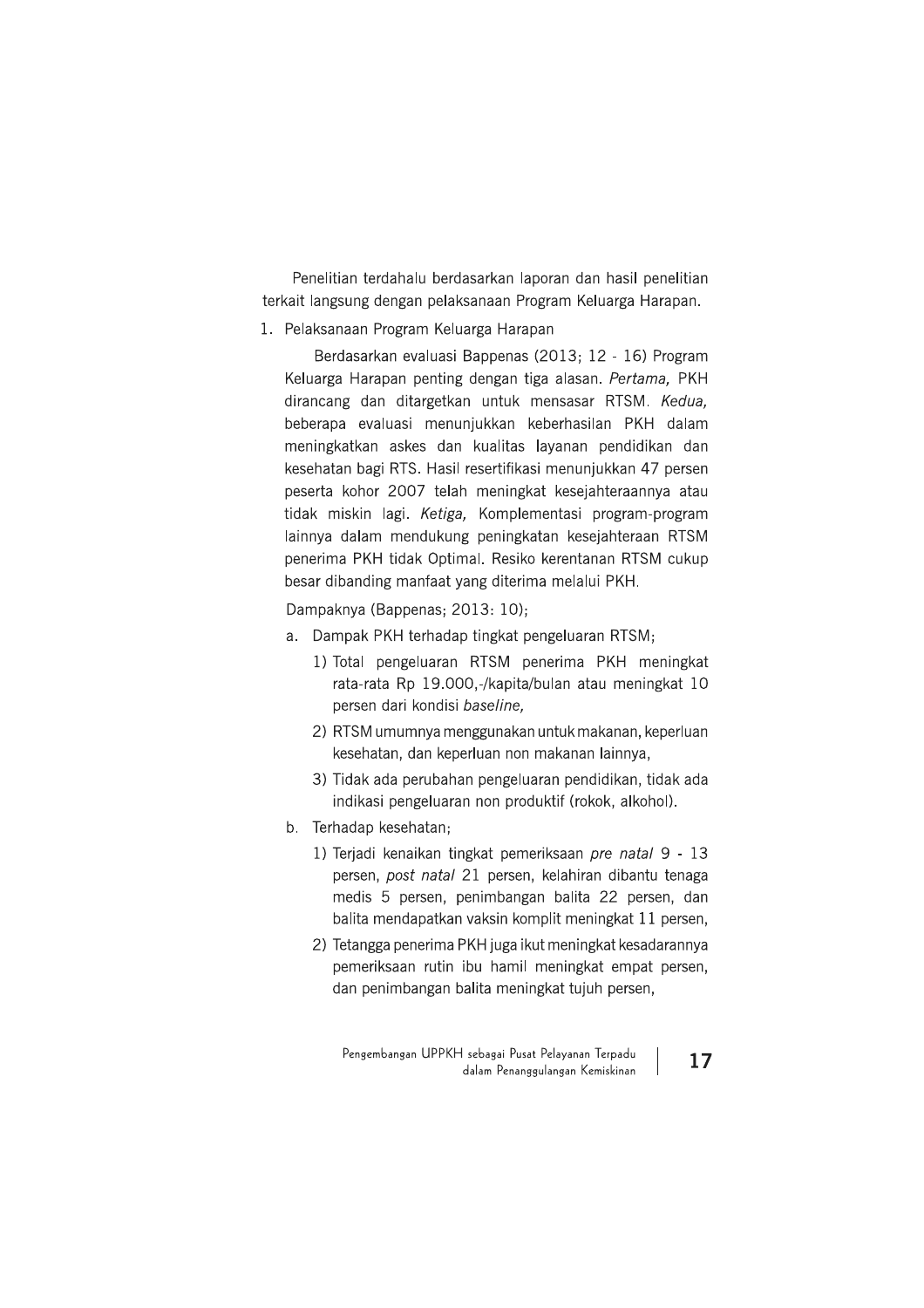diperlukan sasaran pelayanan harus segera diberikan cepat dan tuntas.

- 3. Model integrasi (integrated model one deks multi functions). Model pelayanan sosial integrasi (integrated model) - one desk multi function. Hampir sama dengan model sebelumnya, bahwa model integrasi one desk multi function dilakukan dalam satu atap. Meja pelayanan hanya satu untuk menangani berbagai masalah dan kebutuhan sasaran pelayanan. Asumsi yang mendasari model pelayanan ini adalah bahwa seringkali sasaran pelayanan merasa frustasi dan bingung karena terdapat berbagai meja pelayanan yang sesuai dengan masalah dan kebutuhannya.
- 4. Model multi level, multi aktor, dan multi sektor.

Model multi level, multi aktor, dan multi sektor. Asumsi yang mendasari model ini dalah bahwa pelayanan sosial tidak hanya terbatas kepada sasaran penerima pelayanan yang datang ke sasaran pelayanan, melibatkan berbagai disiplin profesi dan perlu melibatkan berbagai sektor yang mempunyai pelayanan sejenis.

# D. Penelitian Terdahulu

Percontohan Program Keluarga Harapan dilakukan mulai tahun 2007 di tujuh provinsi yaitu; DKI Jakarta, Sumatera Barat, Jawa Barat, Jawa Timur, Nusa Tenggara Timur, Sulawesi Utara, dan Gorontalo. Berjumlah 388.751 RTSM, transisi 202.413 RTSM (52,07 persen) dan graduasi 186.338 RTSM (47,93 persen). Peserta selalu diresertifikasi sebagai penilaian ulang status sosial ekonomi peserta PKH. Sebagai masukan (input) penetapan status kepesertaan yang dilaksanakan tahun kelima atau setahun sebelum enam tahun kepesertaan. Tujuannya; penilaian status sosial ekonomi peserta, identifikasi program-program perlindungan sosial yang diakses atau dibutuhkan peserta; pemutakhiran data keluarga peserta PKH.

Pengembangan UPPKH sebagai Pusat Pelayanan Terpadu dalam Penanggulangan Kemiskinan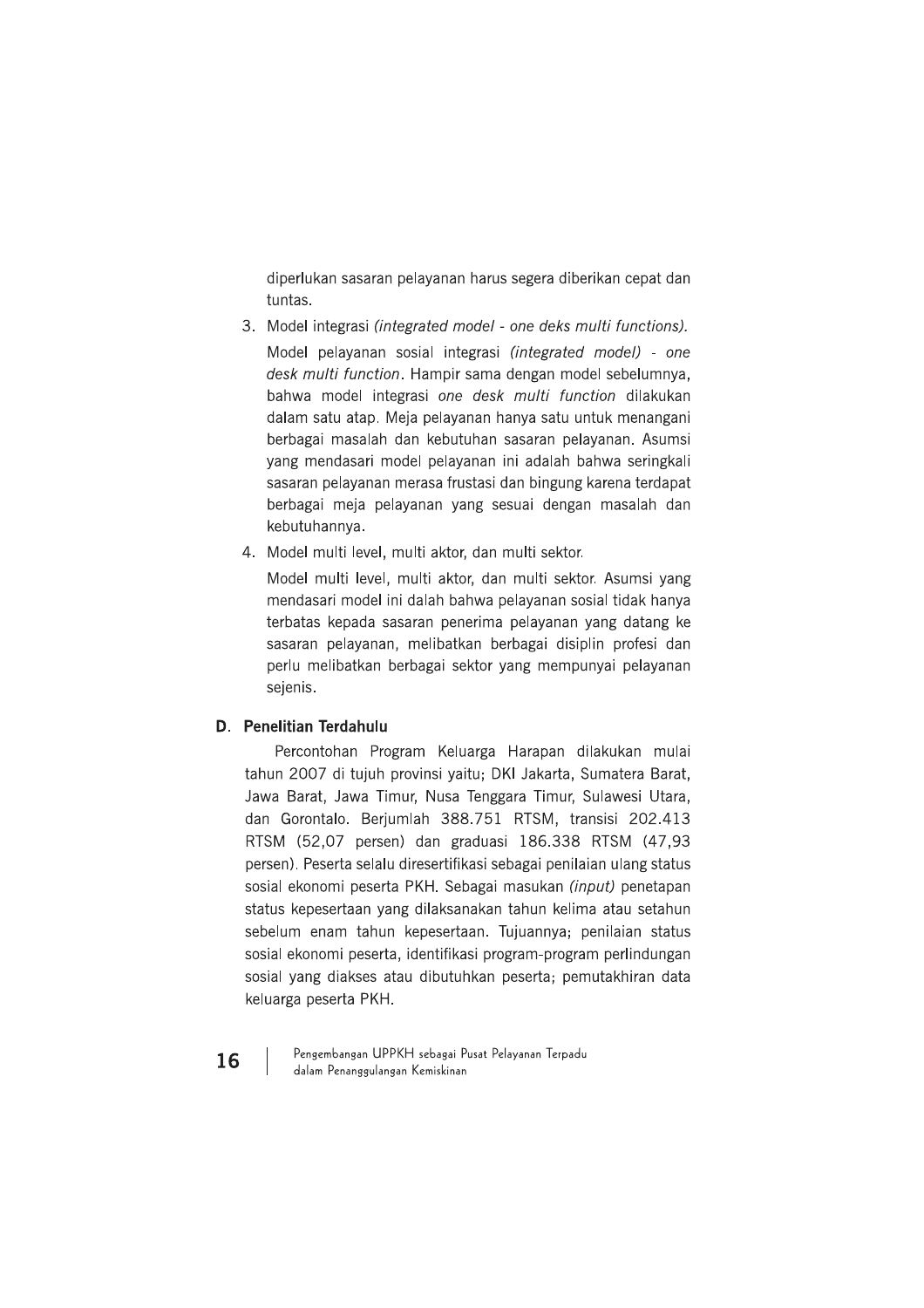pelayanan terpadu satu pintu, seluruh perizinan dan non-perizinan yang menjadi kewenangan kepala daerah, dapat terlayani dalam satu lembaga.

Berkaitan dengan hasil dari proses pelayanan terpadu menurut OMSSA (2007) (Indah Huruswati, dkk; 2013: 34 - 35), bahwa out come dari pelayanan sosial terpadu meliputi; pertama, bagi penerima pelayanan; (1) terpenuhinya kebutuhan untuk setiap orang yang mendapat pelayanan; (2) tercapainya tujuan orang yang mendapatkan pelayanan; (3) dapat memenuhi kebutuhan penerima pelayanan lebih tepat waktu; (4) stabilitas meningkat untuk orang yang mendapatkan pelayanan; dan (5) meningkatnya kepuasan penerima pelayanan. Kedua, bagi masyarakat, out come yang diperoleh masyarakat meliputi; (1) meningkatnya modal sosial; (2) meningkatnya sumber daya yang sulit dengan mengurangi duplikasi pelayanan, dan mengefektifkan respon kepada kebutuhan masyarakat; dan (3) mengurangi penggunaan pelayanan kristis melalui respon yang tepat waktu sesuai dengan kebutuhan masyarakat.

Ragan (2003) implementasi pelayanan pelayanan sosial terpadu (one stop services) memiliki empat model alternatif (Indah Huruswati, dkk: 2013: 39 - 41) vaitu:

1. Model jaring laba-laba (spider web - leading sector).

Model jaring laba-laba - leading sector, pelayanan sosial didasarkan pada adanya leading sektor sebagai instansi atau lembaga pelayanan sosial utama diikuti oleh sektor-sektor lain sebagai supporting system.

2. Model jaring laba-laba - satu atap (one stop office multi desk multi function).

Model jaring laba-laba (spider web) satu atap (one stop office multi desk - multi function). Asumsi yang mendasari model ini adalah pelayanan sosial harus mudah dijangkau, cepat, dan tuntas. Penanganan masalah dan pemenuhan kebutuhan yang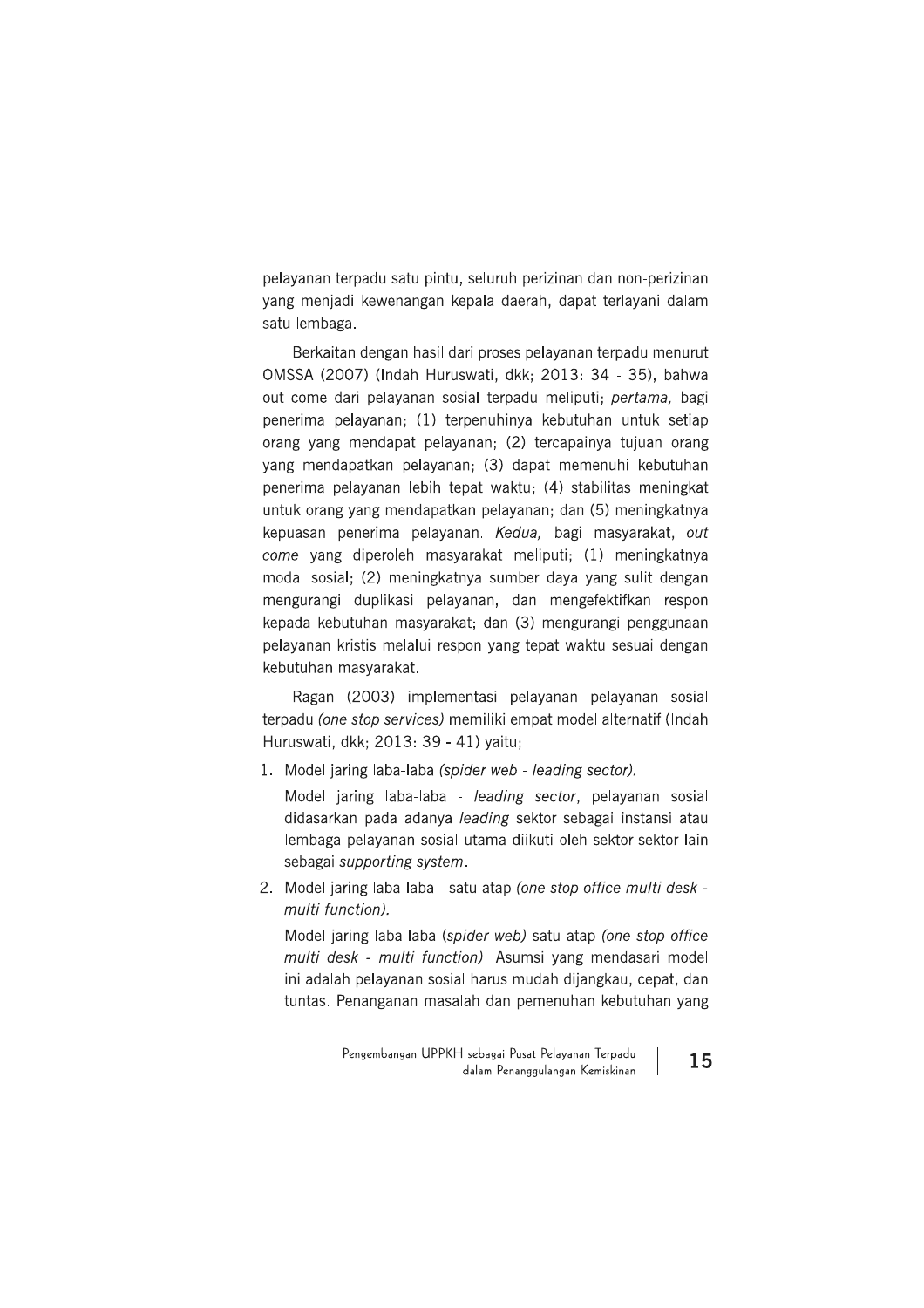Menurut Sadu (2008) (Komite Pemantau Otonomi Daerah; 2012: 4 - 5), model pelayanan perizinan terpadu dapat dibedakan menjadi dua pola, yaitu pelayanan terpadu satu atap (one roof service) dan pelayanan terpadu satu pintu (one stop service). Pola Pelayanan Terpadu Satu Atap (PTSA) merupakan sistem pelayanan yang diselenggarakan dalam satu tempat yang meliputi berbagai jenis pelayanan yang tidak memiliki keterkaitan proses yang dilayani melalui beberapa pintu atau unit pelayanan mandiri. Adapun pola Pelayanan Terpadu Satu Pintu (PTSP) merupakan pelayanan publik yang diselenggarakan pada suatu tempat yang meliputi berbagai jenis pelayanan yang memiliki keterkaitan proses dan dilayani melalui satu pintu. Ada beberapa aspek yang membedakan antara konsep PTSA dengan PTSP, yakni wewenang dan penandatanganan, koordinasi, prosedur pelayanan, pengawasan, standar pelayanan, kelembagaan, pencapaian target penerimaan retribusi dan status kepegawaian. Perbedaan pada aspek aspek Meskipun tempat pelayanan disatukan dalam satu tempat, tetapi pada PTSA wewenang dan penandatanganan masih tetap berada pada SKPD teknis terkait lainnya. Berbeda halnya dengan PTSA, lembaga PTSP memiliki semua otoritas yang diperlukan untuk memberi berbagai perizinan (licenses, permits, approvals and clearances).

Di DKI Jakarta, dengan adanya otoritas yang mampu menangani semua urusan tersebut. PTSP sebagai sebuah kelembagaan akses tunggal yang dapat mengatur berbagai regulasi selama proses. Oleh sebab itu, dalam hal ini instansi tersebut dapat menyediakan semua bentuk perizinan yang diperlukan dalam berbagai tingkat administrasi, maka instansi ini tidak perlu bergantung pada otoritas lain. Pelayanan perizinan dengan sistem terpadu satu pintu (one stop service) membuat waktu pembuatan izin menjadi lebih singkat. Hal ini, antara lain, disebabkan pengurusan administrasi berbasis teknologi informasi, in put data cukup dilakukan sekali, dan administrasi bisa dilakukan secara simultan. Adanya kelembagaan

Pengembangan UPPKH sebagai Pusat Pelayanan Terpadu dalam Penanggulangan Kemiskinan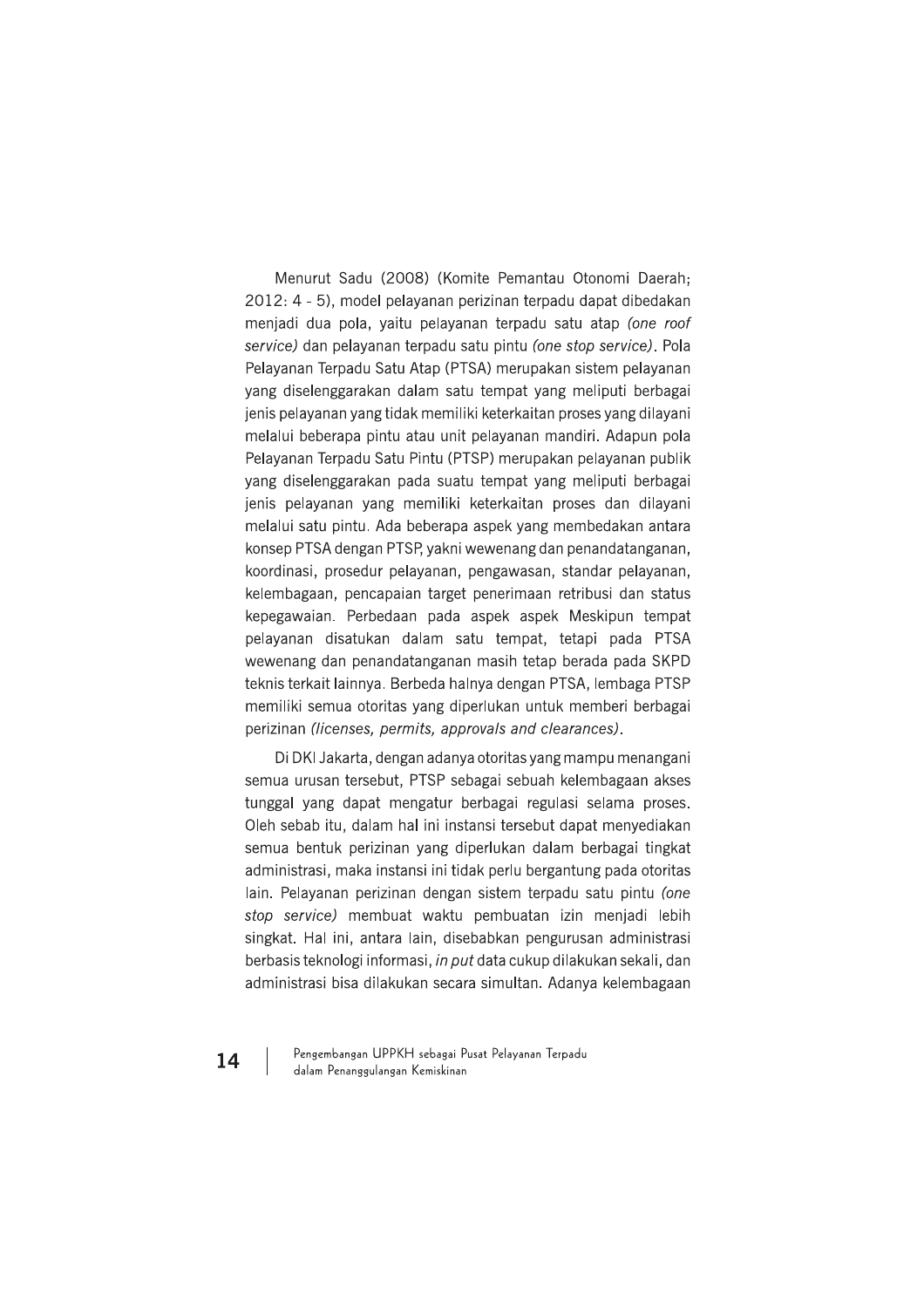(Brinkenhoff, 1985) sebagai proses untuk memperbaiki kemampuan lembaga guna mengefektifkan penggunaan sumber daya manusia dengan keuangan yang tersedia. Tujuan utama pengembangan merupakan proses dalam menciptakan pola baru kegiatan dan perilaku yang bertahan dari waktu ke waktu karena didukung oleh norma, standar, dan nilai-nilai dari dalam (Ajat S Kurnia, 2012:  $128 - 129$ ).

Pengembangan kapasitas merupakan pendekatan pembangunan dimana semua orang mempunyai hak sama terhadap sumber daya dan menjadi perencana pembangunan. Oleh karena itu pengembangan kapasitas menurut Eadge (1997) diantaranya, jika pengembangan kapasitas adalah tujuan akhir itu sendiri, maka pilihan politik memerlukan tujuan yang jelas dan analisis kontekstual terhadap bagian dari lembaga intervensi. Fokusnya adalah misi organisasi yang berimbang dan pertautannya dengan lingkungan eksternalnya, strukturnya, dan aktivitasnya. Kriteria efektivitasnya akan berhubungan dengan faktor luar di mana misi itu dirasakan tepat, masuk akal, dan terpenuhi (Ajat S Kurnia, 2012: 145 - 146).

Keberadaan suatu lembaga atau organisasi secara terorganisir memberi peluang dalam mencapai tujuan yang diinginkan. Pelaksanaan pelayanan sosial juga akan terbantu yang memungkinkan suatu lembaga dapat meningkatkan kepercayaan terhadap pelaksanaan dalam penanggulangan kemiskinan.

# C. Pelayanan Terpadu

Pelayanan terpadu di beberapa daerah sudah dimulai. Kebanyakan terkait dengan perijinan usaha, namun pelayanan terpadu terkait dengan pelayanan kesejahteraan sosial masih sedikit. Oleh karena itu ada baiknya pelayanan kesejahteraan sosial dapat belajar dari pelayanan terpadu tentang perizinan dalam hal tertentu seperti modelnya dan pelayanan yang diberikan.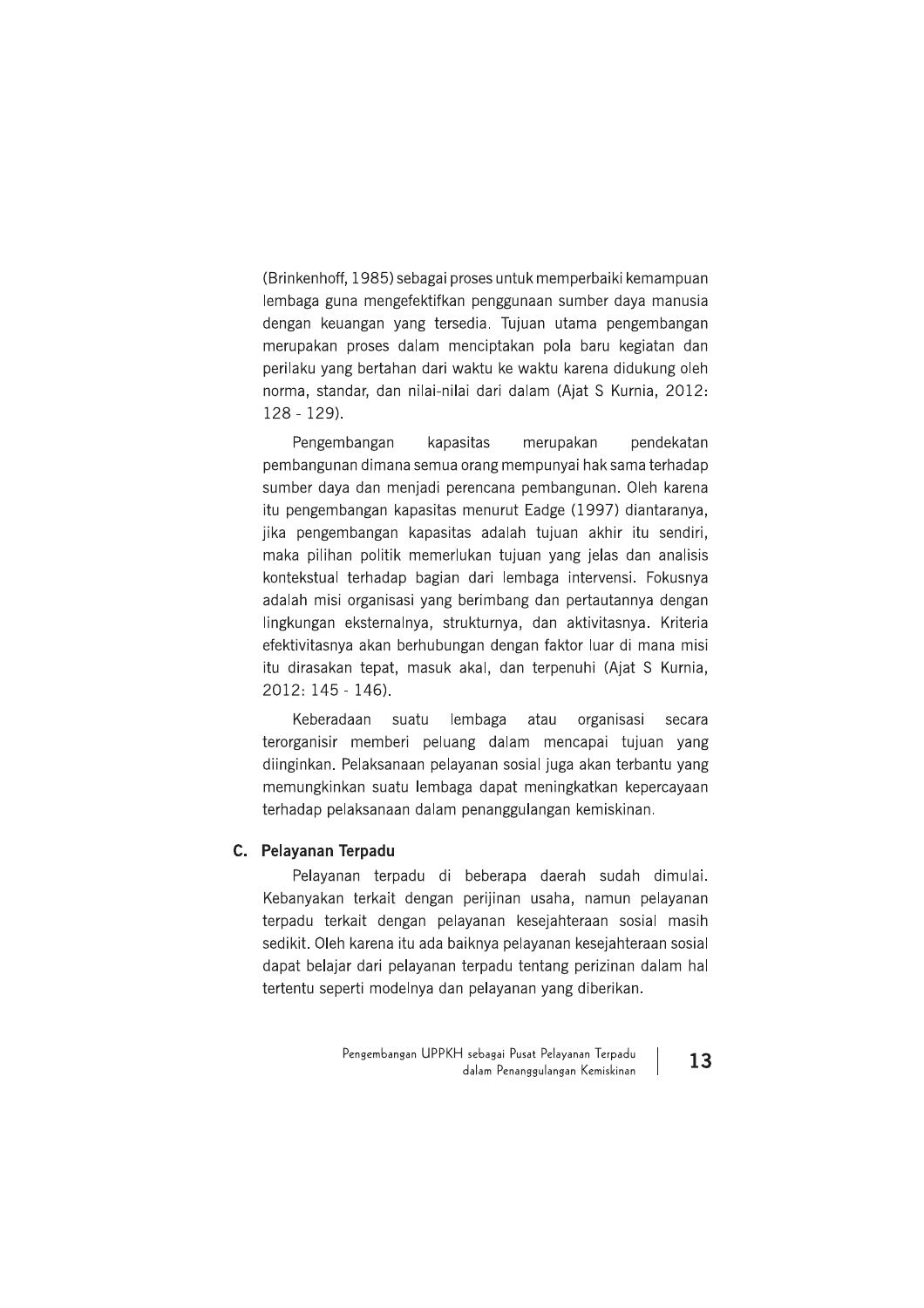Pendekatan sistem (Eriyatno, 1999; Koeswadji; 1993) dipahami sebagai "pengorganisasian dari bagian-bagian yang saling berhubungan dan saling menggantungkan diri antara yang satu dengan yang lain dan membentuk satu kesatuan. Sistem merupakan suatu entitas atau konsep yang merupakan himpunan dari bagian-bagian yang saling berkaitan, dipadukan ke dalam suatu kesatuan yang bulat dan utuh, untuk melakukan kegiatan transformasi atau proses merubah masukan meniadi keluaran dan dalam batas lingkup ruang dan waktu tertentu, berinteraksi dengan lingkungan dan dikendalikan oleh mekanisme kontrol yang mengerahkan kepada pencapaian sasaran dan tujuan bersama.

Kegiatan tersebut sebagai implementasi Undang-Undang RI Nomor 11 Tahun 2009, khususnya Pasal 1, ayat 2, bahwa penyelengaraan kesejahteraan sosial adalah upaya yang terarah, terpadu, dan berkelanjutan yang dilakukan pemerintah, pemerintah daerah, dan masyarakat dalam bentuk pelayanan sosial guna memenuhi kebutuhan dasar setiap warga negara, yang meliputi rehabilitasi sosial, jaminan sosial, pemberdayaan sosial, dan perlindungan sosial. Mencermati pelaksanaan kegiatan Pelayanan Terpadu dan Gerakan Masyarakat peduli Kabupaten/Kota Sejahtera (Pandu Gempita) yang dilaksanakan tahun 2013. Tujuannya membangun kerjasama dalam pelaksanaan, pembinaan dan pengembangan pelayanan terpadu dan gerakan masyarakat peduli kabupaten/kota sejahtera yang terindikasi pada;

- 1. Terciptanya model pengembangan kebijakan, strategi dan program kesejahteraan sosial menuju kabupaten/kota sejahteraa,
- 2. Terselenggaranya pelayanan sosial secara terpadu dan gerakan masyarakat peduli kabupaten/kota sejahtera dalam rangka menanggulangi masalah kemiskinan dan masalah sosial lainnya.

Pengembangan kelembagaan (institutional development) atau pembinaan kelembagaan (institutional building) didefinisikan

Pengembangan UPPKH sebagai Pusat Pelayanan Terpadu dalam Penanggulangan Kemiskinan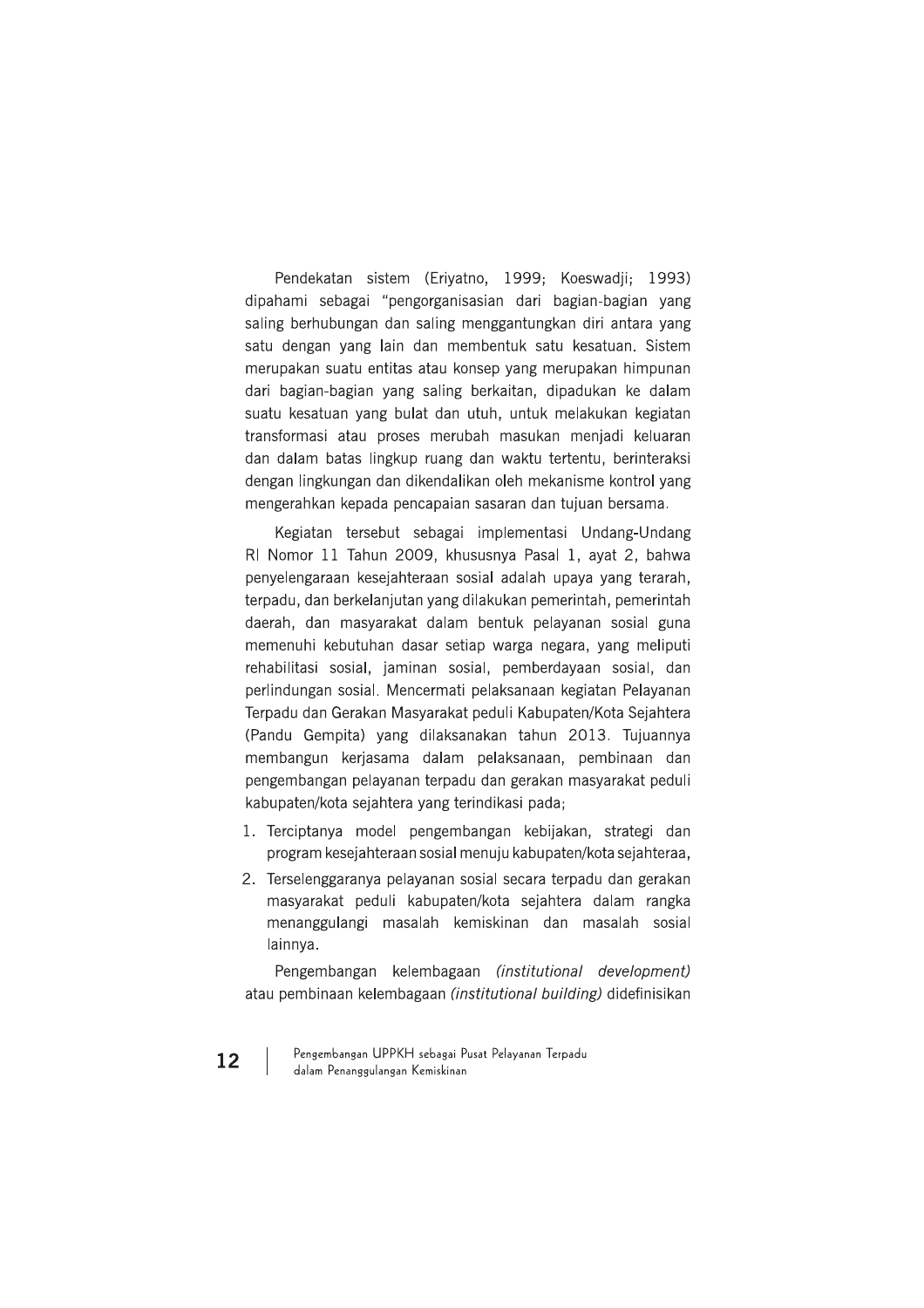melalui partisipasi aktif dan inisiatif dari masyarakat. Kaitan dengan sejarah pengorganisasian masyarakat di Amerika (Cox dan Garvin, 1987) perkembangan pengorganisasian masyarakat (community organization) kegiatan pada komunitas telah pula melibatkan tenaga profesional yang bekrjasama dengan masyarakat dari komunitas tersebut (indigenous) (Isbandi Rukminto Adi, 2001: 137 - 138).

Sedangkan pengembangan organisasi dapat saja dilakukan. Kegiatan PKH didukung tuga aspek yaitu; sumber daya manusia, struktur organisasi, sarana dan prasarana. Ketidak pastian masa depan dan kebutuhan perubahan (Nevrizond Chatab: 2009; 10 - 11; 128) seharusnya dipandang sebagai kesempatan untuk menciptakan nilai lebih secara efektif dalam sujatu lingkungan yang dinamis bukan bukan sebagi sumber daya yang tidak sesuai (cocok) yang menimbulkan tekanan atau ketegangan. Jika organisasi ingin tetap "survive", maka organisasi harus berinteraksi terhadap perubahan-perubahan. Agar kegiatan implementasi perubahan lancar dan efektif, umpan balik atau tanggapan dan hasil yang diperoleh setiap fungsional manajemen bisnis, ditelaah, direview dan dijadikan ataupun dipantau dan diaudit kecenderungan pergerakan dan peningkatannya. Kajian, evaluasi dan perbaikan atau koreksi terhadap implementasi perubahan dapat dilaksanakan hanya pada proses interpretasi dan implementasi, proses mendiagnosis ataupun pada pilihan perspektif dari kerangka perubahan bersaing.

Schuler (1992) mengartikan manajemen sumber daya manusia merupakan pengakuan tentang pentingnya tenaga kerja organisasi sebagai sumber dava manusia dalam memberi kontribusi bagi tujuan-tujuan organisasi, dan menggunakan beberapa fungsi dan kegiatan untuk memastikan bahwa sumber daya manusia tersebut digunakan secara efektif dan adil bagi kepentingan individu, organisasi, dan masyarakat (Edy Sutrisno; 2009: 6).

> Pengembangan UPPKH sebagai Pusat Pelayanan Terpadu dalam Penanggulangan Kemiskinan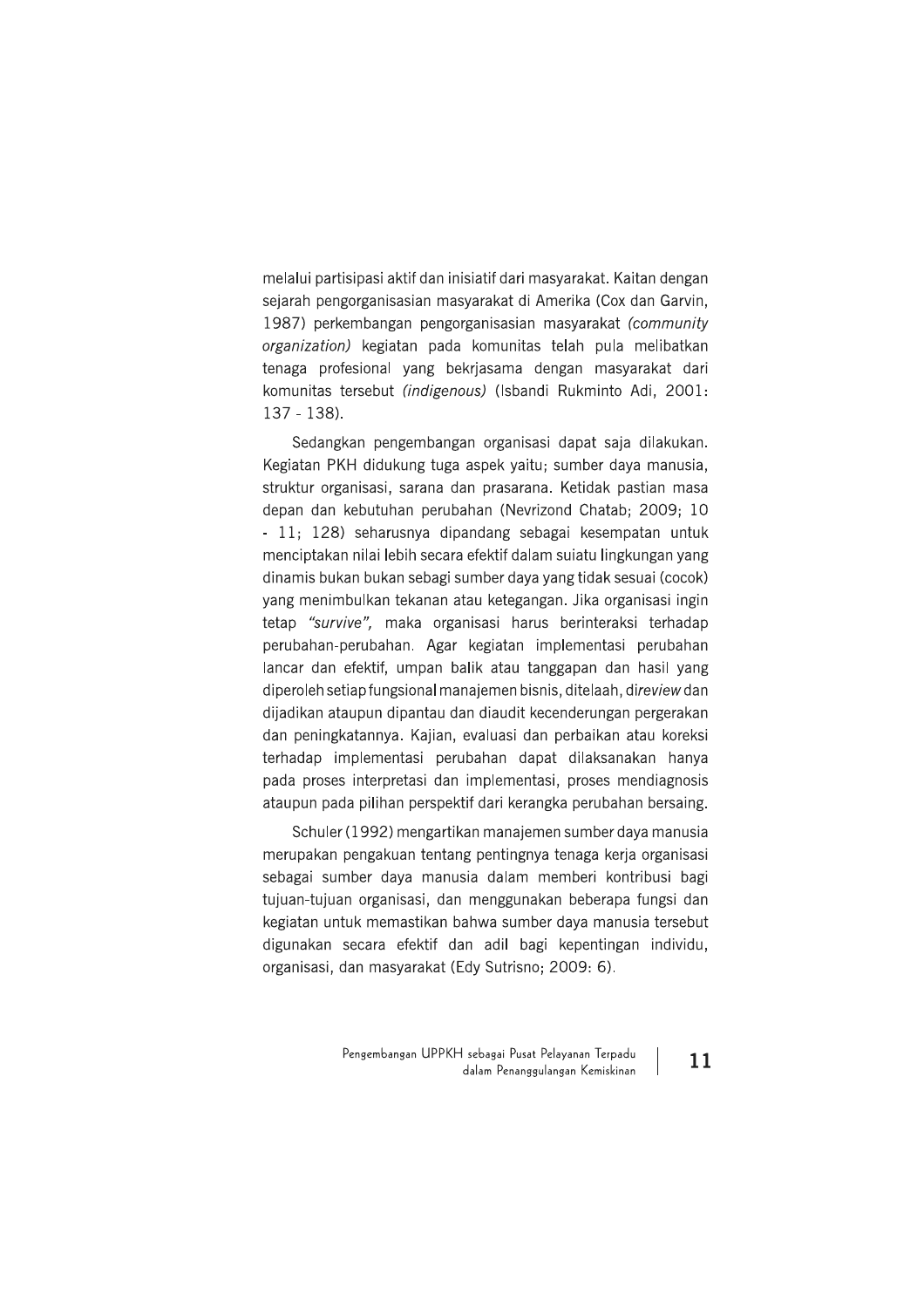- 3. Semua pihak terkait diberikan informasi yang cukup untuk melaksanakan dan memperbaiki program,
- 4. Pelaksanaan UPPKH mengikuti arahan kebijakan dan prosedur yang ditentukan oleh Tim Pengarah dan berkoordinasi dengan Tim Teknis Pusat,
- 5. Organisasi terdiri dari Ketua, Wakil Ketua, dan Sekretaris. Selain itu ditambah dengan personil terdiri dari; pegawai, tenaga ahli, dan tenaga operator.

Sedangkan UPPKH Provinsi terdiri atas; Pengarah, Ketua, Sekretaris dan di bawahnya ada lima bidang yaitu; Bidang Data, Bidang SPM, Bidang Penyaluran Bantuan, Bidang Verifikasi, Bidang Monitoring dan Evaluasi. Beda lagi pada UPPKH Kabupaten/ Kota terdiri atas: Pengarah, Ketua, Sekretaris, Bidang Data dan Sistem Pengaduan Masyarakat (SPM), Bidang Penyaluran Bantuan, dan Bidang Verifikasi. Khusus Bidang Data dan SPM membawahi Koordinator Pendamping dan Operator. Struktur UPPKH Kecamatan terdiri atas; Koordiantor Pendamping yang bekerjasama dengan beberapa pendamping yang ada di wilayah kerja. Tugas dan tanggung jawab UPPKH Kecamatan secara umum melaksanan tugas pendampingan kepada peserta PKH dengan wilayah kerja meliputi seluruh desa/kelurahan dalam satuan kerja wilayah kecamatan yang diatur oleh Ketua UPPKH Kabupaten/ Kota. UPPKH Kecamatan bertanggung jawab kepada UPPKH Kabupaten/Kota (Direktorat Jaminan Sosial: 2013a; 50 - 51).

#### **B.** Pengembangan

Pengembangan; proses, cara, perbuatan pengembangan (Anton M Mulyono, dkk; 1999: 414). Pengembangan berkaitan dengan masyarakat dan organisasi perlu difahami secara bersama. Defenisi pengembangan masyarakat yang lebih singkat dimulai tahun 1948, pengembangan masyarakat adalah suatu gerakan yang dirancang guna meningkatkan taraf hidup keseluruhan masyarakat

Pengembangan UPPKH sebagai Pusat Pelayanan Terpadu dalam Penanggulangan Kemiskinan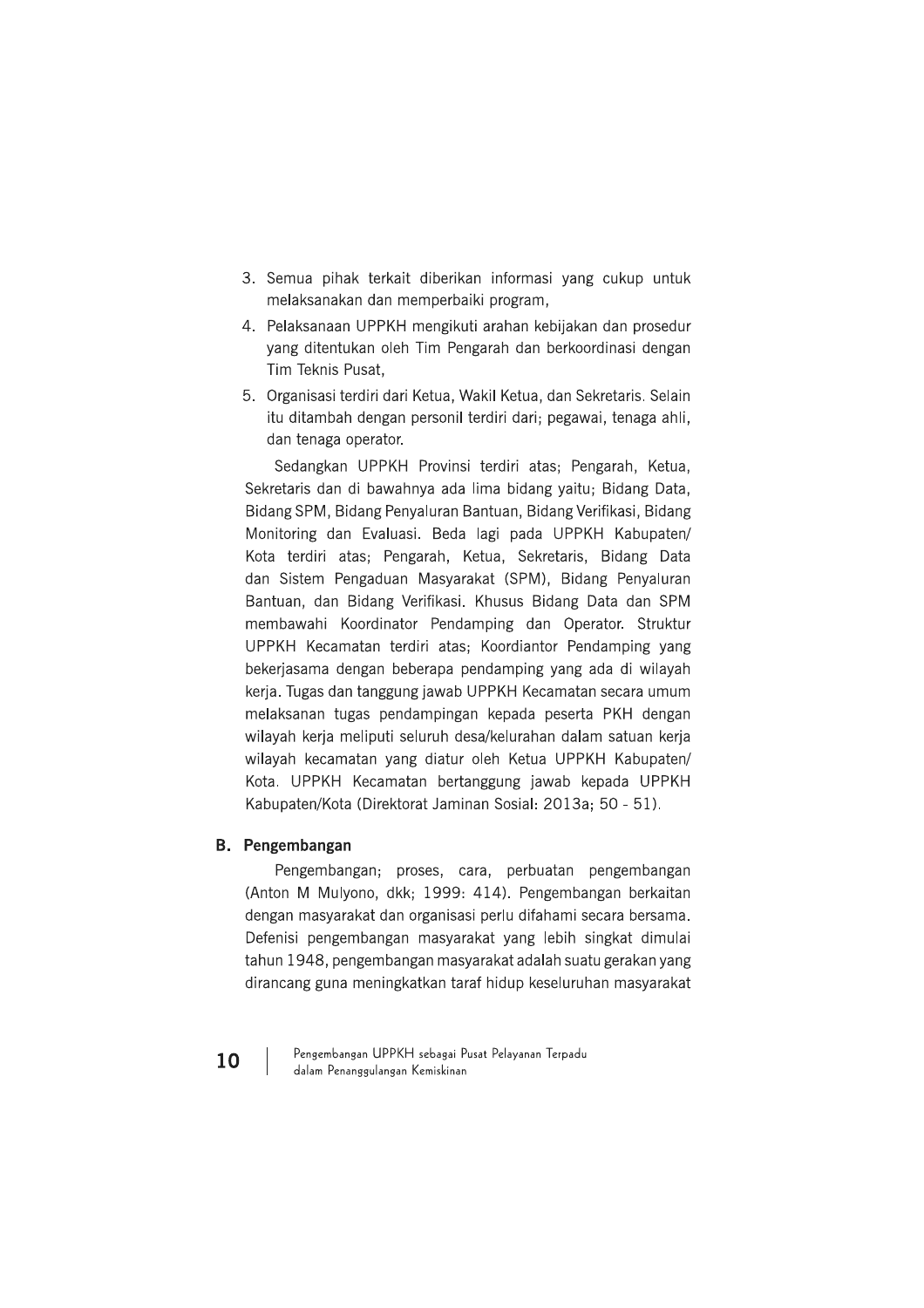Berkaitan dengan nama lembaga UPPKH yang diawali dengan kata unit, maka UPPKH adalah suatu organisasi yang mencapai tujuan tertentu. Menurut beberapa ahli;

- 1. Organisasi (Wexley dan Yuki: 1984) adalah suatu pola keriasama antara orang-orang yang terlibat dalam kegiatan-kegiatan yang saling berhubungan untuk mencapai tujuan tertentu (Azhar Kasim; 1993; 1).
- 2. Secara sosiologi organisasi merupakan pengaturan dari bagian-bagian yang saling berhubungan secara fungsional. Pengorganisasian (Edy Sutrisno: 2009: 9) adalah kegiatan untuk mengatur pegawai dengan menetapkan pembagian kerja, hubungan kerja, delegasi wewenang, integrasi, dan koordinasi dalam bentuk organisasi. Organisasi hanya merupakan alat untuk mencapai tujuan. Organisasi yang baik akan membantu terwujudnya tujuan secara efektif.

Keberadaan suatu lembaga atau organisasi secara terorganisir memberi peluang dalam mencapai tujuan yang diinginkan. Pelaksanaan pelayanan sosial juga akan terbantu yang memungkinkan suatu lembaga dapat meningkatkan kepercayaan terhdap pelaksanaan dalam penanggulangan kemiskinan.

Pengertian unit; bagian terkecil dari pada sesuatu yang dapat berdiri sendiri; satuan. Unit kerja; satuan (regu) (Anton M Mulyono; 1999:992). Kelembagaan UPPKH Pusat terdiri atas; Tim Pengendali, Tim Pengarah, Tim Koordinasi Teknis Pusat, dan satu UPPKH Pusat. Semua tim mempunyai tugas dan fungsi masingmasing. Khususnya UPPKH Pusat adalah pelaksana program yang berada di bawah kendali Direktorat Jenderal Perlindungan dan Jaminan Sosial, Kementerian Sosial RI. Tujuan utama untuk memastikan bahwa (Direktorat Jaminan Sosial, 2013a: 13 - 14);

- 1. Pelaksanaan PKH berjalan lancar dan sesuai dengan rencana,
- 2. Berbagai masalah yang ada dapat diselesaikan dengan baik, cepat, dan tepat,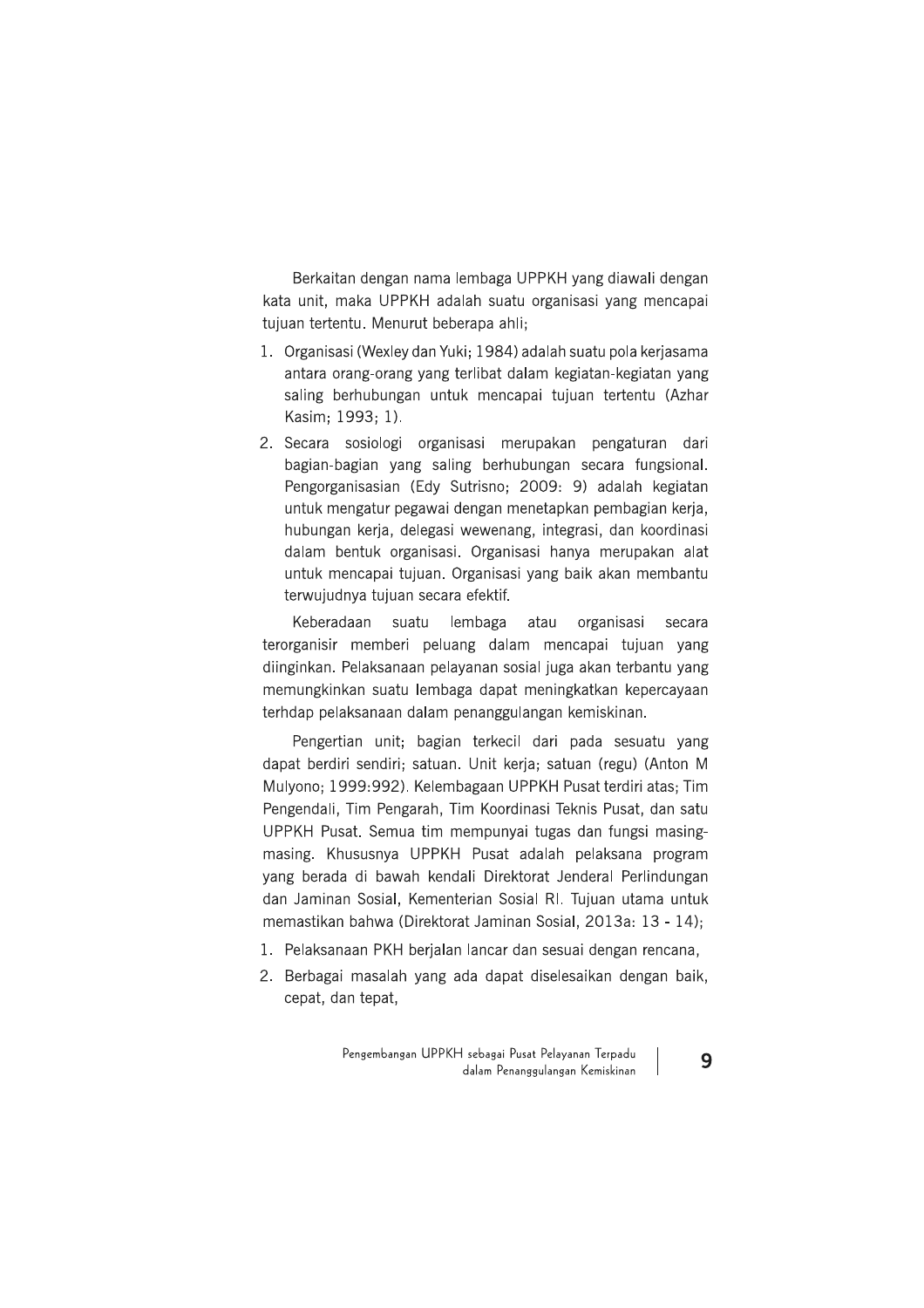# **BABII**

# **KAJIAN PUSTAKA DAN PENELITIAN**

Kajian terhadap UPPKH diawali dengan meninjau pemahaman unit kerja tersebut sebagai bagian dalam pelaksanaan memberikan bantuan dan jaminan sosial terhadap sasarannya. Bahasan kajian meliputi lembaga, pengembangan, dan keterpaduan.

#### A. Lembaga

Terdapat tiga istilah yang memiliki makna hampir sama. Pertama, istilah lain lembaga yaitu institution (Lembaga) kompleks kegiatan-kegiatan kooperatif (Soerjono Soekanto; 1983: 155). Tercantum dalam Kamus Besar Bahasa Indonesia (KBBI) institut; 1. Organisasi, badan, atau perkumpulan yang berujuan melakukan suatu penyelidikan ilmiah; 2. Organisasi, badan, atau perkumpulan yang bertujuan menyelenggarakan usaha pendidikan, kebudayaan, sosial, persahabatan (antar bangsa) rehabilitasi dan sebagainya. Istilah lembaga; badan (organisasi) yang tujuannya melakukan suatu penyelidikan keilmuwan atau melakukan usaha (Anton M Mulyono, dkk; 1999: 334, 512).

Kedua, istilah organisasi; 1. Kesatuan (susunan dan sebagainya) yang terdiri atas bagian-bagian (orang dan sebagainya) dalam perkumpulan dan sebagainya untuk mencapai tujuan tertentu; 2. Kelompok kerjasama antar orang yang diadakan untuk mencapai tujuan bersama (Anton M Mulyono, dkk; 1999; 630). Arti yang sama, organization (Organisasi); 1. Sistem sosial yang dibentuk untuk mencapai tujuan-tujuan tertentu; 2. Suatu kelompok yang mempunyai diferensiasi peranan. Organisasi terdiri atas dua; organisasi formal dan organisasi informal (Soerjono Soekanto; 1983: 239).

Pengembangan UPPKH sebagai Pusat Pelayanan Terpadu dalam Penanggulangan Kemiskinan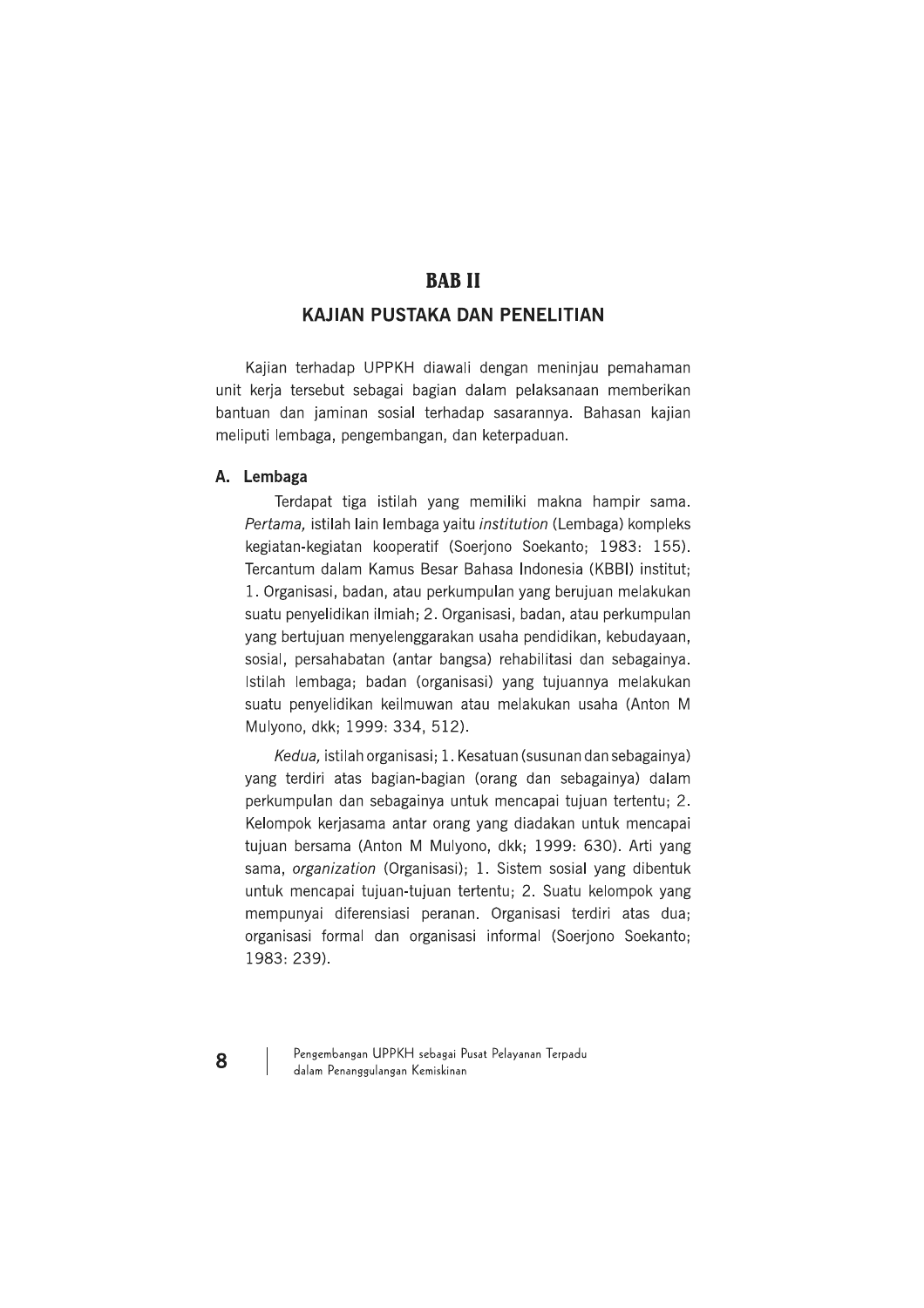| No | Tahapan                                                     | September |  |  | Oktober |  |  |  | November |  |  |  |  |
|----|-------------------------------------------------------------|-----------|--|--|---------|--|--|--|----------|--|--|--|--|
| Α. | Persiapan 15 hari                                           |           |  |  |         |  |  |  |          |  |  |  |  |
|    | 1. Studi dokumentasi                                        |           |  |  |         |  |  |  |          |  |  |  |  |
|    | 2. Penyusunan Rancangan                                     |           |  |  |         |  |  |  |          |  |  |  |  |
|    | 3. Administrasi & Persuratan                                |           |  |  |         |  |  |  |          |  |  |  |  |
| В. | Pengumpulan data (8 hari)                                   |           |  |  |         |  |  |  |          |  |  |  |  |
|    | 1. Pertemuan Koordinasi                                     |           |  |  |         |  |  |  |          |  |  |  |  |
|    | 2. Wawancara & pengamatan<br>3. Pembahasan Hasil Penelitian |           |  |  |         |  |  |  |          |  |  |  |  |
|    |                                                             |           |  |  |         |  |  |  |          |  |  |  |  |
| C. | Pelaporan (12 hari)<br>1. Pengolahan data                   |           |  |  |         |  |  |  |          |  |  |  |  |
|    |                                                             |           |  |  |         |  |  |  |          |  |  |  |  |
|    | 2. Pembahasan Penelitian                                    |           |  |  |         |  |  |  |          |  |  |  |  |
|    | 3. Penyempurnaan Laporan Penggandaan                        |           |  |  |         |  |  |  |          |  |  |  |  |

Tabel 1. Tahapan Pelaksanaan Penelitian, 2014

Pengembangan UPPKH sebagai Pusat Pelayanan Terpadu<br>dalam Penanggulangan Kemiskinan

 $\overline{7}$ 

 $\begin{array}{c} \hline \end{array}$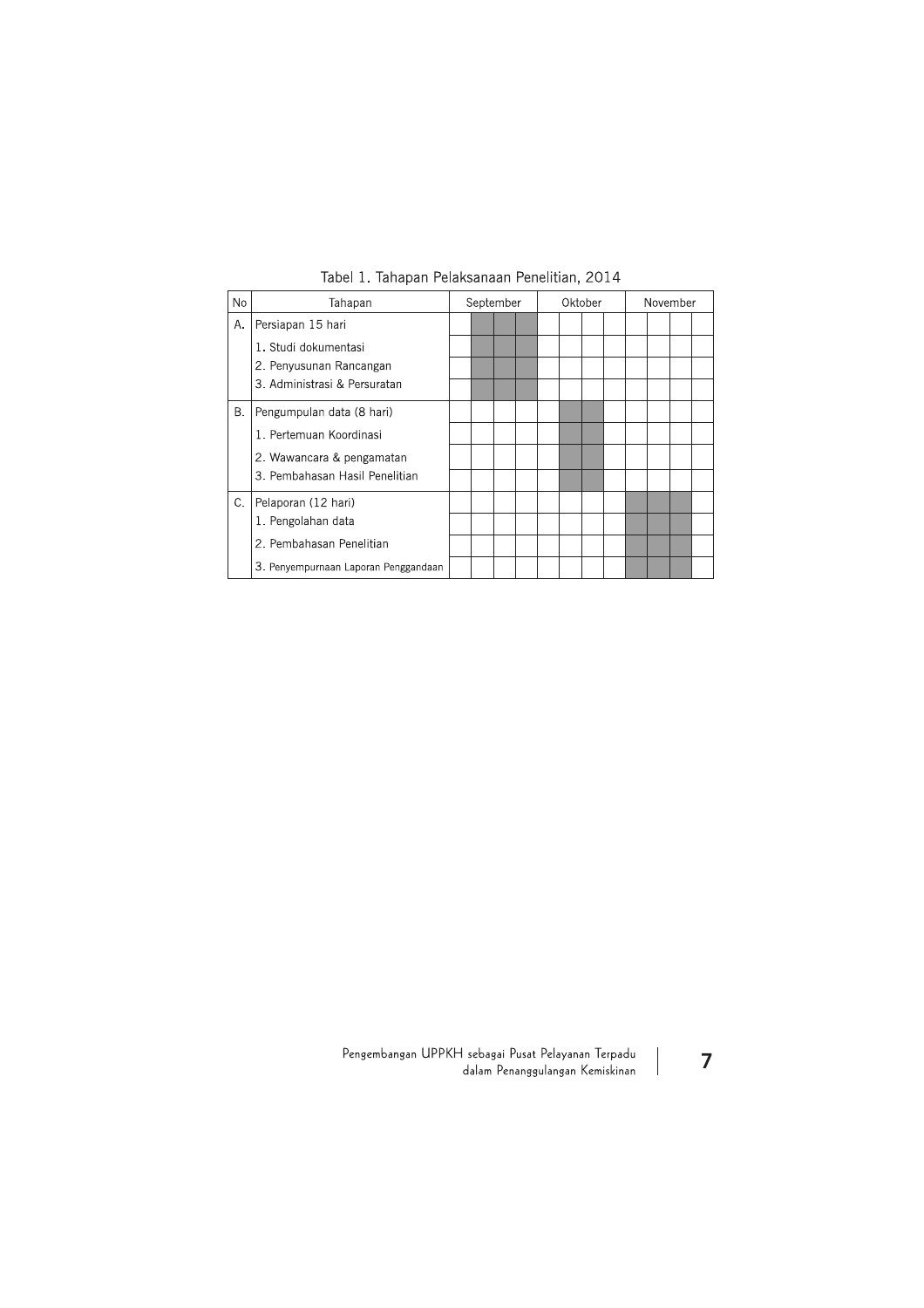Pusat dan instansi pemerintah dan lembaga yang ditentukan yaitu; Direktorat Jaminan Sosial, Tim Nasional Percepatan Penanggulangan Kemiskinan (TNP2K), Badan Perencanaan Pembangunan Nasional (Bappenas), dan Tim UPPKH Pusat. Masing-masing berjumlah satu orang. Kedua, dua informan daerah terdiri dari; Kepala Bidang Perlindungan dan Jaminan Sosial, Koordinator Wilayah UPPKH, Tim UPPKH provinsi dan kabupaten/kota.

Lokasi penelitian dipilih secara purposive dengan ketentuan provinsi yang sudah melaksanakan PKH sejak tahun 2007 dan yang baru melaksanakan tahun 2013. Ditetapkan lokasi yang menjadi analisis yaitu dua provinsi; Sumatera Barat dan Sulawesi Barat. Lokasi provinsi itu dipilih kabupaten yang telah melaksanakan kegiatan PKH. Kemudian peneliti mendapat kesempatan beberapa kabupaten/kota yang diamati yaitu; Kota Jakarta Utara, Kota Sukabumi, Kabupaten Sragen, Kabupaten Sampang, dan Kabupaten Berau.

#### Organisasi penelitian terdiri dari;

| Penanggung Jawab | : Kepala Puslitbangkesos      |  |  |  |  |
|------------------|-------------------------------|--|--|--|--|
| Pembimbing       | : Dra. Emmy Widayanti, MPd    |  |  |  |  |
|                  | DR. M.O.Royani                |  |  |  |  |
| Ketua            | : Drs. Achmadi Jayaputra, MSi |  |  |  |  |
| Anggota          | : Habibullah, M.Kesos         |  |  |  |  |
|                  | Muslim Sabarisman, AKS        |  |  |  |  |

Penelitian ini berlangsung selama 35 hari dengan terdiri atas tiga tahap yaitu; persiapan, pelaksanaan, dan pelaporan.

Pengembangan UPPKH sebagai Pusat Pelayanan Terpadu dalam Penanggulangan Kemiskinan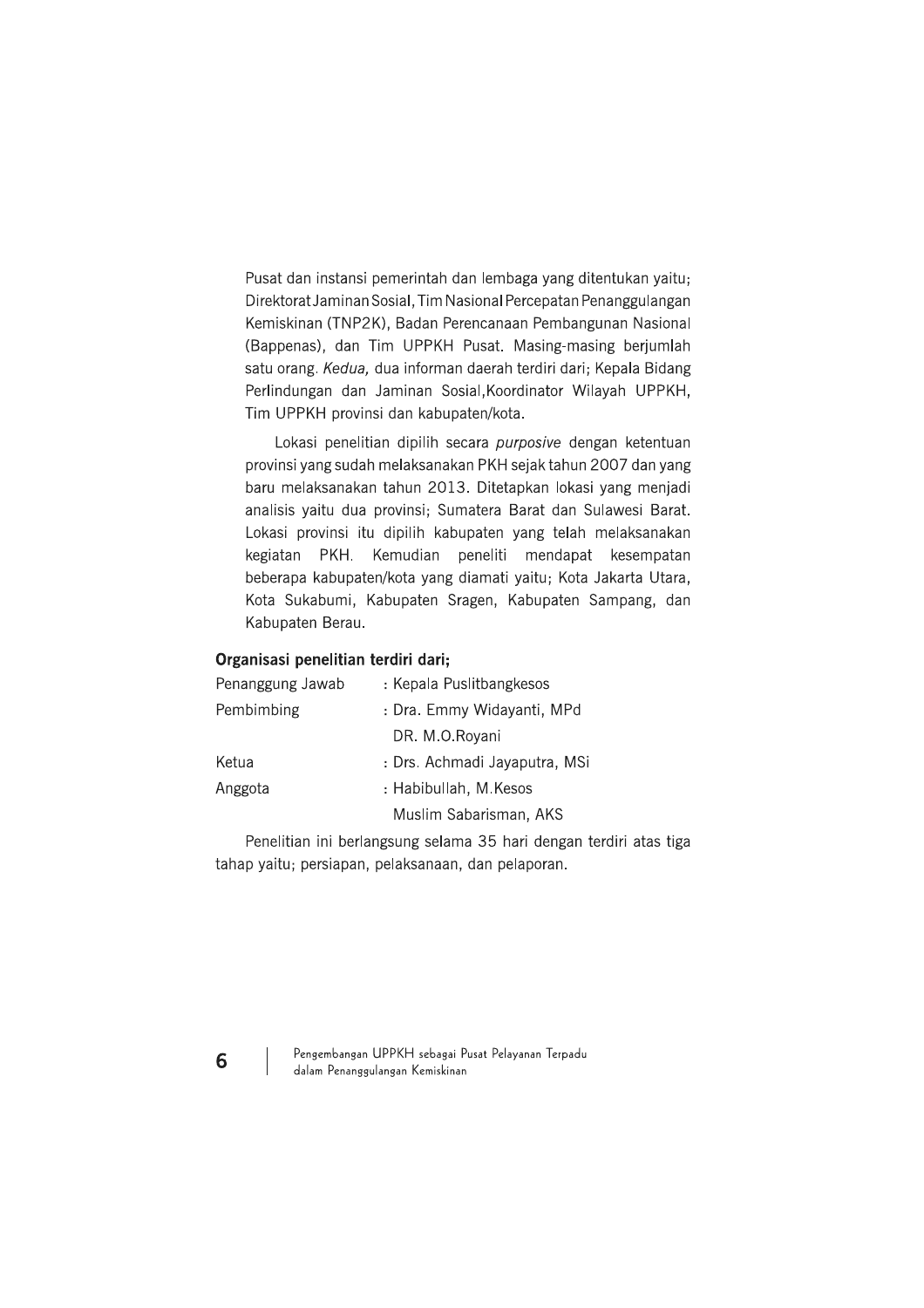#### **B.** Tujuan dan Manfaat

Dua tujuan penelitian yang akan dicapai yaitu; menganalisis potensi dan peluang UPPKH sebagai unit pelayanan terpadu dalam penanggulangan kemiskinan, dan menyusun konsep pelayanan terpadu melalui terkait dengan pengembangan UPPKH.

Manfaat praktis ditujukan terhadap unit operasional di Kementerian Sosial RI dan pemerintah daerah terkait dengan pelaksanaan dan pengembangan UPPKH. Manfaat akademis, penelitian ini menjadi bahan studi lebih lanjut dalam mempelajari pelaksanaan PKH dari aspek yang dianggap penting.

## C. Metode

Metode evaluasi kebijakan dengan memahami dari peluang dan potensi UPPKH akan menjadi pusat pelayanan terpadu dalam penanggulangan kemiskinan. Evaluasi ini melihat dari; strengths, weakness, opportunities, problems, and actions (SWOPA). Istilah yang hampir sama yaitu; strengths, weakness, opportunities, threats (SWOT) (Harry Hikmat; 2006; 27 - 28; Nevizond Chatab; 2009; 48). Dengan kata lain melihat tentang kekuatan, kelemahan, peluang, dan tantangan. Kesemuanya terkait dalam lima aspek yaitu; hukum atau peraturan perundang-undangan, program yang dilaksanakan, sumber daya manusia, sarana dan prasarana, informasi dan teknologi.

Pengumpulan data, data dilakukan dengan tiga cara yaitu; studi dokumentasi, wawancara, dan diskusi. Studi dokumentasi dengan mempelajari buku dan informasi lain terkait dengan materi penelitian. Wawancara akan dilakukan terhadap informan terpilih sesuai dengan kriteria yang ditentukan. Diskusi kelompok terarah diadakan dengan pelaksana UPPKH daerah dan unsur instansi terkait pemerintah lainnya pemerintah.

Informan. Informan peneliti secara kewilayahan terbagi dua. Pertama, informan pusat terdiri atas pelaksana kegiatan UPPKH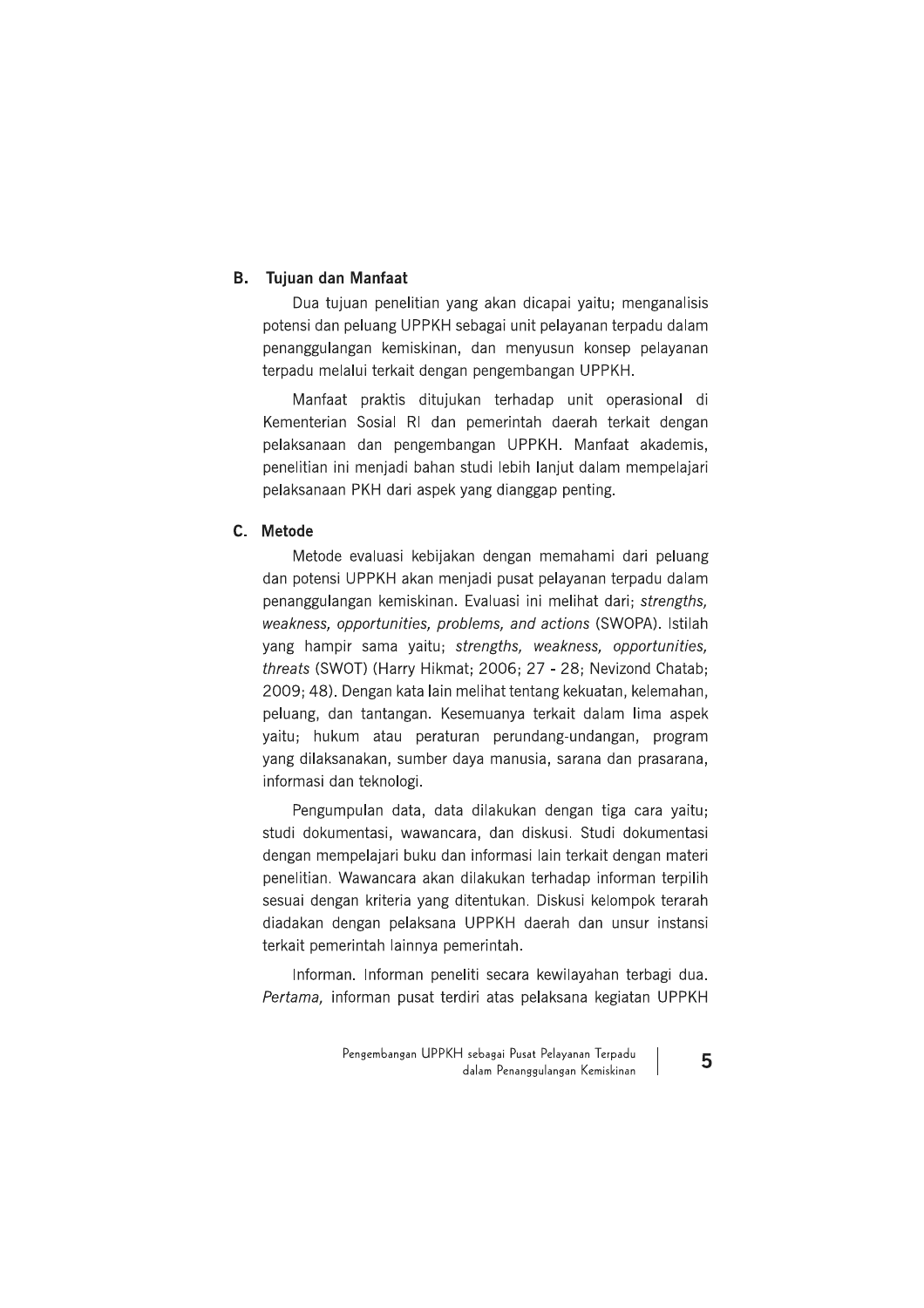UPPKH sebagai pusat pelayanan terpadu dalam penanggulangan kemiskinan diperlukan.

## A. Permasalahan

Berdasarkan pengamatan pelayanan sosial yang dilakukan melalui PKH, sebagian menunjukkan jangkauan kerja pendamping telah mencapai tingkat desa dan langsung berhadapan dengan penerima manfaat. Hal ini didukung dengan keberadaan pendamping dengan kualifikasi pendidikan tertentu dan sarana yang diberikan Kementerian Sosial RI.

Jika organisasi ingin tetap "survive", maka organisasi harus berinteraksi terhadap perubahan-perubahan. Selanjutnya setiap perubahan tentunya diikuti pula dengan penolakan. Di lain pihak umumnya individu dan organisasi menyukai situasi stabil. Selain itu Semua potensi sumber daya manusia tersebut berpengaruh terhadap upaya organisasi dalam mencapai tujuan. Sumber daya manusia adalah "pegawai yang siap, mampu dan siaga dalam mencapai tujuan-tujuan organisasi". Dimensi pokok sumber daya manusia adalah kontribusinya terhadap organisasi, sedangkan dimensi pokok manusia adalah perlakuan kontribusi yang pada gilirannya akan menentukan kualitas dan kapabilitasnya (Neo) vrizond Chatab; 2009: 10 - 11; Edy Sutrisno; 2009: 3 - 4).

Pelaksanaan kegiatan PKH selama ini terpusat. Artinya semua kegiatan yang dilaksanakan berasal dari UPPKH Pusat. sehingga UPPKH Provinsi, kabupaten/kota, dan kecamatan tinggal melaksanakan ke sasaran yang sudah ditentukan. Ada ide yang menginginkan UPPKH akan dijadikan sebagai lembaga yang berfungsi sebagai pusat pelayanan terpadu dalam penanggulangan kemiskinan. Selama ini belum ada yang mempelajari tentang pengembangan kelembagaan UPPKH. Oleh karena itu permasalahannya: bagaimana potensi dan peluang UPPKH sebagai pusat pelayanan terpadu dalam penanggulangan kemiskinan?, dan bagaimana konsep pelayanan terpadu melalui UPPKH?

Pengembangan UPPKH sebagai Pusat Pelayanan Terpadu dalam Penanggulangan Kemiskinan

 $\overline{\mathbf{4}}$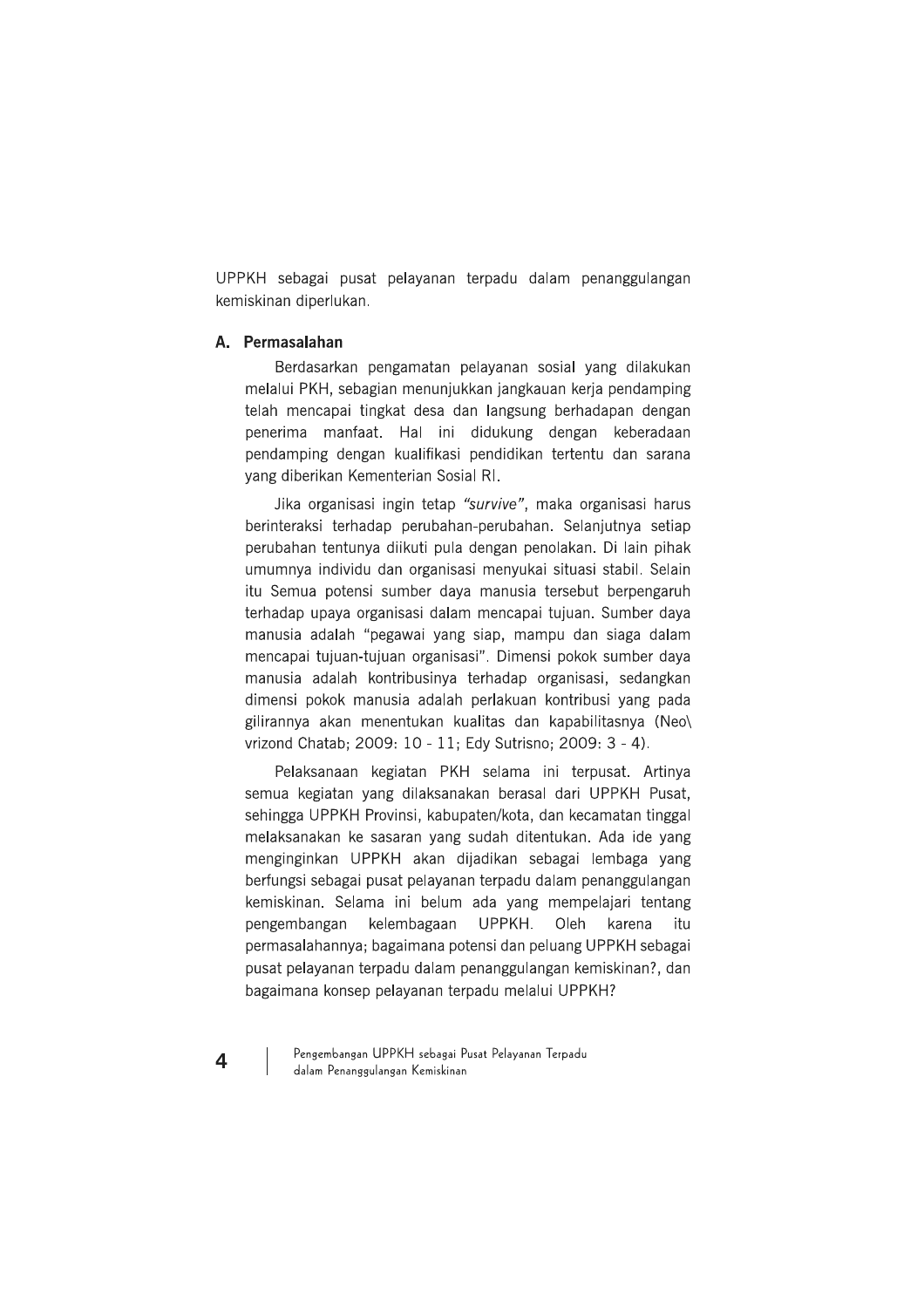sebaliknya UPPKH Pusat dan UPPKH Provinsi secara langsung boleh saling berhubungan dengan operator dan pendamping.

3. Pelaksanaan kegiatan di lapangan kadang-kadang terkendala dengan kepentingan instansi masing-masing, sehingga memerlukan penjelasan yang dimengerti bersama. Sebagai faktor penghambat antara lain; tidak semua wilayah memiliki fasilitas, sarana dan prasarana pendidikan dan kesehatan yang memadai, kondisi alam yang sulit dijangkau - sementara alat transportasi umum untuk mencapai lokasi tidak ada (Habibullah, dan Ivo Noviana; 2013: 5).

Keterangan tersebut dipandang dari dua sisi. Pertama, pelaksanaan PKH memiliki potensi yang sangat baik terhadap keluarga miskin untuk memperoleh pelayanan atau bantuan sosial. Ditunjukkan dengan tersalurnya bantuan sosial kepada keluarga sangat miskin, sehingga program tersebut berlangsung terus. Apalagi ada penilaian yang dilakukan pelaksana kegiatan, sehingga PKH benar-benar sampai ke sasaran yang ditetapkan. Kedua, dalam pelaksanaan PKH terdapat kendala yang muncul. Terutama kesiapan daerah dan sarana yang tersedia. Diperoleh keterangan, bahwa tidak semua pemerintah daerah siap dengan pelaksanaan PKH. demikian sarana yang disediakan ada yang belum sesuai dengan keperluan.

Berdasarkan keterangan tersebut pelaksanaan PKH berdampak bagi kehidupan keluarga sangat miskin dalam meningkatkan kehidupannya. Secara kelembagaan UPPKH dimungkinkan berkembang sebagai suatu lembaga tersendiri karena karena sasaran program tersebut sudah jelas vaitu keluarga sangat miskin. Selain itu cakupan wilayahnya sangat luas sampai ke pelosok desa/kelurahan atau kampung karena jangkauan pelayanan harus harus tepat sampai sasaran. Peningkatan pelayanan terhadap masyarakat yang memerlukan bantuan sangat dinanti-nanti.

Oleh karena itu, jika ada satu unit kerja yang melakulan pelayanan terpadu, maka dimungkinkan adanya lembaga pelayanan kesejahteraan sosial terhadap masyarakat miskin atau keluarga miskin. Dengan demikian, perlu dan pentingaya kajian terhadap pengembangan lembaga

 $\overline{3}$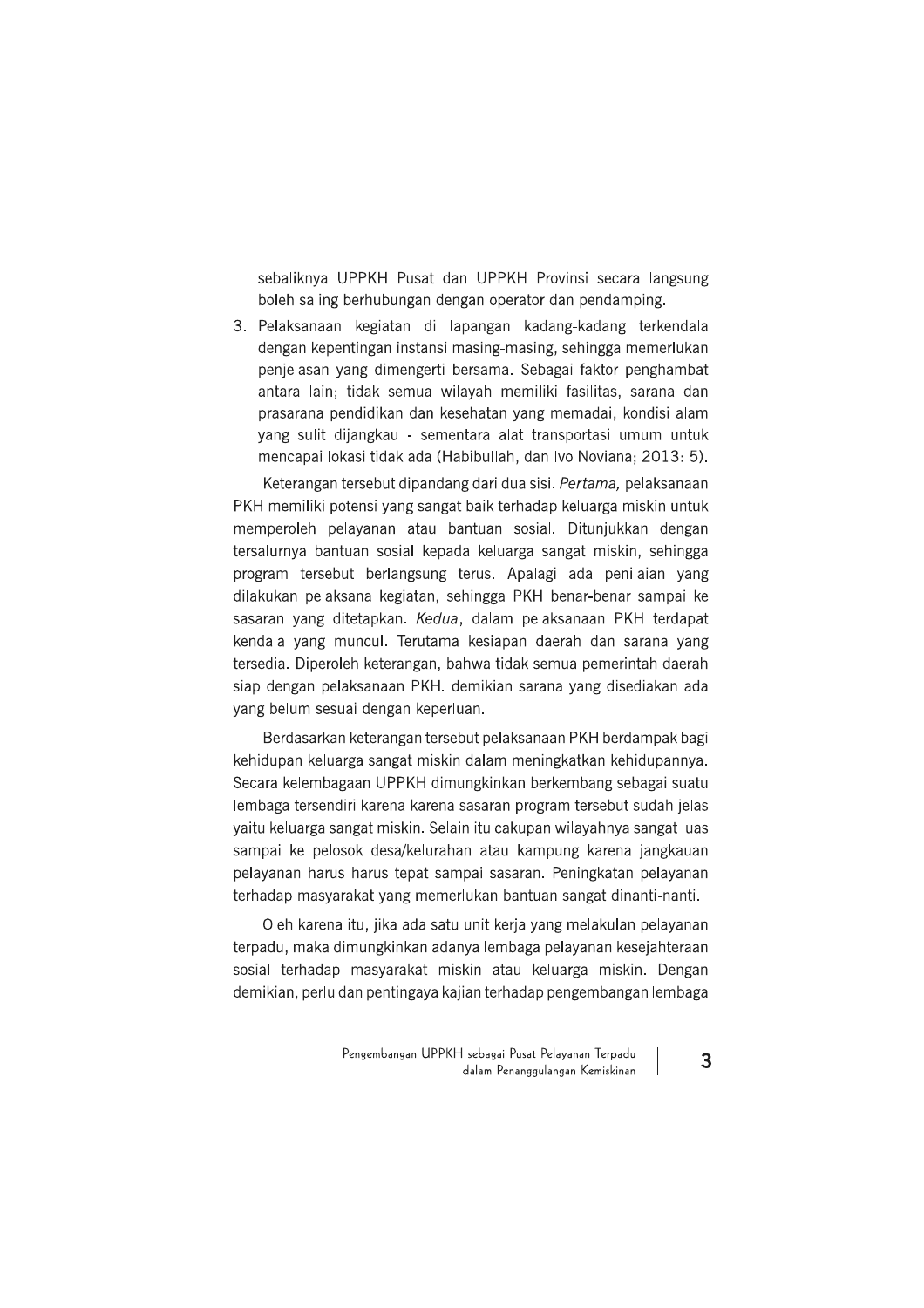mencapai 2.400.000 RTSM dalam 336 kabupaten/kota mencakup 34 provinsi di Indonesia. Kemudian diperkirakan tahun 2014 akan mencapai 3.200.000 RTSM (Direktorat Jaminan Sosial; 2013).

Sebagai program berbasis keluarga, PKH merupakan poros program perlindungan sosial yang memiliki potensi infrastruktur mumpuni sebagai embrio pengembang dan perluasan layanan satu atap (one stop services). PKH diharapkan lahir sistem perlindungan sosial yang komprehensif bagi pengembangan kehidupan keluarga, terutama keluarga sangat miski dan rentan. Sejak tahun 2012 Program Keluarga Harapan telah disepakati menjadi program nasional dengan alasan; Program Keluarga Harapan telah menjangkau seluruh provinsi di Indonesia, dan pelaksanaan Program Keluarga Harapan dilakukan secara bersama-sama oleh masing-masing kementerian/lembaga sesuai dengan tugas dan fungsinya masing-masing (Direktorat Jaminan Sosial; 2013; Habibullah, dan Ivo Noviana; 2013:1, 2).

Beberapa keterangan tentang pelaksanaan kegiatan PKH;

- 1. Sasaran bantuan jaminan sosial mengalami pertambahan, sehingga keluarga yang mendapat bantuan akan menjadi embrio dalam penanggulangan kemiskinan dengan tambahan variasi perhatian terhadap disabilitas, lanjut usia dan perlindungan anak. Selain itu (Togiaratua Nainggolan, dkk; 2013; 127) ada perbedaan siginifikan antara kondisi RTSM sebelum menjadi peserta dengan sesudah PKH dalam indikator-indikator partisipasi bidang kesehatan dan bidang pendidikan.
- 2. Didukung dengan sumber daya manusia (Istiana Hermawati; 2012; Habibullah, dan Ivo Noviana; 2013: 4) dengan kualitas yang memadai seperti sekretariat, operator, dan pendamping PKH 88,63 persen berpendidikan Diploma dan Sarjana. Tentunya didukung sumber daya manusia lainnya seperti guru, dokter dan bidan.

Petugas didukung dengan sarana dan prasarana yang memadai (Istiana Hermawati; 2012). Misalnya di lapangan operator dapat memberikan data dan informasi langsung ke UPPKH Pusat atau

Pengembangan UPPKH sebagai Pusat Pelayanan Terpadu dalam Penanggulangan Kemiskinan

 $\overline{2}$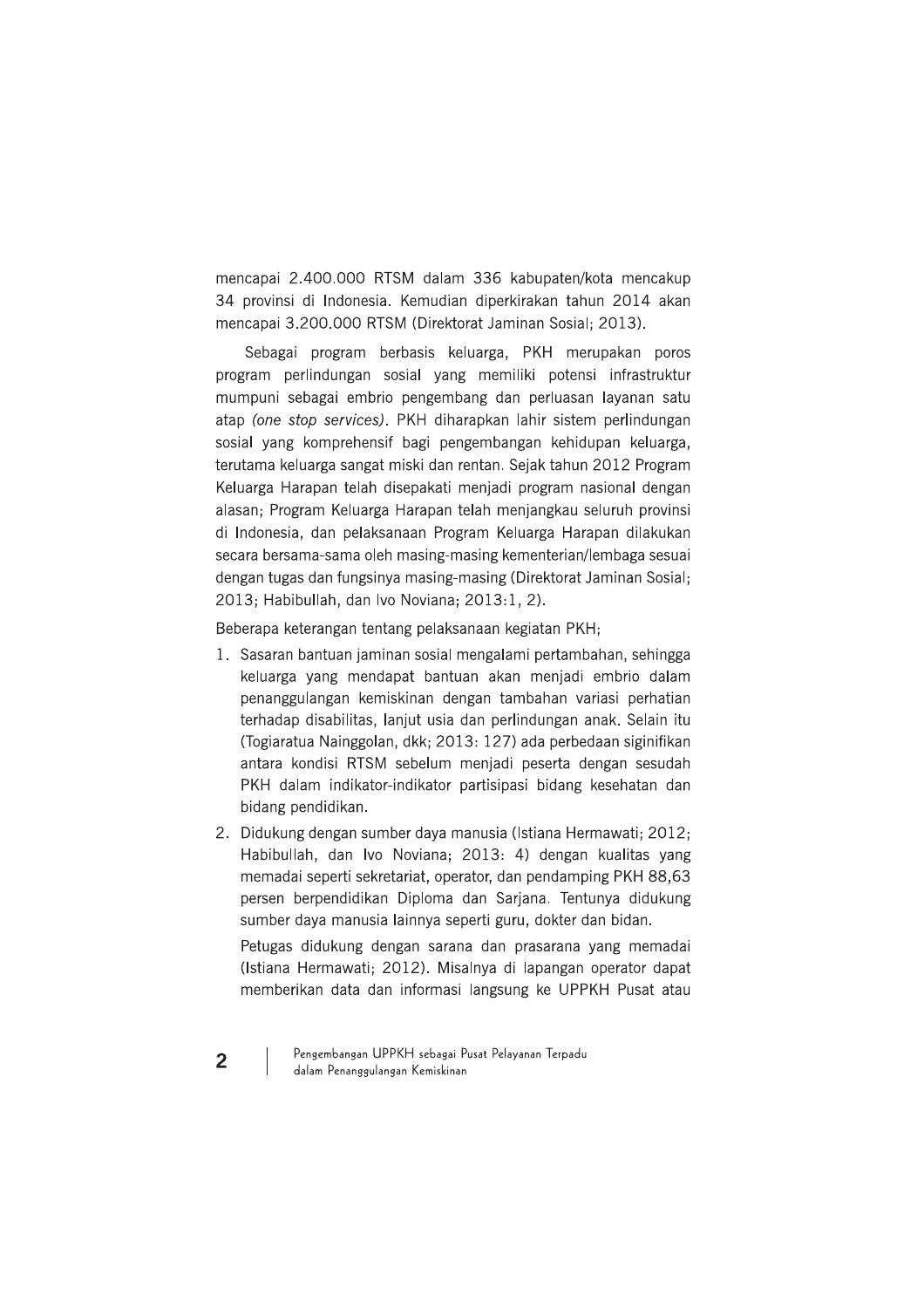# **BABI PENDAHULUAN**

Berbagai upaya telah dilakukan dalam menanggulangi kemiskinan, terutama melalui rehabilitasi sosial, pengembangan atau jaminan dan perlindungan sosial/pemberdayaan sosial, dan bantuan sosial. Khusus dalam pemberian perlindungan sosial sejak tahun 2007 telah dilaksanakan kegiatan percontohan dengan sebutan Program Keluarga Harapan (PKH). Program Keluarga Harapan dilaksanakan Direktorat Jaminan Sosial di Direktorat Jenderal Perlindungan dan Jaminan Sosial, Kementerian Sosial RI. Didukung Badan Perencanaan Pembangunan Nasional, Kementerian Pendidikan dan Kebudayaan, Kementerian Kesehatan, Kementerian Agama, Kementerian Dalam Negeri, Kementerian Tenaga Kerja dan Transmigrasi, Kementerian Komunikasi dan Informasi, Badan Pusat Statistik (BPS), dan Tim Nasional Percepatan Penanggulangan Kemiskinan (TNP2K), serta pemerintah daerah.

Sebagai sebuah program, Program Keluarga Harapan merupakan program bantuan tunai bersyarat kepada Rumah Tangga/Keluarga Sangat Miskin (RTSM) atau kelompok masyarakat yang berada pada Kluster 1. Peserta Program Keluarga Harapan yang memenuhi syarat yaitu: ibu hamil/ibu menyusui/ibu nifas/anak balita, anak usia 5 - 7 tahun yang belum masuk pendidikan dasar (anak pra sekolah), anak SD/MI (Usia 7 - 12 tahun), anak SLTP/MTs (usia 12 - 15 tahun) dan anak usia 15 - 18 tahun yang belum menyelesaikan pendidikan dasar (Direktorat Jaminan Sosial; 2013a).

Realisasi peserta PKH tahun 2007 tercatat 387.947 RTSM pada tujuh provinsi dan 48 kabupaten. Setiap tahun pelayanan terhadap keluarga miskin mengalami penambahan, tahun 2008 mencapai 620.848 RTSM yang berada dalam 13 provinsi dan 70 kabupaten/ kota, dan tahun 2010 sudah mencapai 774.293 RTSM yang berada dalam 20 provinsi dan 88 kabupaten/kota. Sementara tahun 2013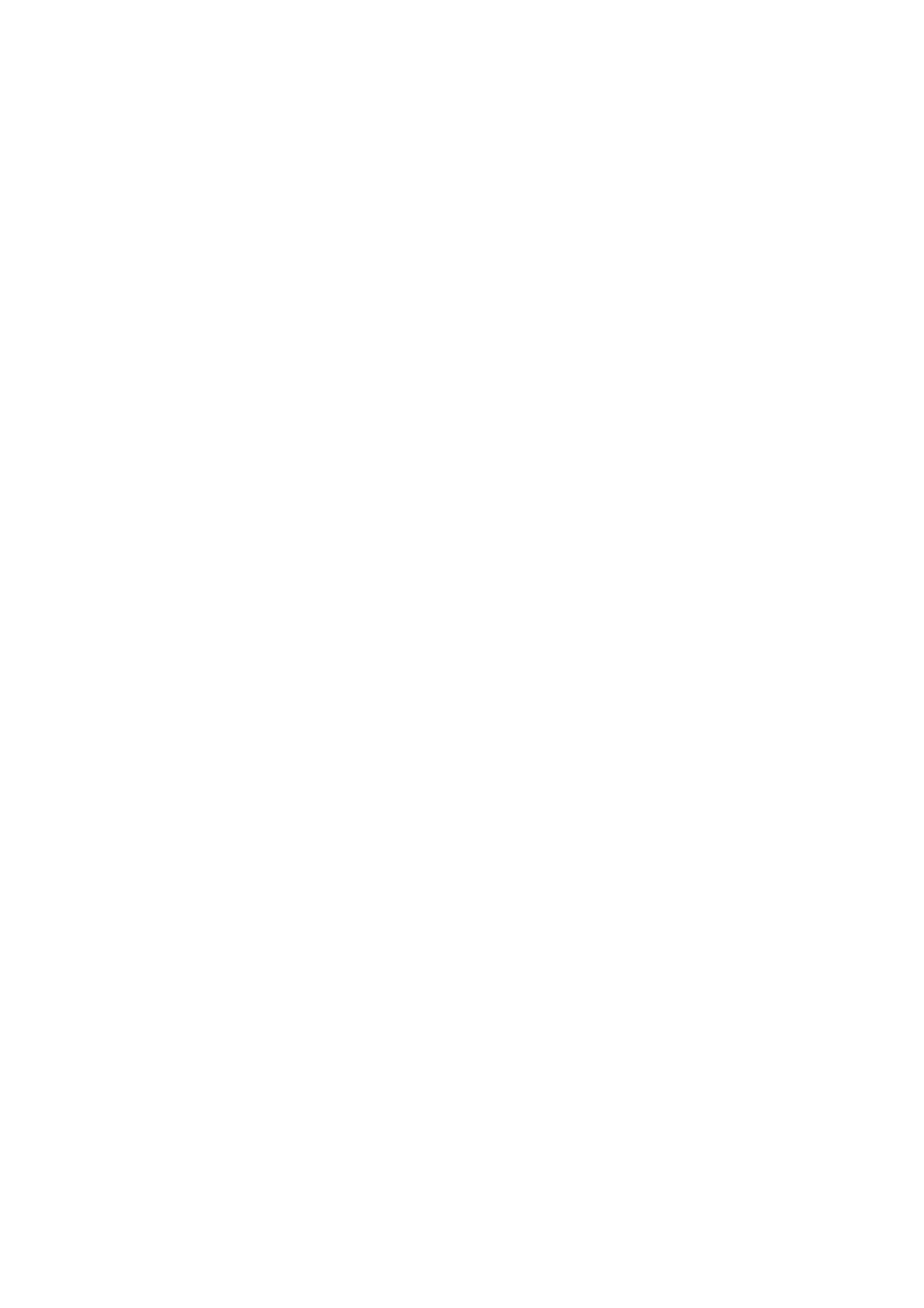| DAFTAR PUSTAKA         | 99  |
|------------------------|-----|
| <b>BIODATA PENULIS</b> | 102 |
| INDEK                  | 106 |

Pengembangan UPPKH sebagai Pusat Pelayanan Terpadu  $\begin{array}{c} \hline \end{array}$ dalam Penanggulangan Kemiskinan

vii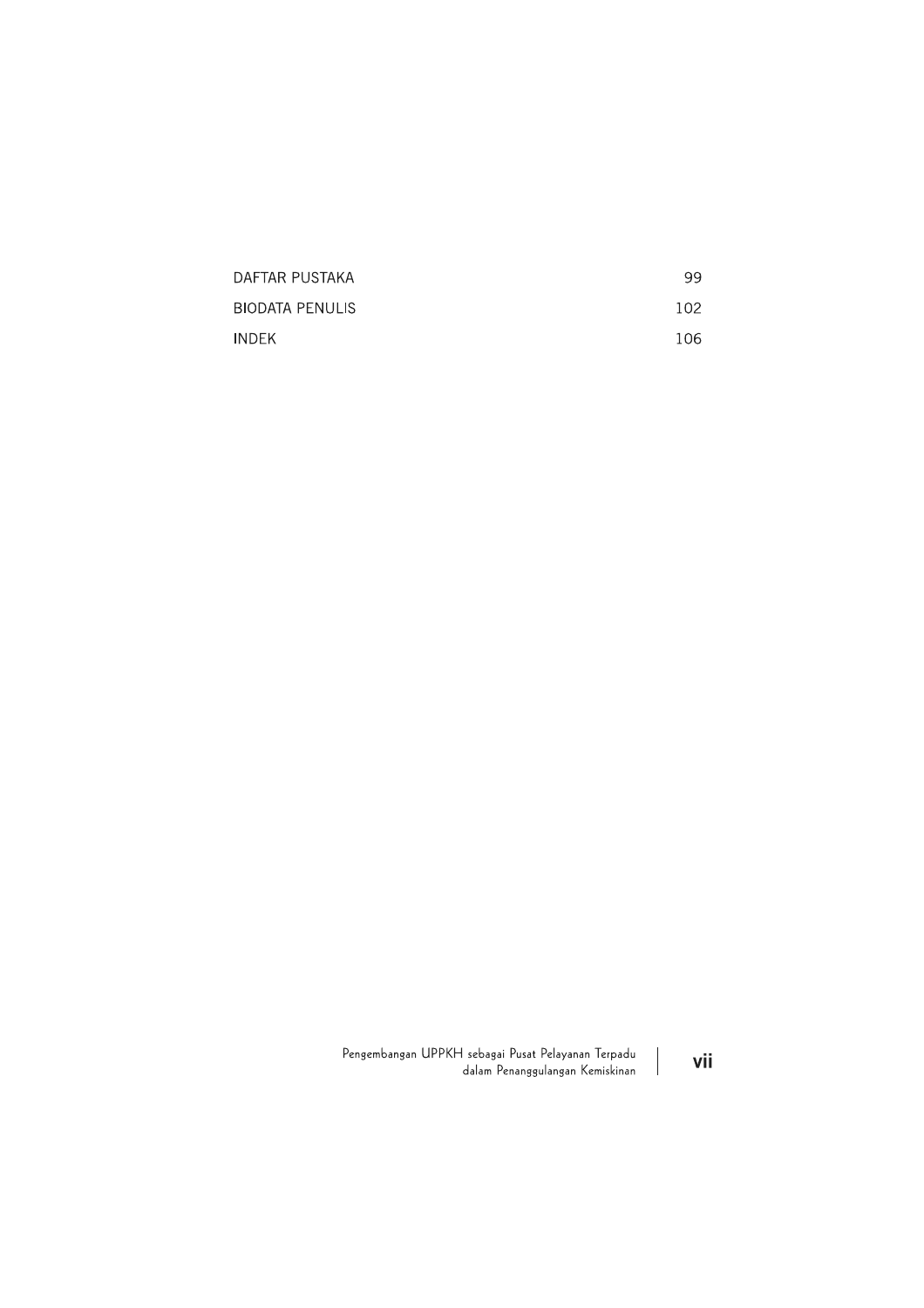# **DAFTAR ISI**

| PENGANTAR EDITOR                                        | iii    |
|---------------------------------------------------------|--------|
| KATA PENGANTAR                                          | $\vee$ |
| <b>DAFTAR ISI</b>                                       | vi     |
| <b>BAB I. PENDAHULUAN</b>                               | 1      |
| A. Permasalahan                                         | 4      |
| B. Tujuan dan Manfaat                                   | 5      |
| C. Metode                                               | 5      |
| BAB II. KAJIAN PUSTAKA DAN PENELITIAN                   | 8      |
| A. Lembaga                                              | 8      |
| B. Pengembangan                                         | 10     |
| C. Pelayanan Terpadu                                    | 13     |
| D. Penelitian Terdahulu                                 | 16     |
| <b>BAB III. KEBIJAKAN PROGRAM BANTUAN</b>               | 37     |
| A. Program Bantuan Bersyarat                            | 37     |
| B. Kebijakan                                            | 43     |
| C. Program Keluarga Harapan                             | 45     |
| <b>BAB IV. KEGIATAN DI DAERAH</b>                       | 56     |
| A. Sumatera Barat                                       | 56     |
| <b>B.</b> Sulawesi Barat                                | 62     |
| <b>BAB V. PENGEMBANGAN LEMBAGA</b>                      | 78     |
| A. Unit Pelaksana Program Keluarga Harapan (Status Quo) | 78     |
| B. Gabungan Unit Kerja                                  | 81     |
| <b>BAB VI. PENUTUP</b>                                  | 93     |
| A. Kesimpulan                                           | 93     |
| <b>B.</b> Rekomendasi                                   | 94     |
|                                                         |        |

- Pengembangan UPPKH sebagai Pusat Pelayanan Terpadu<br>dalam Penanggulangan Kemiskinan
- vi

 $\overline{\phantom{a}}$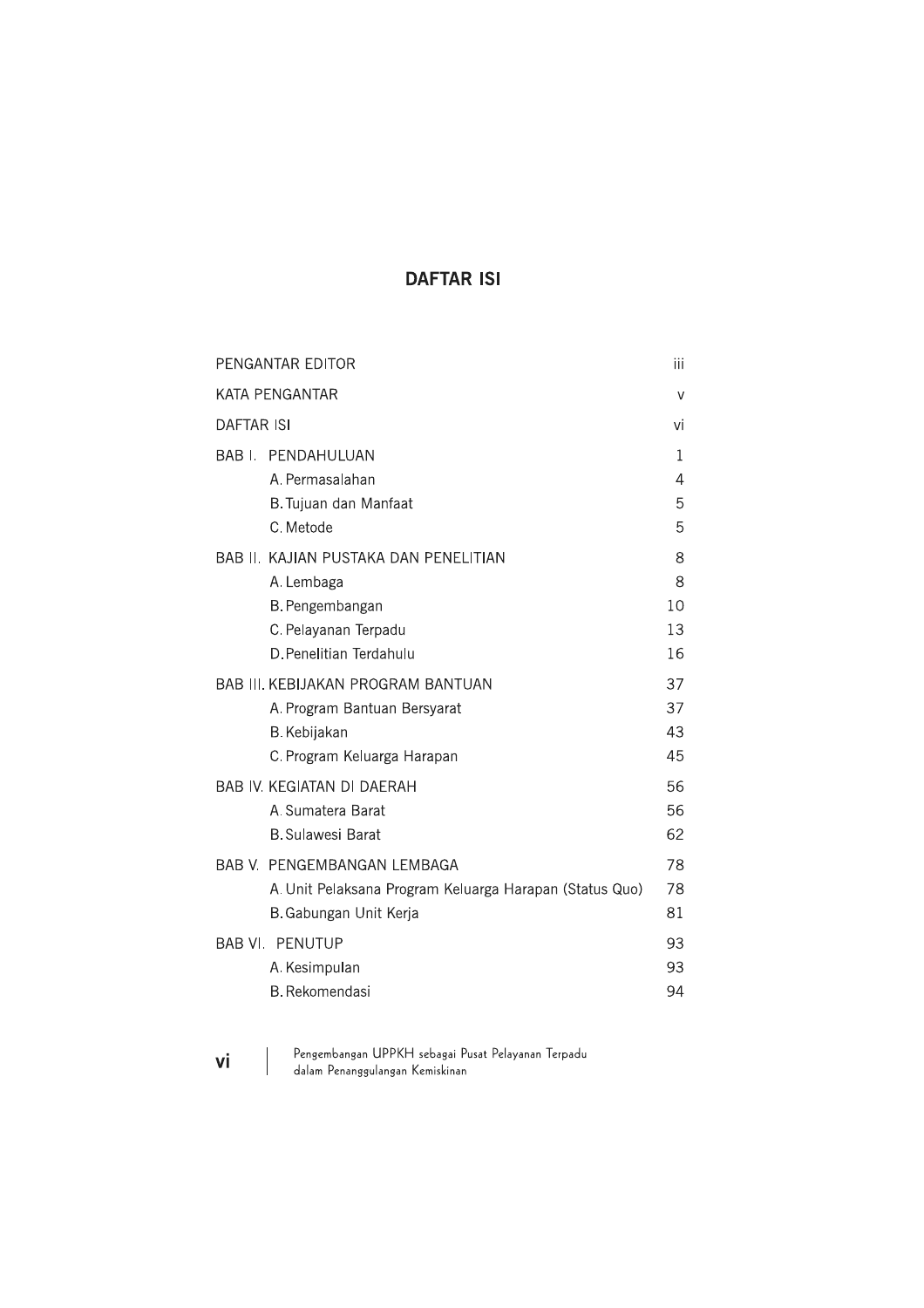### **KATA PENGANTAR**

Pertama-tama marilah kita panjatkan puji syukur kepada Tuhan Yang Maha Esa. Karena atas bantuan dan rahmat-Nya, akhirnya buku penelitian tentang Pengembangan Unit Pelaksana Program Keluarga Harapan sebagai Pusat Pelayanan Terpadu dalam Penanggulangan Kemiskinan dapat sesuai dengan yang diharapkan.

Hasil penelitian ini menunjukkan, bahwa UPPKH sudah terbentuk dari tingkat pusat, provinsi, kabupaten/kota, sampai kecamatan. Selain itu pelayanan terpadu menjadi peluang dalam meningkatkan pelayanan kesejahteraan bagi masyarakat miskin. Jadi UPPKH secara potensial dapat dikembangkan dengan Pusat Pelayanan Terpadu untuk Penanggulangan Kemiskinan dengan syarat melakukan penyesuaian dalam aspek hukum, partisipasi pemerintahan daerah, pengembangan kegiatan, penyediaan sarana dan prasarana. Secara teknis Direktorat Jaminan Sosial dengan direktorat-direktorat lain yang menangani kemiskinan, baik di Kementerian Sosial maupun kementerian/lembaga lain dapat membahasnya secara lebih mendalam.

semoga penelitian ini dapat memberikan inspirasi dan masukan bagi pengguna dan pemangku kepentingan untuk memanfaatkannya.

Disamping itu, kepada semua pihak yang telah membantu penyelesaian buku ini diucapkan terima kasih. Tak lupa menerima masukan demi penyempurnaan buku ini. Atas Kerjasamanya disampaikan terima kasih.

> Jakarta, Desember 2014 Pusat Penelitian dan Pengembangan Kesejahteraan Sosial Kepala, <sub>M</sub>

DR. DwilHeru Sukoco, M.Si

Pengembangan UPPKH sebagai Pusat Pelayanan Terpadu dalam Penanggulangan Kemiskinan

 $\mathbf v$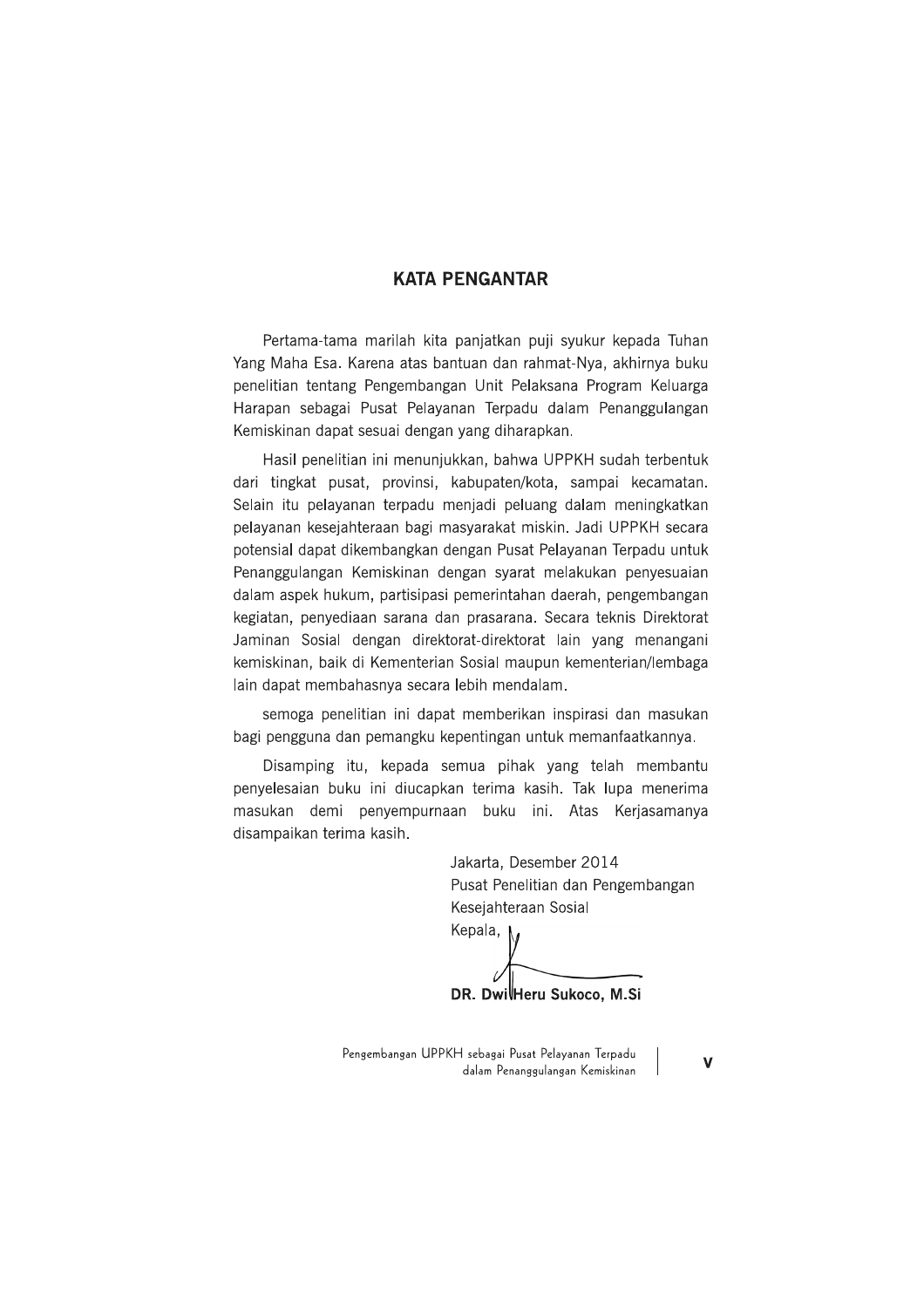menunjukkan kebijakan yang masih satu arah dengan kemungkinan pengembangan UPPKH sebagai pusat pelayanan terpadu. Oleh karena itu masih perlu satu tahap penting dengan memunculkan prakarsa koordinasi kegiatan di lapangan, sehingga diperlukan ujicoba pelaksanaan kegiatan antara UPPKH dengan unit operasional di lingkungan Kementerian Sosial RI.

Walaupun demikian, peneliti telah menunjukkan kinerja yang baik dalam melakukan pengumpulan data tentang pemikiran pengembangan UPPKH menjadi pusat pelayanan terpadu. Penelitian tahap awal ini harus dilanjutkan dengan berbagai upaya misalnya diskusi intensif dengan para penentu kebijakan dan pelaksana lapangan.

Jakarta, November 2014

Dra. Emmy Widayanti, MPd

Pengembangan UPPKH sebagai Pusat Pelayanan Terpadu dalam Penanggulangan Kemiskinan

iv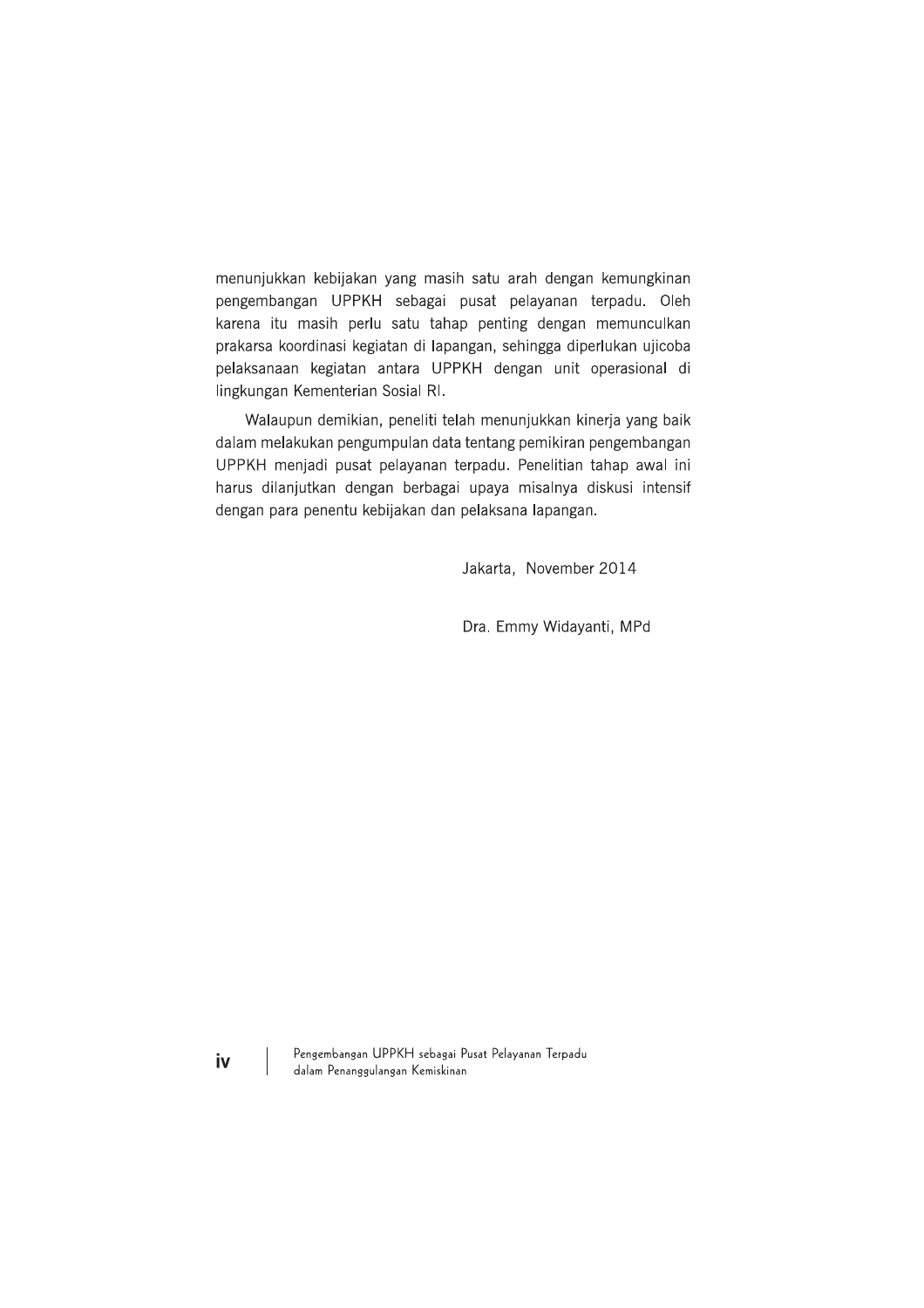## **PENGANTAR EDITOR**

Kemeterian Sosial RI sudah lama memberikan pelayanan kepada keluarga miskin melalui pelayanan kesejahteraan sosial meliputi yaitu; rehabilitasi sosial, perlindungan sosial dan jaminan sosial, dan pemberdayaan sosial.

Pelayanan dan perlindungan sosial kepada keluarga miskin yang dilaksanakan mulai tahun 2007 melalui Program Keluarga Harapan pada tujuh provinsi sebagai percontohan dan tercatat 388.751 keluarga sangat miskin sebagai peserta. Perkembangannya saat ini PKH sudah mencakup 34 dengan sasaran 2.800.000 keluarga sangat miskin yang berada di 21.471 desa/kelurahan. Lembaga pelaksanaan PKH disebut Unit Pelaksana Program Keluarga Harapan (UPPKH) telah berada 428 kabupaten/kota, dan 3.216 kecamatan. Secara umum unit kegiatan tersebut sudah menunjukkan kinerja yang baik karena didukung dengan sumber daya manusia terpilih. Mereka bekerja secara profesional menggunakan sarana dan prasarana yang sesuai dengan kebutuhan dalam melaksanakan tugas pokoknya.

Pelayanan terhadap keluarga miskin perlu dikembangkan dalam rangka menjangkau pelayanan ke pelosok desa. Wacana yang berkembang saat ini adanya keinginan melakukan pelayanan kesejahteraan sosial secara terpadu. Kegiatan tersebut telah dimulai oleh Badan Pendidikan dan Penelitian Kesejahteraan Sosial dengan melakukan ujicoba pelayanan terpadu di dua kota dan tiga kabupaten terpilih. Pemerintah daerah kabupaten/kota setempat menerapkan model pelavanan terpadu dimaksud. Hasil sementara menunjukkan pelayanan terpadu yang diterapkan terbagi dalam dua pilihan model yaitu; pelayanan terpadu satu pintu (one stop services) dan pelayanan terpadu satu atap (one stop office).

Pengembangan UPPKH menjadi pusat pelayanan terpadu dalam penanggulangan kemiskinan dianggap suatu kemajuan. Hasil penelitian

iii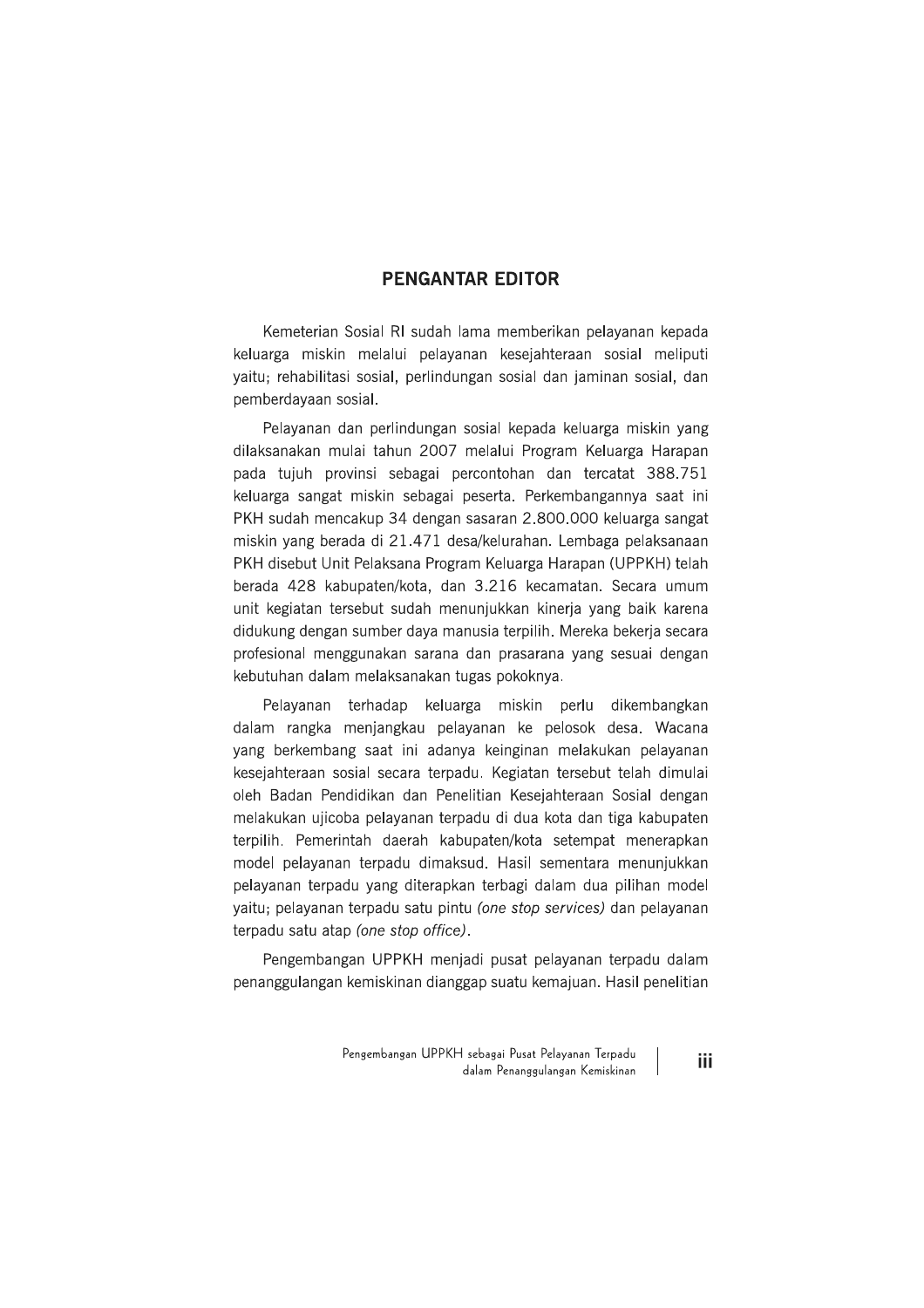#### PERPUSTAKAAN NASIONAL: KATALOG DALAM TERBITAN (KDT)

Achmadi Jayaputra, dkk

Pengembangan Unit Pelaksana Program Keluarga Harapan Sebagai Pusat Pelayanan Terpadu Dalam Penanggulangan Kemiskinan; Jakarta 2014. Puslitbangkesos, viii+108 hlm. 148 cm x 21 cm

Hak cipta dilindungi Undang-Undang. Dilarang memperbanyak buku sebagian atau seluruhnya tanpa izin dari Puslitbangkesos, Kementerian Sosial RI.

> Editor: Dra. Emmy Widayanti, MPd

Penulis: Drs. Achmadi Jayaputra, M.Si

Habibullah, M.Kesos Muslim Sabarisman, AKS

> Design Cover: Tim Imaji

#### Tata letak : Kreasi

**Foto Cover:** Tim Imaii

Cetakan Pertama : Desember 2014

ISBN 978-602-363-000-4

#### Diterbitkan oleh:

Puslitbangkesos Kementerian Sosial RI. Jl. Dewi Sartika No. 200 Cawang III Jakarta- Timur. Telp. (021) 8017126 Email: puslitbangkesos@kemsos.go.id Website: puslit.kemsos.go.id